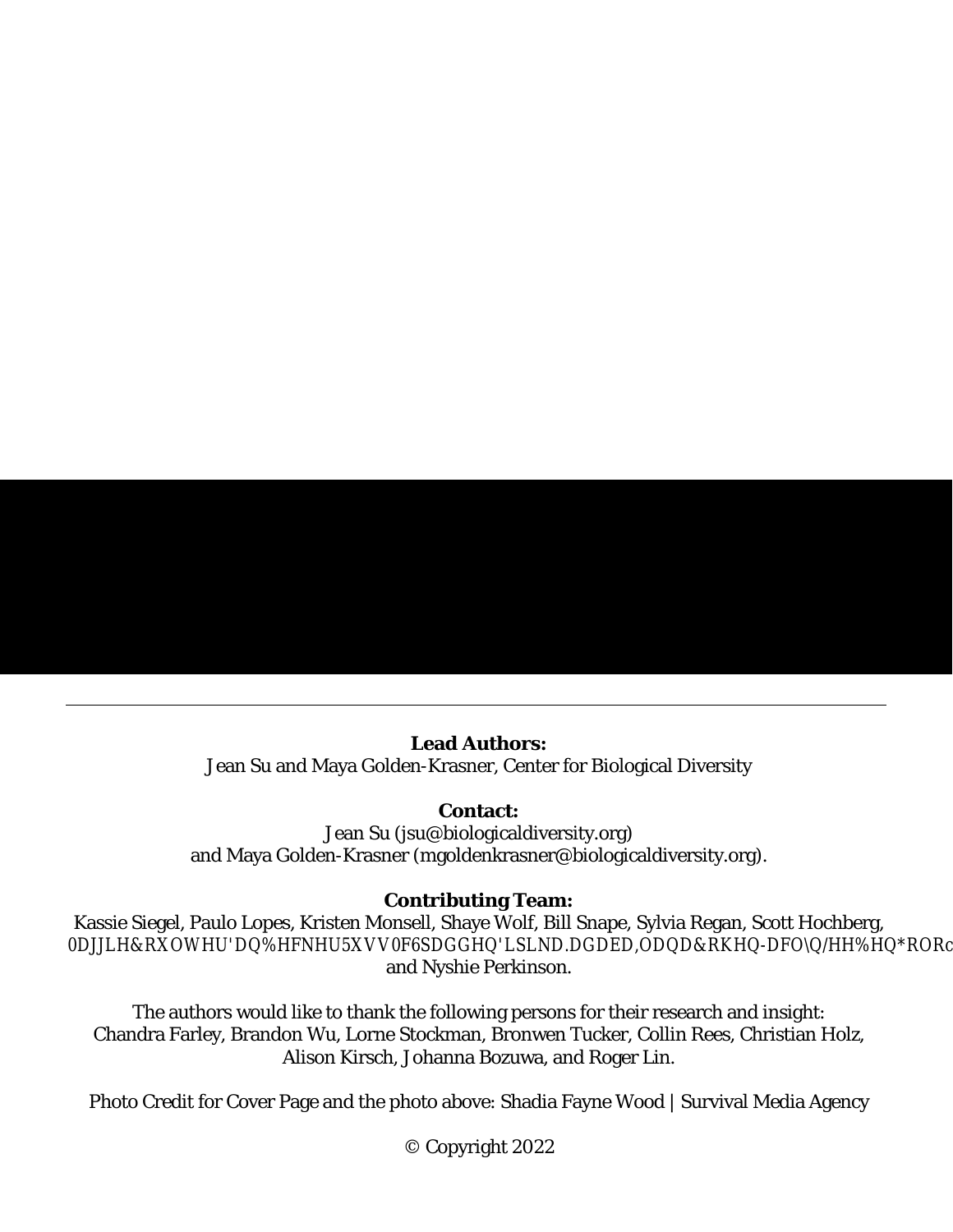## **PART 1. INTRODUCTION**

<span id="page-1-0"></span>"*The United States and the world face a profound climate crisis. We have a narrow moment to pursue action at home and abroad in order to avoid the most catastrophic impacts of that crisis and to seize the opportunity that tackling climate change presents*."

<span id="page-1-2"></span><span id="page-1-1"></span>– U.S. President Joe Biden<sup>1</sup>

"*I think it might be a good idea for President Biden to call a climate emergency. . . Then he can do many, many things under the emergency powers of the President . . . that he could do without legislation. . . . [I]f there ever was an emergency, climate is one*."

– U.S. Senate Majority Leader Chuck Schumer<sup>2</sup>

*"The alarm bells are deafening, and the evidence is irrefutable: greenhouse gas emissions from fossil-fuel burning and deforestation are choking our planet and putting billions of people at immediate risk. . . . If we combine forces now, we can avert climate catastrophe. But [] there is no time for delay and no room for excuses."*

-United Nations Secretary-General António Guterres<sup>3</sup>

The United States and the planet are irrefutably suffering from the climate emergency. The 2021 report from the United Nations Intergovernmental Panel on Climate Change ("IPCC") made plain that the world faces a "code red for humanity."4 In the United States, the climate emergency is manifested in this past year's onslaught of fatal hurricanes sweeping the Gulf through Puerto Rico,<sup>5</sup> heat domes exhausting the Pacific Northwest,<sup>6</sup> wildfires scorching the West,7 and below-freezing temperatures collapsing energy systems in the South. <sup>8</sup> These disasters paint only a fragment of the global portrait of the climate emergency — contoured not only by extreme weather events, but the associated spiraling of climate migration and

Exec. Order No. 14,008, 86 Fed. Reg. 7619 (Jan. 27, 2021), [https://www.whitehouse.gov/briefing-room/presidential](https://www.whitehouse.gov/briefing-room/presidential-actions/2021/01/27/executive-order-on-tackling-the-climate-crisis-at-home-and-abroad)[actions/2021/01/27/executive-order-on-tackling-the-climate-crisis-at-home-and-abroad.](https://www.whitehouse.gov/briefing-room/presidential-actions/2021/01/27/executive-order-on-tackling-the-climate-crisis-at-home-and-abroad)

<sup>2</sup> Rachel Maddow Show, *Schumer Calls on President Biden to Declare 'Climate Emergency*', MSNBC (Jan. 25, 2021), [https://www.youtube.com/watch?v=1rC2AuBducw.](https://www.youtube.com/watch?v=1rC2AuBducw) 

<sup>3</sup> Press Release, United Nations Secretary-General, Secretary-General Calls Latest IPCC Climate Report 'Code Red for Humanity', Stressing 'Irrefutable' Evidence of Human Influence (Aug. 9, 2021), [https://www.un.org/press/en/2021/sgsm20847.doc.htm.](https://www.un.org/press/en/2021/sgsm20847.doc.htm) 

<sup>4</sup> United Nations Secretary-General, *Secretary-General's statement on the IPCC Working Group 1 Report on the Physical Science Basis of the Sixth Assessment* (Aug. 9, 2021), [https://www.un.org/sg/en/content/secretary-generals-statement-the-ipcc](https://www.un.org/sg/en/content/secretary-generals-statement-the-ipcc-working-group-1-report-the-physical-science-basis-of-the-sixth-assessment)[working-group-1-report-the-physical-science-basis-of-the-sixth-assessment.](https://www.un.org/sg/en/content/secretary-generals-statement-the-ipcc-working-group-1-report-the-physical-science-basis-of-the-sixth-assessment)

<sup>5</sup> Jason Samenow et al., *How Tropical Storms and Hurricanes Have Hit U.S. Shores with Unparalleled Frequency*, Wash. Post, Sept. 29, 2021, <https://www.washingtonpost.com/weather/2021/09/29/record-us-hurricane-landfalls-climate/> (An unsurpassed 50 named storms have formed over the warming Atlantic waters since the start of the 2020 season, with a record-setting 18 striking the Lower 48 states, including seven hurricanes); B. F. Battistoli et al., *Voices in the Storm: The Lost Discourse of Climate Change in Hurricanes Harvey and Irma*, 1.2 Int'l J. of Crisis Comm. 72 (2017), [https://greenpublishers.org/wp](https://greenpublishers.org/wp-content/uploads/2018/05/IJCCV1N2A2-Battistoli-OA.pdf)content/uploads/2018/05/IJCCV1N2A2-Battistoli-OA.pdf.

<sup>6</sup> Andrea Januta, *Pacific Northwest Heat Wave Virtually Impossible Without Climate Change – Research*, Reuters, July 8, 2021, [https://www.reuters.com/business/environment/heat-wave-pacific-northwest-could-soon-repeat-due-climate-change](https://www.reuters.com/business/environment/heat-wave-pacific-northwest-could-soon-repeat-due-climate-change-research-2021-07-07/)[research-2021-07-07/;](https://www.reuters.com/business/environment/heat-wave-pacific-northwest-could-soon-repeat-due-climate-change-research-2021-07-07/) Sarah Kaplan, *Heat Waves are Dangerous. Isolation and Inequality Make them Deadly*, Wash. Post, July 21, 2021[, https://www.washingtonpost.com/climate-environment/2021/07/21/heat-wave-death-portland/.](https://www.washingtonpost.com/climate-environment/2021/07/21/heat-wave-death-portland/) 

<sup>7</sup> Alejandra Borunda, *The Science Connecting Wildfires to Climate Change*, Nat. Geo., Sept. 17, 2020, [https://www.nationalgeographic.com/science/article/climate-change-increases-risk-fires-western-us;](https://www.nationalgeographic.com/science/article/climate-change-increases-risk-fires-western-us) Blacki Migliozzi et al., *Record Wildfires on the West Coast Are Capping a Disastrous Decade*, N.Y. Times, Sept. 24, 2020, [https://www.nytimes.com/interactive/2020/09/24/climate/fires-worst-year-california-oregon-washington.html.](https://www.nytimes.com/interactive/2020/09/24/climate/fires-worst-year-california-oregon-washington.html)

<sup>8</sup> Michael E. Webber, *The Texas Power Crisis Didn't Have to Happen*, ASME (June 15, 2021), https://www.asme.org/topicsresources/content/the-texas-power-crisis-didn-t-have-to-happen; Peter Cramton, Opinion, *Lessons From the 2021 Texas Electricity Crisis*, Utility Dive, Mar. 23, 2021[, https://www.utilitydive.com/news/lessons-from-the-2021-texas-electricity-crisis/596998/.](https://www.utilitydive.com/news/lessons-from-the-2021-texas-electricity-crisis/596998/)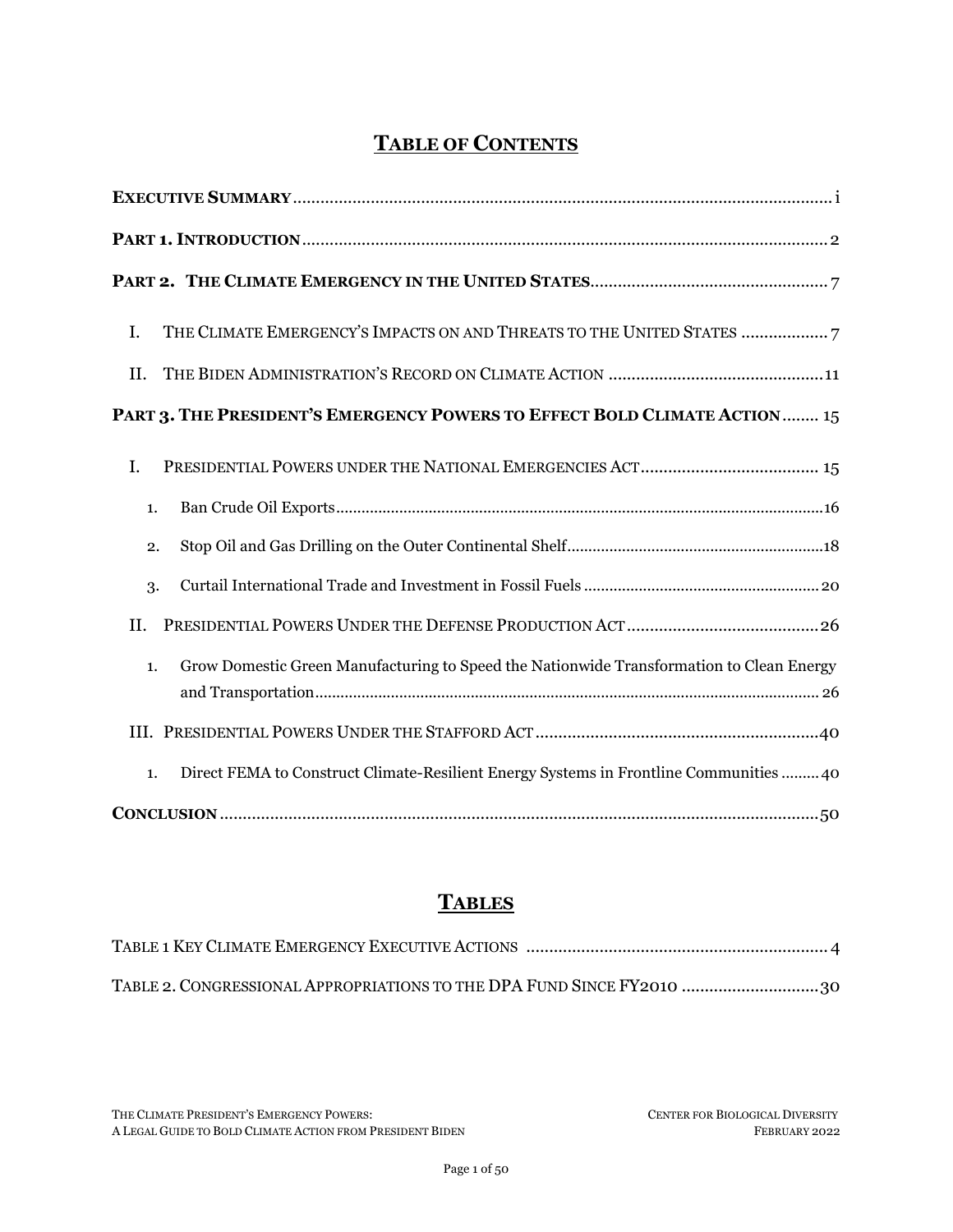<span id="page-2-1"></span><span id="page-2-0"></span>political unrest, <sup>9</sup> intensifying infectious disease and food insecurity, <sup>10</sup> and accelerated biodiversity loss whereby one-third of the world's species face extinction by 2070 due to climate change.<sup>11</sup> Climate impacts are also felt unequally. Indigenous, Black, Latino, Asian, and other communities of color in the United States, as well as poor communities in the Global South, experience more acute climate harm that is intertwined with structural racism and colonialism.

The solutions to combatting climate change are also just as clear. Ending fossil fuel extraction, architecting renewable and resilient energy systems, <sup>12</sup> and achieving zero-emission economies are foundational to limiting warming to 1.5 degrees Celsius above preindustrial levels, the target of the 2015 Paris Agreement. At the same time, particularly in the United States, supplanting the fossil fuel complex with regenerative energy systems presents the extraordinary opportunity to redress racial, ecological, and socioeconomic injustices long perpetuated by an extractive economy.

2022 is a clarion call for President Biden to become the much-needed Climate President. Achieving zero-emission economies is technically possible but only with a sharp course change in political direction now. Unfortunately, the Biden administration's first year met challenges in effectuating climate progress. While the administration enacted encouraging policies on renewable energy, job generation, and environmental justice, its legislative vehicle to enact those goals  $-$  the Build Back Better Act  $-$  faces indefinite abeyance. At the same time, the Biden administration has continued to facilitate fossil fuel extraction, recently holding the largest offshore oil and gas lease sale in U.S. history and approving 34% more oil and gas permits on federal lands than the Trump administration.

Nevertheless, President Biden is poised to lead the tectonic shift in global climate leadership because he possesses the executive tools – both ordinary and emergency executive powers — to do so. In 2019 the Center for Biological Diversity published a legal paper discussing the most critical non-emergency executive powers available to the president for bold climate action.<sup>13</sup> These include a ban on all fossil fuel infrastructure approvals, a permanent end to the federal fossil fuel leasing and drilling program, and regulations of greenhouse gas ("GHG") emissions by setting a national air ambient quality standard under the Clean Air Act.

As a complement to the 2019 research, this paper examines a sibling tranche of lawful authorities available to the president: emergency executive powers that can be applied to combatting the climate crisis. Specifically, this paper explores five meaningful climate executive actions that can be triggered through three emergency and national defense framework statutes: the National Emergencies Act, the Defense Production Act, and the Robert T. Stafford Disaster Relief and Emergency Assistance Act. (See Table 1.) Because fossil fuels are the driving cause of the climate emergency and have yielded devastating impacts on communities, this report focuses on executive powers that can activate the swifter transition away from fossil fuels to a renewable energy system. However, this discussion is not exhaustive of all relevant executive powers that can mitigate climate harm; the application of these statutory frameworks can and should be

<sup>9</sup> Abrahm Lustgarten, *The Great Climate Migration*, N.Y. Times Magazine, [https://www.nytimes.com/interactive/2020/07/23/magazine/climate-migration.html.](https://www.nytimes.com/interactive/2020/07/23/magazine/climate-migration.html)

<sup>10</sup> Marina Romanello et al., *The 2021 Report of the Lancet Countdown on Health and Climate Change: Code Red for a Healthy Future*, 398 The Lancet 1619 (2021), [https://www.thelancet.com/journals/lancet/article/PIIS0140-6736\(21\)01787-6/fulltext.](https://www.thelancet.com/journals/lancet/article/PIIS0140-6736(21)01787-6/fulltext)

<sup>11</sup> Cristian Roman-Palacios & John J. Wiens, *Recent Responses to Climate Change Reveal the Drivers of Species Extinction and Survival*, 117 (8) PNAS 4211 (2020)[, https://doi.org/10.1073/pnas.1913007117.](https://doi.org/10.1073/pnas.1913007117)

<sup>&</sup>lt;sup>12</sup> Mark Jacobson et al., Zero air pollution and zero carbon from all energy at low cost and without blackouts in variable weather throughout the U.S. with 100% wind-water-solar and storage, 184 Renewable Energy 430-442 (2022), https://web.stanford.edu/group/efmh/jacobson/Articles/I/21-USStates-PDFs/21-USStatesPaper.pdf.

<sup>13</sup> Kassie Siegel & Jean Su, Ctr. for Biological Diversity, *Legal Authority for Presidential Executive Action on Climate: Legal Analysis Underpinning the #ClimatePresident Action Plan* (2019), [https://www.climatepresident.org/Legal-Authority-for-](https://www.climatepresident.org/Legal-Authority-for-Presidential-Climate-Action.pdf)[Presidential-Climate-Action.pdf.](https://www.climatepresident.org/Legal-Authority-for-Presidential-Climate-Action.pdf)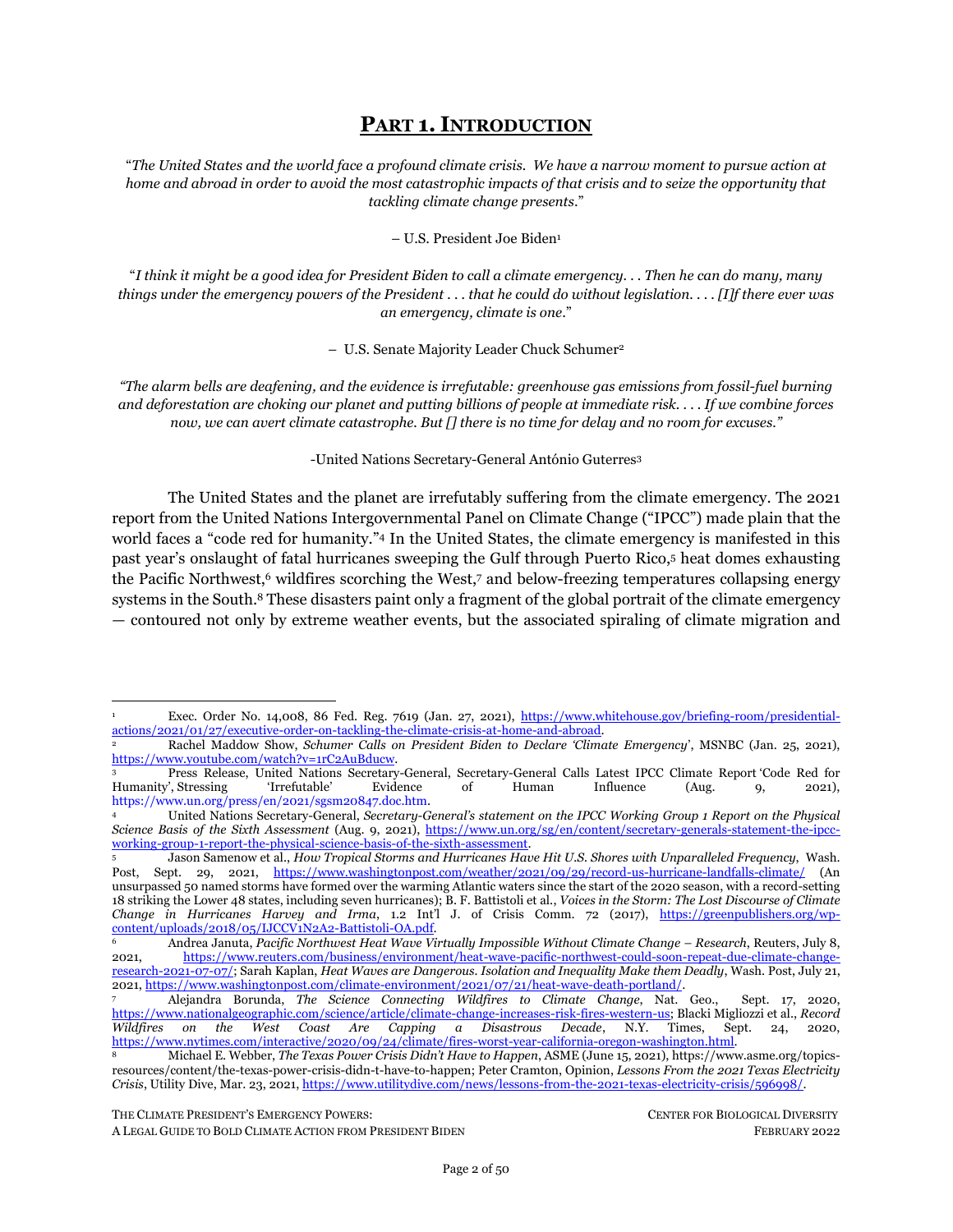<span id="page-3-0"></span>extended to other high GHG-emitting sectors, including agriculture, deforestation and ecosystem destruction, and industrial processes, outside of the energy and electricity system.

### **Table 1 . Key Climate Emergency Executive Actions**

| <b>CLIMATE ACTION</b>                                                                                                                                                                                                                                                                                                                                                                                                                                                                                                                                                                                                                                                   | <b>LEGAL AUTHORITIES</b>                                                                                                                                                |
|-------------------------------------------------------------------------------------------------------------------------------------------------------------------------------------------------------------------------------------------------------------------------------------------------------------------------------------------------------------------------------------------------------------------------------------------------------------------------------------------------------------------------------------------------------------------------------------------------------------------------------------------------------------------------|-------------------------------------------------------------------------------------------------------------------------------------------------------------------------|
| <b>Halt Crude Oil Exports</b><br>After declaring a national climate emergency, the president can reinstate the crude oil<br>export ban overturned in 2015. This would cut greenhouse gas emissions by up to 165<br>million metric tons of CO2-equivalent each year, comparable to closing 42 coal<br>plants.                                                                                                                                                                                                                                                                                                                                                            | <b>National Emergencies Act</b><br><b>Energy Policy Conservation Act</b><br>$(42 \text{ U.S.C. } § 6212a(d))$                                                           |
| <b>Stop Oil and Gas Drilling in the</b><br><b>Outer Continental Shelf</b><br>After declaring a national climate emergency, the president can suspend the<br>operations of all offshore leases. This will stop extraction in the more than 11 million<br>acres of federal waters currently subject to active oil and gas leases and complement<br>ordinary executive powers for offshore oil and gas extraction.                                                                                                                                                                                                                                                         | National Emergencies Act<br>Outer Continental Shelf Lands<br>Act (43 U.S.C. §§ 1334(g),<br>1341(c)<br><b>Outer Continental Shelf Lands</b><br>Act (43 U.S.C. § 1341(a)) |
| <b>Restrict International Trade and</b><br><b>Private Investment in Fossil Fuels</b><br>After declaring a national climate emergency, the president can restrict U.S. fossil<br>fuel exports that are primarily derived from the Permian Basin; curb fossil fuel<br>imports that would add to the U.S.' carbon emissions; and halt hundreds of billions of<br>dollars of U.S. investment in fossil fuel projects abroad.                                                                                                                                                                                                                                                | <b>National Emergencies Act</b><br><b>International Emergency</b><br>Economic Powers Act (50 U.S.C.<br>§§ 1701, 1702)                                                   |
| <b>Grow Domestic Manufacturing for Clean Energy and Transportation to</b><br><b>Speed the Nationwide Transition Off Fossil Fuels</b><br>After determining that the climate emergency threatens the national defense, the<br>president can spur domestic industry to manufacture renewable energy and clean<br>transportation technologies while generating millions of good-paying, union jobs. The<br>president can leverage DPA funds and the federal procurement budget of \$650 billion<br>per year to purchase these technologies and allocate them in federal agencies and in<br>partnership with priority environmental justice communities and public entities. | Defense Production Act<br>Title I (50 U.S.C. §§ 4511 et seq.)<br>Title III (50 U.S.C. §§ 4531 et<br>seq.)<br>Title VII (50 U.S.C. §§ 4551 et<br>seq.)                   |
| Build Resilient and Distributed Renewable Energy Systems in Climate-<br><b>Vulnerable Communities</b><br>After declaring the climate crisis an emergency and after declaring major disasters,<br>the president can direct the Federal Emergency Management Agency to construct<br>renewable energy systems, optimizing distributed energy resources in partnership<br>with environmental justice communities vulnerable to climate disasters, as well as<br>limit construction of fossil fuel infrastructure.                                                                                                                                                           | Robert T. Stafford Disaster Relief<br>and Emergency Assistance Act<br>(42 U.S.C. §§ 5170, 5191)                                                                         |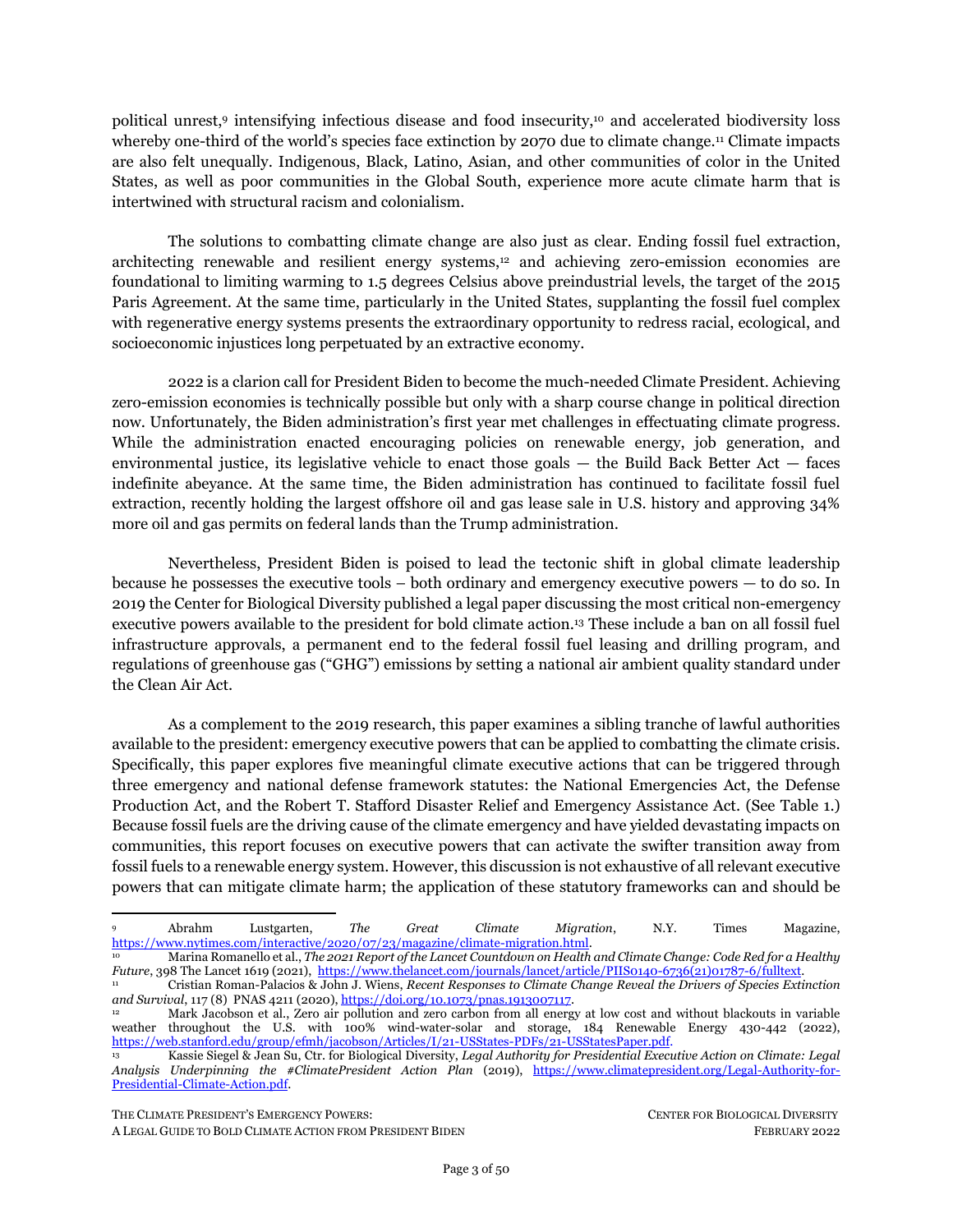The use of emergency powers is not new. Since the National Emergencies Act was enacted in 1976, every president has declared at least one national emergency during their term of office for a total of over 70 emergency declarations. Further, presidents have routinely used the Defense Production Act and Stafford Act to deal with emergency situations threatening national security. In fact, Biden has already employed his executive powers under both statutes to address the coronavirus pandemic and climaterelated disasters in his administration's first year. <sup>14</sup>

<span id="page-4-0"></span>Though obvious, it is critical that emergency powers are used lawfully and effectively. Our democracy was constructed to ensure checks and balances across a tripartite system of government — and must be safeguarded to protect our collective liberties. Congress statutorily enacted emergency powers to allow the executive branch greater flexibility to respond to extraordinary events. The climate emergency is such a seminal event, and the president should use emergency powers to address the existential threat. But we caution that emergency powers can be abused and were in fact violated by the Trump administration.<sup>15</sup> However, the use of emergency powers to respond to the climate crisis is precisely the purpose for which the laws are intended and should be employed.

Moreover, while the powers outlined in this paper can significantly slash GHG and polluting emissions, they are also not sufficient, alone, to fully address the climate emergency. Proceeding with climate action under existing emergency powers does not supplant, but rather complements, the need for full use of the president's ordinary executive powers and additional strong congressional climate legislation. At the same time, any continued lack of climate progress by Congress should not also hamstring the president from using lawful emergency and other executive powers. At base, utilization of presidential emergency authorities is one tool of many, but a potent one that can move the country into an energy and social transition vital to saving the planet.

In fact, current Congress members have been vocal of their support for Biden to utilize the emergency powers Congress has already granted. In January 2020 Senate Majority Leader Chuck Schumer directly called on Biden to declare a climate emergency on national television,<sup>16</sup> while Sen. Jeff Merkley echoed that call in an op-ed in the *Washington Post*. <sup>17</sup> House Rep. Earl Blumenauer, House Rep. Alexandria Ocasio-Cortez and Sen. Bernie Sanders, with 52 additional Congress members, separately introduced the Climate Emergency Act of 2021, which directs the president to declare a climate emergency pursuant to the National Emergencies Act.<sup>18</sup>

<sup>14</sup> *See* Exec. Order No. 13,987, 86 Fed. Reg. 7019 (Jan. 20, 2021), [https://www.federalregister.gov/documents/2021/01/25/2021-01759/organizing-and-mobilizing-the-united-states-government-to](https://www.federalregister.gov/documents/2021/01/25/2021-01759/organizing-and-mobilizing-the-united-states-government-to-provide-a-unified-and-effective-response)[provide-a-unified-and-effective-response;](https://www.federalregister.gov/documents/2021/01/25/2021-01759/organizing-and-mobilizing-the-united-states-government-to-provide-a-unified-and-effective-response) Exec. Order No. 14,001, 86 Fed. Reg. 7219 (Jan. 21, 2021), [https://www.federalregister.gov/documents/2021/01/26/2021-01865/a-sustainable-public-health-supply-chain.](https://www.federalregister.gov/documents/2021/01/26/2021-01865/a-sustainable-public-health-supply-chain)

<sup>15</sup> The Trump administration abused emergency powers when unlawfully redirecting military funds toward border wall construction. Multiple litigation challenges ensued. *See*, *e.g*., *Ctr. for Biological Diversity v. Trump*, 453 F. Supp. 3d 11 (D.D.C. 2020)*; Sierra Club v. Trump*, 977 F.3d 853 (9th Cir. 2020) (holding Trump administration's abuse of military fund redistribution emergency powers unlawful); *Biden v. Sierra Club*, 142 S Ct. 56 (2021), vacating and remanding *Sierra Club v. Trump*, 977 F.3d 853 (9th Cir. 2020); *Sierra Club v. Biden*, Nos. 19-17501, 19-17502, 20-15044, 2021 U.S. App. LEXIS 34695 (9th Cir. Nov. 22, 2021) (vacated and remanded to District Court). *See also El Paso Cty. v. Trump*, 408 F. Supp. 3d 840 (W.D. Tex. 2019) (striking down Trump's reappropriation of military funds as violating Congress's express denial of additional funds for border wall construction). <sup>16</sup> Rachel Maddow Show, *supra* not[e 2.](#page-1-1)

<sup>17</sup> Jeff Merkley, *Opinion: How Joe Biden Can Act Boldly on the Climate Crisis,* Wash. Post, Dec. 21, 2020, [https://www.washingtonpost.com/opinions/2020/12/21/jeff-merkley-biden-climate-crisis-executive-action/.](https://www.washingtonpost.com/opinions/2020/12/21/jeff-merkley-biden-climate-crisis-executive-action/)

<sup>&</sup>lt;sup>18</sup> Climate Emergency Act of 2021, H.R. 794, 117<sup>th</sup> Cong. (2021), [https://www.congress.gov/bill/117th-congress/house](https://www.congress.gov/bill/117th-congress/house-bill/794/text?q=%7B%22search%22%3A%5B%22hr+1%22%5D%7D&r=66&s=1)[bill/794/text?q=%7B%22search%22%3A%5B%22hr+1%22%5D%7D&r=66&s=1;](https://www.congress.gov/bill/117th-congress/house-bill/794/text?q=%7B%22search%22%3A%5B%22hr+1%22%5D%7D&r=66&s=1) Press Release, U.S. Congresssman Earl Blumenauer, Blumenauer, Ocasio-Cortez, and Sanders Introduce Legislation to Mandate National Climate Emergency Declaration, (Feb. 4, 2021), [https://blumenauer.house.gov/media-center/press-releases/blumenauer-ocasio-cortez-and-sanders-introduce](https://blumenauer.house.gov/media-center/press-releases/blumenauer-ocasio-cortez-and-sanders-introduce-legislation-mandate)[legislation-mandate.](https://blumenauer.house.gov/media-center/press-releases/blumenauer-ocasio-cortez-and-sanders-introduce-legislation-mandate)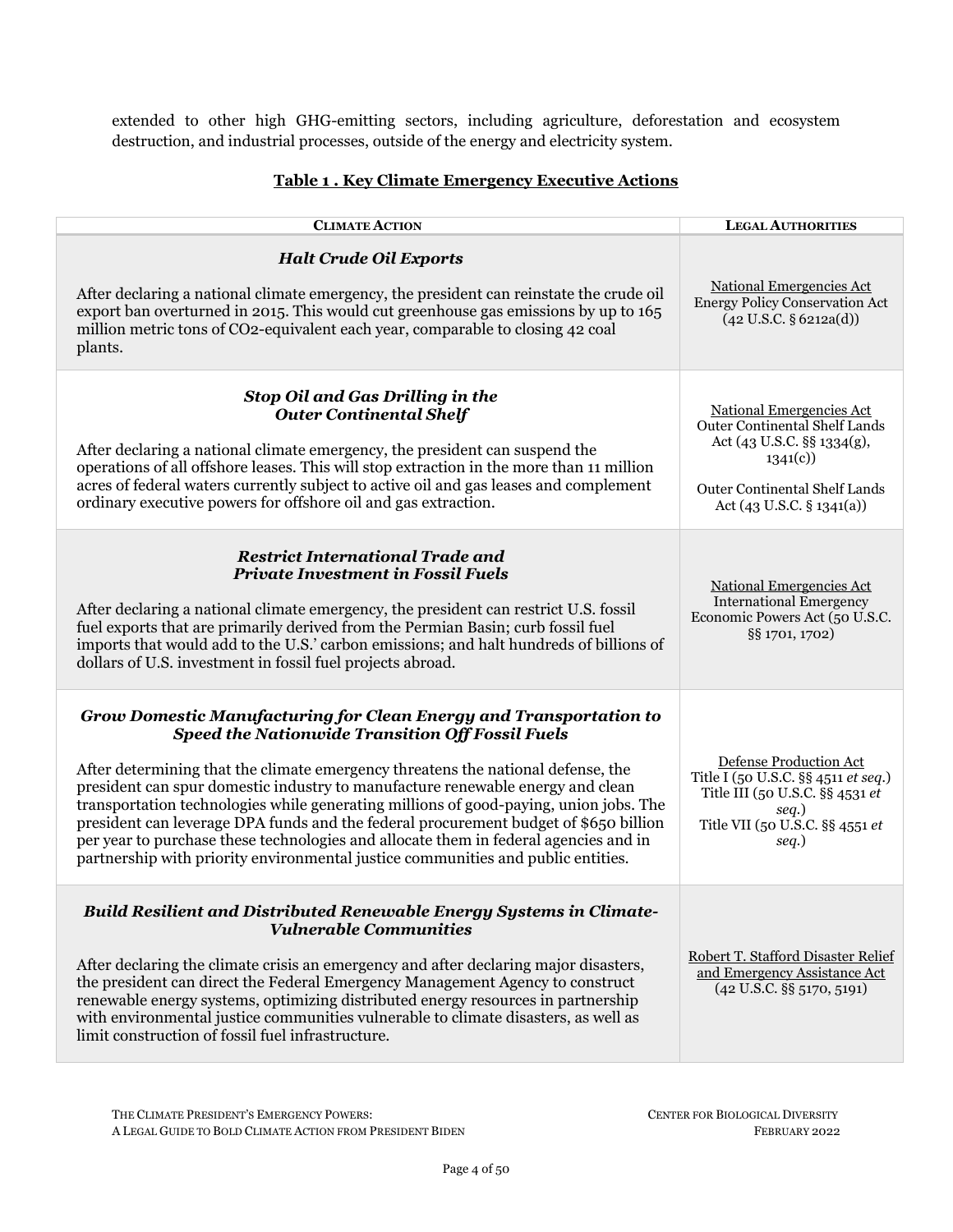<span id="page-5-0"></span>Calls for a presidential climate emergency declaration are reflected in action taken at sub-national levels. Hawaii is the first state to declare a climate emergency, while over 170 local U.S. jurisdictions have done the same. <sup>19</sup> Further, there is robust domestic public support for a presidential declaration of a climate emergency. Demands for a presidential climate emergency declaration and bold climate executive actions have been endorsed by nearly 750 environmental, racial justice, and faith organizations nationwide.<sup>20</sup> And in October 2021, thousands of people, including Indigenous and faith leaders and environmental and racial justice advocates, marched and risked arrest in the nation's capital to urge a climate emergency declaration from the president. 21

Public support within the United States is a microcosm of the global movement to confront climate injustice. At least 37 countries have declared states of climate emergency to compel bold climate action, and almost 13 percent of the global population now lives in climate emergency jurisdictions. <sup>22</sup> However, the United States remains an outlier in enacting a climate emergency declaration. United Nations Secretary-General António Guterres has appealed to all countries, including the United States, to declare climate emergencies to combat the global existential crisis.<sup>23</sup> President Biden should heed that clarion call. This paper proffers a roadmap for the president to seize the mantle of the Climate President — and turn this profound emergency into the transformative opportunity the country needs.

<sup>19</sup> Kate Yoder, *"Climate Emergency": Hawaii is the first state to call it like it is*, Grist, Apr. 30, 2021, [https://grist.org/politics/hawaii-is-the-first-state-to-declare-a-climate-emergency/;](https://grist.org/politics/hawaii-is-the-first-state-to-declare-a-climate-emergency/) *See* Climate Emergency Declaration, *Climate Emergency Declarations in 2,071 Jurisdictions and Local Governments Cover 1 Billion Citizens* (Feb. 1, 2021), [https://climateemergencydeclaration.org/climate-emergency-declarations-cover-15-million-citizens/#nationalgovernments.](https://climateemergencydeclaration.org/climate-emergency-declarations-cover-15-million-citizens/#nationalgovernments) <sup>20</sup> *The #ClimatePresident Action Plan: 10 Steps for the Next Administration's First 10 Days*,

<https://www.climatepresident.org/> (last updated Jan. 2021).

<sup>21</sup> People vs. Fossil Fuels,<https://peoplevsfossilfuels.org/> (last visited Feb. 7, 2022); Ellie Silverman, *Indigenous Activists Come to D.C. with a Message for Biden: Declare a National Climate Emergency*, Wash. Post, Oct. 11, 2021, [https://www.washingtonpost.com/dc-md-va/2021/10/11/indigenous-protest-dc-climate-change/.](https://www.washingtonpost.com/dc-md-va/2021/10/11/indigenous-protest-dc-climate-change/) 

<sup>22</sup> This number includes the 27 member states of the European Union, which declared a climate emergency on November 28, 2019. Several of the EU member states also separately declared climate emergencies, as have many supra-national governments. *See*  Climate Emergency Declaration, *supra* note [19.](#page-5-0) 

<sup>23</sup> Fiona Harvey, *UN Secretary General Urges All Countries to Declare Climate Emergencies,* Guardian, Dec. 12, 2020, [https://www.theguardian.com/environment/2020/dec/12/un-secretary-general-all-countries-declare-climate-emergencies](https://www.theguardian.com/environment/2020/dec/12/un-secretary-general-all-countries-declare-climate-emergencies-antonio-guterres-climate-ambition-summit)[antonio-guterres-climate-ambition-summit.](https://www.theguardian.com/environment/2020/dec/12/un-secretary-general-all-countries-declare-climate-emergencies-antonio-guterres-climate-ambition-summit)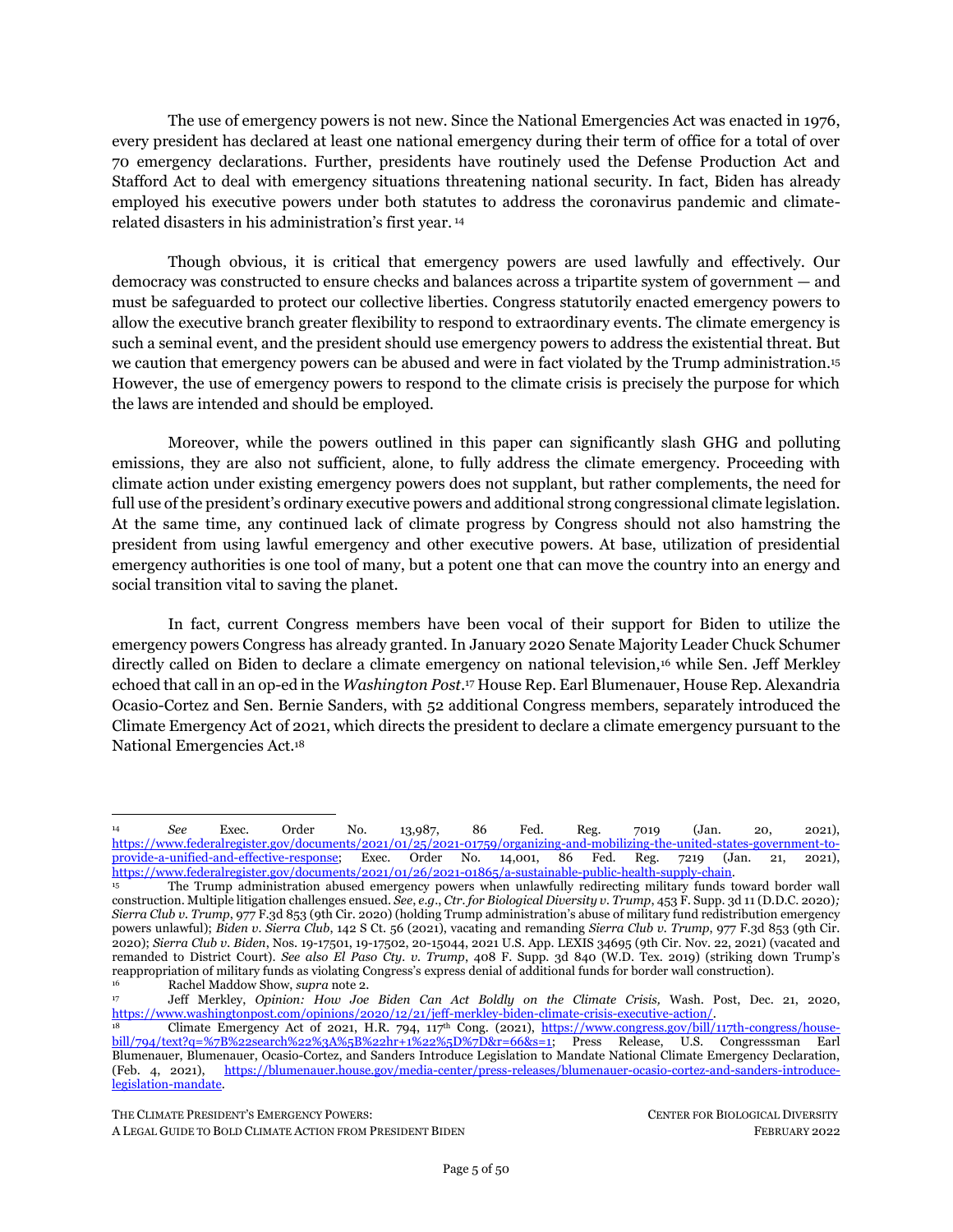## **PART 2. THE CLIMATE EMERGENCY IN THE UNITED STATES**

# <span id="page-6-1"></span><span id="page-6-0"></span>**I. THE CLIMATE EMERGENCY'S IMPACTS ON AND THREATS TO THE UNITED STATES**

<span id="page-6-2"></span>The United States is experiencing an accelerating climate emergency.

<span id="page-6-3"></span>*Extreme weather events.* Extreme weather events are sweeping the country and are predicted to become more intense and frequent. Temperatures are expected to rise by 2.5°F (1.4°C), on average, by mid-century relative to 1976-2005, continuing the trend of record-setting hot years.<sup>24</sup> Rising temperatures are exacerbating historic droughts,<sup>25</sup> while hotter and drier conditions are contributing to an increase in extreme fire weather, area burned by wildfire, and a lengthening of the wildfire season, particularly in the U.S. West. <sup>26</sup> Heavy precipitation events — including fatal Atlantic hurricanes and landfalling "atmospheric rivers" on the West Coast — are increasing in frequency and intensity.<sup>27</sup> Meanwhile sea-level rise is boosting the frequency, depth and extent of high tide flooding, and flooding rates are accelerating in many Atlantic and Gulf Coast cities.<sup>28</sup> In Florida and Virginia, nuisance flooding due to sea-level rise has already resulted in severe property damage and social disruption.<sup>29</sup>

<span id="page-6-4"></span>*Public health harms and fatalities.* The climate emergency drives and exacerbates public health harms, disproportionately affecting communities of color and low-wealth communities, as well as vulnerable populations such as children, older adults, and persons with disabilities and pre-existing medical conditions.<sup>30</sup> The Lancet Commission on Health and Climate Change has called climate change "the biggest global health threat of the 21st century"<sup>31</sup> and the "defining narrative of human health" triggering food shortages, deadly disasters, and disease outbreaks that are poised to dwarf the toll of the coronavirus.32 The

THE CLIMATE PRESIDENT'S EMERGENCY POWERS: CENTER FOR BIOLOGICAL DIVERSITY

<sup>24</sup> U.S. Global Change Research Program, *Climate Science Special Report: Fourth National Climate Assessment, Vol. I* 11 (2017),<https://science2017.globalchange.gov/> [hereinafter *Fourth National Climate Assessment, Vol. I*].

<sup>&</sup>lt;sup>25</sup>  $\hat{Id}$ . at 45, 236.<br><sup>26</sup> IIS Global Ch

<sup>26</sup> U.S. Global Change Research Program, *Impacts, Risks, and Adaptation in the United States, Fourth National Climate Assessment, Vol. II* (2018)[, https://nca2018.globalchange.gov/](https://nca2018.globalchange.gov/) [hereinafter *Fourth National Climate Assessment, Vol. II*].

<sup>27</sup> Fourth National Climate Assessment, Vol. I, *supra* note [24,](#page-6-2) at 74, 207, 218, 257; Greg Holland & Cindy L. Bruyère, *Recent Intense Hurricane Response to Global Climate Change*, 42 Clim. Dyn. 617 (2014); Erik Fraza & James B. Elsner, *A Climatological Study of The Effect of Sea-Surface Temperature on North Atlantic Hurricane Intensification*, 36 Phys. Geogr. 395 (2015); *Fourth National Climate Assessment, Vol. II*, *supra* note [26,](#page-6-3) at 74; Kieran T. Bhatia et al., *Recent Increases in Tropical Cyclone Intensification Rates*, 10 Nat. Commun. 635 (2019); Kerry Emanuel, *Assessing the Present and Future Probability of Hurricane Harvey's Rainfall*, 114 PNAS 12681 (2017); David Keellings & José J. Hernández Ayala, *Extreme Rainfall Associated with Hurricane Maria over Puerto Rico and its Connections to Climate Variability and Change*, 46 Geophys. Res. Lett. 2964 (2019); Mark D. Risser & Michael F. Wehner, *Attributable Human-Induced Changes in The Likelihood and Magnitude of the Observed Extreme Precipitation During Hurricane Harvey*, 44 Geophys. Res. Lett. 12,457 (2017); Christina M. Patricola & Michael F. Wehner, *Anthropogenic Influences on Major Tropical Cyclone Events*, 563 Nature 339 (2018).

<sup>28</sup> *Fourth National Climate Assessment, Vol. II*, *supra* note [26,](#page-6-3) at 75, 77, 98-99, 487, 758.

<sup>29</sup> Larry P. Atkinson et al., *Sea Level Rise and Flooding Risk in Virginia*, 5 Sea Grant Law and Policy Journal 3 (2013), [http://digitalcommons.odu.edu/ccpo\\_pubs/102;](http://digitalcommons.odu.edu/ccpo_pubs/102) Shimon Wdowinski et al., *Increasing Flooding Hazard in Coastal Communities Due to Rising Sea Level: Case Study of Miami Beach, Florida*, 126 Ocean & Coastal Management 1 (2016).

<sup>30</sup> Tim Donaghy & Charlie Jiang, Greenpeace, Gulf Coast Center for Law & Policy, Red, Black & Green Movement, and Movement for Black Lives, *Fossil Fuel Racism: How Phasing Out Oil, Gas, and Coal Can Protect Communities* (2021), [https://www.greenpeace.org/usa/wp-content/uploads/2021/04/Fossil-Fuel-Racism.pdf;](https://www.greenpeace.org/usa/wp-content/uploads/2021/04/Fossil-Fuel-Racism.pdf) U.S. Environmental Protection Agency, *Climate Change and Social Vulnerability in the United States: A Focus on Six Impacts, EPA 430-R-21-003* (2021), *available at*  [www.epa.gov/cira/social-vulnerability-report;](http://www.epa.gov/cira/social-vulnerability-report) *Fourth National Climate Assessment, Vol. II*, *supra* note [26,](#page-6-3) at 548; U.S. Global Change Research Program, *The Impacts of Climate Change on Human Health in the United States: A Scientific Assessment* (2016), [https://health2016.globalchange.gov/\[hereinafter](https://health2016.globalchange.gov/%5bhereinafter) USGCRP, *The Impacts of Climate Change on Human Health* (2016)].

<sup>31</sup> Nick Watts et al., *The 2018 Report of The Lancet Countdown on Health and Climate Change: Shaping the Health of Nations for Centuries to Come*, 392 The Lancet 2479, 2482 (2018).

<sup>32</sup> Romanello et al., *supra* not[e 10;](#page-2-0) *see also* World Health Organization, *WHO's 10 Calls for Climate Action to Assure Sustained Recovery from Covid-19* (Oct. 11, 2021), [https://www.who.int/news/item/11-10-2021-who-s-10-calls-for-climate-action-to-assure](https://www.who.int/news/item/11-10-2021-who-s-10-calls-for-climate-action-to-assure-sustained-recovery-from-covid-19)[sustained-recovery-from-covid-19](https://www.who.int/news/item/11-10-2021-who-s-10-calls-for-climate-action-to-assure-sustained-recovery-from-covid-19) (calling climate change "the single biggest health threat facing humanity" and warning that its effects could be more catastrophic and enduring than the coronavirus pandemic).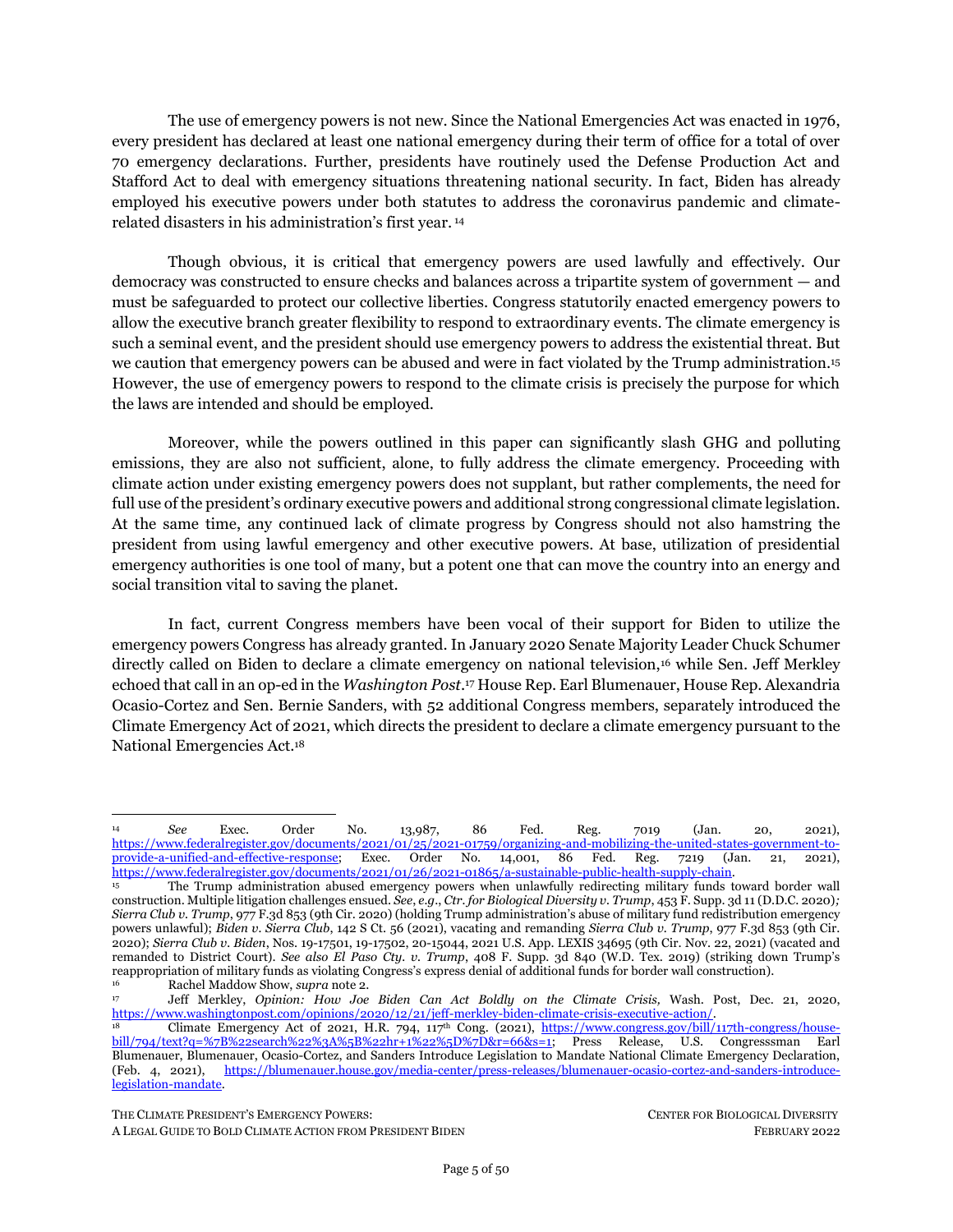climate emergency escalates exposure to heat waves, floods, droughts, and other extreme weather events; increases the spread of infectious diseases; decreases the quality and safety of air, food and water; causes increasing displacement of vulnerable populations; and exacerbates stresses on mental health and wellbeing.<sup>33</sup>

<span id="page-7-0"></span>*Exacerbated social and racial inequities***.** Black, Latino, Indigenous, Asian, and other communities of color in the United States bear the brunt of the climate emergency from multiple and cascading angles. First, communities of color and low-wealth families suffer most from the nation's dependence on fossil fuels resulting in environmental racism. Fossil fuel infrastructure — including oil and gas wells, refineries, fossil fuel power plants, and processing, transmission and storage facilities — is often concentrated in communities of color and low-wealth communities, causing asthma, cancer, and other serious health harms to residents exposed to hazardous air and water pollution from these facilities.<sup>34</sup> Critically, fossil fuel extraction — through the establishment of temporary male housing sites used for fossil fuel construction and oilfield work — has been extensively linked to increased levels of violence against Indigenous women, contributing to the Missing and Murdered Indigenous Women, Girls, and Two-Spirit People epidemic.<sup>35</sup>

<span id="page-7-2"></span><span id="page-7-1"></span>Much like the health impacts of fossil fuel pollution, climate change impacts are, and will continue to be, unevenly and inequitably distributed across the country.<sup>36</sup> Researchers have found that Black, Latino, and low-income households are more likely to live in high climate-risk areas like heat domes, flood zones, and hurricane-prone areas, <sup>37</sup> less likely to have money to harden infrastructure in advance of disasters and resources to evacuate during disasters, and less likely to receive assistance during recovery periods<sup>38</sup> — all while contributing fewer GHG emissions than high-income households.<sup>39</sup> When analyzing urban patterns across the United States, studies show that communities of color and low-wealth families live in hotter

<sup>33</sup> *Fourth National Climate Assessment, Vol. II*, *supra* note [26,](#page-6-3) at 540; USGCRP, *The Impacts of Climate Change on Human Health* (2016), *supra* not[e 30.](#page-6-4)

<sup>34</sup> *See* Robert Bullard, *Dumping in Dixie: Race, Class and Environmental Quality* (1990); Robert D. Bullard et al., *Toxic Wastes and Race at Twenty: 1987-2007* (2007), [http://www.ejnet.org/ej/twart.pdf;](http://www.ejnet.org/ej/twart.pdf) Adrian Wilson et al., NAACP, Indigenous Environmental Network & Little Village Environmental Justice Organization, *Coal Blooded: Putting Profits Before People* (2012), [https://naacp.org/resources/coal-blooded-putting-profits-people;](https://naacp.org/resources/coal-blooded-putting-profits-people) U.S. Environmental Protection Agency, *EJ Screening Report for the Clean Power Plan* (2015), [https://archive.epa.gov/epa/sites/production/files/2016-04/documents/ejscreencpp.pdf;](https://archive.epa.gov/epa/sites/production/files/2016-04/documents/ejscreencpp.pdf) Emanuele Massetti et al., *Environmental Quality and the U.S. Power Sector: Air Quality, Water Quality, Land Use and Environmental Justice, ORNL/SPR-2016/772* (2017)[, https://info.ornl.gov/sites/publications/files/Pub60561.pdf;](https://info.ornl.gov/sites/publications/files/Pub60561.pdf) PSE Healthy Energy, *Natural Gas Power Plants in California's Disadvantaged Communities* (2017), [https://www.psehealthyenergy.org/wp](https://www.psehealthyenergy.org/wp-content/uploads/2017/04/CA.EJ_.Gas_.Plants.pdf)[content/uploads/2017/04/CA.EJ\\_.Gas\\_.Plants.pdf.](https://www.psehealthyenergy.org/wp-content/uploads/2017/04/CA.EJ_.Gas_.Plants.pdf) In fact, People of color are more likely to live near fossil fuel power plants, with one study showing the share of minorities living within three miles (five kilometers) of a coal- or oil-fired power plant is up to 37% higher than the national average of 25%.

<sup>35</sup> Livia Charles, Saffia Cissoko, & Osprey Orielle Lake, *Gendered and Racial Impacts of the Fossil Fuel Industry in North America and Complicit Financial Institutions* (2021), [https://e01c23b4-9f2e-4830-9320](https://e01c23b4-9f2e-4830-9320-a86de06b013e.filesusr.com/ugd/d99d2e_918b1e133b2548549b686e4b6eac4cc3.pdf) [a86de06b013e.filesusr.com/ugd/d99d2e\\_918b1e133b2548549b686e4b6eac4cc3.pdf;](https://e01c23b4-9f2e-4830-9320-a86de06b013e.filesusr.com/ugd/d99d2e_918b1e133b2548549b686e4b6eac4cc3.pdf) Barbara Clabots, Opinion, *The Darkest Side of Fossil-Fuel Extraction*, Scientific American, Oct. 14, 2019, [https://blogs.scientificamerican.com/voices/the-darkest-side-of-fossil](https://blogs.scientificamerican.com/voices/the-darkest-side-of-fossil-fuel-extraction/)[fuel-extraction/;](https://blogs.scientificamerican.com/voices/the-darkest-side-of-fossil-fuel-extraction/) *Human Trafficking in the U.S.*, C-SPAN (Sept. 23, 2020), [https://www.c-span.org/video/?315168-1/human](https://www.c-span.org/video/?315168-1/human-trafficking-us)[trafficking-us.](https://www.c-span.org/video/?315168-1/human-trafficking-us) 

<sup>36</sup> Solomon Hsiang et al., *Estimating Economic Damage from Climate Change in the United States*, 356 *Science 1362* (2017), [https://science.sciencemag.org/content/356/6345/1362;](https://science.sciencemag.org/content/356/6345/1362) U.S. Env't Protection Agency, *supra* note [34;](#page-7-0) Wanter Uja, *The Effects of Natural Disasters on Energy Infrastructure*, Lewis & Clark Law School (Aug. 19, 2020), [https://law.lclark.edu/live/blogs/132-the-effects-of-natural-disasters-on-energy.](https://law.lclark.edu/live/blogs/132-the-effects-of-natural-disasters-on-energy)

<sup>37</sup> *See Poor, Southern Counties are Most at Risk*, Associated Press (2017), [https://interactives.ap.org/climate-change](https://centerforbiologicald-my.sharepoint.com/personal/jsu_biologicaldiversity_org/Documents/Climate%20Emergencies%20Paper/), https:/interactives.ap.org/climate-change-economic-damage/)[economic-damage/;](https://centerforbiologicald-my.sharepoint.com/personal/jsu_biologicaldiversity_org/Documents/Climate%20Emergencies%20Paper/), https:/interactives.ap.org/climate-change-economic-damage/) Ben Wisner, *At Risk: Natural Hazards, People's Vulnerability and Disasters* (2006).

<sup>38</sup> *See* Christopher Flavelle, *Why Does Disaster Aid Often Favor White People?,* N.Y. Times, June 7, 2021; Rebecca Hersher, *Why FEMA Aid is Unavailable To Many Who Need It The Most*, NPR, June 29, 2021, [https://www.npr.org/2021/06/29/1004347023/why-fema-aid-is-unavailable-to-many-who-need-it-the-most.](https://www.npr.org/2021/06/29/1004347023/why-fema-aid-is-unavailable-to-many-who-need-it-the-most)

<sup>39</sup> Lutz Sager, *Income Inequality and Carbon Consumption: Evidence from Environmental Engel Curves*, 84 Energy Econ. 104,507 (2019).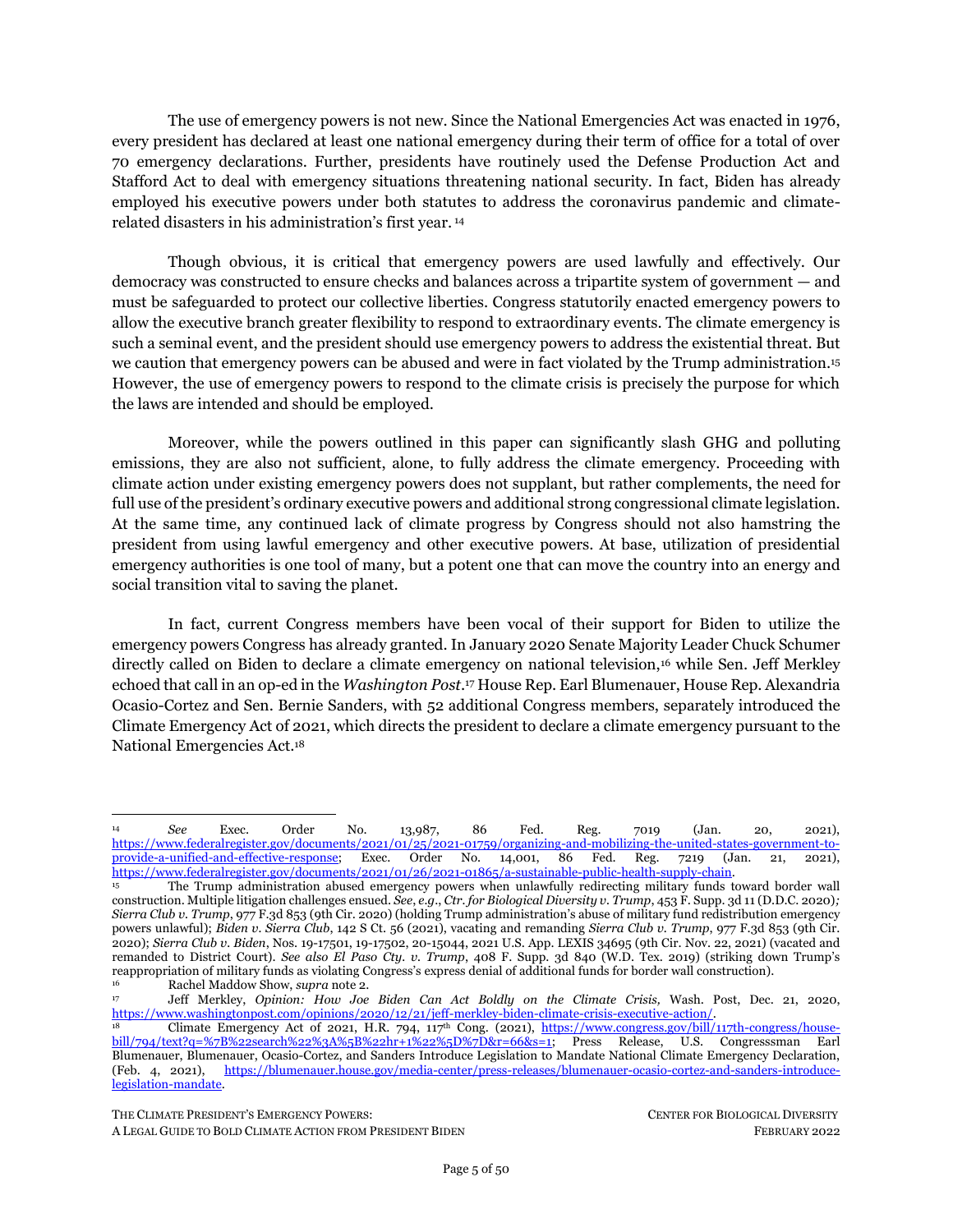neighborhoods than their white counterparts,<sup>40</sup> as exposure to extreme heat is associated with century-old patterns of residential redlining, racist housing covenants and other discriminatory practices.<sup>41</sup> The climate emergency thus also exacerbates energy insecurity and poverty among communities of color. Black and Latino families on average bear quadruple the energy burdens of white families, with some Black households in the South bearing energy burdens as much as 40% of their total income, due to historical racist redlining policies.<sup>42</sup> As severe climate-induced heat waves and cold freezes increase the demand for electricity and gas heat, communities of color face increased energy burden and likelihood of shutoffs for inability to pay — with potentially fatal consequences.<sup>43</sup>

<span id="page-8-0"></span>*Species extinction and ecocide***.** Additionally, fossil fuel pollution and the climate emergency threaten catastrophic species losses if GHG emissions continue unabated.<sup>44</sup> Climate change is increasing stress on species and ecosystems, causing disruptions of species' distribution, timing of breeding and migration, physiology, vital rates, genetics, and the ecosystem processes that support basic human needs.<sup>45</sup> Climate change-related local extinctions are already widespread.<sup>46</sup> Species extinction risk will accelerate with continued carbon pollution, threatening the loss of at least one-third of animal and plant species in the next 50 years.<sup>47</sup> A 2019 United Nations report concluded that 1 million animal and plant species are now threatened with extinction, with climate change as a primary driver.<sup>48</sup> Scientists have called for a rapid transformation of our energy system away from fossil fuels to prevent such a mass extinction.<sup>49</sup>

*Economic harms***.** The climate crisis is exacting a heavy economic toll, already costing the U.S. economy more than \$1 trillion dollars in damages, with economic losses worsening with each additional

<sup>40</sup> Angel Hsu et al., *Disproportionate Exposure to Urban Heat Island Across Major U.S. Cities*  (2020), [https://ssrn.com/abstract=3684952;](https://ssrn.com/abstract=3684952) Susanne Benz & Jennifer Burney, *Widespread Race and Class Disparities in Surface Urban Heat Extremes Across the United States*, 9 Earth's Future e2021EF002016 (2021).

<sup>41</sup> Jeremy S. Hoffman et al., *The Effects of Historical Housing Policies on Resident Exposure to Intra-Urban Heat: A Study of 108 US Urban Areas*, 8 Climate 12 (2020).

<sup>42</sup> *Low-Income, Black, Hispanic, and Native American Households Face High Energy Burdens,* ACEEE*,*  <https://www.aceee.org/energy-burden> (last visited Feb. 7, 2022); *Climate Change—Preparing for the Energy Transition: Hearing Before the H. Subcomm. on Energy and Mineral Res. of the H. Comm on Nat. Res*, 116th Cong. 8-10 (2019) (statement of Chandra Farley, Just Energy Director, Partnership for Southern Equity).

<sup>43</sup> Critically, energy insecurity and resulting utility disconnections have fatal consequences. A study from the National Bureau of Economic Research found that a national moratorium on power and water utility shutoffs, had it been implemented at the start of the pandemic, could have reduced COVID-19 deaths by 14.8% and infections by 8.7%. Kay Jowers et al., *Housing Precarity & the Covid-19 Pandemic: Impacts of Utility Disconnection and Eviction Moratoria on Infections and Deaths Across U.S. Counties*, (Nat'l Bureau of Econ. Res., Working Paper No. 28394, 2021), [https://www.nber.org/system/files/working\\_papers/w28394/w28394.pdf.](https://www.nber.org/system/files/working_papers/w28394/w28394.pdf) *See also* Jean Su, *Climate, Environmental, and Energy Justice: Integrating Justice into Electricity System Design and Decision-Making, in* Advancing Equity in Utility Regulation, Lawrence Berkeley National Laboratory (Nov. 2021), [https://eta](https://eta-publications.lbl.gov/sites/default/files/feur_12_-_advancing_equity_in_utility_regulation.pdf)[publications.lbl.gov/sites/default/files/feur\\_12\\_-\\_advancing\\_equity\\_in\\_utility\\_regulation.pdf;](https://eta-publications.lbl.gov/sites/default/files/feur_12_-_advancing_equity_in_utility_regulation.pdf) Jean Su & Chris Kuveke, Ctr. for Biological Diversity and Bailout Watch, *Powerless in the Pandemic* (2021), [https://bailout.cdn.prismic.io/bailout/6d3d3f34-8a75-](https://bailout.cdn.prismic.io/bailout/6d3d3f34-8a75-4ed5-9d42-225446bd32a8_Powerless_Report_v6.pdf) [4ed5-9d42-225446bd32a8\\_Powerless\\_Report\\_v6.pdf.](https://bailout.cdn.prismic.io/bailout/6d3d3f34-8a75-4ed5-9d42-225446bd32a8_Powerless_Report_v6.pdf)

<sup>44</sup> Intergovernmental Panel on Climate Change, *Climate Change 2021: The Physical Science Basis. Contribution of Working Group I to the Sixth Assessment Report of the Intergovernmental Panel on Climate Change* (2021), [https://www.ipcc.ch/report/ar6/wg1/#FullReport.](https://www.ipcc.ch/report/ar6/wg1/%23FullReport)

<sup>45</sup> *See*, *e.g*., Kassie Siegel & Brendan Cummings, Ctr. for Biological Diversity*, Before The Secretary Of Interior: Petition to List the Polar Bear (*Ursus Martimus*) as a Threatened Species Under the Endangered Species Act* (2005), [https://www.biologicaldiversity.org/species/mammals/polar\\_bear/pdfs/15976\\_7338.pdf;](https://www.biologicaldiversity.org/species/mammals/polar_bear/pdfs/15976_7338.pdf) Press Release, Ctr. for Biological Diversity, Court Upholds Endangered Species Act Protection for Polar Bears: Ruling Confirms that Global Warming Threatens Polar Bears with Extinction, (June 30, 2011)[, https://www.biologicaldiversity.org/news/press\\_releases/2011/polar-bear-06-30-2011.html;](https://www.biologicaldiversity.org/news/press_releases/2011/polar-bear-06-30-2011.html) Rachel Warren et al., *Increasing Impacts of Climate Change upon Ecosystems with Increasing Global Mean Temperature Rise*, 106 Climatic Change 141 (2011); Brett R. Scheffers et al., *The Broad Footprint of Climate Change from Genes to Biomes to People,* 354 Science 719 (2016).

<sup>46</sup> John J. Wiens, *Climate-Related Local Extinctions are Already Widespread Among Plant and Animal Species*, 14 PLoS Bio. e2001104 (2016).

<sup>47</sup> Roman-Palacios & Wiens, *supra* not[e 11.](#page-2-1)

<sup>48</sup> IPBES, *Global Assessment Report on Biodiversity and Ecosystem Services* (E.S. Brondízio et al eds., 2019), [https://ipbes.net/news/Media-Release-Global-Assessment.](https://ipbes.net/news/Media-Release-Global-Assessment)

<sup>49</sup> Anthony D. Barnosky, *Transforming the Global Energy System is Required to Avoid the Sixth Mass Extinction*, 2 MRS Energy and Sustainability E10 (2015).

THE CLIMATE PRESIDENT'S EMERGENCY POWERS: CENTER FOR BIOLOGICAL DIVERSITY

A LEGAL GUIDE TO BOLD CLIMATE ACTION FROM PRESIDENT BIDEN FEBRUARY 2022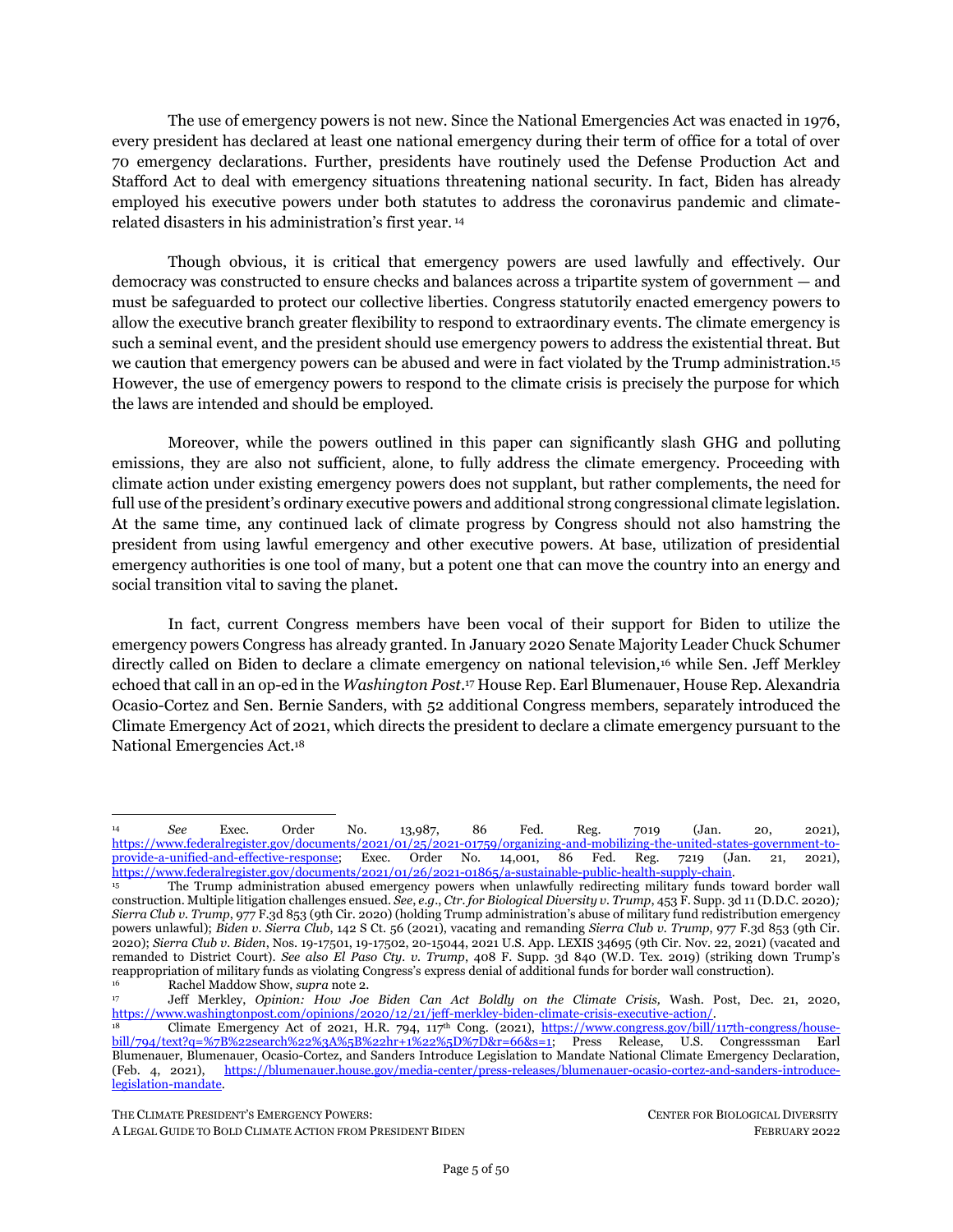ton of carbon pollution.<sup>50</sup> Each 1°C temperature rise is estimated to decrease U.S. gross domestic product (GDP) by 1.2%, with the poorest U.S. regions suffering most.<sup>51</sup> The National Oceanic and Atmospheric Administration estimated that since 1980, the U.S. has experienced more than 310 weather and climate disasters, amounting to over \$2.155 trillion in damages. <sup>52</sup> In 2021 alone, there were 20 weather and climate disaster events with losses exceeding \$1 billion each and 688 deaths. <sup>53</sup> Further, a 2021 study of the U.S. health costs of air pollution from fossil fuel combustion and resulting climate change estimated the costs already exceed \$800 billion per year and are expected to become even higher without rapid action to curb fossil fuel pollution.<sup>54</sup>

<span id="page-9-1"></span><span id="page-9-0"></span>*National and global security***.** Finally, the climate emergency also poses significant security risks to the country and the planet. At the start of his presidency, Biden issued Executive Order 14008 that stated: "[i]t is the policy of my Administration that climate considerations shall be an essential element of United States foreign policy and national security."<sup>55</sup> Recently the White House, Pentagon, and intelligence agencies released reports expressing deep concern that the shifts unleashed by climate change can reshape U.S. strategic interests and threaten its geopolitical position.<sup>56</sup> In a 2021 report, the White House acknowledged the intimate relationship among climate change, migration and conflict.<sup>57</sup> Extreme weather events has been leading to climate migration and political unrest in at-risk countries and is expected to increase. <sup>58</sup> The Office of the Director of National Intelligence forecasted that climate change could spawn social upheaval and threaten political stability due to global famine.<sup>59</sup> These reports echo longstanding concerns from the intelligence and defense communities that called for action to reduce greenhouse gas emissions and in some cases have adopted renewable energy solutions. <sup>60</sup> The Army notes that climate change poses "an increased risk of armed conflict in places where established social orders and populations are disrupted.<sup>61</sup> The risk will rise even more where climate effects compound social instability, reduce access to basic necessities, undermine fragile governments and economies, damage vital infrastructure, and lower agricultural production."<sup>62</sup>

<sup>50</sup> Hsiang, *supra* not[e 36;](#page-7-1) *Examining the Macroeconomic Impacts of a Changing Climate: Hearing Before the Subcomm. on Nat'l Sec., Int'l Dev., and Monetary Policy of the H. Comm. on Fin. Servs*., 116th Cong. (2019), *available at*  [https://www.congress.gov/116/meeting/house/109911/witnesses/HHRG-116-BA10-Wstate-BurkeM-20190911.pdf.](https://www.congress.gov/116/meeting/house/109911/witnesses/HHRG-116-BA10-Wstate-BurkeM-20190911.pdf) <sup>51</sup> Hsiang, Hsiang, *supra* note [36.](#page-7-1)

<sup>52</sup> NOAA National Centers for Environmental Information (NCEI), *Billion-Dollar Weather and Climate Disasters* (2022), [https://www.ncdc.noaa.gov/billions/,](https://www.ncdc.noaa.gov/billions/) DOI: [10.25921/stkw-7w73.](https://www.doi.org/10.25921/stkw-7w73)

<sup>53</sup> *Id.* <sup>54</sup> Med. Soc. Consortium on Climate and Health, *The Costs of Inaction: The Economic Burden of Fossil Fuels and Climate Change on Health in the United States* (2021) 5, [https://medsocietiesforclimatehealth.org/wp](https://medsocietiesforclimatehealth.org/wp-content/uploads/2021/05/CostofInactionReport-May2021.pdf)[content/uploads/2021/05/CostofInactionReport-May2021.pdf.](https://medsocietiesforclimatehealth.org/wp-content/uploads/2021/05/CostofInactionReport-May2021.pdf)

<sup>55</sup> Exec. Order No. 14,008, 86 Fed. Reg. 7619, *supra* not[e 1.](#page-1-2)

<sup>56</sup> U.S. Dep't of Defense, Office of the Undersecretary for Policy (Strategy, Plans, and Capabilities), *Department of Defense Climate Risk Analysis, Report Submitted to National Security Council* (2021), [https://media.defense.gov/2021/Oct/21/2002877353/-1/-1/0/DOD-CLIMATE-RISK-ANALYSIS-FINAL.PDF;](https://media.defense.gov/2021/Oct/21/2002877353/-1/-1/0/DOD-CLIMATE-RISK-ANALYSIS-FINAL.PDF) U.S. Dep't of the Army, Office of the Assistant Secretary of the Army for Installations, Energy and Environment, *United States Army Climate Strategy* (2022), [https://www.army.mil/e2/downloads/rv7/about/2022\\_army\\_climate\\_strategy.pdf;](https://www.army.mil/e2/downloads/rv7/about/2022_army_climate_strategy.pdf) White House, *Report on the Impact of Climate Change on Migration* (2021), [https://www.whitehouse.gov/wp-content/uploads/2021/10/Report-on-the-Impact-of-](https://www.whitehouse.gov/wp-content/uploads/2021/10/Report-on-the-Impact-of-Climate-Change-on-Migration.pdf)[Climate-Change-on-Migration.pdf.](https://www.whitehouse.gov/wp-content/uploads/2021/10/Report-on-the-Impact-of-Climate-Change-on-Migration.pdf) *See also* Christopher Flavelle et al., *Climate Change Poses a Widening Threat to National Security*, N.Y. Times, updated Oct. 24, 2021[, https://www.nytimes.com/2021/10/21/climate/climate-change-national-security.html.](https://www.nytimes.com/2021/10/21/climate/climate-change-national-security.html) <sup>57</sup> White House, *supra* not[e 56.](#page-9-0)

<sup>58</sup> *Id*.; Shane Harris & Michael Birnbaum, *White House, Intelligence Agencies, Pentagon Issue Reports Warning Climate Change Threatens Global Security*, Wash. Post, Oct., 21, 2021, [https://www.washingtonpost.com/national-security/intelligence](https://www.washingtonpost.com/national-security/intelligence-pentagon-climate-change-warnings/2021/10/21/ea3a2c84-31d3-11ec-a1e5-07223c50280a_story.html)[pentagon-climate-change-warnings/2021/10/21/ea3a2c84-31d3-11ec-a1e5-07223c50280a\\_story.html;](https://www.washingtonpost.com/national-security/intelligence-pentagon-climate-change-warnings/2021/10/21/ea3a2c84-31d3-11ec-a1e5-07223c50280a_story.html) Nat'l Intelligence Council, *Global Trends 2040: A More Contested World* (2021), https://www.dni.gov/files/ODNI/documents/assessments/GlobalTrends\_2040.pdf.

<sup>59</sup> Nat'l Intelligence Council*, supra* not[e 58.](#page-9-1)

<sup>60</sup> Michael T. Clare, *All Hell Breaking Loose: The Pentagon's Perspective on Climate Change* (2020).

<sup>&</sup>lt;sup>61</sup> In its first climate strategy report recently released in 2022, the U.S. military set the goals of using 100% pollution-free electricity on Army installations by 2030. U.S. Dep't of the Army, *supra* not[e 56.](#page-9-0)

*Id.* at 4-5.

THE CLIMATE PRESIDENT'S EMERGENCY POWERS: CENTER FOR BIOLOGICAL DIVERSITY

A LEGAL GUIDE TO BOLD CLIMATE ACTION FROM PRESIDENT BIDEN FEBRUARY 2022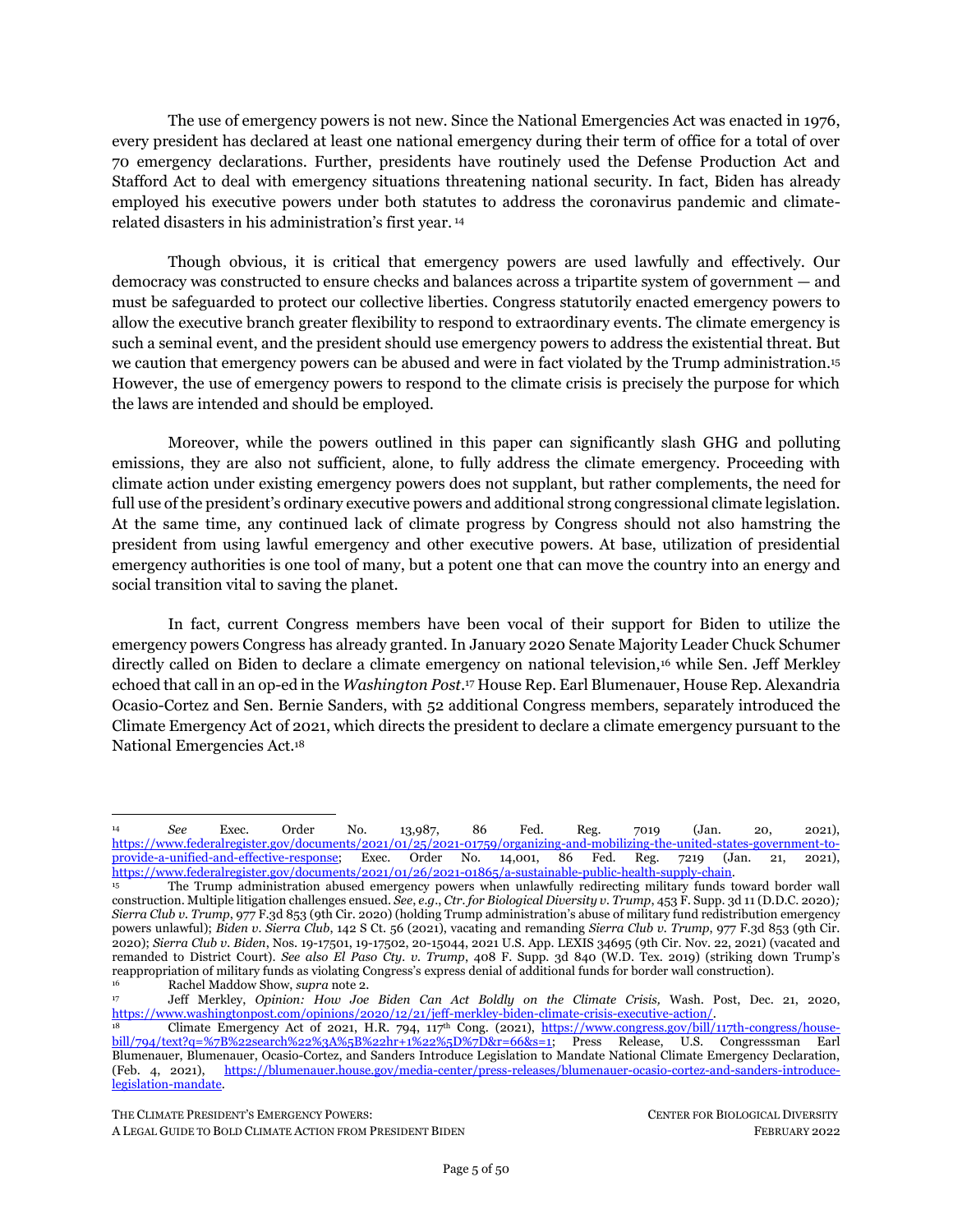### <span id="page-10-0"></span>**II. THE BIDEN ADMINISTRATION'S RECORD ON CLIMATE ACTION**

<span id="page-10-2"></span>The Biden administration's record on climate action is confused, breaks key campaign promises, and warrants clearer and more progressive leadership. Encouragingly, the administration jumpstarted the term with productive executive orders on climate, environmental justice, and renewable energy job generation. But the execution of these initiatives remains to be seen, largely because the administration chose to primarily pursue its climate priorities through legislative strategy — rather than a complementary executive strategy — in the Build Back Better Act, <sup>63</sup> which has failed to pass to date. Discouragingly, the Biden administration has permitted fossil fuel extraction, even superseding the Trump administration on federal drilling permitting. To date the administration has been characterized by a mélange of positive rhetoric, expanding fossil fuel extraction, and moribund climate legislation that has resulted in a lack of substantial progress on climate in its first year.<sup>64</sup>

<span id="page-10-4"></span><span id="page-10-3"></span><span id="page-10-1"></span>First, the Biden administration enacted a series of forward-looking climate directives encouraging the renewable energy transition and accompanying clean job generation, but these priorities have yet to be realized. In recognizing the "narrow moment" to tackle the "profound climate crisis," Biden issued a "whole of government" directive to "deploy [their] full capacity" to combat the climate crisis.<sup>65</sup> This included the order to leverage the federal government's procurement power to catalyze a 100% carbon-free electricity system by 2035 and a clean vehicle fleet.<sup>66</sup> The administration has yet to take any action on actualizing this order, <sup>67</sup> however, and the U.S. Postal Service is poised to approve one of the largest vehicle purchases globally, of which 90% of the new fleet will be fossil fuel vehicles. <sup>68</sup> Separately, the Biden administration has increased offshore wind leasing<sup>69</sup> and has issued a broad solar blueprint whereby half of the country's electricity could be solar-powered by 2040,<sup>70</sup> but it also maintains strong support for continued oil and gas production when tied to greenwashing technologies like carbon capture and storage — a major funding priority for the Department of Energy<sup>71</sup> — that perpetuates fossil fuel extraction and environmental racism. Similarly, the administration has finalized near-term tailpipe emissions standards that are weaker than what President Obama proposed a decade ago and rely on unenforceable voluntary commitments from

THE CLIMATE PRESIDENT'S EMERGENCY POWERS: CENTER FOR BIOLOGICAL DIVERSITY

<sup>63</sup> White House, *Remarks by President Biden in Address to a Joint Session of Congress*, (Apr. 28, 2021), [https://www.whitehouse.gov/briefing-room/speeches-remarks/2021/04/29/remarks-by-president-biden-in-address-to-a-joint](https://www.whitehouse.gov/briefing-room/speeches-remarks/2021/04/29/remarks-by-president-biden-in-address-to-a-joint-session-of-congress/)[session-of-congress/](https://www.whitehouse.gov/briefing-room/speeches-remarks/2021/04/29/remarks-by-president-biden-in-address-to-a-joint-session-of-congress/) ("For too long, we've failed to use the most important word when it comes to meeting the climate crisis: 'jobs.' Jobs. Jobs."); White House, The Build Back Better Agenda, [https://www.whitehouse.gov/build-back-better/;](https://www.whitehouse.gov/build-back-better/) White House, *Fact Sheet: The American Jobs Plan* (Mar. 31, 2021)[, https://www.whitehouse.gov/briefing-room/statements-releases/2021/03/31/fact](https://www.whitehouse.gov/briefing-room/statements-releases/2021/03/31/fact-sheet-the-american-jobs-plan/)[sheet-the-american-jobs-plan/](https://www.whitehouse.gov/briefing-room/statements-releases/2021/03/31/fact-sheet-the-american-jobs-plan/) [hereinafter *Fact Sheet: The American Jobs Plan*].

<sup>64</sup> *See* Ctr. for Biological Diversity Action Fund, *President Biden's Environmental Report Card: Semester Two: C-*, (Jan. 2022) https://centeractionfund.org/wp-content/uploads/Biden-Environmental-Report-Card-12-Months.pdf.

<sup>65</sup> Exec. Order No. 14,008, 86 Fed. Reg. 7619, *supra* not[e 1.](#page-1-2); White House, *Fact Sheet: President Biden Takes Executive Actions to Tackle the Climate Crisis* (Jan. 27, 2021), [https://www.whitehouse.gov/briefing-room/statements-releases/2021/01/27/fact](https://www.whitehouse.gov/briefing-room/statements-releases/2021/01/27/fact-sheet-president-biden-takes-executive-actions-to-tackle-the-climate-crisis-at-home-and-abroad-create-jobs-and-restore-scientific-integrity-across-federal-government/)[sheet-president-biden-takes-executive-actions-to-tackle-the-climate-crisis-at-home-and-abroad-create-jobs-and-restore-scientific](https://www.whitehouse.gov/briefing-room/statements-releases/2021/01/27/fact-sheet-president-biden-takes-executive-actions-to-tackle-the-climate-crisis-at-home-and-abroad-create-jobs-and-restore-scientific-integrity-across-federal-government/)[integrity-across-federal-government/.](https://www.whitehouse.gov/briefing-room/statements-releases/2021/01/27/fact-sheet-president-biden-takes-executive-actions-to-tackle-the-climate-crisis-at-home-and-abroad-create-jobs-and-restore-scientific-integrity-across-federal-government/)

<sup>66</sup> Exec. Order No. 14,008, 86 Fed. Reg. 7619, *supra* not[e 1.,](#page-1-2) Sec. 204-205.

<sup>67</sup> William Snape, Ctr. for Biological Diversity, *Petition for the General Services Administration to Commit the Federal Real Estate Portfolio to 100% Clean and Renewable Electricity Sources, Lease Out Excess Clean Renewable Energy Capacity, and Electrify the Federal Fleet with Zero Emission Vehicles* (2021), https://www.biologicaldiversity.org/programs/climate\_law\_institute/energy\_and\_global\_warming/pdfs/GSA-Petitionn.pdf. <sup>68</sup> *See* U.S. Postal Serv., *Final Environmental Impact Statement: Next Generation Delivery Vehicle Acquisitions* (2021), [https://uspsngdveis.com/documents/USPS+NGDV+FEIS\\_Dec+2021.pdf.](https://uspsngdveis.com/documents/USPS+NGDV+FEIS_Dec+2021.pdf)

<sup>69</sup> White House, *Fact Sheet: Biden-Harris Administration Races to Deploy Clean Energy that Creates Jobs and Lowers Costs* (Jan. 12, 2022), [https://www.whitehouse.gov/briefing-room/statements-releases/2022/01/12/fact-sheet-biden-harris-administration](https://www.whitehouse.gov/briefing-room/statements-releases/2022/01/12/fact-sheet-biden-harris-administration-races-to-deploy-clean-energy-that-creates-jobs-and-lowers-costs/)races-to-deploy-clean-energy-that-creates-jobs-and-lowers-costs/.<br>
<sup>70</sup> U.S. Dep't of Energy, *Solar Futures Study* 

<sup>70</sup> U.S. Dep't of Energy, *Solar Futures Study* (2021), [https://www.energy.gov/sites/default/files/2021-](https://www.energy.gov/sites/default/files/2021-09/Solar%20Futures%20Study.pdf) [09/Solar%20Futures%20Study.pdf.](https://www.energy.gov/sites/default/files/2021-09/Solar%20Futures%20Study.pdf)

<sup>71</sup> James Osbourne, *Energy Secretary Sees Future for Oil and Gas, Just Not the One You Might Want*, Hous. Chron., Aug. 27, 2021, https://www.houstonchronicle.com/business/energy/article/Granholm-sees-future-for-oil-and-gas-just-not-16414786. U.S. Dep't of Energy, *DOE invests \$45 million to decarbonize natural gas power and industrial sectors using carbon capture and storage* (Oct. 6, 2021), [https://www.energy.gov/articles/doe-invests-45-million-decarbonize-natural-gas-power-and-industrial](https://www.energy.gov/articles/doe-invests-45-million-decarbonize-natural-gas-power-and-industrial-sectors-using-carbon)[sectors-using-carbon.](https://www.energy.gov/articles/doe-invests-45-million-decarbonize-natural-gas-power-and-industrial-sectors-using-carbon)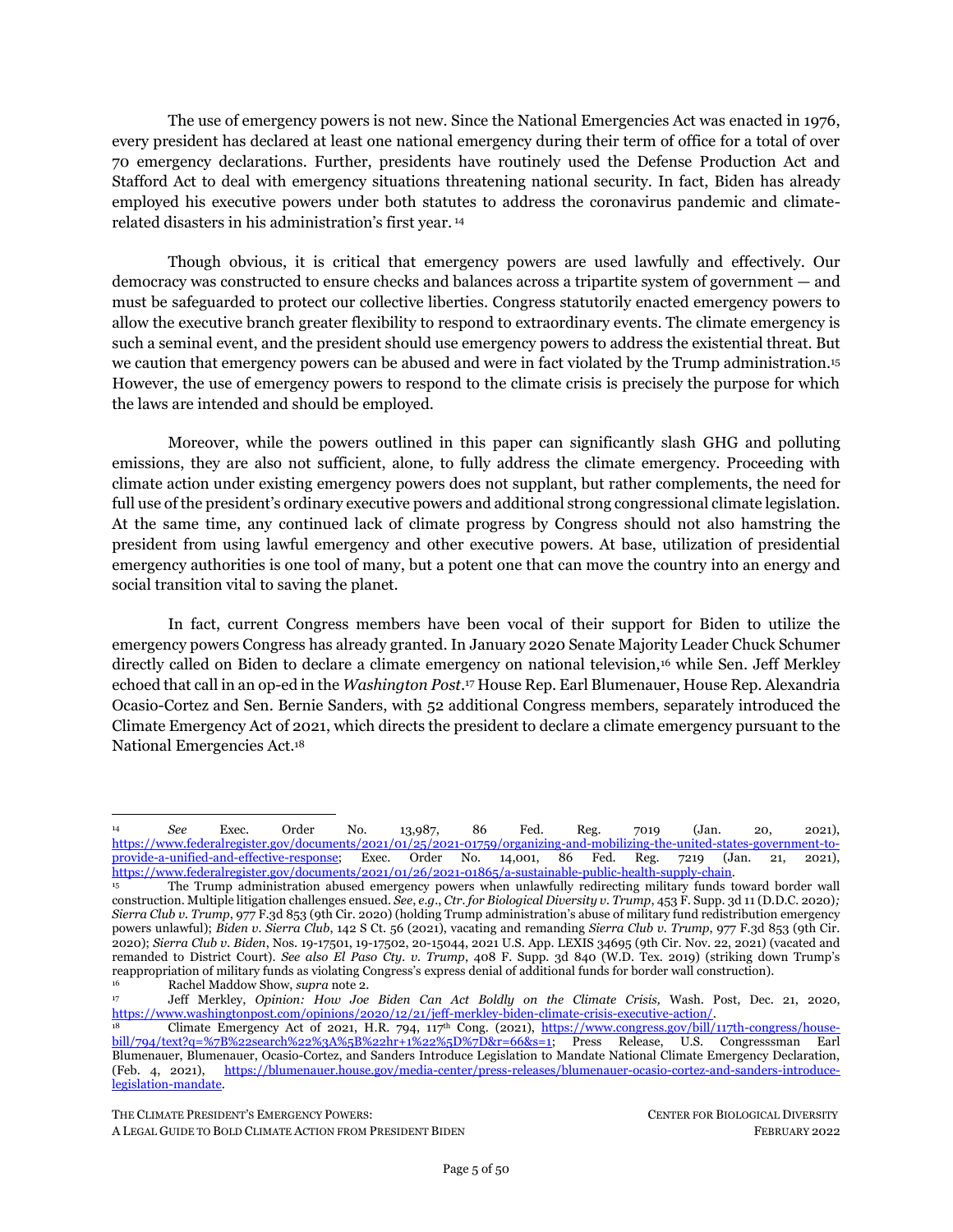automakers to electrify their fleets.<sup>72</sup> The administration also put all of its proverbial climate eggs into the Build Back Better Act — a piece of legislation that faces indefinite abeyance and whose purgatory arguably lies in how the administration undercut progressive calls to marry it to the Republican-favored Bipartisan Infrastructure Law.<sup>73</sup>

Second, the Biden administration's record on fossil fuel extraction is self-contradictory and retrograde. Fulfilling a campaign promise long fought for by environmental organizations, Biden paused new oil and gas leasing on federal lands and launched a review of the federal fossil fuel leasing and permitting program at the start of his term. <sup>74</sup> But the temporary moratorium was blocked by a Trumpappointed district court judge in June 2021. <sup>75</sup> Since this single district court ruling, which was wrongly decided and is on appeal, the administration has not used all existing executive powers to slow fossil fuel leasing, including deferring sales while completing the required environmental review on their effects, updating management plans to remove areas from leasing eligibility, and withdrawing all unleased offshore areas from leasing.<sup>76</sup> In a whiplash move, the Biden administration held the largest oil and gas lease sale in U.S. history of 80 million acres off the Gulf of Mexico just days after committing to climate action at the 2021 international climate talks in Glasgow; the sale was recently struck down as unlawful by another district court due to flaws in the government's analysis of the greenhouse gas pollution that will result from the sale. <sup>77</sup> Further undermining his initial order to address federal fossil fuel leasing, Biden's administration has approved more than 3,500 permits on existing leases on public lands and waters just in his first year  $$ outpacing the Trump administration's first-year total by an astounding 34%. <sup>78</sup> Additionally, while the administration has canceled the Keystone XL oil pipeline from Canada and did not appeal a court decision shutting down the largest Alaskan oil-and-gas drilling project, <sup>79</sup> it continues to support the buildout of fossil

THE CLIMATE PRESIDENT'S EMERGENCY POWERS: CENTER FOR BIOLOGICAL DIVERSITY

<sup>72</sup> Revised 2023 and Later Model Year Light-Duty Vehicle Greenhouse Gas Emissions Standards, 86 Fed. Reg. 74,434 (Dec. 30, 2021) (to be codified at 40 C.F.R. pts. 86 and 600).<br>  $\frac{30}{73}$  Adia Chavez, How Democrats Lost

<sup>73</sup> Adia Chavez, *How Democrats Lost Build Back Better*, The Nation, Dec. 21, 2021, [https://www.thenation.com/article/politics/build-back-better-cpc/;](https://www.thenation.com/article/politics/build-back-better-cpc/) Michelle Goldberg, Opinion, *Pramila Jayapal Won't Let the Biden Presidency Fail*, N.Y. Times, Oct. 16, 2021, [https://www.nytimes.com/2021/10/16/opinion/pramila-jayapal](https://www.nytimes.com/2021/10/16/opinion/pramila-jayapal-infrastructure.html)[infrastructure.html.](https://www.nytimes.com/2021/10/16/opinion/pramila-jayapal-infrastructure.html)

<sup>74</sup> Exec. Order No. 14,008, 86 Fed. Reg. 7619, *supra* not[e 1.;](#page-1-2) *see also* Press Release, Ctr. for Biological Diversity, 500 Groups Urge Biden to Order Fossil Fuel Leasing Ban (Dec. 15, 2020), [https://biologicaldiversity.org/w/news/press-releases/500-groups](https://biologicaldiversity.org/w/news/press-releases/500-groups-urge-biden-order-fossil-fuel-leasing-ban-2020-12-15/)[urge-biden-order-fossil-fuel-leasing-ban-2020-12-15/.](https://biologicaldiversity.org/w/news/press-releases/500-groups-urge-biden-order-fossil-fuel-leasing-ban-2020-12-15/)

<sup>75</sup> Kevin McGill, *Federal judge blocks Biden's pause on new oil, gas leases*, Associated Press, June 16, 2021, [https://apnews.com/article/joe-biden-climate-change-environment-and-nature-business-9751c4909a8b1baba28f3bcff9d5fa6e.](https://apnews.com/article/joe-biden-climate-change-environment-and-nature-business-9751c4909a8b1baba28f3bcff9d5fa6e) 

<sup>76</sup> In January 2022, 361 climate, conservation, and environmental justice organizations legally petitioned the Biden administration to take these actions within his statutorily-authorized powers to phase out fossil fuel production on federal lands. Ctr. for Biological Diversity, *Petition to Reduce the Rate of Oil and Gas Production on Public Lands and Waters to Near Zero by 2035* (2022), [https://www.biologicaldiversity.org/programs/public\\_lands/energy/dirty\\_energy\\_development/pdfs/Petition-to-Phase-](https://www.biologicaldiversity.org/programs/public_lands/energy/dirty_energy_development/pdfs/Petition-to-Phase-Down-Fossil-Fuel-Production-on-Public-Lands-and-Water-19-Jan-2022.pdf)[Down-Fossil-Fuel-Production-on-Public-Lands-and-Water-19-Jan-2022.pdf.](https://www.biologicaldiversity.org/programs/public_lands/energy/dirty_energy_development/pdfs/Petition-to-Phase-Down-Fossil-Fuel-Production-on-Public-Lands-and-Water-19-Jan-2022.pdf) *See also* Randi Spivak, Opinion, *Climate can't wait: Biden must use his power to end new fossil fuel leasing*, The Hill, Dec. 7, 2021, [https://thehill.com/opinion/energy](https://thehill.com/opinion/energy-environment/584784-climate-cant-wait-biden-must-use-his-power-to-end-new-fossil-fuel)[environment/584784-climate-cant-wait-biden-must-use-his-power-to-end-new-fossil-fuel.](https://thehill.com/opinion/energy-environment/584784-climate-cant-wait-biden-must-use-his-power-to-end-new-fossil-fuel)

<sup>77</sup> *Friends of the Earth v. Haaland*, No. 21-2317-RC, 2022 U.S. Dist. LEXIS 15172, at \*29-54 (D.D.C. Jan. 27, 2022).

<sup>78</sup> Press Release, Ctr. for Biological Diversity, New Data: Biden's First Year Drilling Permitting Stomps Trump's by 34% (Jan. 21, 2022), [https://biologicaldiversity.org/w/news/press-releases/new-data-biden-slays-trumps-first-year-drilling-permitting-by-](https://biologicaldiversity.org/w/news/press-releases/new-data-biden-slays-trumps-first-year-drilling-permitting-by-34-2022-01-21/)[34-2022-01-21/.](https://biologicaldiversity.org/w/news/press-releases/new-data-biden-slays-trumps-first-year-drilling-permitting-by-34-2022-01-21/)

<sup>79</sup> In October 2021, the Biden administration decided not to appeal a federal district court decision halting ConocoPhillips' Willow Master Development Plan, which would have been the largest oil-and-gas drilling project in the Alaskan Arctic. *Sovereign Iñupiat for a Living Arctic v. Bureau of Land Mgmt.,* No. 3:20-cv-00290-SLG, 2021 U.S. Dist. LEXIS 155471 (D. Alaska Aug. 18, 2021).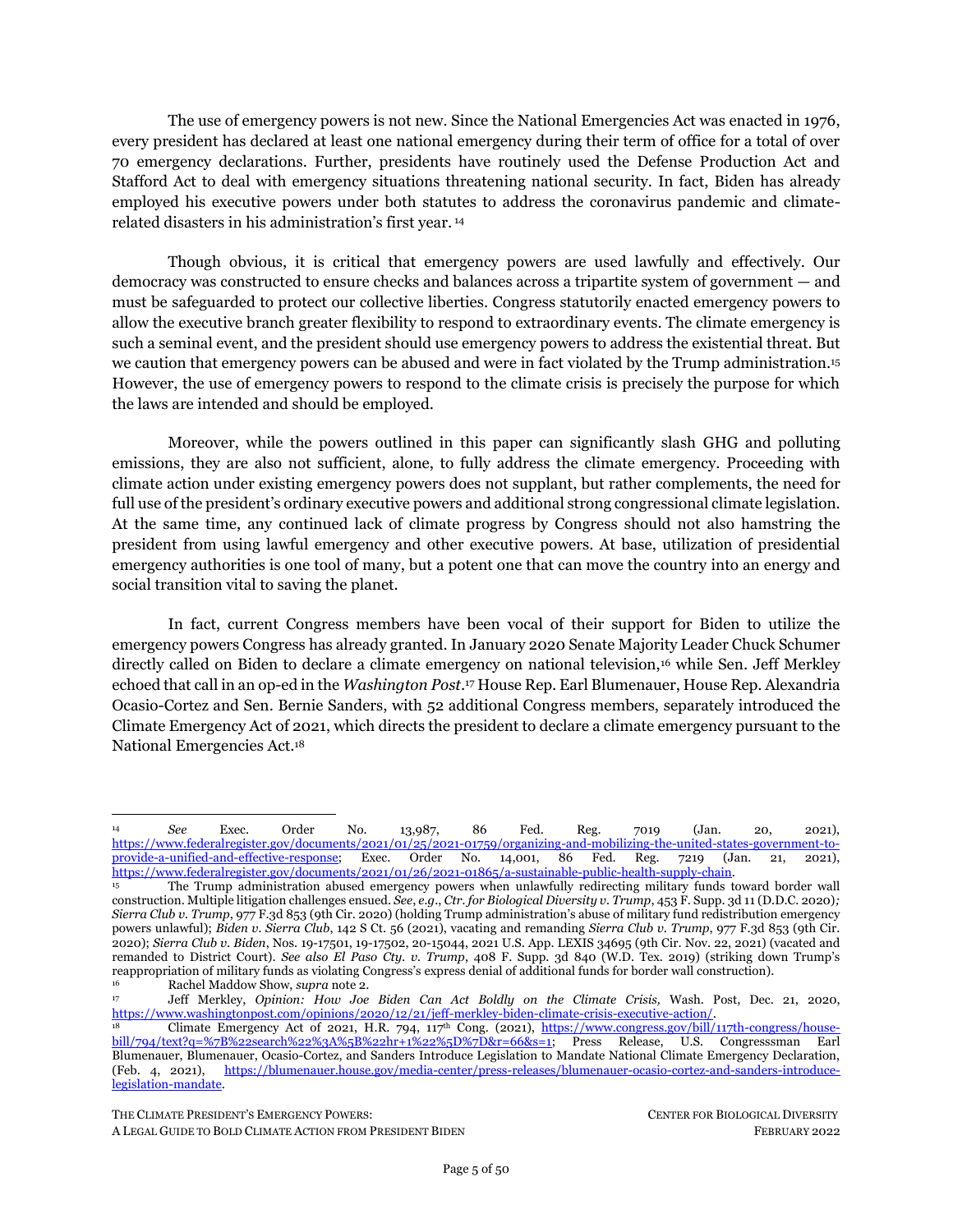fuel infrastructure, including the controversial Line 3, Dakota Access, and Mountain Valley Pipelines; 80 continued drilling in Alaska; and multiple liquefied gas export terminals.<sup>81</sup>

Third, the Biden administration's agenda on environmental justice is similarly fraught and unrealized. In an initial set of executive orders, Biden articulated the need to "secur[e] environmental justice" and established the Justice40 Initiative ("J40"), a whole-of-government effort that commits to deliver 40% of federal investments "in climate and clean energy to disadvantaged communities."<sup>82</sup> The J40 initiative has yet to produce tangible results and has drawn criticism from key environmental justice leaders, including for the omission of race as a factor in the White House's recent proposal of the Climate and Economic Justice Screening Tool to help direct J40 funds.<sup>83</sup> The Biden administration pursued a "people as policy" strategy to appoint several environmental justice leaders into positions with the administration to build a J40 framework for execution, but the administration's failure to provide adequate resources to support this tremendous piece of work has started to lead to attrition.<sup>84</sup> Further, the administration's commitment to fossil fuel extraction and support for carbon capture and storage and other polluting energies explicitly undermines recommendations from the White House Environmental Justice Advisory Council.<sup>85</sup>

Finally, Biden fulfilled a campaign promise to rejoin the Paris Agreement, but the administration's global commitments remain lackluster in meeting the country's fair share of global climate action.<sup>86</sup> The administration's international climate pledges of reducing climate-heating emissions by 50-52% by 2030 fails to meet the demands of climate science and environmental justice. A 70% reduction in greenhouse gas emissions by 2030 — accompanied by international financial support to enable the equivalent of another 125% reductions in developing countries — is needed to comport with the U.S.'s fair share to cut domestic emissions as the world's largest historical climate polluter.<sup>87</sup> Further, the administration's pledges similarly fall short of the U.S. fair share of financial support for addressing adaptation, mitigation, and loss and

THE CLIMATE PRESIDENT'S EMERGENCY POWERS: CENTER FOR BIOLOGICAL DIVERSITY

The future of the Mountain Valley Pipeline is precarious, in light of several recent federal court rulings invalidating key permits. *See Appalachian Voices et al. v. U.S. Dept. of Interior, et al*., No. 20-2159, slip op. (4th Cir. Feb. 3, 2022) (invalidating the biological opinion and incidental take statement issued by the U.S. Fish and Wildlife Service under the Endangered Species Act), [https://www.sierraclub.org/sites/www.sierraclub.org/files/press-room/Document%20%2859%29.pdf;](https://www.sierraclub.org/sites/www.sierraclub.org/files/press-room/Document%20%2859%29.pdf) *Wild Virginia v. U.S. Forest Serv*., Nos. 21-1039, 21-1082, 2022 U.S. App. LEXIS 2313 (4th Cir. Jan 25, 2022); Press Release, Ctr. for Biological Diversity, Federal Court Invalidates Another Key Permit in Endangered Species Act Case, Casting Serious Doubt on Future of Mountain Valley Pipeline (Feb. 3, 2022), [https://biologicaldiversity.org/w/news/press-releases/federal-court-invalidates-another-key-permit-in-endangered](https://biologicaldiversity.org/w/news/press-releases/federal-court-invalidates-another-key-permit-in-endangered-species-act-case-casting-serious-doubt-on-future-of-mountain-valley-pipeline-2022-02-03/email_view/)[species-act-case-casting-serious-doubt-on-future-of-mountain-valley-pipeline-2022-02-03/email\\_view/.](https://biologicaldiversity.org/w/news/press-releases/federal-court-invalidates-another-key-permit-in-endangered-species-act-case-casting-serious-doubt-on-future-of-mountain-valley-pipeline-2022-02-03/email_view/)

<sup>81</sup> Carlos Anchondo et al, *Surging U.S. LNG puts Biden in climate bind*, E&E News, July 8, 2021, [https://www.eenews.net/articles/surging-u-s-lng-puts-biden-in-climate-bind/.](https://www.eenews.net/articles/surging-u-s-lng-puts-biden-in-climate-bind/) 

<sup>82</sup> White House, *supra* not[e 65;](#page-10-1) Shalanda Young, Brenda Mallory & Gina McCarthy, *The Path to Achieving Justice40,* White House (July 20, 2021), [https://www.whitehouse.gov/omb/briefing-room/2021/07/20/the-path-to-achieving-justice40/.](https://www.whitehouse.gov/omb/briefing-room/2021/07/20/the-path-to-achieving-justice40/) *See also* White House, Exec. Order No. 13,985, 86 Fed. Reg. 7009 (Jan. 20, 2021)[, https://www.whitehouse.gov/briefing-room/presidential](https://www.whitehouse.gov/briefing-room/presidential-actions/2021/01/20/executive-order-advancing-racial-equity-and-support-for-underserved-communities-through-the-federal-government/)[actions/2021/01/20/executive-order-advancing-racial-equity-and-support-for-underserved-communities-through-the-federal](https://www.whitehouse.gov/briefing-room/presidential-actions/2021/01/20/executive-order-advancing-racial-equity-and-support-for-underserved-communities-through-the-federal-government/)[government/.](https://www.whitehouse.gov/briefing-room/presidential-actions/2021/01/20/executive-order-advancing-racial-equity-and-support-for-underserved-communities-through-the-federal-government/) 

<sup>83</sup> Valerie Valcovici, U.S. unveils tool to direct green investment in disadvantaged communities, Reuters, Feb. 18, 2022, [https://www.reuters.com/business/sustainable-business/us-unveils-tool-direct-green-investment-disadvantaged-communities-](https://www.reuters.com/business/sustainable-business/us-unveils-tool-direct-green-investment-disadvantaged-communities-2022-02-18/)

[<sup>2022-02-18/;</sup>](https://www.reuters.com/business/sustainable-business/us-unveils-tool-direct-green-investment-disadvantaged-communities-2022-02-18/) Zack Coleman, *Tensions Erupt Between Environmental Justice Leaders and White House*, Politico, Oct. 5, 2021, [https://www.politico.com/news/2021/10/05/environmental-justice-white-house-biden-515094;](https://www.politico.com/news/2021/10/05/environmental-justice-white-house-biden-515094) *see also* Dana Johnson & Jean Su, Opinion, *Regulators Can No Longer Rubber-Stamp the Expansion of the Oil and Gas Industry*, The Hill, Oct. 15, 2021, [https://thehill.com/opinion/energy-environment/576950-we-can-no-longer-rubber-stamp-expansion-of-the-oil-and-gas.](https://thehill.com/opinion/energy-environment/576950-we-can-no-longer-rubber-stamp-expansion-of-the-oil-and-gas) 

<sup>84</sup> Darryl Fears, *Biden's Focus on Environmental Justice Led to a Year of Progress—and Burnout*, Wash. Post., Jan. 27, 2021, [https://www.washingtonpost.com/climate-environment/2022/01/27/environmental-justice-biden-cecilia-martinez/.](https://www.washingtonpost.com/climate-environment/2022/01/27/environmental-justice-biden-cecilia-martinez/)

<sup>85</sup> White House Environmental Justice Advisory Council, *Final Recommendations: Justice40 Climate and Economic Justice Screening Tool & Executive Order 12898 Revisions* (2021)*,* [https://www.epa.gov/sites/default/files/2021-](https://www.epa.gov/sites/default/files/2021-05/documents/whiteh2.pdf) [05/documents/whiteh2.pdf.](https://www.epa.gov/sites/default/files/2021-05/documents/whiteh2.pdf)

<sup>86</sup> Press Release, Ctr. for Biological Diversity, COP26 Summit Ends Without Biden Taking Crucial Action on Fossil Fuels (Nov. 13, 2021), [https://biologicaldiversity.org/w/news/press-releases/cop26-summit-ends-without-biden-taking-crucial-action-on](https://biologicaldiversity.org/w/news/press-releases/cop26-summit-ends-without-biden-taking-crucial-action-on-fossil-fuels-2021-11-13/)[fossil-fuels-2021-11-13/;](https://biologicaldiversity.org/w/news/press-releases/cop26-summit-ends-without-biden-taking-crucial-action-on-fossil-fuels-2021-11-13/) The U.S. Climate Fair Share,<https://usfairshare.org/> (last visited Feb. 22, 2022).

<sup>87</sup> Press Release, Ctr. for Biological Diversity, U.S. Climate Target Falls Short of What Science, Justice Demand (Nov. 13, 2021), [https://biologicaldiversity.org/w/news/press-releases/us-climate-target-falls-short-of-what-science-justice-demand-2021-04-](https://biologicaldiversity.org/w/news/press-releases/us-climate-target-falls-short-of-what-science-justice-demand-2021-04-22/email_view/)

[<sup>22/</sup>email\\_view/;](https://biologicaldiversity.org/w/news/press-releases/us-climate-target-falls-short-of-what-science-justice-demand-2021-04-22/email_view/) Brady Dennis, *As Biden Convenes World Leaders, U.S. Pledges to Cut Emissions up to 52% by 2030*, Wash. Post, Apr. 22, 2021[, https://www.washingtonpost.com/climate-environment/2021/04/22/global-emissions-52-percent-biden/.](https://www.washingtonpost.com/climate-environment/2021/04/22/global-emissions-52-percent-biden/) 

<span id="page-12-0"></span>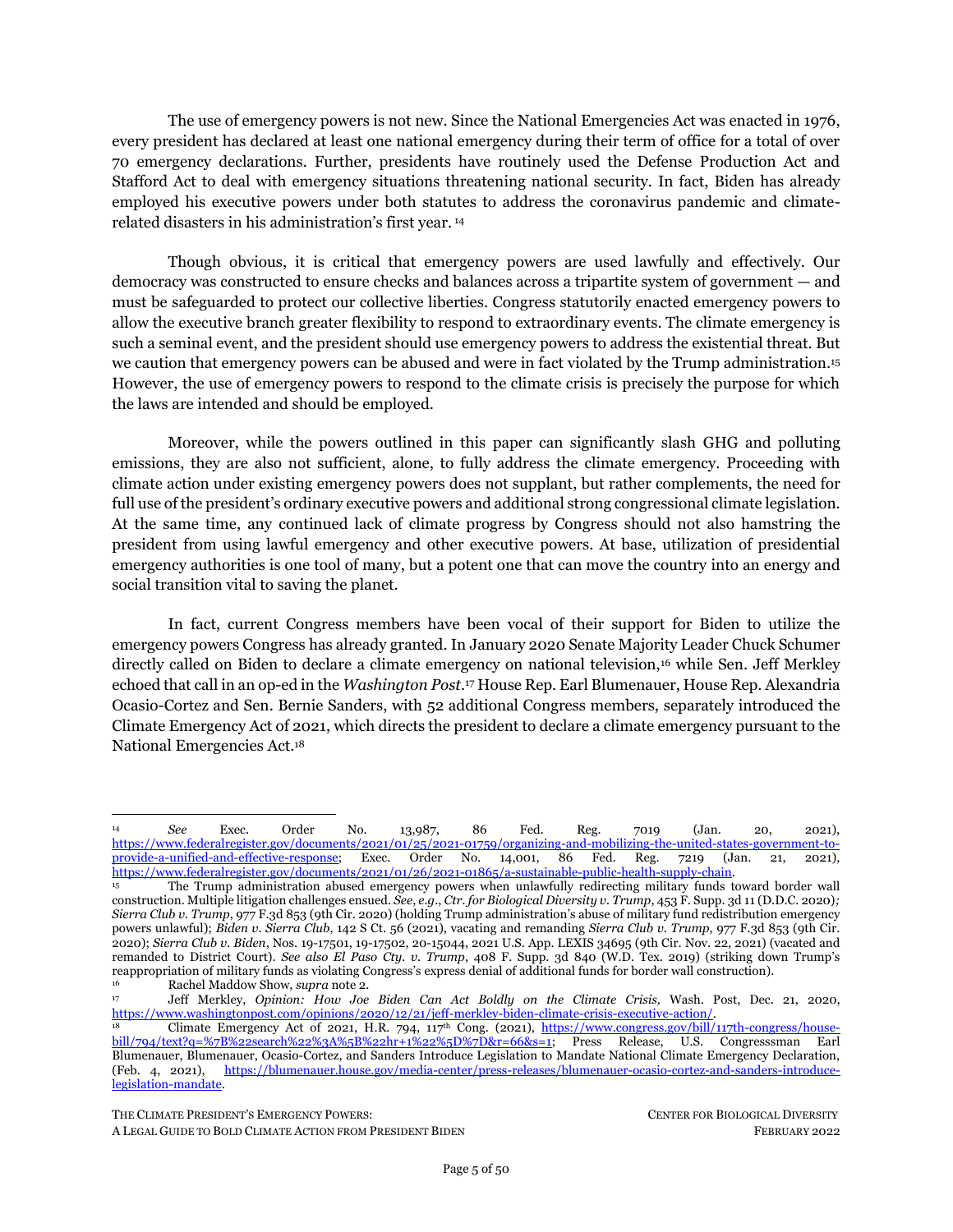damage needs in the Global South.<sup>88</sup> The administration's FY21 budget, with its \$1.2 billion for the Green Climate Fund, is not even sufficient to pay the \$2 billion still owed from Obama's initial pledge of \$3 billion for the GCF's Initial Resource Mobilization phase, much less catch up to other developed countries that, unlike the United States, have since made additional pledges to the GCF-1 Replenishment.<sup>89</sup>

The public wants and needs the president to make meaningful progress to confront the climate emergency. <sup>90</sup> The laws discussed below provide him with broad emergency executive powers to achieve substantial reductions in carbon emissions and rebuild a just and renewable economy.

THE CLIMATE PRESIDENT'S EMERGENCY POWERS: CENTER FOR BIOLOGICAL DIVERSITY

In September 2021, the U.S. promised to deliver \$11.4 billion per year in climate finance by 2024. By contrast, that amount is roughly what the Pentagon spends in about six days based off the defense appropriations for Fiscal Year 2022. The Overseas Development Institute conservatively estimated that the U.S. fair share should be \$43 billion per year, while the U.S. Fair Share NDC called for \$90 billion per year. Under any estimate, the Biden administration's pledge is woefully inadequate. *See* Action Aid, *Action Aid Reacts to Revised U.S. Climate Finance Pledge* (Sept. 21, 2021), [https://www.actionaidusa.org/news/actionaid-usa-reaction-to](https://nam02.safelinks.protection.outlook.com/?url=https%3A%2F%2Fwww.actionaidusa.org%2Fnews%2Factionaid-usa-reaction-to-revised-us-climate-finance-pledge%2F&data=04%7C01%7Cjsu%40biologicaldiversity.org%7Cf72eb5417d0f450b075308d99befc53d%7C95c0c3b8013c435ebeea2c762e78fae0%7C1%7C0%7C637712276415518083%7CUnknown%7CTWFpbGZsb3d8eyJWIjoiMC4wLjAwMDAiLCJQIjoiV2luMzIiLCJBTiI6Ik1haWwiLCJXVCI6Mn0%3D%7C1000&sdata=LsVcXPRme5o6zGsRcLo5PrXyCRB6RJDtDm9x1QCHrys%3D&reserved=0)[revised-us-climate-finance-pledge/;](https://nam02.safelinks.protection.outlook.com/?url=https%3A%2F%2Fwww.actionaidusa.org%2Fnews%2Factionaid-usa-reaction-to-revised-us-climate-finance-pledge%2F&data=04%7C01%7Cjsu%40biologicaldiversity.org%7Cf72eb5417d0f450b075308d99befc53d%7C95c0c3b8013c435ebeea2c762e78fae0%7C1%7C0%7C637712276415518083%7CUnknown%7CTWFpbGZsb3d8eyJWIjoiMC4wLjAwMDAiLCJQIjoiV2luMzIiLCJBTiI6Ik1haWwiLCJXVCI6Mn0%3D%7C1000&sdata=LsVcXPRme5o6zGsRcLo5PrXyCRB6RJDtDm9x1QCHrys%3D&reserved=0) see also Valerie Volcovici, *Biden Pledges to Double U.S. Climate Change Aid; Some Activists Unimpressed*, Reuters, Sept. 21, 2021, [https://www.reuters.com/business/environment/us-seeks-double-climate-change-aid](https://www.reuters.com/business/environment/us-seeks-double-climate-change-aid-developing-nations-biden-2021-09-21/)[developing-nations-biden-2021-09-21/.](https://www.reuters.com/business/environment/us-seeks-double-climate-change-aid-developing-nations-biden-2021-09-21/) 

<sup>89</sup> Joe Lo, *Joe Biden's \$1.2bn Budget for Green Climate Fund Falls Short of Campaigner Demands*, Climate Home News, Apr. 13, 2021, [https://www.climatechangenews.com/2021/04/13/joe-bidens-1-2bn-budget-green-climate-fund-falls-short-campaigner](https://www.climatechangenews.com/2021/04/13/joe-bidens-1-2bn-budget-green-climate-fund-falls-short-campaigner-demands/)[demands/.](https://www.climatechangenews.com/2021/04/13/joe-bidens-1-2bn-budget-green-climate-fund-falls-short-campaigner-demands/)

<sup>90</sup> Ryan Heath, *The World is on Fire and Our Leaders are Failing, Poll Finds*, Politico, Feb. 8, 2022, [https://www.politico.com/news/2022/02/08/citizens-politicians-combat-climate-change-00004590.](https://www.politico.com/news/2022/02/08/citizens-politicians-combat-climate-change-00004590)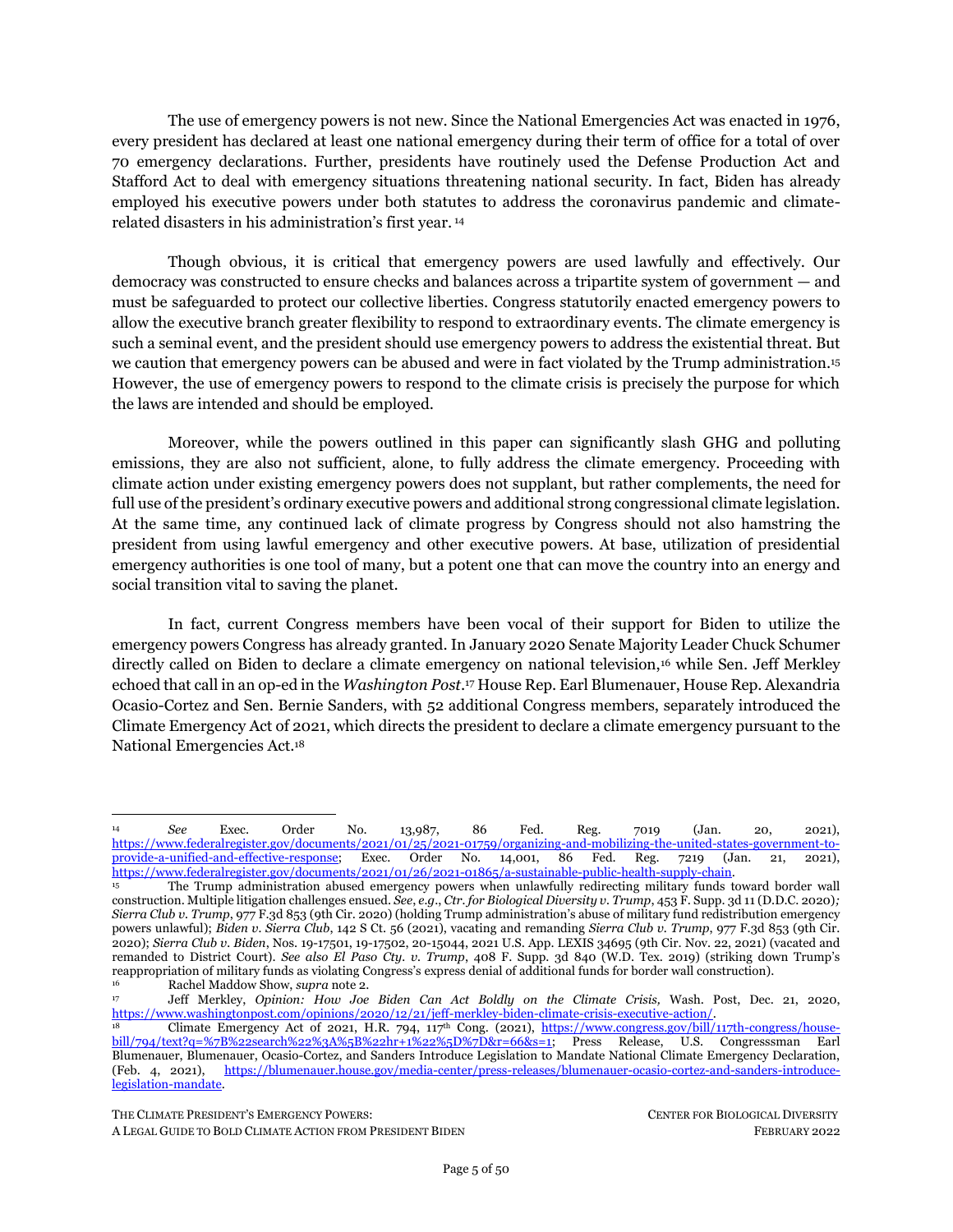# **PART 3. THE PRESIDENT'S EMERGENCY POWERS TO EFFECT BOLD CLIMATE ACTION**

<span id="page-14-0"></span>This section discusses the president's most significant powers to effect bold climate action under three statutory emergency and national defense frameworks: (1) the National Emergencies Act ("NEA"); (2) the Defense Production Act ("DPA"); and (3) the Robert T. Stafford Disaster Relief and Emergency Assistance Act ("the Stafford Act").

The first part identifies three impactful climate actions that can be triggered when the president declares a national climate emergency under the NEA: (i) banning crude oil exports pursuant to the Energy Policy Conservation Act; (ii) stopping oil and gas drilling on the Outer Continental Shelf pursuant to the Outer Continental Shelf Lands Act; and (iii) curtailing international trade and investment in fossil fuels pursuant to the International Emergency Economic Powers Act. The second part explores how Biden can marshal the Defense Production Act to command and finance domestic industry to: (i) manufacture clean energy and transportation technologies; (ii) leverage federal procurement power and other agency resources to buy those products; and (iii) allocate those goods to federal agencies, environmental justice communities and public entities. These significant DPA actions can burgeon a thriving renewable energy and transportation industrial base and generate millions of good-paying green jobs. The third part examines the president's ability, pursuant to emergency and major disaster declarations under the Stafford Act, to build resilient and distributed renewable energy systems in frontline communities vulnerable to climate change.

To note, the actions enumerated here are not exhaustive of all emergency actions that can address the climate crisis. This paper primarily focuses on actions in the energy sector because fossil fuels are the dominant driver of the climate emergency nationally and worldwide. <sup>91</sup> At the same time, conversion to a renewable energy grid brings vital benefits of not only carbon reduction but also restorative racial justice, environmental protection, and job generation.<sup>92</sup> These legal pathways, though, can be applied to other GHG emitting sectors beyond the energy system — including agriculture, deforestation and ecosystem destruction, and heavy industrial processes.

## <span id="page-14-2"></span><span id="page-14-1"></span>**I. PRESIDENTIAL POWERS UNDER THE NATIONAL EMERGENCIES ACT**

Congress enacted the National Emergencies Act of 1976, 50 U.S.C. §§ 1601-1651 ("NEA"), to empower the president to declare a national emergency "with respect to acts of Congress authoring the exercise." The Brennan Center has identified 136 statutory powers that may become available to the president upon declaration of a national emergency.<sup>93</sup> The NEA further provides a framework of congressional oversight over the president's emergency declaration and prevents those declarations from

<sup>91</sup> *Fourth National Climate Assessment, Vol. II, supra* note [26,](#page-6-3) at 39, 60 (reporting that fossil fuel combustion accounts for approximately 85% of total U.S. greenhouse gas emissions, which are " driving an increase in global surface temperatures and other widespread changes in Earth's climate that are unprecedented in the history of modern civilization.")

<sup>92</sup> *See* Jacobson et al., *supra* note 12; Shalanda Baker, *Revolutionary Power* 30 (2021); Al Weinrub & Denise Fairchild, *Energy Democracy: Advancing Equity in Clean Energy Solutions* (2017).

<sup>93</sup> Brennan Center, *A Guide to Emergency Powers and their Use* (Apr. 24, 2020), [https://www.brennancenter.org/our](https://www.brennancenter.org/our-work/research-reports/guide-emergency-powers-and-their-use)[work/research-reports/guide-emergency-powers-and-their-use.](https://www.brennancenter.org/our-work/research-reports/guide-emergency-powers-and-their-use) In contrast, the Congressional Research Service has identified 117 sections of the U.S. Code that would be triggered by a national emergency declaration. Cong. Research Serv.*,* R46379, *Emergency Authorities Under the National Emergencies Act, Stafford Act, and Public Health Service Act* (2020), [https://crsreports.congress.gov/product/pdf/R/R46379.](https://crsreports.congress.gov/product/pdf/R/R46379)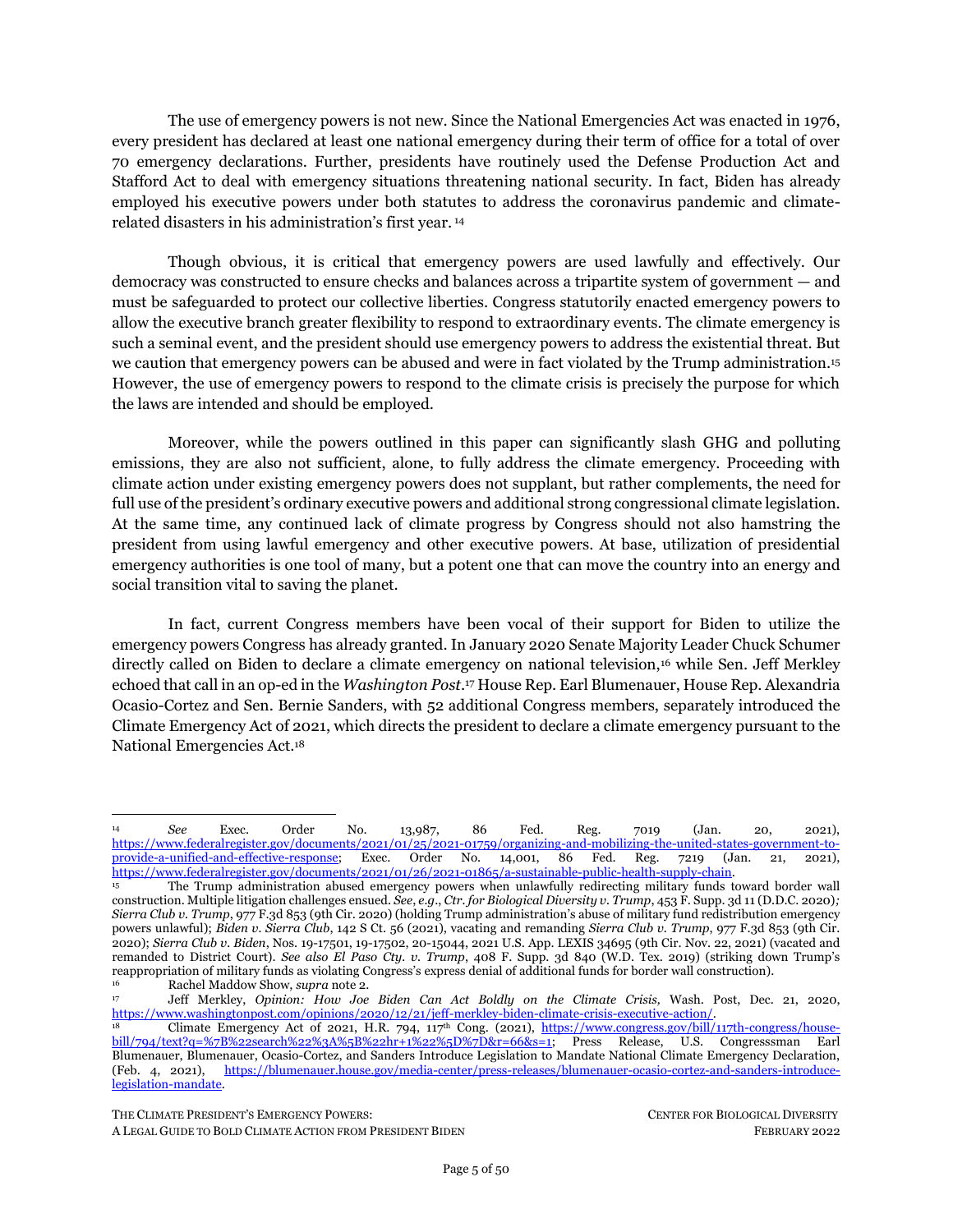continuing in perpetuity.<sup>94</sup> If triggered by the president's declaration of a national climate emergency pursuant to the NEA, the following statutory powers serve as the most significant and relevant levers to effect meaningful climate action.

The NEA does not explicitly define "national emergency" and permits wide presidential discretion for that designation. Absent a statutory definition, the plain meaning of emergency is defined as "an unforeseen combination of circumstances or the resulting state that calls for immediate action."<sup>95</sup> The climate crisis personifies the term's plain definition because, as detailed in Part 2 (I),*infra*, it is manifesting in unforeseen and intensifying harms to public health and lives, ecosystems, the economy and property, and national and global security. Moreover, climate scientists have stated that immediate action specifically, slashing greenhouse gas emissions by 45% from 2010 levels by 2030 — must be taken now to limit global warming to 1.5°C above preindustrial levels to avert climate's most catastrophic consequences.96 Accordingly, the climate crisis qualifies as an emergency under the NEA and warrants the president's national emergency declaration.

## **1. Ban Crude Oil Exports**

<span id="page-15-0"></span>The president can unilaterally ban all crude oil exports pursuant to his authorities under the NEA and the Energy Policy and Conservation Act ("EPCA"). In doing so, he can reinstate the ban on crude oil exports that was repealed in 2015, significantly curb crude oil extraction, and lower the country's greenhouse gas emissions.

### *Legal Authority*

In the 2016 Appropriations Act, 97 Congress lifted a 40-year ban on the export of crude oil that was originally enacted in the 1975 Energy Policy and Conservation Act ("EPCA") in response to the 1973 Arab oil embargo crisis. <sup>98</sup> However, Congress amended EPCA to include a safety valve for the president to stop crude oil exports in times of national emergency. Specifically, 42 U.S.C. § 6212a(d)(1)(A) provides:

(1) IN GENERAL—The President may impose export licensing requirements or other restrictions on the export of crude oil from the United States for a period of not more than 1 year if—

The NEA provides that a national emergency will end (1) automatically after one year unless the President publishes a notice of renewal in the Federal Register, (2) upon a presidential declaration ending the national emergency, or (3) if Congress enacts a joint resolution terminating the emergency (which would likely require the votes of two-thirds majorities in each house of Congress to override a presidential veto). 50 U.S.C. § 1622. In addition, NEA requires that all emergency declarations are published in the Federal Register and subject to regular reporting requirements from the President. 50 U.S.C. § 1703.<br>
Definition of "Emergency," Merriam-Webster Dictionary,

<sup>95</sup> Definition of "Emergency," Merriam-Webster Dictionary, [https://www.merriam](https://www.merriam-webster.com/dictionary/emergency#:~:text=%3A%20an%20unexpected%20and%20usually%20dangerous,emergency%20saved%20the%20baby)[webster.com/dictionary/emergency#:~:text=%3A%20an%20unexpected%20and%20usually%20dangerous,emergency%20saved%](https://www.merriam-webster.com/dictionary/emergency#:~:text=%3A%20an%20unexpected%20and%20usually%20dangerous,emergency%20saved%20the%20baby) [20the%20baby's%20life.](https://www.merriam-webster.com/dictionary/emergency#:~:text=%3A%20an%20unexpected%20and%20usually%20dangerous,emergency%20saved%20the%20baby)

<sup>96</sup> Joeri Rogelj et al., *Mitigation Pathways Compatible with 1.5°C in the Context of Sustainable Development*, *In:* Global Warming of 1.5°C, An IPCC Special Report on the Impacts of Global Warming Of 1.5°C Above Pre-Industrial Levels and Related Global Greenhouse Gas Emission Pathways, in the Context of Strengthening the Global Response to the Threat of Climate Change, Sustainable Development, and Efforts to Eradicate Poverty (2018),<https://www.ipcc.ch/sr15/> at 95, Figure 2.5, Figure 2.6, *see also* Intergovernmental Panel on Climate Change, *Summary for Policymakers, In:* Global Warming of 1.5°C, An IPCC Special Report on the Impacts of Global Warming Of 1.5°C Above Pre-Industrial Levels and Related Global Greenhouse Gas Emission Pathways, in the Context of Strengthening the Global Response to the Threat of Climate Change, Sustainable Development, and Efforts to Eradicate Poverty (2018),<https://www.ipcc.ch/sr15/> at 12-14; Intergovernmental Panel on Climate Change, *supra* note [44,](#page-8-0) *Summary for Policymakers*, at Table 1, 1-52, 1-53; United Nations Environment Programme, *Emissions Gap Report 2021: The Heat Is On – A World of Climate Promises Not Yet Delivered* (2021)[, https://www.unep.org/resources/emissions-gap-report-2021.](https://www.unep.org/resources/emissions-gap-report-2021)

Consolidated Appropriations Act, 2016, Pub. L. No. 114-113, [https://www.congress.gov/114/plaws/publ113/PLAW-](https://www.congress.gov/114/plaws/publ113/PLAW-114publ113.pdf)[114publ113.pdf.](https://www.congress.gov/114/plaws/publ113/PLAW-114publ113.pdf) 

<sup>98</sup> 42 U.S.C. § 6212a. In response to the 1973 Arab oil embargo crisis, Congress passed EPCA to, among other things, prohibit the export of crude oil and natural gas from the United States with the purpose of conserving national energy supplies and reducing the impact of energy supply disruptions. 42 U.S.C. §6201.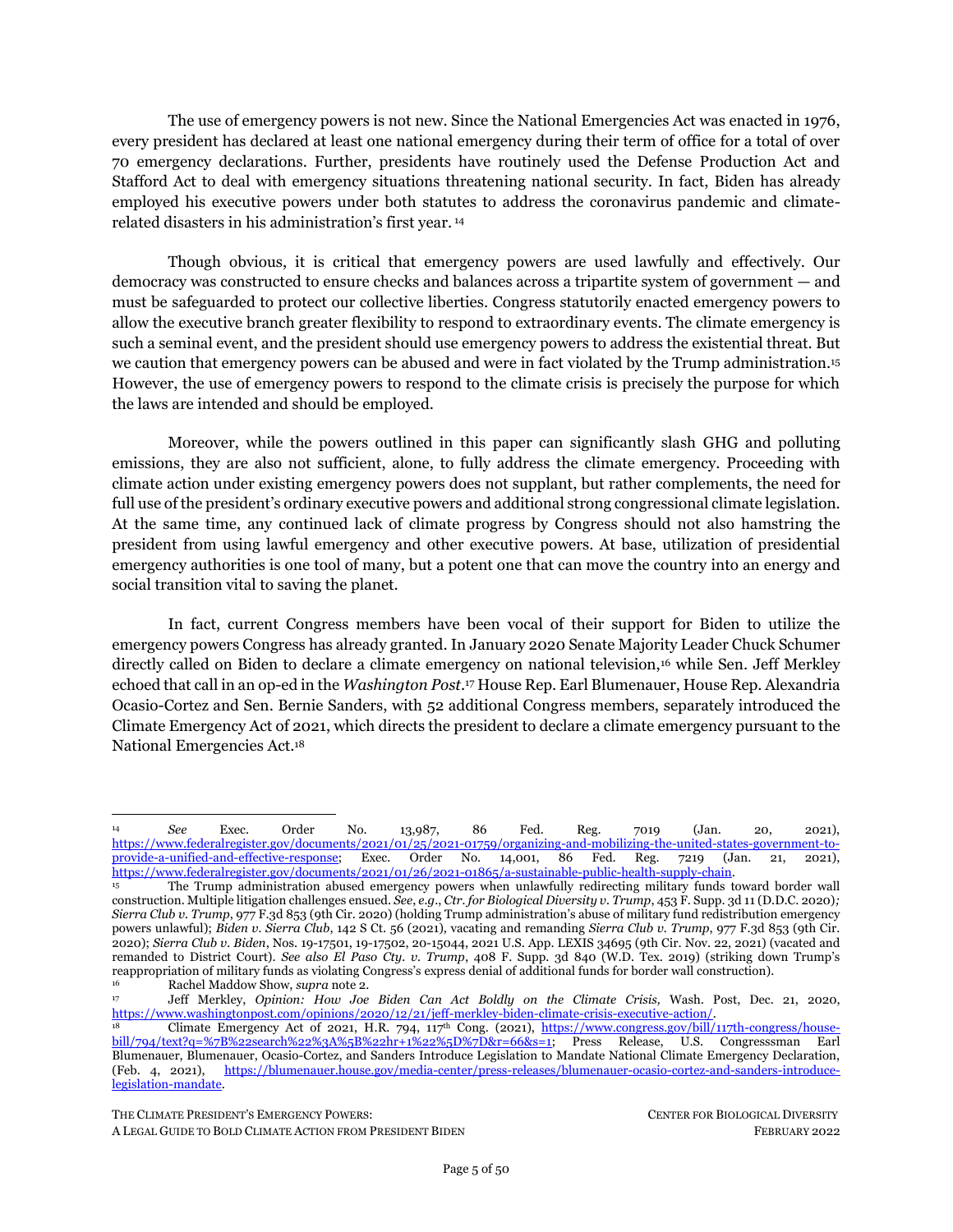<span id="page-16-0"></span>(A) the President declares a national emergency and formally notices the declaration of a national emergency in the Federal Register;

Further, 42 U.S.C. § 6212a(d)(2) provides that any such imposed restriction on crude oil exports "may be renewed for 1 or more additional periods of not more than 1 year each," allowing the president to reinstate the crude oil export ban on a year-by-year basis as consistent with other emergency declarations under the NEA.

### *Application to Climate Action: Halt Crude Oil Exports*

The president can declare a climate emergency and reinstate the crude oil export ban pursuant to the NEA and EPCA. No president has yet declared a national climate emergency and triggered 42 U.S.C. § 6212a(d)(1)(A) to reimpose the crude oil export ban.

<span id="page-16-1"></span>However, in the six years that have passed since the export ban was lifted, crude oil exports have exacerbated the climate emergency. Crude oil exports have skyrocketed, increasing by approximately 750% since the export ban was lifted, and now averaging 3 million barrels per day.<sup>99</sup> More than one-quarter of U.S crude production is now exported.<sup>100</sup> This surge in exported crude oil has been supplied almost entirely by a corresponding increase in U.S. oil production — which has risen by 20 to 30% since 2015 — incentivized by lifting the export ban.<sup>101</sup> Reinstating the crude oil export ban could cut global emissions by up to 165 million metric tons of CO2-equivalent each year, comparable to closing 42 coal plants, making this action a key piece of fighting the climate emergency.<sup>102</sup>

The harms from greatly bolstered oil production and export due to the ban's repeal are felt not only in the global climate, but also in the country's own land, air and communities. The ban's repeal has unleashed devastating effects on U.S. land, with the footprint of new well pads and related infrastructure consuming upwards of 2,000 square miles over 15 years.<sup>103</sup> Moreover, as the majority of new wells are being developed through unconventional, ultra-hazardous hydraulic fracturing ("fracking"), American communities are experiencing increased toxic air pollution, drinking water contamination, decimation of wildlife habitat, risk of explosions from "bomb trains" and spills from pipelines carrying crude oil crosscountry, and surges in earthquakes like those caused by the oil industry in Oklahoma.

There is broad public support for the ban on crude oil exports. Prior to the Obama administration's lift of the ban, polling showed wide popular support for continued restrictions on crude oil exports.<sup>104</sup> In

<sup>99</sup> Oil Change Int'l & Greenpeace, *Policy Briefing: Carbon Impacts of Reinstating the U.S. Crude Export Ban* (2020), [http://priceofoil.org/2020/01/28/crude-export-ban-carbon;](http://priceofoil.org/2020/01/28/crude-export-ban-carbon) U.S. Energy Info. Admin., *Petroleum & Other Liquids: Data - Exports*, [https://www.eia.gov/dnav/pet/pet\\_move\\_exp\\_dc\\_NUS-Z00\\_mbblpd\\_m.htm](https://www.eia.gov/dnav/pet/pet_move_exp_dc_NUS-Z00_mbblpd_m.htm) (last visited February 2, 2022) [hereinafter U.S. E.I.A., *Petroleum & Other Liquids: Data – Exports*].

In 2020, 29% of U.S. crude production was exported, and 26% was exported in 2021. Monthly U.S. crude production was sourced from U.S. Energy Info. Admin, *Petroleum & Other Liquids: Data – Crude Oil Production*, [https://www.eia.gov/dnav/pet/pet\\_crd\\_crpdn\\_adc\\_mbbl\\_m.htm](https://www.eia.gov/dnav/pet/pet_crd_crpdn_adc_mbbl_m.htm) (last visited February 2, 2022) [hereinafter U.S. E.I.A., *Petroleum & Other Liquids: Data – Crude Oil Production*]. Monthly U.S. crude exports were sourced from U.S. E.I.A., *Petroleum & Other Liquids: Data – Exports, supra* not[e 99.](#page-16-0)

<sup>101</sup> Government Accountability Office, GAO-21-118, *Crude Oil Markets: Effects of the Repeal of the Crude Oil Export Ban* (2020), [https://www.gao.gov/products/GAO-21-118;](https://www.gao.gov/products/GAO-21-118) Compared with 2015, U.S. crude oil production was 30% higher in 2019 and 20% higher in 2020 and 2021. U.S. crude oil production data sourced from U.S. E.I.A., *Petroleum & Other Liquids: Data – Crude Oil Production, supra* not[e 100.](#page-16-1)

<sup>102</sup> Oil Change Int'l & Greenpeace, *supra* not[e 99.](#page-16-0)

<sup>&</sup>lt;sup>103</sup> Matt Lee-Ashley & Alison Cassady, *The Environmental Impacts of Exporting More American Crude Oil, Ctr. for American* Progress (Aug. 21, 2015), [https://www.americanprogress.org/issues/green/news/2015/08/21/119756/the-environmental-impacts](https://www.americanprogress.org/issues/green/news/2015/08/21/119756/the-environmental-impacts-of-exporting-more-american-crude-oil/)[of-exporting-more-american-crude-oil/.](https://www.americanprogress.org/issues/green/news/2015/08/21/119756/the-environmental-impacts-of-exporting-more-american-crude-oil/)

<sup>104</sup> Selam Gebrekidan, *Americans Choose Savings at the Pump over Oil Exports: Reuters/Ipsos Poll*, Reuters, Mar. 20, 2014, [https://www.reuters.com/article/us-usa-energy-exports/americans-choose-savings-at-the-pump-over-oil-exports-reuters-ipsos](https://www.reuters.com/article/us-usa-energy-exports/americans-choose-savings-at-the-pump-over-oil-exports-reuters-ipsos-poll-idUSBREA2J1TT20140320)[poll-idUSBREA2J1TT20140320.](https://www.reuters.com/article/us-usa-energy-exports/americans-choose-savings-at-the-pump-over-oil-exports-reuters-ipsos-poll-idUSBREA2J1TT20140320)

THE CLIMATE PRESIDENT'S EMERGENCY POWERS: CENTER FOR BIOLOGICAL DIVERSITY

A LEGAL GUIDE TO BOLD CLIMATE ACTION FROM PRESIDENT BIDEN FEBRUARY 2022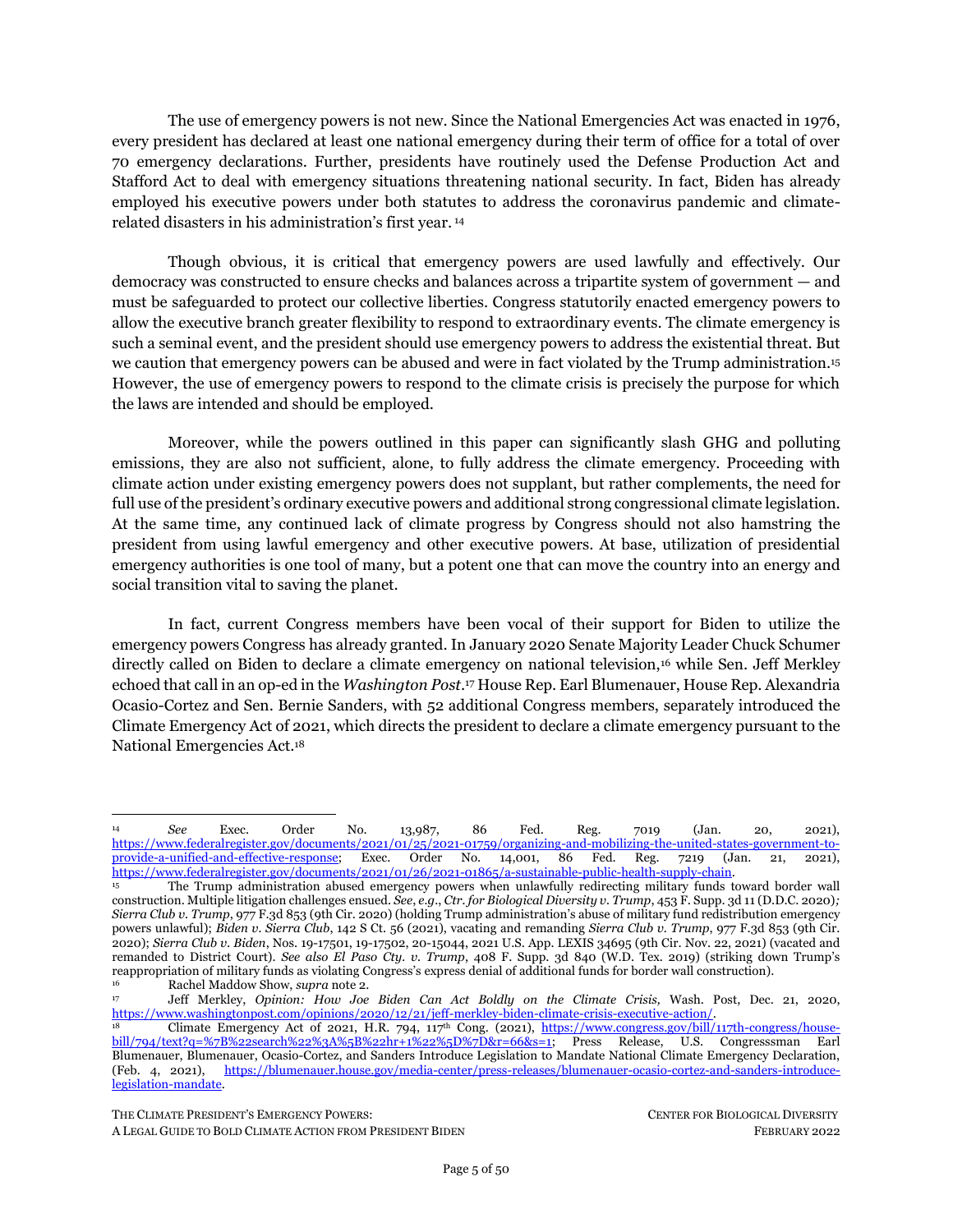April 2016, 350 organizations petitioned Obama to reinstate the crude oil export ban using these emergency powers.<sup>105</sup> Similarly, launched in 2020, the Build Back Fossil Free Campaign, comprised of 750 organizations, urged Biden to ban crude oil exports. 106

<span id="page-17-0"></span>The climate emergency is a national emergency. In light of the substantial contribution of crude oil exports to greenhouse gas emissions and the grave domestic harms associated with crude oil export infrastructure, Biden should unilaterally reinstate the ban on crude oil exports.

## **2. Stop Oil and Gas Drilling on the Outer Continental Shelf**

A national climate emergency declaration provides the president with one of several pathways to phase out offshore drilling, another significant contributor to the climate crisis. The Outer Continental Shelf Lands Act ("OCSLA") establishes a framework for the disposition and management of potential oil and gas resources on the Outer Continental Shelf ("OCS").<sup>107</sup> By declaring a national climate emergency under the NEA, the president triggers Section 12(c) of OSCLA, which provides that the secretary of the U.S. Department of the Interior (upon recommendation from the secretary of Defense) can suspend operations on any offshore lease during a state of national emergency declared by the president. <sup>108</sup> This executive action can help promote the end to the pollution and destruction caused by offshore oil extraction and curb the country's greenhouse gas emissions.

### *Legal Authority*

OCSLA establishes a framework under which the secretary of the Interior may lease areas of the OCS for purposes of exploring and developing the oil and gas deposits of the OCS's submerged lands.<sup>109</sup> It also provides for the protection of the environment from these activities. In particular, OCSLA directs that offshore oil and gas operations shall be "subject to environmental safeguards," consistent with "national needs," and be conducted so as to "prevent or minimize . . . damage to the environment."<sup>110</sup> OCSLA also specifically requires that offshore oil development be balanced "with protection of the human, marine, and coastal environments."<sup>111</sup>

In amending OCSLA in 1978, Congress recognized that offshore oil and gas development was more of a stopgap measure than a long-term solution to the nation's energy needs:

Development of our OCS resources will afford us needed time — as much as a generation — within which to develop alternative sources of energy before the inevitable exhaustion of the world's

<sup>105</sup> Ctr. for Bio. Diversity et al., *Before the President of the United States: Petition for the Declaration of a National Emergency Addressing Climate Change and the Consequent Prohibition of United States Crude Oil* (2016), [https://www.biologicaldiversity.org/programs/climate\\_law\\_institute/energy\\_and\\_global\\_warming/pdfs/National\\_Climate\\_Emer](https://www.biologicaldiversity.org/programs/climate_law_institute/energy_and_global_warming/pdfs/National_Climate_Emergency_Petition_4-20-16.pdf) [gency\\_Petition\\_4-20-16.pdf;](https://www.biologicaldiversity.org/programs/climate_law_institute/energy_and_global_warming/pdfs/National_Climate_Emergency_Petition_4-20-16.pdf) Jean Su, Ctr. for Bio. Diversity, *Before the President of the United States: Addendum to Petition: Legal, Factual, and Scientific Basis and Justification for the Presidential Declaration of a National Emergency Addressing Climate Change and the Consequent Prohibition of U.S. Crude Oil Exports* (2016), [https://www.biologicaldiversity.org/programs/climate\\_law\\_institute/energy\\_and\\_global\\_warming/pdfs/ADDENDUM\\_to\\_Nation](https://www.biologicaldiversity.org/programs/climate_law_institute/energy_and_global_warming/pdfs/ADDENDUM_to_National_Climate_Emergency_Petition_4-20-16.pdf) al\_Climate\_Emergency\_Petition\_4-20-16.pdf.

<sup>&</sup>lt;sup>106</sup> Build Back Fossil Free,  $\frac{https://buildbackfossilfree.org/}{107}$  (last visited Feb. 9, 2022).

<sup>107</sup> *See* 43 U.S.C. § 1332.<br>108 *Id §* 1241(c)

<sup>108</sup> *Id*. § 1341(c).

<sup>109</sup> 43 U.S.C. §§ 1331, *et seq*.

<sup>110</sup> *Id.* § 1332(3), (6).

 $111$  *Id.* § 1802(2).

THE CLIMATE PRESIDENT'S EMERGENCY POWERS: CENTER FOR BIOLOGICAL DIVERSITY A LEGAL GUIDE TO BOLD CLIMATE ACTION FROM PRESIDENT BIDEN FEBRUARY 2022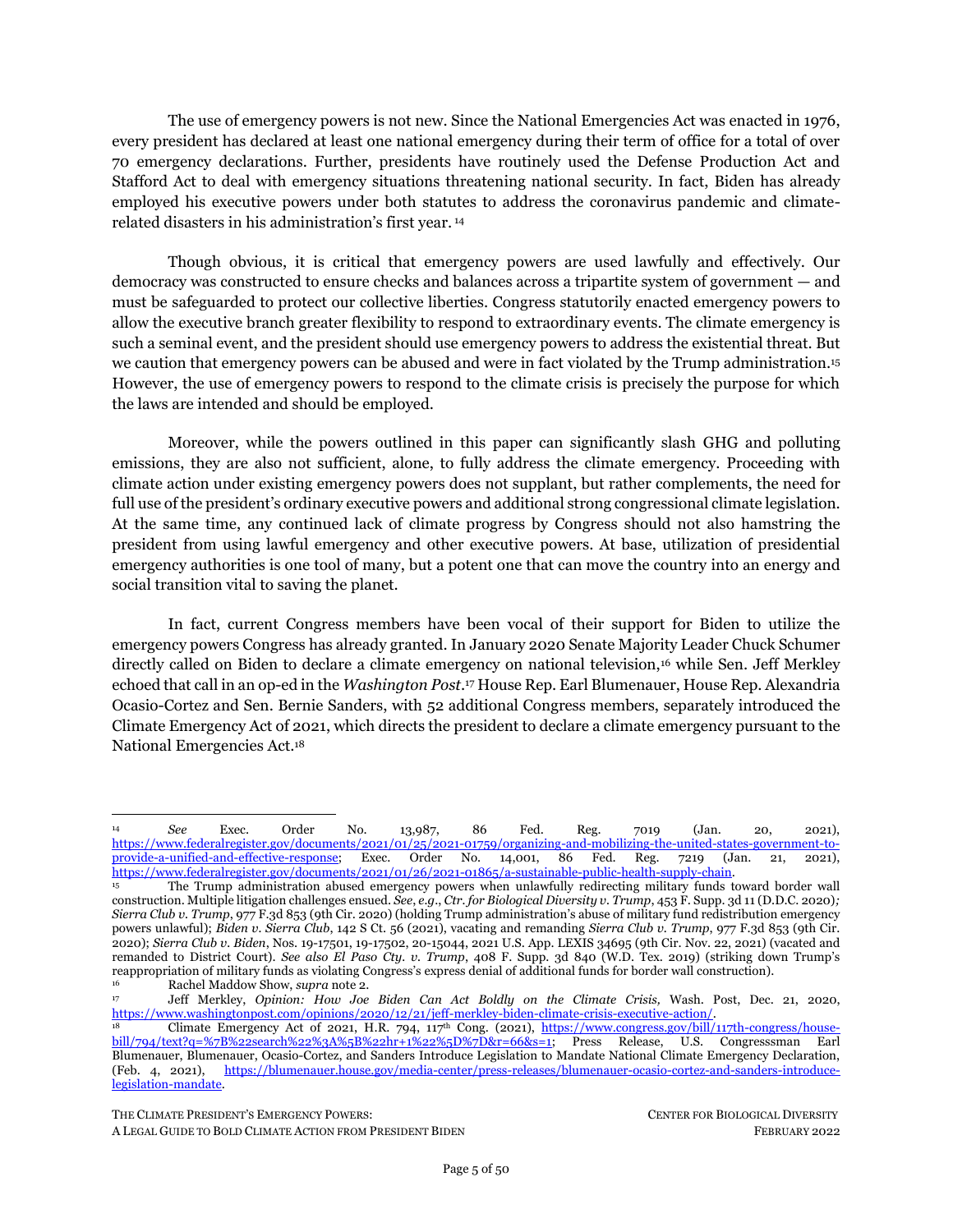traditional supply of fossil fuels. It will provide time to bring on-line, and improve energy technologies dealing with, solar, geothermal, . . . and other energy forms.<sup>112</sup>

In keeping with these goals, OCSLA contains multiple provisions under which the executive branch can restrict offshore drilling activities without the need for an emergency declaration. <sup>113</sup> Indeed, the president and the secretary of the Interior have many tools to end offshore oil and gas leasing and drilling without the need for an emergency declaration, but the president can supplement this authority by declaring a climate emergency.

In particular, Section 12(c) contains a "[n]ational security clause." This clause specifies that any offshore oil and gas lease issued under OCSLA "shall contain or be construed to contain a provision whereby authority is vested in the Secretary [of the Interior], upon a recommendation of the Secretary of Defense, during a state of war or national emergency declared by the Congress or the President of the United States . . . *to suspend operations under any lease*."<sup>114</sup>

### *Application to Climate Action: Halt Offshore Drilling*

Pursuant to past lease sales issued under OCSLA in the nearly seven decades since the statute's enactment, there are currently more than 11 million acres of federal waters subject to active oil and gas leases, including more than 10.7 million acres of the Gulf of Mexico; over 152,500 acres of the Pacific Ocean; over 79,300 acres of the Arctic Ocean; and over 76,600 acres of Cook Inlet.<sup>115</sup> Indeed, since the first offshore oil and gas lease sale in 1954, the federal government has offered over *2.8 billion acres* of our offshore waters through lease sales.<sup>116</sup>

While the Department of the Interior has never properly examined the true cumulative climate impacts of all offshore oil and gas leases, the best available science indicates that offshore oil and gas leasing and drilling has exacerbated, and continues to exacerbate, the climate emergency.<sup>117</sup> By declaring a national climate emergency under the NEA, the president can direct the secretary of the Interior to suspend all operations of offshore leases under Section 12(c) of the Act.

<sup>112</sup> H.R. Rep. No. 95-590, at 53 (1977). Notably, a generation typically comprises of 20-30 years, thereby expiring the need for offshore drilling in our current time period per Congress's acknowledgment in 1978.

See, e.g., 43 U.S.C. § 1341(a) (vesting the President with the authority to withdraw federal waters from availability for future oil and gas leasing); *id.* § 1334(g) (requiring lessees to produce oil at a rate consistent with any order issued by the President); *id.* §§ 1340(c)(1), 1334(a)(2)(A)(i) (requiring Interior to reject exploratory drilling plan if it "would probably cause serious harm or damage to life (including fish and other aquatic life), to property, to any mineral (in areas leased or not leased), to the national security or defense, or to the marine, coastal, or human environment" and the "activity cannot be modified to avoid such condition.").

Id. § 1341(c). The clause also provides for "the payment of just compensation to the lessee whose operations are thus suspended." *Id*. While it does not specify how such compensation should be calculated, other sections of OCSLA specify how to calculate compensation for cancelling a lease sale. These provisions mandate that such calculations include "costs, including cleanup costs and damages in the case of an oil spill costs," *id.* § 1334(a)(2)(C), indicating that any consideration of compensation should include of environmental costs, such as the social cost of carbon.<br><sup>115</sup> Bureau of Ocean Energy Mgmt., *Combined* 

<sup>115</sup> Bureau of Ocean Energy Mgmt., *Combined Leasing Report as of Feb. 1, 2022*, [https://www.boem.gov/sites/default/files/documents/oil-gas-energy/Lease%20stats%202-1-22.pdf.](https://www.boem.gov/sites/default/files/documents/oil-gas-energy/Lease%20stats%202-1-22.pdf) 

<sup>116</sup> Bureau of Ocean Energy Mgmt., *Table 1. All Lease Offerings*[, https://www.boem.gov/sites/default/files/documents/about](https://www.boem.gov/sites/default/files/documents/about-boem/Table%201%20SwilerTable%2024FEB2021.pdf)[boem/Table%201%20SwilerTable%2024FEB2021.pdf](https://www.boem.gov/sites/default/files/documents/about-boem/Table%201%20SwilerTable%2024FEB2021.pdf) (updated Nov. 18, 2020).

<sup>117</sup> A D.C. District Court judge recently vacated Lease Sale 257 in the Gulf of Mexico – the largest oil and gas lease sale in U.S. history. *Friends of the Earth v. Haaland*, No. 21-2317-RC, 2022 U.S. Dist. LEXIS 15172, at \*29-54 (D.D.C. Jan. 27, 2022). The court invalidated the lease sale after determining that the administration arbitrarily failed to consider the full effects of the lease sale on climate change. *Id.*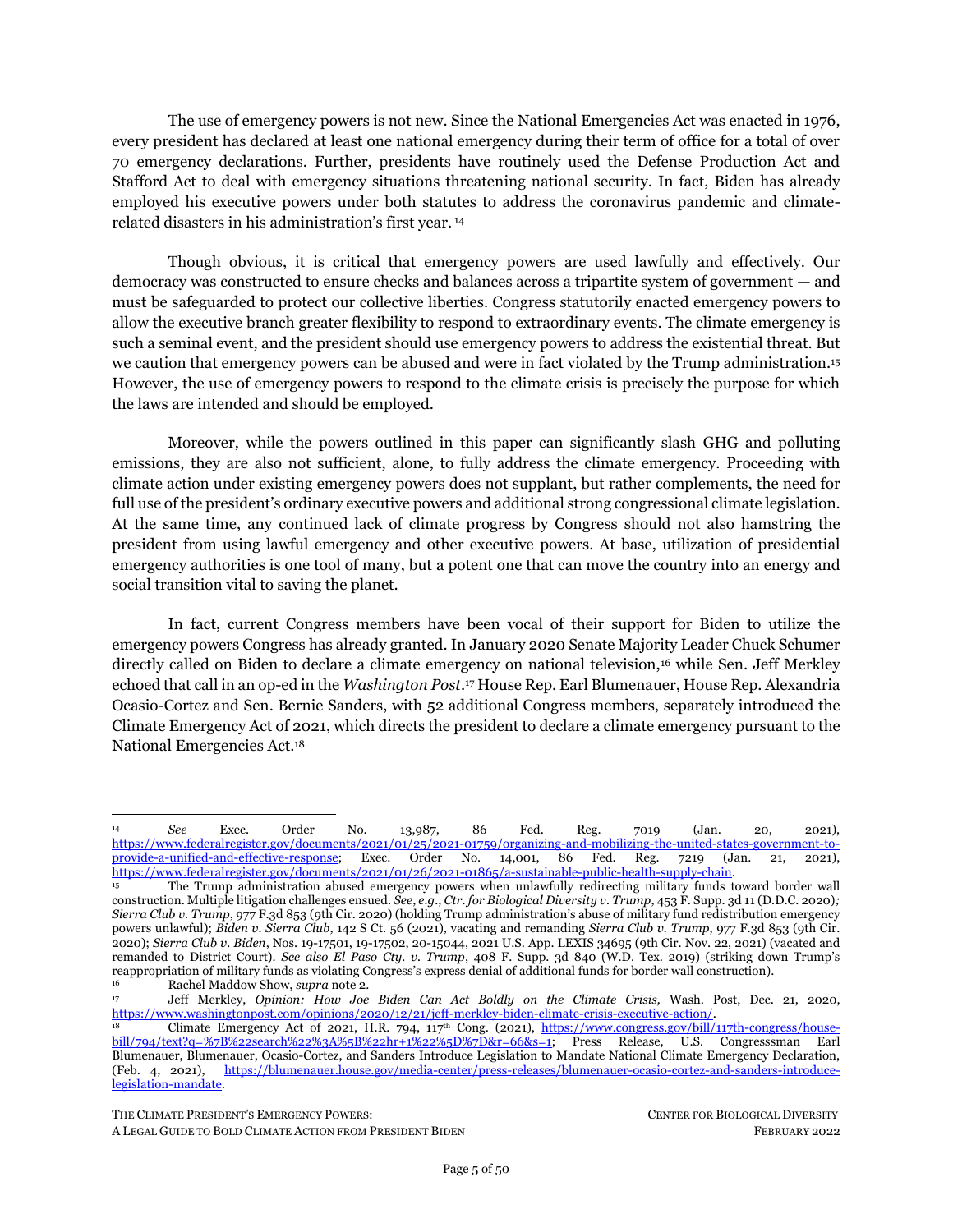### <span id="page-19-2"></span><span id="page-19-1"></span>*The U.S.'s (and World's) Production Gap: Why Climate Action Starts With Keeping Fossil Fuels in the Ground*

Three-quarters of global greenhouse emissions and 85% of U.S. greenhouse pollution comes from fossil fuels.<sup>118</sup> An overwhelming scientific consensus has concluded that new fossil fuel production and infrastructure must be halted and much existing production must be phased out to limit global temperature rise to 1.5°C and avoid catastrophic damage throughout the country and the world.<sup>119</sup> The oil and gas fields and coal mines already in development contain enough carbon to exceed a 1.5°C limit.<sup>120</sup> Unfortunately, fossil fuel producers currently plan to extract more than twice as much fossil fuels by 2030 than can be burned and still limit warming to  $1.5^{\circ}C$ .<sup>121</sup> This discrepancy is known as the "production gap." In order to keep within the 1.5°C limit, the world's fossil fuel production must decrease by roughly six percent per year between 2020 and 2030.<sup>122</sup> Most developed oil and gas fields and coal mines must be shut down before their reserves are fully depleted to keep warming to below  $1.5^{\circ}C.123$ 

The United States is the world's largest oil and gas producer, second largest coal producer, and a dominant driver of global fossil fuel expansion.<sup>124</sup> Without major shifts in policy, U.S. production of both oil and gas is projected to increase more than twice as much as any other country's by 2030.<sup>125</sup> In total the U.S. fossil fuel industry is on track to account for 60% of the world's projected growth in oil and gas production this decade.<sup>126</sup> If global fossil fuel expansion is not immediately halted, it will be impossible to limit temperature rise to 1.5°C and preserve a livable planet.

## **3. Curtail International Trade and Investment in Fossil Fuels**

<span id="page-19-0"></span>President Biden can restrict fossil fuel trade and curb investment in fossil fuel infrastructure abroad pursuant to his powers under NEA and the International Emergency Economic Powers Act ("IEEPA"). IEEPA grants the president broad authority to regulate economic transactions to address a threat that occurs substantially outside the country's boundaries, <sup>127</sup> which the climate emergency does. <sup>128</sup> Because

<sup>118</sup> *Fourth National Climate Assessment, Vol. II, supra* note [26,](#page-6-3) at 60.

<sup>119</sup> Oil Change Int'l*, The Sky's Limit: Why the Paris Climate Goals Require a Managed Decline of Fossil Fuel Production* (2016),<http://priceofoil.org/2016/09/22/the-skys-limit-report/> [hereinafter Oil Change Int'l, *The Sky's Limit*]; Oil Change Int'l, *Drilling Toward Disaster: Why U.S. Oil and Gas Expansion Is Incompatible with Climate Limits* (2019), <http://priceofoil.org/drilling-towards-disaster> [hereinafter Oil Change Int'l, *Drilling Toward Disaster*]; Ploy Achakulwisut & Peter Erickson, *Trends in Fossil Fuel Extraction: Implications for a Shared Effort to Align Global Fossil Fuel Production with Climate Limits* (Stockholm Env't Inst., Working Paper, 2021)[, www.sei.org/publications/trends-in-fossil-fuel-extraction/;](http://www.sei.org/publications/trends-in-fossil-fuel-extraction/) Sven Teske & Sarah Niklas, *Fossil Fuel Exit Strategy: An Orderly Wind Down of Coal, Oil and Gas to Meet the Paris Agreement* (2021), [https://fossilfueltreaty.org/exit-strategy.](https://fossilfueltreaty.org/exit-strategy)<br>
oil Change Int'l The Sku's Lim

<sup>120</sup> Oil Change Int'l, *The Sky's Limit, supra* note [119;](#page-19-1) Oil Change Int'l, *Drilling Toward Disaster, supra* not[e 119.](#page-19-1)

<sup>121</sup> SEI, IISD, ODI, E3G, and UNEP, *The Production Gap Report: 2020 Special Report* (2020),<http://productiongap.org/> [hereinafter SEI, IISD, ODI, E3G, and UNEP, *The Production Gap Report 2020*]; SEI, IISD, ODI, E3G, and UNEP, *The Production Gap Report 2021* (2021)[, http://productiongap.org/2021report](http://productiongap.org/2021report) [hereinafter SEI, IISD, ODI, E3G, and UNEP, *The Production Gap Report 2021*].

<sup>122</sup> SEI, IISD, ODI, E3G, and UNEP, *The Production Gap Report 2020, supra* note [121;](#page-19-2) SEI, IISD, ODI, E3G, and UNEP, *The Production Gap Report 2021, supra* not[e 121.](#page-19-2)

<sup>123</sup> Oil Change Int'l, *The Sky's Limit, supra* note [119;](#page-19-1) Oil Change Int'l, *Drilling Toward Disaster, supra* not[e 119.](#page-19-1)

<sup>124</sup> SEI, IISD, ODI, E3G, and UNEP, *The Production Gap Report 2021, supra* not[e 121,](#page-19-2) at Table 4.1.

Achakulwisut & Erickson, *supra* not[e 119](#page-19-1) at Figure 3.

<sup>126</sup> Oil Change Int'l, *Drilling Toward Disaster, supra* not[e 119.](#page-19-1)

<sup>&</sup>lt;sup>127</sup> 50 U.S.C.  $\S$  51701, 1702.<br>
<sup>128</sup> Clobal Carbon

<sup>128</sup> Global Carbon Project, *Global Carbon Budget 2021* (2021) at 19-20, [https://www.globalcarbonproject.org/carbonbudget/21/files/GCP\\_CarbonBudget\\_2021.pdf.](https://www.globalcarbonproject.org/carbonbudget/21/files/GCP_CarbonBudget_2021.pdf)

THE CLIMATE PRESIDENT'S EMERGENCY POWERS: CENTER FOR BIOLOGICAL DIVERSITY

A LEGAL GUIDE TO BOLD CLIMATE ACTION FROM PRESIDENT BIDEN FEBRUARY 2022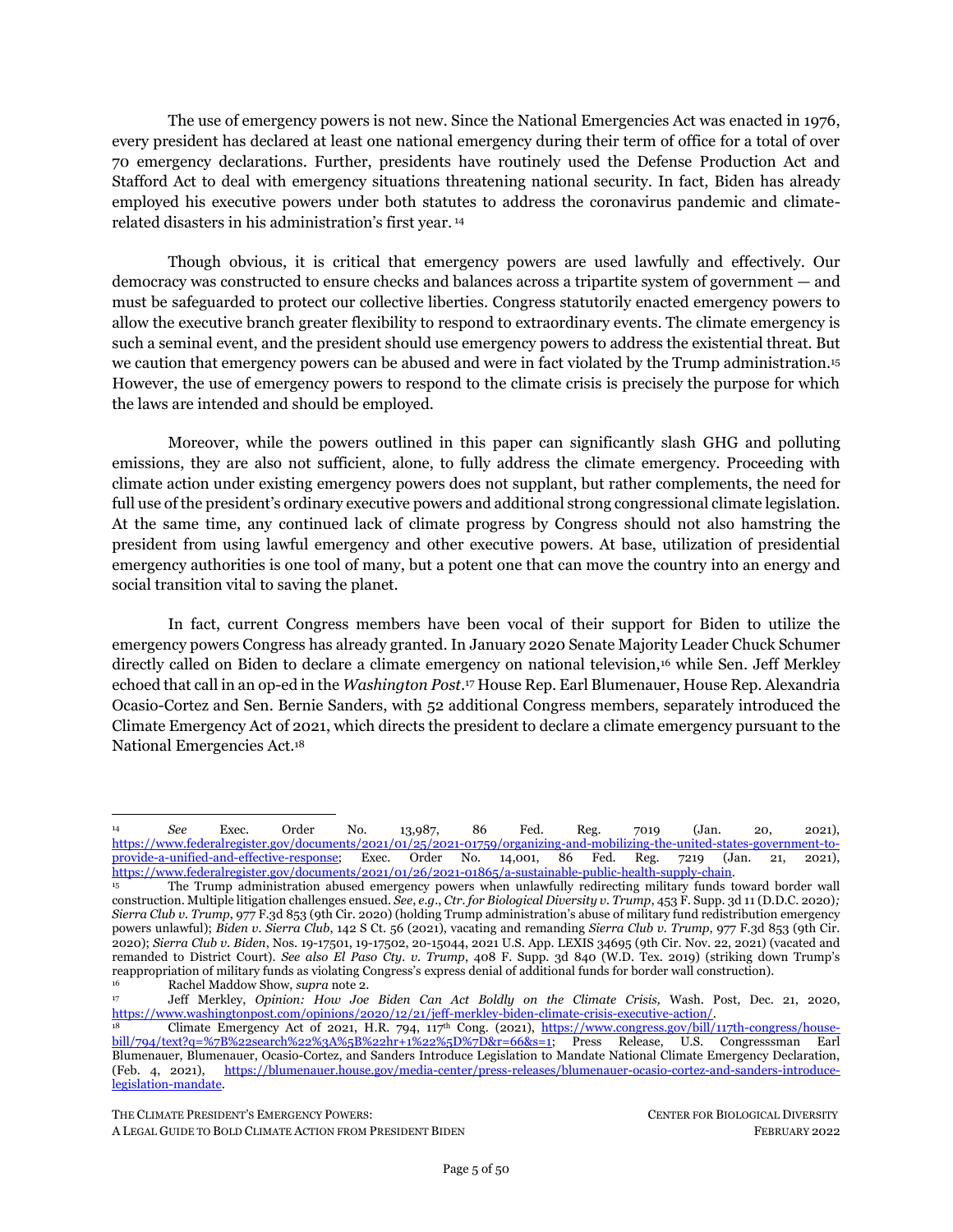fossil fuels are the primary driver of the global climate emergency, climate science mandates that over time all fossil fuel production, export and import must fall to zero. The president can use his IEEPA powers to restrict fossil fuel imports, exports, and international investment to meet these decarbonization goals.

### *Legal Authority*

IEEPA authorizes the president to regulate a variety of economic transactions to address "any unusual and extraordinary threat, which has its source in whole or substantial part outside the United States, to the national security, foreign policy, or economy of the United States."<sup>129</sup> Exercising this authority requires him to first declare a national emergency under the NEA with respect to the identified threat.<sup>130</sup>

Once a national emergency is declared, IEEPA provides the president with powers regarding financial transactions that can address the identified threat. Most relevant here is his authority to prohibit the importation or exportation of any property, subject to U.S. jurisdiction, to address the identified threat. Specifically, the president may:

investigate, block during the pendency of an investigation, regulate, direct and compel, nullify, void, *prevent or prohibit*, any acquisition, holding, withholding, use, transfer, withdrawal, transportation, *importation or exportation of*, or dealing in, or exercising any right, power, or privilege with respect to, or transactions involving, any property in which any foreign country or a national thereof has any interest by any person, or with respect to any property, subject to the jurisdiction of the United States.  $\cdots^{131}$ 

Additionally, the president can prohibit financial transactions to address the identified threat. Specifically, he may:

investigate, regulate, or prohibit—

(i) any transactions in foreign exchange,

(ii) transfers of credit or payments between, by, through, or to any banking institution, to the extent that such transfers or payments involve any interest of any foreign country or a national thereof,

(iii) the importing or exporting of currency or securities, by any person, or with respect to any property, subject to the jurisdiction of the United States; <sup>132</sup>

Presidents have used IEEPA authorities routinely; <sup>133</sup> in fact, the vast majority of emergencies declared under the NEA has relied on IEEPA powers. <sup>134</sup> Since the statute's passage in 1977, IEEPA has been invoked at least 65 times to address issues including global weapons proliferation, human rights abuses, terrorism, and U.S. election interference. 135

THE CLIMATE PRESIDENT'S EMERGENCY POWERS: CENTER FOR BIOLOGICAL DIVERSITY

 $129$  50 U.S.C. § 1701 (a).

 $130 \t\t Id.$ <br> $131 \t\t 50$ <sup>131</sup> 50 U.S.C. § 1702(a)(1)(B) (emphasis added).

<sup>&</sup>lt;sup>132</sup> 50 U.S.C. § 1702(a)(1)(A).<br><sup>133</sup> The president's IEEPA act

<sup>133</sup> The president's IEEPA actions can take the form of regulations, instructions, and revocation of licenses and are generally administered by the Treasury Department's Office of Foreign Assets Control. 50 U.S.C. § 1702(a).

<sup>134</sup> Andrew Boyle, Brennan Center for Justice, *Checking the President's Sanction Powers* (2021), [https://www.brennancenter.org/sites/default/files/2021-06/BCJ-128%20IEEPA%20report.pdf.](https://www.brennancenter.org/sites/default/files/2021-06/BCJ-128%20IEEPA%20report.pdf) 

<sup>135</sup> Id. See also Cong. Research Serv., R45618, *The International Emergency Economic Powers Act: Origins, Evolution, and Use* (2020), <https://crsreports.congress.gov/product/pdf/R/R45618> at 17, 20. See Exec. Order No. 12,735, 55 Fed. Reg. 48587 (Nov. 16, 1990); Exec. Order No. 13,224, 3 C.F.R. 13224 (2002); Exec. Order No. 13,694, 3 C.F.R. 13694 (2016); Exec. Order No. 13,757, 3 C.F.R. 13757 (2017); Exec. Order No. 13,848, 83 Fed. Reg. 46843 (Sept. 12, 2018); Exec. Order No. 13,873, 3 C.F.R. 13873 (2020).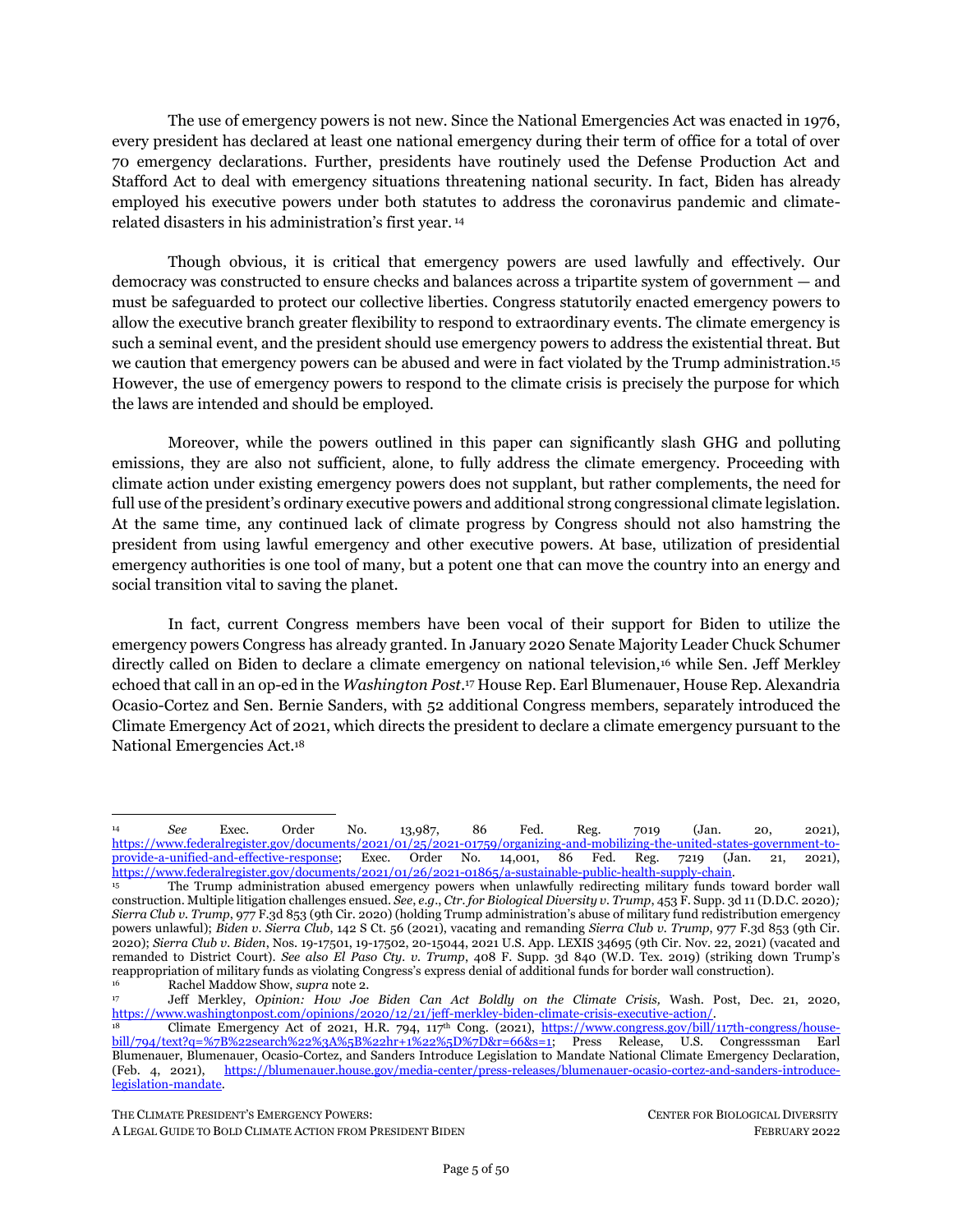### *Application to Climate Action: Curtail International Trade and Investment in Fossil Fuels*

IEEPA grants the president broad authority to regulate business transactions necessary to address core threats to the United States that originate substantially outside of the country. As discussed in Part 2(I), *infra*, the climate emergency poses an extraordinary threat to the country's national security and economy. The climate emergency also originates in "substantial part" outside of the United States because, even though the country is the largest historical emitter and the second highest current emitter, its total contribution is 25.1% of global carbon dioxide emissions resulting from fossil fuels. <sup>136</sup> The remaining threequarters derive from outside the United States. The following three actions concerning fossil fuels serve to substantially curb fossil fuel production and combustion.

### <span id="page-21-0"></span>**A. Prohibit the Export of Oil, Petcoke, Coal, and Gas**

The United States exports significant amounts of fossil fuels that, when extracted and combusted, increase climate pollution and exacerbate the climate emergency. Restricting U.S. fossil fuel exports helps mitigate climate pollution and thus warrants the president's use of his IEEPA emergency powers to "prohibit" the "exportation" of fossil fuel exports to address the climate emergency.<sup>137</sup>

<span id="page-21-1"></span>In 2020 the United States became a net annual petroleum exporter for the first time since at least 1949. <sup>138</sup> U.S. petroleum exports in 2020 exceeded 3.1 billion barrels, including 1.2 billion barrels of crude oil and 1.9 billion barrels of refined petroleum products such as liquified petroleum gases and fuel oils.<sup>139</sup> Notably, the United States is the world's largest exporter of petcoke,<sup>140</sup> an extremely toxic byproduct of refining crude oil, especially heavy crude like Canadian tar sands. Petcoke emits more carbon dioxide than coal when burned.<sup>141</sup> Produced during refining operations, petcoke is exported from the United States to places like Mexico, Japan, Indian, Canada and China to be burned.<sup>142</sup> In 2020 the United States exported about 190 million barrels of petcoke<sup>143</sup>; if burned, those barrels would produce 121 million metric tons CO2equivalent each year.<sup>144</sup> With respect to coal, the United States exported approximately 69 million metric short tons in  $2020 -$  about 13% of U.S. coal production.<sup>145</sup>

<span id="page-21-2"></span>Additionally, U.S. fossil gas exports are growing aggressively, particularly through a surge in shipping liquified gas ("LNG") to global markets but also via pipeline transport to Mexico and Canada.<sup>146</sup> U.S. gas exports have tripled since 2016, when the first U.S. LNG terminal started exporting.<sup>147</sup> In 2020 the

<sup>136</sup> Pierre Friedlingstein et al, *Global Carbon Budget 2021*, Earth System Science Data (2021)[, https://doi.org/10.5194/essd-](https://nam02.safelinks.protection.outlook.com/?url=https%3A%2F%2Fdoi.org%2F10.5194%2Fessd-2021-386&data=04%7C01%7Cjsu%40biologicaldiversity.org%7Caae17b24bd6a43739a3608d9dfd60dd8%7C95c0c3b8013c435ebeea2c762e78fae0%7C1%7C0%7C637786933113365339%7CUnknown%7CTWFpbGZsb3d8eyJWIjoiMC4wLjAwMDAiLCJQIjoiV2luMzIiLCJBTiI6Ik1haWwiLCJXVCI6Mn0%3D%7C1000&sdata=SmN8B0EMSCAeCEs4yld90YBAD7NRMFI2%2FI4LX8Tz3SU%3D&reserved=0)[2021-386.](https://nam02.safelinks.protection.outlook.com/?url=https%3A%2F%2Fdoi.org%2F10.5194%2Fessd-2021-386&data=04%7C01%7Cjsu%40biologicaldiversity.org%7Caae17b24bd6a43739a3608d9dfd60dd8%7C95c0c3b8013c435ebeea2c762e78fae0%7C1%7C0%7C637786933113365339%7CUnknown%7CTWFpbGZsb3d8eyJWIjoiMC4wLjAwMDAiLCJQIjoiV2luMzIiLCJBTiI6Ik1haWwiLCJXVCI6Mn0%3D%7C1000&sdata=SmN8B0EMSCAeCEs4yld90YBAD7NRMFI2%2FI4LX8Tz3SU%3D&reserved=0)

<sup>&</sup>lt;sup>137</sup> 50 U.S.C. § 1702(a)(1)(B) (emphasis added).<br><sup>138</sup> II.S. Energy Info. Admin *Oil and Pet* 

<sup>138</sup> U.S. Energy Info. Admin., *Oil and Petroleum Exports Explained*, [https://www.eia.gov/energyexplained/oil-and](https://www.eia.gov/energyexplained/oil-and-petroleum-products/imports-and-exports.php)[petroleum-products/imports-and-exports.php](https://www.eia.gov/energyexplained/oil-and-petroleum-products/imports-and-exports.php) (last updated Apr. 13, 2021).

<sup>139</sup> U.S. E.I.A., *Petroleum & Other Liquids: Data – Exports, supra* not[e 99.](#page-16-0)

<sup>140</sup> *Petroleum Coke in United States*, Observatory of Economic Complexity, [https://oec.world/en/profile/bilateral](https://oec.world/en/profile/bilateral-product/petroleum-coke/reporter/usa?redirect=true)[product/petroleum-coke/reporter/usa?redirect=true](https://oec.world/en/profile/bilateral-product/petroleum-coke/reporter/usa?redirect=true) (last visited Feb. 9, 2022).

<sup>141</sup> Petroleum coke produces more CO2, CH4, and N2 O per short ton than coal when combusted. U.S. Env't Protection Agency, *Emissions Factors for Greenhouse Gas Inventories*, [https://www.epa.gov/sites/default/files/2021-04/documents/emission](https://www.epa.gov/sites/default/files/2021-04/documents/emission-factors_apr2021.pdf)[factors\\_apr2021.pdf](https://www.epa.gov/sites/default/files/2021-04/documents/emission-factors_apr2021.pdf) (last modified Apr. 1, 2021).

<sup>142</sup> *Petroleum Coke in United States*, *supra* not[e 140.](#page-21-0)

<sup>143</sup> U.S. Energy Info. Admin., *Petroleum & Other Liquids: Data – U.S. Exports of Petroleum Coke,*  <https://www.eia.gov/dnav/pet/hist/LeafHandler.ashx?n=pet&s=mckexus1&f=a> (last visited Feb.10, 2022).

<sup>144</sup> Emissions calculations for petcoke are based on U.S. EPA emissions factors (U.S. Env't Protection Agency, *supra* not[e 141\)](#page-21-1) and the U.S. EIA conversion factor of 5 barrels of petcoke per short ton (U.S. Energy Info. Admin., *Petroleum & Other Liquids: Data – Definitions, Sources and Explanatory Notes,* [https://www.eia.gov/dnav/pet/TblDefs/pet\\_pnp\\_refp\\_tbldef2.asp](https://www.eia.gov/dnav/pet/TblDefs/pet_pnp_refp_tbldef2.asp) (last visited Feb. 10, 2022)).

<sup>145</sup> U.S. Energy Info. Admin., *Coal explained: Coal Imports and Exports*[, https://www.eia.gov/energyexplained/coal/imports](https://www.eia.gov/energyexplained/coal/imports-and-exports.php)[and-exports.php](https://www.eia.gov/energyexplained/coal/imports-and-exports.php) (last updated May 27, 2021).

<sup>0</sup>il Change Int'l, Permian Climate Bomb (2021)[, https://www.permianclimatebomb.org/](https://www.permianclimatebomb.org/) (last visited Feb. 10, 2022). <sup>147</sup> *Id.*

THE CLIMATE PRESIDENT'S EMERGENCY POWERS: CENTER FOR BIOLOGICAL DIVERSITY

A LEGAL GUIDE TO BOLD CLIMATE ACTION FROM PRESIDENT BIDEN FEBRUARY 2022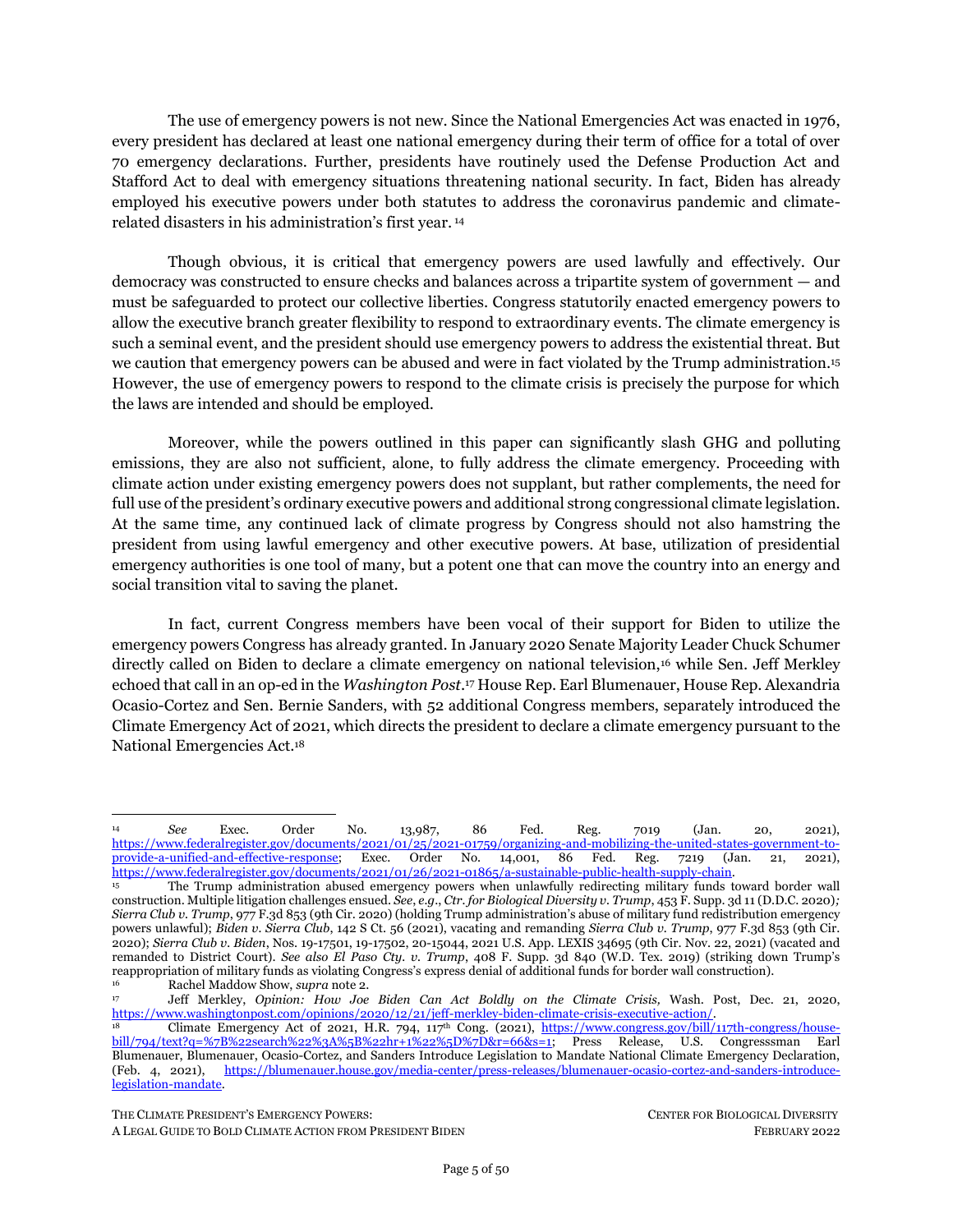United States exported 16% of its gas production,<sup>148</sup> totaling 5.3 trillion cubic feet<sup>149</sup> that, when burned, emits the annual carbon pollution of 73 coal-fired power plants. Gulf Coast communities particularly have been hit hard by the proliferation of LNG terminals and the pollution and safety risks they bring, with four terminals already operating, two under construction, and up to 18 more proposed.<sup>150</sup>

<span id="page-22-0"></span>The surge in U.S. fossil fuel exports comes largely from the exponentially growing extraction of the Permian Basin, effectively the largest carbon bomb on the planet, which covers 6,000 square miles in west Texas and Southeast New Mexico.<sup>151</sup> Burning all the oil, gas, and gas liquids projected to be produced in the Permian Basin between 2021 and 2050 would emit 46 billion metric tons of carbon dioxide.<sup>152</sup> This is equivalent to the annual emissions of 400 typical U.S. coal plants over the 31-year period — roughly 10% of the world's remaining carbon budget under a 1.5° scenario.<sup>153</sup>

<span id="page-22-1"></span>The president should use his IEEPA authorities to sanction entities and individuals attempting to export U.S.-produced fossil fuels.<sup>154</sup> Such utilization is consistent with precedent uses, where previous presidents have, for example, restricted U.S. exports to Nicaragua in a proxy war during the Cold War and South Africa to impose sanctions on the apartheid government. 155

Importantly, a ban on gas exports under IEEPA supersedes allowances for gas exports under the Natural Gas Act ("NGA"). The NGA prohibits the import or export of natural gas, including liquefied natural gas, to or from a foreign country without prior approval from the Department of Energy ("DOE").<sup>156</sup> The DOE may only approve such applications for import/export if they are found to be in the public interest.<sup>157</sup> Thus, to the extent that the president has declared fossil fuel import and export to be contrary to the public interest under a national emergency declaration, DOE cannot approve applications for import or export of natural gas.<sup>158</sup>

THE CLIMATE PRESIDENT'S EMERGENCY POWERS: CENTER FOR BIOLOGICAL DIVERSITY

<sup>148</sup> *Id.*

<sup>149</sup> U.S. Energy Info. Admin., *Natural Gas: Data – U.S. Natural Gas Exports and Re-Exports by Country*, [https://www.eia.gov/dnav/ng/ng\\_move\\_expc\\_s1\\_a.htm](https://www.eia.gov/dnav/ng/ng_move_expc_s1_a.htm) (last visited Feb. 10, 2022).

<sup>150</sup> Oil Change Int'l, *supra* not[e 146.](#page-21-2) The U.S. EIA projects that U.S. LNG export capacity will be the world's largest at the end of 2022. U.S. Energy Info. Admin., *U.S. Liquified Natural Gas Export Capacity Will Be World's Largest by End of 2022,* Today in Energy (Dec. 9, 2021), https://www.eia.gov/todavinenergy/detail.php?id=50598

<sup>151</sup> Oil Change Int'l, *supra* note [146;](#page-21-2) Robert Rapier, *The Permian Basin Is Now the World's Top Oil Producer*, Forbes, Apr. 5, 2019, [https://www.forbes.com/sites/rrapier/2019/04/05/the-permian-basin-is-now-the-worlds-top-oil](https://www.forbes.com/sites/rrapier/2019/04/05/the-permian-basin-is-now-the-worlds-top-oil-producer/?sh=2cf9366c3eff)[producer/?sh=2cf9366c3eff.](https://www.forbes.com/sites/rrapier/2019/04/05/the-permian-basin-is-now-the-worlds-top-oil-producer/?sh=2cf9366c3eff) 

<sup>152</sup> Urgewald et al., *Five Years Lost: How Finance is Blowing the Paris Carbon Budget* (2020), [https://reclaimfinance.org/site/wp-content/uploads/2020/12/FiveYearsLostReport.pdf](https://reclaimfinance.org/site/wp-content/uploads/2020/12/FiveYearsLostReport.pdf%20at%2029) at 29. *Id.* at 20.

<sup>154</sup> If an entity is sanctioned under IEEPA, U.S. financial institutions, businesses, and banks are required to determine whether they hold any property belonging to that entity and freeze it. See, e.g., U.S. Dep't of the Treasury, *Financial Sanctions: Frequently Asked Questions*[, https://home.treasury.gov/policy-issues/financial-sanctions/faqs](https://home.treasury.gov/policy-issues/financial-sanctions/faqs) (last visited Feb. 10, 2022).

Exec. Order No. 12,513, 3 C.F.R. 12513 (1985); Exec. Order No. 12,532, 3 C.F.R. 12532 (1985).<br>15 U.S.C. 8 717b(a).

<sup>&</sup>lt;sup>156</sup> 15 U.S.C. § 717b(a).

<sup>&</sup>lt;sup>157</sup> *Id.*  $\frac{1}{158}$  *See* 

<sup>158</sup> *See Sierra Club v. Dep't of Energy*, 867 F.3d 189, 203 (D.C. Cir. 2017) (explaining that the NGA contains a "general presumption favoring [export] authorization" that can only be overcome through "an affirmative showing of inconsistency with the public interest"). Separately, for nations with which the United States has entered into a free trade agreement, the NGA declares that import/export applications "shall be deemed to be in the public interest" and "shall be granted." 15 U.S.C. § 717b(c). It would be a question of first impression as to whether IEEPA powers invoked pursuant to a declaration of national emergency finding fossil fuel import/export is not in the public interest override the NGA's clear statutory language governing import/export to free trade agreement nations. Nations with such a free trade agreement include: Australia, Bahrain, Canada, Chile, Colombia, Costa Rica, Dominican Republic, El Salvador, Guatemala, Honduras, Israel, Jordan, Korea, Mexico, Morocco, Nicaragua, Oman, Panama, Peru, and Singapore.

A LEGAL GUIDE TO BOLD CLIMATE ACTION FROM PRESIDENT BIDEN FEBRUARY 2022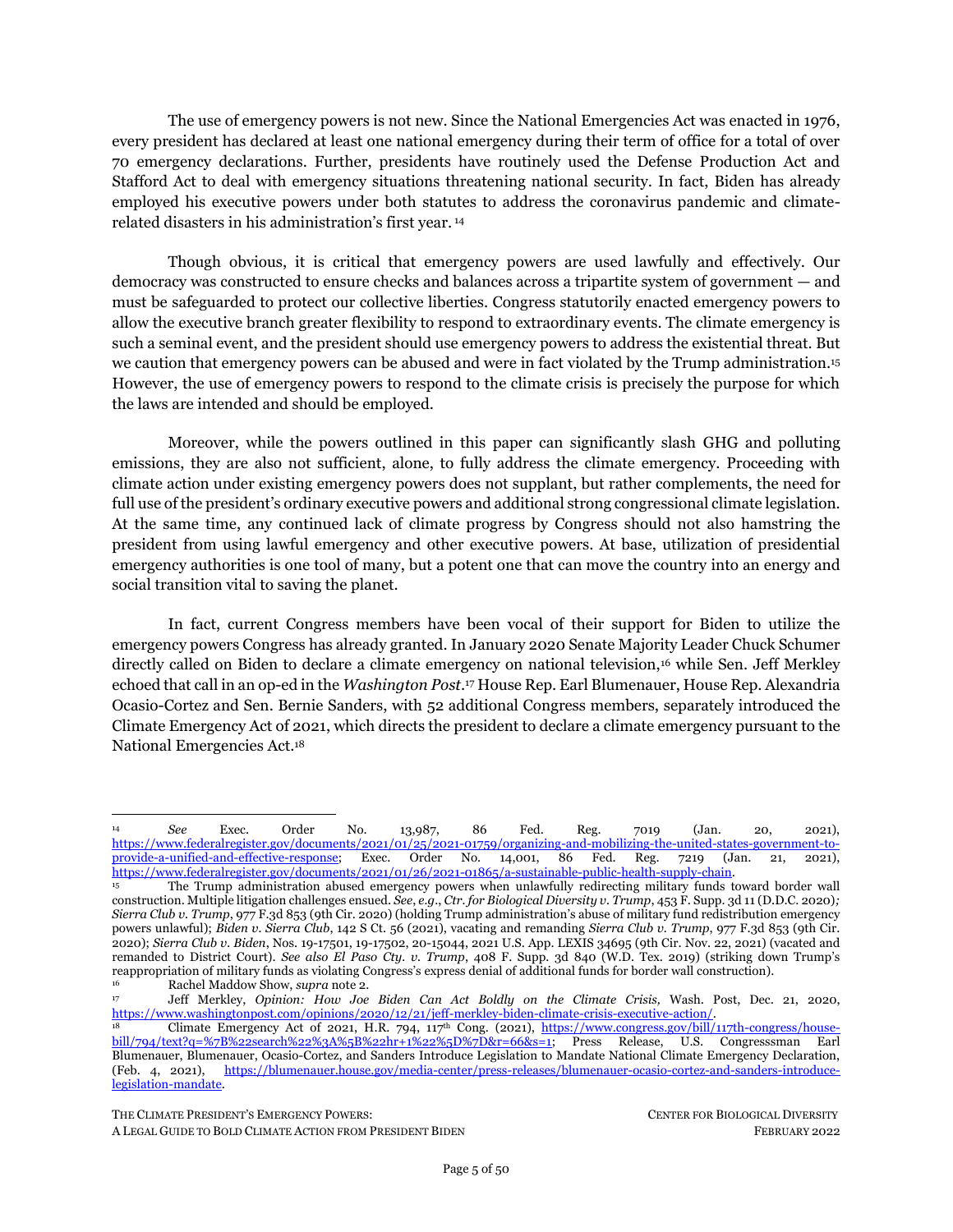### *Additional Benefits of Halting Exports From the Permian Basin: Methane Reductions and Addressing Environmental Racism*

The astronomical methane emissions from oil and gas extraction in the Permian Basin are supercharging the damage from the region's growing production. Scientists estimate that as much as 3.7% of gas production at the Permian Basin is being vented and leaked into the atmosphere — making methane emissions in the Permian Basin amount to over 9.5 billion tons of CO2-equitvalent by 2050. *<sup>159</sup>* The oil and gas are mostly shipped via pipelines to the Gulf Coast where they are refined or processed in highly toxic petrochemical — or plastics — plants, and ultimately exported, causing substantial harm to communities, the environment, and the climate at every stage. If the dozens of proposed oil, petrochemical, and LNG export projects under federal jurisdiction are built, Gulf Coast communities will suffer acute, significant impacts of added pollution, and then take a double hit when climate disasters strike. The urgency of changing course is central for Gulf Coast communities that have been impacted by 2020's record-breaking hurricane season and 2021's deep freeze that cut off electricity and heat and saddled Texan communities with astronomical energy bills.

### **B. Restrict Fossil Fuel Imports**<sup>160</sup>

The United States also imports significant amounts of fossil fuels that, when combusted, increase climate pollution and exacerbate the climate emergency. Restricting fossil fuel imports helps mitigate climate pollution and thus warrants the president's economic regulation under IEEPA to "prohibit" the "importation" of fossil fuels to address the climate emergency.<sup>161</sup>

In 2020 alone the U.S. imported 2.9 billion barrels of crude oil and other petroleum products, 2.6 trillion cubic feet of gas, and 5.1 million short tons of coal.<sup>162</sup> Combusting these produces considerable emissions that contribute to the climate crisis and the maintenance of the U.S. position as the second largest GHG emissions emitter on the planet. Moreover, imports of fossil fuels correspondingly lock in weighty capital investments in fossil fuel infrastructure, rendering it more difficult to transition quickly to renewable energy resources. 163

### <span id="page-23-0"></span>**C. Restrict Investment in Foreign Fossil Fuel Projects and Infrastructure**

Restricting the estimated hundreds of billions of dollars in U.S. financial investments directed toward fossil fuel projects abroad will help reduce the financial viability of overseas fossil fuel infrastructure, helping to mitigate the climate crisis. Pursuant to his NEA and IEEPA powers, the president can prohibit

<sup>159</sup> Oil Change Int'l, *supra* not[e 146.](#page-21-2)

<sup>160</sup> Importantly, an alternative non-emergency pathway to limiting the import of fossil fuels lies in Section 232 of the U.S. Trade Expansion Act, which allows the Secretary of Commerce to investigate the impacts of fossil fuel imports on U.S. national security and make recommendations to the President regarding the regulation of such imports. 19 U.S.C. § 1862(b)(1)(A). The President may determine to limit the imports.

<sup>&</sup>lt;sup>161</sup> 50 U.S.C. § 1702(a)(1)(B) (emphasis added).<br><sup>162</sup> <sup>11 S</sup>, petroleum product imports from II S

<sup>162</sup> U.S. petroleum product imports from U.S. Energy Information Administration. U.S. Energy Info. Admin.*, Petroleum & Other Liquids: Data – U.S. Imports by Country of Origin,*  https://www.eia.gov/dnav/pet/pet\_move\_impcus\_a2\_nus\_epoo\_imo\_mbbl\_a.htm (last updated Jan. 31, 2022); U.S. gas imports from U.S. Energy Information Administration. U.S. Energy Info. Admin., *Natural Gas: Data – U.S. Natural Gas Imports by Country*, [https://www.eia.gov/dnav/ng/ng\\_move\\_impc\\_s1\\_a.htm](https://www.eia.gov/dnav/ng/ng_move_impc_s1_a.htm) (last updated Jan. 31, 2022); U.S. coal imports from U.S. Energy Information Administration. U.S. Energy Info. Admin., *Coal Data Browser, Import quantity from total world of all coal 2020*, <https://www.eia.gov/coal/data/browser> (last visited Feb. 8, 2022).

<sup>163</sup> Peter Erickson et al., *Assessing Carbon Lock-in*, 10 Envtl. Rsch. Letters 084023 (2015).

THE CLIMATE PRESIDENT'S EMERGENCY POWERS: CENTER FOR BIOLOGICAL DIVERSITY

A LEGAL GUIDE TO BOLD CLIMATE ACTION FROM PRESIDENT BIDEN FEBRUARY 2022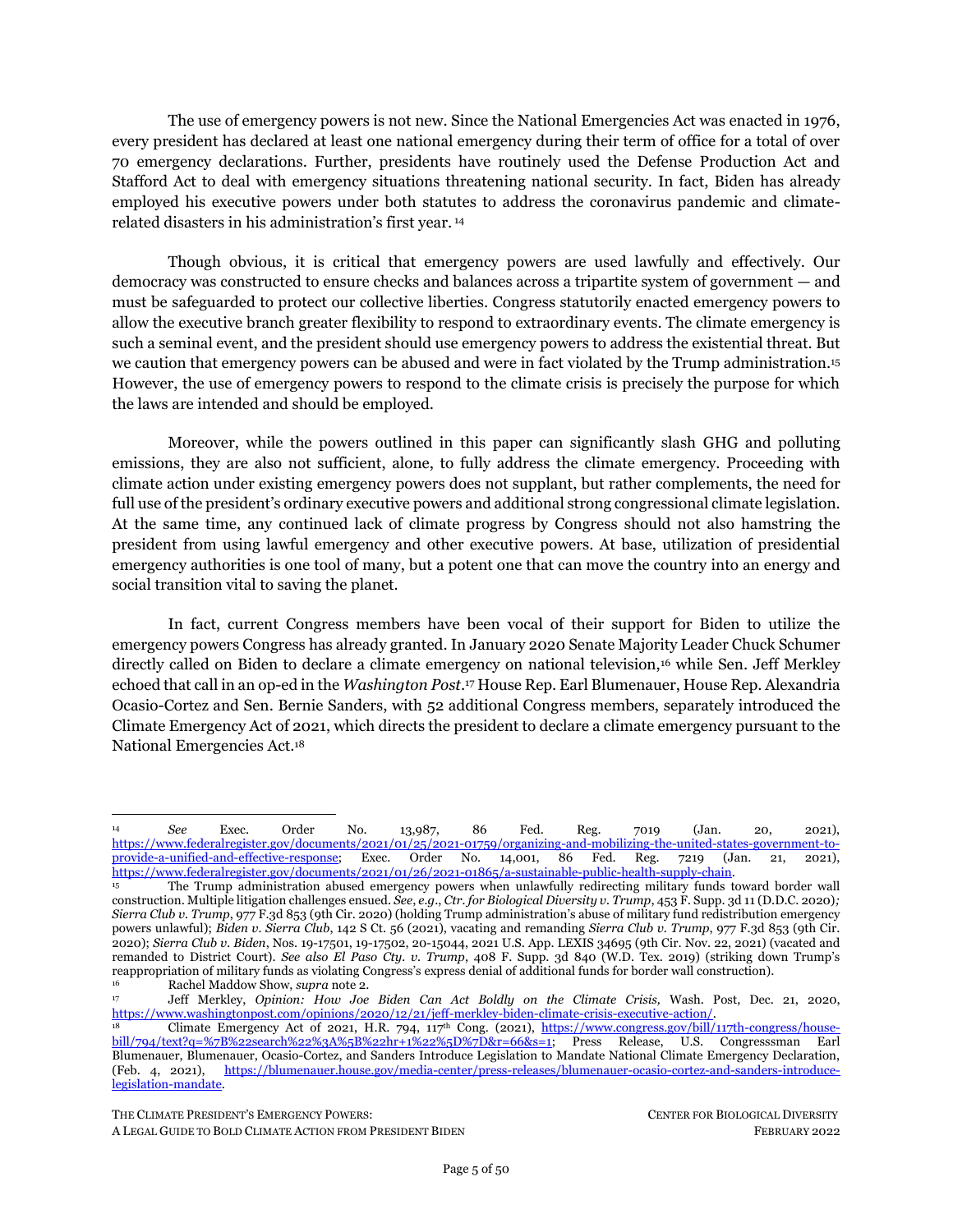financial transfers of any banking institution or other persons subject to U.S. jurisdiction<sup>164</sup> to address the climate emergency.

<span id="page-24-0"></span>Finance is foundational to the viability of fossil fuel infrastructure, a capital-intensive endeavor requiring upfront and maintenance capital.<sup>165</sup> Investment in new fossil fuel infrastructure results in "carbon lock-in," whereby financial investments made now can lock in decades-worth of fossil fuel extraction that breaks the carbon budget necessary to limit warming to a livable planet. <sup>166</sup> Globally, investments in oil, coal, and gas exploration, extraction, and transport have averaged approximately U.S. \$1 trillion annually and are poised to exceed U.S. \$20 trillion cumulatively over the next 20 years.<sup>167</sup>

Estimates of U.S. fossil fuel finance directed overseas are at least in the hundreds of billions of dollars. According to a 2020 report, 16 U.S. financial institutions invested over \$470 billion — nearly half of the total investments of \$1.1 trillion — in bonds and shares in 12 non-U.S. fossil fuel expansion projects in 2020.<sup>168</sup> These 12 projects alone are expected to pollute at least 175 gigatons of additional CO2-equivalent emissions — almost half of the 395 gigaton carbon budget remaining if we are to limit to  $1.5^{\circ}$  with a 50% probability.<sup>169</sup> Further, according to a 2021 report, the eight largest U.S. banks contributed \$356 billion in fossil fuel funding, in the form of lending and underwriting of debt and equity issuances, to non-U.S.-based companies from 2016-2020,<sup>170</sup> though we note this figure does not exclude finance for U.S.-based fossil fuel projects. Globally, the world's 60 largest banks have financed fossil fuels to the tune of \$3.8 trillion during that same five-year period. <sup>171</sup> These figures do not account for additional areas of fossil fuel financing that may be subject to IEEPA regulations, including financial ownership in non-U.S. companies investing in non-U.S. fossil fuel projects. The president should use his IEEPA authorities to sanction financial institutions within its jurisdiction investing in fossil fuels overseas.<sup>172</sup>

In addition to private fossil fuel finance, U.S. public finance has contributed more than \$11.3 billion in overseas oil, gas, and coal projects since 2016.<sup>173</sup> In December 2021 the Biden administration issued interim guidance to all agencies to stop public fossil fuel finance with exemptions for national security, energy access, and development in low-income and climate-vulnerable countries<sup>174</sup> as part of implementing an earlier pledge to divest federal finance from fossil fuels. <sup>175</sup> To enforce these commitments, Biden can use his IEEPA powers to formally restrict U.S. public finance of fossil fuel projects abroad.

 $164$  50 U.S.C. § 1702(a)(1)(A).

<sup>165</sup> Steven J. Davis & Robert H. Socolow, *Commitment Accounting of CO<sup>2</sup> Emissions*, 9 Environmental Research Letters 084018 (2014); Erickson et al., *supra* note [163;](#page-23-0) Peter Erickson et al., *Carbon Lock-in from Fossil Fuel Supply Infrastructure*, (Stockholm Env't Inst., Discussion Brief, 2015); Karen C. Seto et al., *Carbon Lock-In: Types, Causes, and Policy Implication*s, 41 Annual Review of Environmental Resources 425 (2016); Fergus Green & Richard Denniss, *Cutting with Both Arms of the Scissors: The Economic and Political Case for Restrictive Supply-Side Climate Policies*, 150 Climatic Change 73 (2018).

<sup>166</sup> Green & Denniss, *supra* not[e 165,](#page-24-0) at 78.

<sup>167</sup> Int'l Energy Agency, World Energy Outlook 2017 (2017); Int'l Energy Agency, World Energy Investment 2016 (2016).

<sup>&</sup>lt;sup>168</sup> Urgewald et al., *supra* not[e 152.](#page-22-0)<br> *Id at 6* 

*Id.* at 6.

<sup>170</sup> Rainforest Action Network, Banktrack, Indigenous Environmental Network, Sierra Club, Oil Change International, *Banking on Climate Chaos* (2021)[, https://www.bankingonclimatechaos.org/.](https://www.bankingonclimatechaos.org/) 

 $171 \t\t Id.$ <br> $172 \t\t If 2$ 

<sup>172</sup> If an entity is sanctioned under IEEPA, U.S. financial institutions, businesses, and banks are required to determine whether they hold any property belonging to that entity and freeze it. *See*, e.g., U.S. Dep't of the Treasury, *supra* not[e 154.](#page-22-1)

<sup>173</sup> Oil Change Int'l & Friends of the Earth*, Past Last Call: G20 Public Finance Institutions Are Still Bankrolling Fossil Fuels* (2021)[, https://priceofoil.org/2021/10/28/past-last-call-g20-public-finance-institutions-are-still-bankrolling-fossil-fuels/.](https://priceofoil.org/2021/10/28/past-last-call-g20-public-finance-institutions-are-still-bankrolling-fossil-fuels/) 

<sup>174</sup> Memorandum from U.S. State Department to Agencies and Embassies re: Interim International Energy Engagement Guidance (Dec. 2021)[, http://priceofoil.org/content/uploads/2021/12/US-Fossil-Fuel-Guidance-December-2021.pdf.](http://priceofoil.org/content/uploads/2021/12/US-Fossil-Fuel-Guidance-December-2021.pdf)

This guidance is part of implementing the Biden administration's commitment to a 20-plus-country pledge made during the November Glasgow climate negotiations to stop financing of "unabated" oil and gas projects by the end of 2022. *Statement on International Public Support for the Clean Energy Transition, UN Climate Change Conference UK 2021 (Apr. 11, 2021),* [https://ukcop26.org/statement-on-international-public-support-for-the-clean-energy-transition/.](https://ukcop26.org/statement-on-international-public-support-for-the-clean-energy-transition/) 

A LEGAL GUIDE TO BOLD CLIMATE ACTION FROM PRESIDENT BIDEN FEBRUARY 2022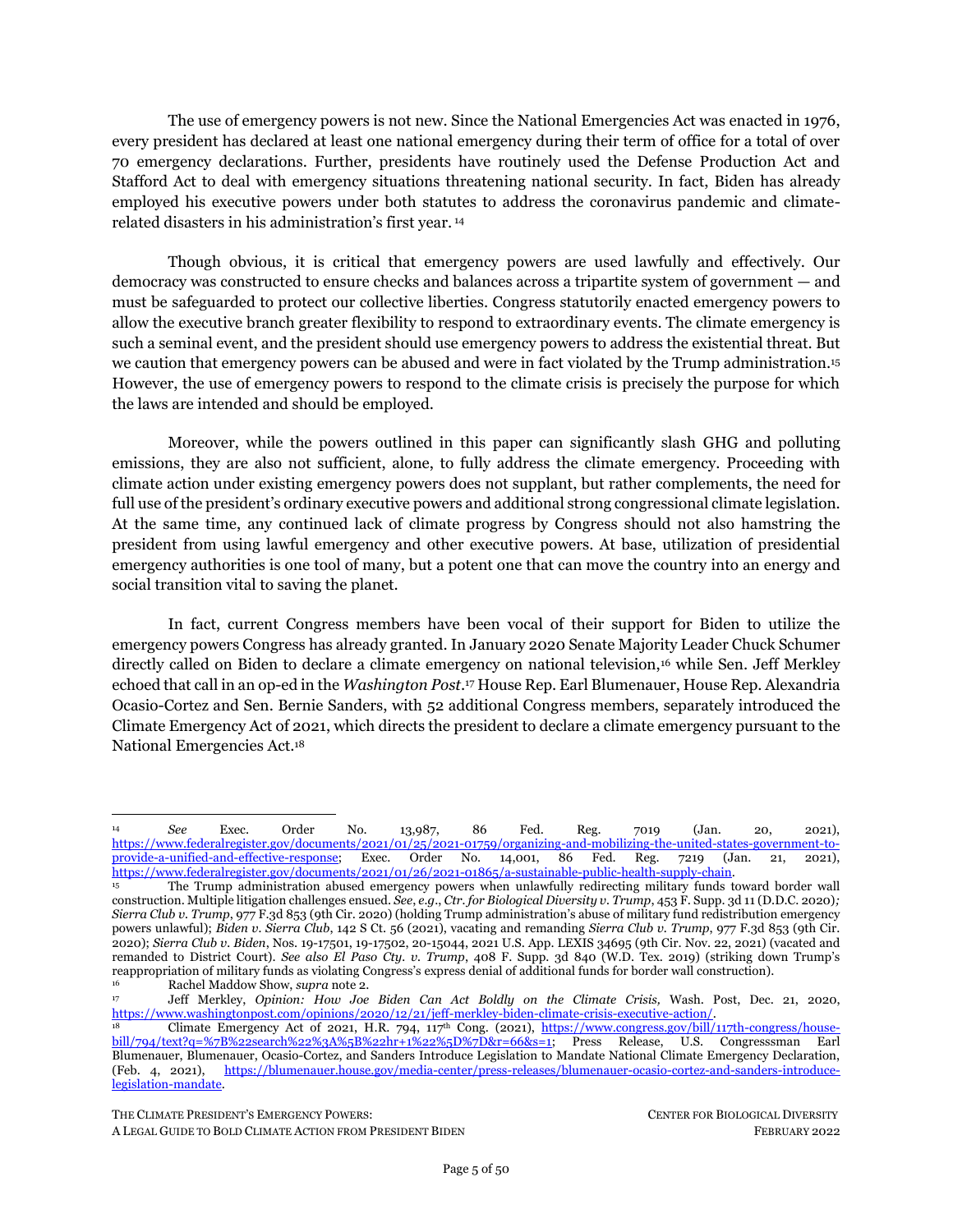## <span id="page-25-0"></span>**II. PRESIDENTIAL POWERS UNDER THE DEFENSE PRODUCTION ACT**

## <span id="page-25-1"></span>**1. Grow Domestic Green Manufacturing to Speed the Nationwide Transformation to Clean Energy and Transportation**

The Defense Production Act<sup>176</sup> ("DPA") is a wartime statute that permits the president to marshal domestic industry to manufacture critical materials needed for the national defense. While its historical uses have been applied to manufacturing weapons for combat in war, its most recent employment – by President Biden — has been fittingly used to produce vaccines, personal protection equipment, and other medical supplies to battle the coronavirus pandemic.<sup>177</sup> As a logical extension, President Biden should use the DPA to manufacture clean energy and transportation technologies that can be deployed domestically and internationally to fight the climate emergency.

While using the DPA alone cannot render the country's electricity and transportation systems 100% clean, it jumpstarts the market for that transformation. The DPA is arguably the most well-positioned executive vehicle to spur the green technology transition because it explicitly identifies renewable energy and storage as critical materials<sup>178</sup> for the national defense.<sup>179</sup> On the supply side, the president can give manufacturers security in producing clean technology with federal finance and government purchase agreements. On the demand side, the federal government can drive demand by leveraging its annual \$650 billion federal procurement budget, DPA funds, and other agency-managed grants to buy and install clean technology on public infrastructure and in partnership with environmental justice communities on climate change's frontlines. And job generation through a new U.S. manufacturing base can serve to rejuvenate the economy.

### *The DPA Provides a Missing Piece to Green Manufacturing Reticence, While Also Enabling Biden to Prioritize Equitable Deployment and High Labor Standards*

When confronting challenges in green technology deployment, policy makers have traditionally relied on tools like clean energy tax incentives, subsidies, and portfolio mandates. Recently, manufacturers have been reticent to expand or convert to renewable energy operations due to the uncertainty of clean energy tax incentives in pending climate legislation. <sup>180</sup> The DPA can complement and fill gaps in this policy equation. First, the DPA provides Biden with commanding authority to directly mobilize domestic industry to meet green technology demands, which can initially be fulfilled by federal procurement of \$650 billion per year. <sup>181</sup> Second, the DPA also empowers the president to plan for equitable allocation of these technologies in environmental justice communities using DPA funds. Finally, inserting presidential coordination of private industry permits the president to tie government contracts to goods made and installed with high labor standards, as well as involve labor unions in the industry coordination process.

THE CLIMATE PRESIDENT'S EMERGENCY POWERS: CENTER FOR BIOLOGICAL DIVERSITY

<sup>176</sup> 50 U.S.C. § 4567 *et seq*.

<sup>177</sup> *See* Exec. Order No. 13,987, 86 Fed. Reg. 7019, *supra* not[e 14;](#page-4-0) Exec. Order No. 14,001, 86 Fed. Reg. 7219, *supra* not[e 14.](#page-4-0) *See also* U.S. Gov't Accountability Office, GAO-22-105380, *COVID-19: Agencies are Taking Steps to Improve Future Use of Defense Production Act Authorities* (2021), [https://www.gao.gov/products/gao-22-105380.](https://www.gao.gov/products/gao-22-105380)

 $178$  50 U.S.C. §4516.

<sup>&</sup>lt;sup>179</sup> 50 U.S.C.  $\S 4502(a)(5)-(6)$ .<br><sup>180</sup> Jeff Stein & Steven Mutson

Jeff Stein & Steven Mufson, Democrats' Climate Plan Languishes, Putting Hundreds of Billions in Private Investment on Hold, Wash. Post, Feb. 16, 2022, https://www.washingtonpost.com/us-policy/2022/02/16/build-back-better-climate/. See, e.g., The Buy Green Act of 2021, S.1925, 117th Cong (2021), [https://www.congress.gov/bill/117th-congress/senate-](https://www.congress.gov/bill/117th-congress/senate-bill/1925/text?r=85&s=1)

[bill/1925/text?r=85&s=1](https://www.congress.gov/bill/117th-congress/senate-bill/1925/text?r=85&s=1) (expanding federal procurement budgets to \$1.5 trillion over the next ten years to specifically buy Americanmade products).

A LEGAL GUIDE TO BOLD CLIMATE ACTION FROM PRESIDENT BIDEN FEBRUARY 2022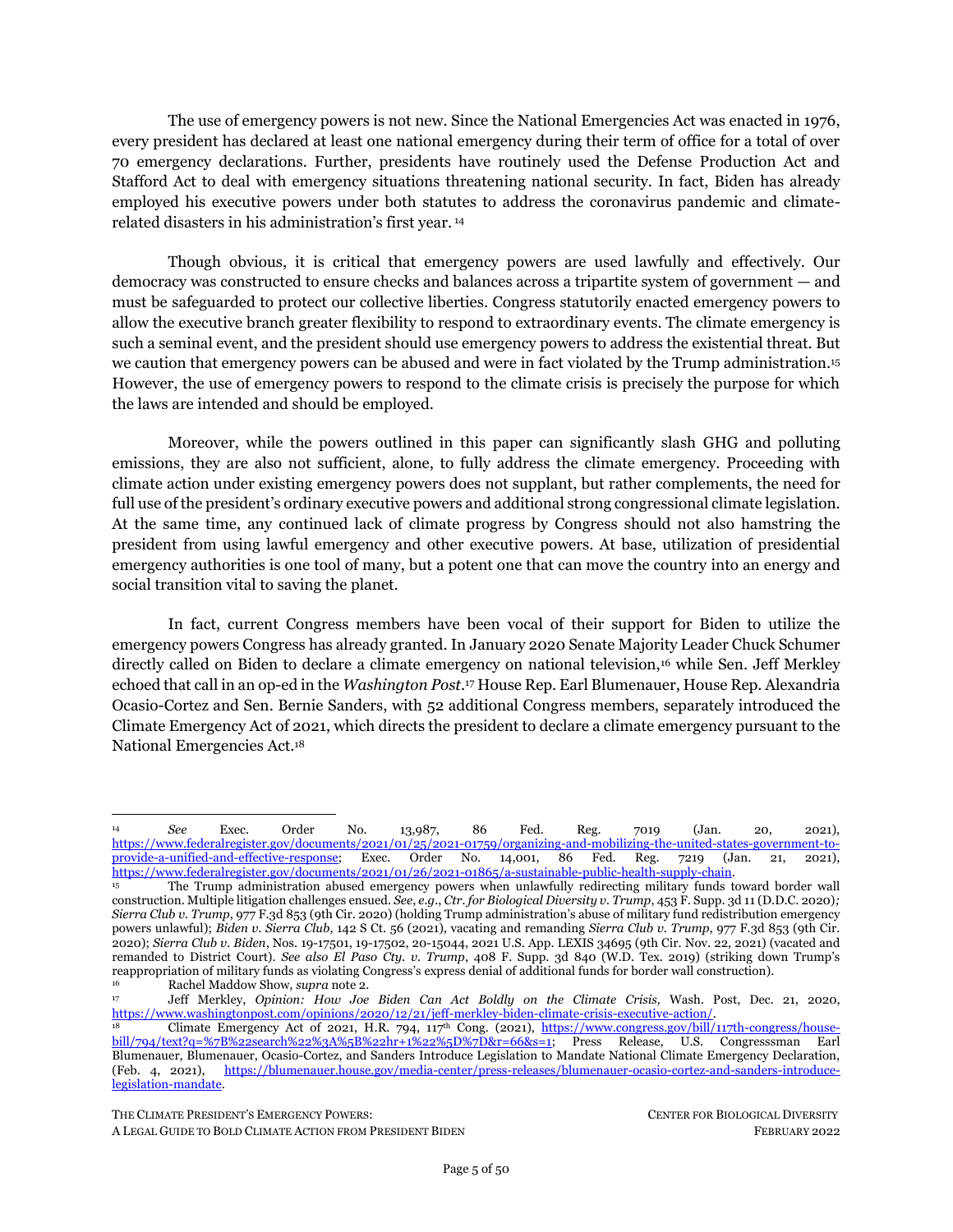#### *Legal Authority*

The DPA confers upon the president a broad set of authorities to coordinate an at-scale response from domestic industry players to combat matters threatening the national defense.<sup>182</sup> Specifically, Congress found that "the security of the United States is dependent on the ability of the domestic industrial base to supply materials and services for the national defense and to prepare for and respond to military conflicts, natural or *man-caused disasters* . . . within the United States."<sup>183</sup> Accordingly, DPA empowers the president<sup>184</sup> to shape the domestic industrial base so that, when called upon, it is capable of providing essential materials and goods needed for the national defense.<sup>185</sup> While use of the DPA does not require a national emergency declaration, certain provisions are triggered when a national emergency has been declared.

As a threshold matter, the use of any DPA authority must be directed toward promoting what is essential for the national defense.<sup>186</sup> The DPA defines "national defense" capaciously to include (emphasis added):

<span id="page-26-0"></span>programs for military and *energy production or construction*, military or *critical infrastructure* assistance to any foreign nation, homeland security, stockpiling, space, and any directly related activity. Such term includes *emergency preparedness activities* conducted pursuant to title VI of the [Stafford Act] and *critical infrastructure protection and restoration*. 187, 188

Importantly, Congress particularly identified that the buildout of distributed renewable energy, battery storage, and energy efficiency technologies should be optimally deployed to strengthen the national defense.<sup>189</sup> Congress found that:

to further assure the adequate maintenance of the domestic industrial base, to the maximum extent possible, domestic energy supplies should be augmented through reliance on *renewable energy sources (including solar, geothermal, wind, and biomass sources), more efficient energy storage and distribution technologies, and energy conservation measures*. 190

<sup>187</sup> 50 U.S.C. § 4552(14) (emphasis added).

Since 1950, the DPA has been reauthorized by Congress over 50 times. Congress last reauthorized the DPA in 2019 and extended the Act until 2025. Further extension of the Act's significant authorities will require Congressional reauthorization. *See* Cong. Research Serv., R43767, *The Defense Production Act of 1950: History, Authorities, and Considerations for Congress* (2020), [https://sgp.fas.org/crs/natsec/R43767.pdf.](https://sgp.fas.org/crs/natsec/R43767.pdf) 

 $\frac{183}{184}$  50 U.S.C.  $\frac{64502(a)(1)}{184}$  (emphasis added).

<sup>184</sup> While the DPA authorities are generally afforded to the President, in 2012, former President Obama delegated many of the DPA's presidential authorities to executive agencies. While DPA authorities are most frequently used and commonly associated with the Department of Defense ("DOD"), President Biden can and should extend the DPA authorities to other relevant agencies. See Exec. Order No. 13,603, 77 Fed. Reg. 16651 (Mar. 16, 2012), [https://www.govinfo.gov/content/pkg/DCPD-201200186/pdf/DCPD-](https://www.govinfo.gov/content/pkg/DCPD-201200186/pdf/DCPD-201200186.pdf)[201200186.pdf.](https://www.govinfo.gov/content/pkg/DCPD-201200186/pdf/DCPD-201200186.pdf) Under Executive Order 13,603, the President delegates priorities and allocations authority to the heads of six federal departments: the U.S. Department of Agriculture; the U.S. Department of Energy; the U.S. Department of Health and Human Services; the U.S. Department of Transportation; the U.S. Department of Defense; and the U.S. Department of Commerce. The agency heads have jurisdiction over the resources within their respective areas of responsibility and expertise. E.O. 13,603 provides that the priorities and allocations authority may only be used to support programs that are determined to be "necessary or appropriate to promote the national defense," and assigns responsibilities for making this determination.

<sup>185</sup> Additionally, federal departments and agencies are charged with shoring up domestic industrial base capacities under "both peacetime and emergency conditions." 50 U.S.C. §4502(b)(1).

The DPA contains several references to national defense throughout the DPA. See, e.g., Title I, Section 101 priorities and allocations authority requires the President to deem action as "necessary or appropriate to promote the national defense" (50 U.S.C. §4511(a)); Title III authorities can be used when "essential for the national defense" (50 U.S.C. §§4531(a), 4532(a), 4533(a)); and Title VII voluntary agreement authority requires that the use helps "provide for the national defense" (50 U.S.C. §4558(c)(1)).

<sup>188</sup> "Critical infrastructure" includes all assets "so vital to the United States that [their] degradation . . . would have a debilitating impact on national security, including, but not limited to, national economic security and national public health or safety. 50 U.S.C. §  $4552(2)$ .

<sup>50</sup> U.S.C. §4502(a)(5)-(6).

<sup>190</sup> 50 U.S.C. §4502(a)(6) (emphasis added).

THE CLIMATE PRESIDENT'S EMERGENCY POWERS: CENTER FOR BIOLOGICAL DIVERSITY

A LEGAL GUIDE TO BOLD CLIMATE ACTION FROM PRESIDENT BIDEN FEBRUARY 2022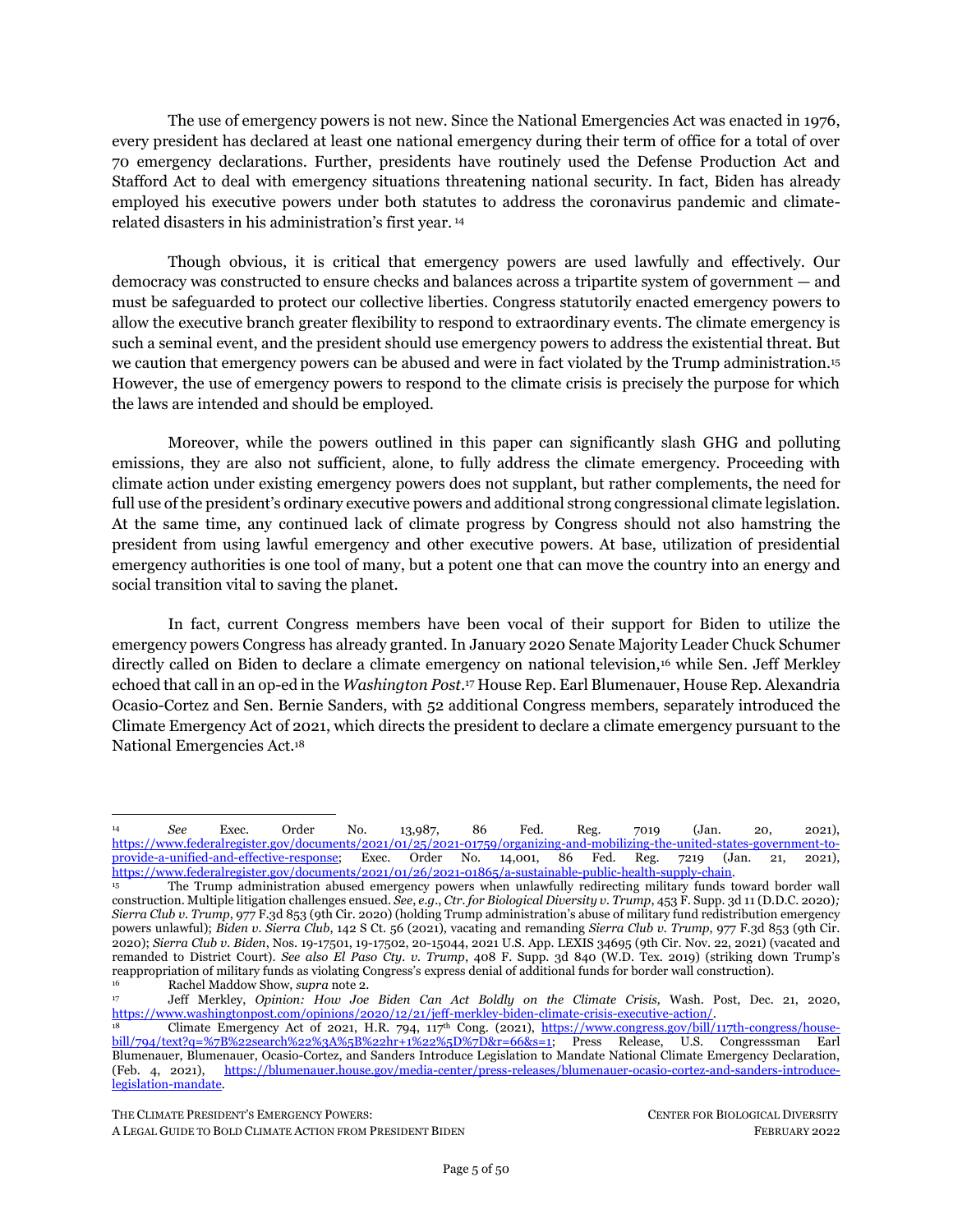The DPA includes three major authorities.

*Title I (Priorities and Allocations)*. Title I empowers the president to demand that private companies prioritize government contracts and allocate produced materials to meet national security requirements.<sup>191</sup> Under Title I the president can identify critical materials necessary for the national defense (§ 101(b)) and require corporations to: (1) prioritize and accept federal government contracts for these critical materials before any other competing interest or customer  $(\S$  101(a)); (2) allocate the general distribution of these critical materials as necessary to promote the national defense  $(\S$  101(a)); and  $(3)$ protect against company hoarding of such materials (§ 102).<sup>192</sup>

Importantly, as relevant to the climate emergency, Title I contains important provisions related to domestic energy. Section 106 of Title I identifies "energy" as a "strategic and critical material." <sup>193</sup> Further, Section 101(c) gives authority to the president to use his priority and allocation authorities to "maximize" domestic energy supplies" in certain circumstances. 194,195

*Title III (Expansion of Productive Capacity and Supply).* While Title I ensures that the government has priority access to materials being produced by domestic industry, Title III powers help create a sufficient domestic supply of those critical materials.<sup>196</sup> Specifically, Title III authorizes the president to generate a menu of financial incentives to create, expand or preserve domestic industrial manufacturing capabilities for national defense materials. <sup>197</sup> These financial incentives fall into three categories: (1) loan guarantees (§ 301)<sup>198</sup> and (2) direct loans (§ 302)<sup>199</sup>, both of which are extended by the federal government to private corporations or other governments to be used for the purpose of reducing current or projected shortfalls of essential resources and materials needed for national defense; and (3) "catchall" financing mechanisms (§ 303), including direct purchases and purchase commitments from the federal government, <sup>200</sup> subsidy payments for produced materials, <sup>201</sup> and direct equipment upgrades for government and privately owned industrial facilities to expand their productive capacity. <sup>202</sup> These Title III financial instruments do require a number of findings before the executive branch can use them, but those prerequisites are waived when the president or Congress declares a national emergency.<sup>203</sup>

THE CLIMATE PRESIDENT'S EMERGENCY POWERS: CENTER FOR BIOLOGICAL DIVERSITY

<sup>191</sup> Importantly, the priorities and allocation authority cannot be used for wage or price controls or contract of employment.<br>  $\frac{192}{50 \text{ J}} = 0.115 \text{ C}$ .

<sup>&</sup>lt;sup>192</sup> 50 U.S.C.  $\frac{5}{4511}$ .<br><sup>193</sup> 50 U.S.C.  $\frac{5}{4516}$ .

<sup>50</sup> U.S.C. §4516.

<sup>194</sup> These include if the president finds that "such materials, services, and facilities are scarce, critical, and essential (i) to maintain or expand . . . transportation; (ii) to conserve energy supplies; or (iii) to construct . . . energy facilities." 50 U.S.C. §4511(c).

<sup>195</sup> Further, Title I authorities have been used to specifically address energy and climate disaster needs. For example, the Department of Energy used Title I authorities to direct emergency supplies of methane gas continued to flow to California utilities to avoid threatened electrical blackouts in 2001, while the Federal Emergency Management Agency ("FEMA") utilized Title I powers to prioritize contracts to restore electrical transmission and distribution systems in Puerto Rico during the 2017 climate disaster season. *See California Energy Crisis and Use of the Defense Production Act*, *Hearing Before S. Comm. on Banking, Housing and Urban Affairs,* 107th Cong. (2001) S.Hrg. 107-215; Dep't of Homeland Security, *The Defense Production Act Committee: Report to Congress, Calendar Year 2017 Report* 10 (2018).

<sup>&</sup>lt;sup>196</sup> 50 U.S.C. §4531.

<sup>&</sup>lt;sup>197</sup> 50 U.S.C.  $\frac{5}{9}$  50 U.S.C.

<sup>198</sup> A loan guarantee allows the federal government to guarantee a loan made by a nonfederal lender to a nonfederal borrower, either by pledging to pay back all or part of the loan in cases when the borrower is unable to do so. *Id*. at 4531(a)(1).

<sup>199</sup> A direct loan is a loan from the federal government to another government or private sector borrower that requires repayment, with or without interest. *Id*. at 4532(a).<br> $\frac{200}{50}$  **50 U S C** & 4532(a)

<sup>50</sup> U.S.C. § 4533(a).

<sup>&</sup>lt;sup>201</sup> 50 U.S.C. § 4533(c).<br><sup>202</sup> 50 U.S.C. § 4533(e).

<sup>50</sup> U.S.C. § 4533(e).

<sup>203</sup> For example, to take action under the loan guarantee or the catchall program, the President must first find that the target resource is critical to national defense; the action is necessary and the most effective way to guarantee supply; and, in the case of loans, the loan is likely to be repaid. Id. §§ 4531(a)(2), 4533(a)(5). This finding requirement is waived if the President or Congress declares a national emergency. Id. §§ 4533(d)(1)(B)(i), 4532(d)(1)(B)(i), 4533(a)(7).

A LEGAL GUIDE TO BOLD CLIMATE ACTION FROM PRESIDENT BIDEN FEBRUARY 2022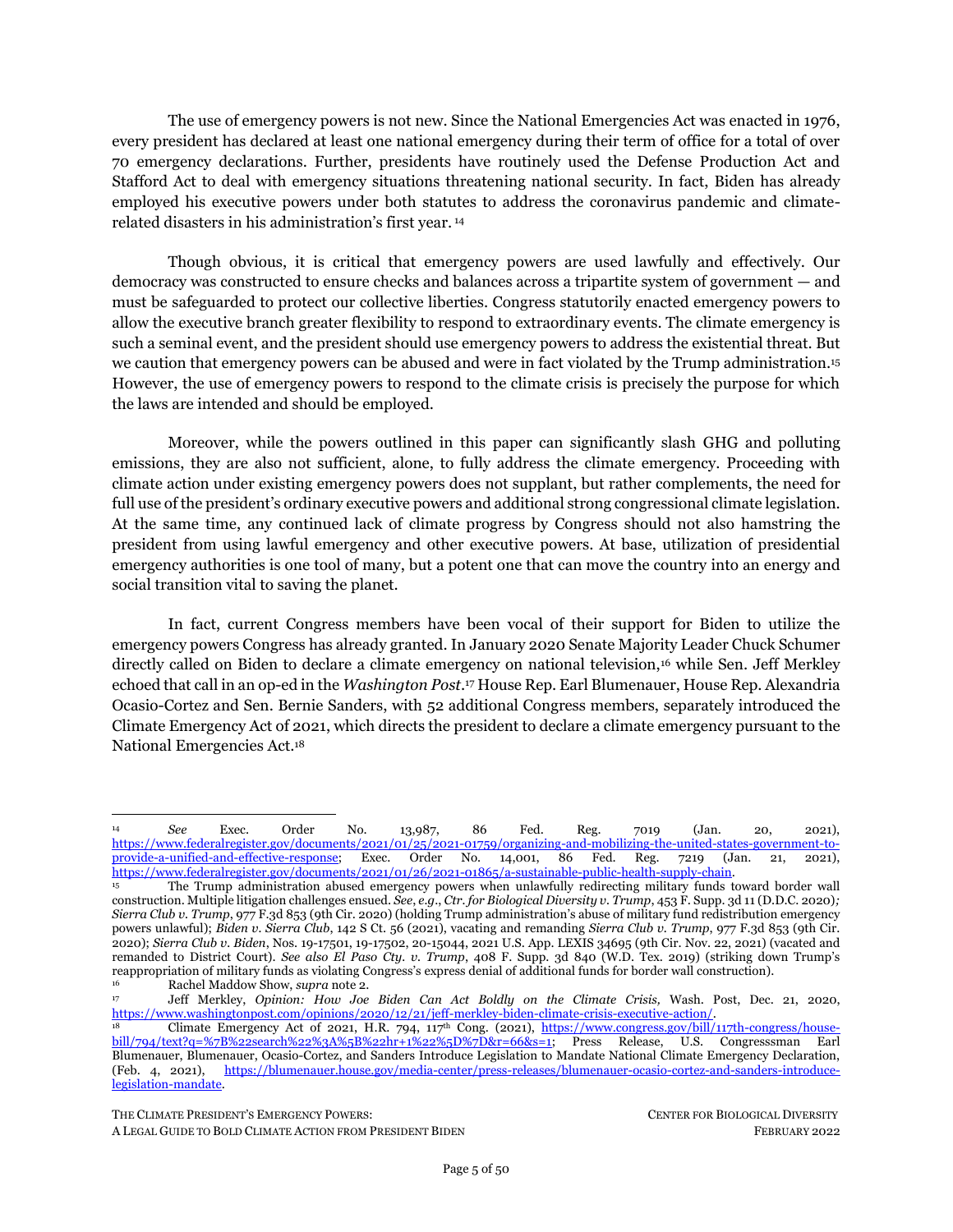The funding for Title III instruments involves congressional appropriations and helps provide a check on the president's use of DPA powers. Created under Title III as a Treasury account, the DPA Fund is available to carry out all of the provisions and purchases of Title III, as well as resale of DPA-procured commodities. <sup>204</sup> Congress can make appropriations for the DPA Fund in any of the bills providing funding to the numerous agencies delegated Title III authorities, which the president can expand through executive order.<sup>205</sup>

In 2015, section 711 of Title VII was amended to specifically authorize appropriations of \$133 million per fiscal year starting in FY 2015, as well as an additional \$117 million for each fiscal years 2020 through 2024 to carry out Title III activities<sup>206</sup> — amounting to base DPA Fund appropriations of \$250 million per fiscal year through at least 2024. In past years, the DPA Fund received appropriations, mainly from DOD appropriations acts, ranging widely from \$34.3 million to \$223 million. (See Table 2.207)

Moreover, to increase the base appropriations of \$250 million to the DPA Fund, the president can work with Congress to boost funding for clean technology manufacturing, as President Biden did with respect to Covid-19 medical products. In 2020 and 2021, Congress made two special appropriations to the DPA Fund for Covid-19 purposes: (1) an additional \$1 billion to respond to Covid-19 until March 2022 pursuant to the Coronavirus Aid, Relief, and Economic Security ("CARES") Act of 2020<sup>208</sup>; and (2) an additional \$10 billion to strengthen the medical industrial base in the American Rescue Plan Act of 2021. 209 This is an area where the president and Congress can work collaboratively to appropriate Title III DPA funds, which appears to have been the case with the Biden administration's use of the DPA to address Covid-19 and companion congressional appropriations in the Special American Rescue Plan Act.

Additionally, agencies also have the ability to make direct transfers to the DPA Fund, and Title III projects have also been cost-shared by private sector partners and through other federal agencies. <sup>210</sup> Any singular project receiving greater than \$50 million in a Title III financial instrument must receive congressional authorization first, but these prerequisites and funding caps are waived if the president or Congress declare a national emergency.<sup>211</sup>

<sup>204</sup> Statute also prohibits the fund from exceeding \$750 million at the end of any fiscal year 50 U.S.C. §4534.

<sup>205</sup> Exec. Order No. 13,603, 77 Fed. Reg. 16651, *supra* not[e 184.](#page-26-0) Under Executive Order 13603, the President delegates priorities and allocations authority to the heads of six federal departments: the U.S. Department of Agriculture (USDA); the U.S. Department of Energy (DOE); the U.S. Department of Health and Human Services (HHS); the U.S. Department of Transportation (DOT); the U.S. Department of Defense (DoD); and the U.S. Department of Commerce (DOC). The agency heads have jurisdiction over the resources within their respective areas of responsibility and expertise. E.O. 13603 provides that the priorities and allocations authority may only be used to support programs that are determined to be "necessary or appropriate to promote the national defense," and assigns responsibilities for making this determination. Under this structure, DHS makes determinations with respect to all other national defense programs, such as emergency preparedness and response, domestic counter-terrorism, critical infrastructure protection and restoration, and continuity of government. Given this is an executive order, President Biden would have the authority to expand this list to other relevant agencies.

<sup>&</sup>lt;sup>206</sup> 50 U.S.C.  $\S$ § 4561.<br><sup>207</sup> In FV2014-2016

<sup>207</sup> In FY2014-2016, the Department of Energy made transfers of \$45 million to the DPA Fund each year from other appropriations, under a joint memorandum of agreement with other agencies to support the construction of biofuels facilities. See *The Defense Production Act of 1950*, 13 (2020)[, https://sgp.fas.org/crs/natsec/R43767.pdf](https://sgp.fas.org/crs/natsec/R43767.pdf)

<sup>&</sup>lt;sup>208</sup> Coronavirus Aid, Relief, and Economic Security Act of 2020, Pub. L. No. 116-136, 134 Stat. 281, § 4017(1), Title III.<br><sup>209</sup> American Rescue Plan Act of 2021, Pub. J. No. 117-2, 135 Stat. 4, § 2101(a), Title III (ame

<sup>209</sup> American Rescue Plan Act of 2021, Pub. L. No. 117-2, 135 Stat. 4, § 3101(a), Title III (amending the DPA).<br>210 Cong Research Serv. R42767, The Defense Production 4ct of 1050.12 (2020), https://sgn. fas.org/crs/nat

<sup>210</sup> Cong. Research Serv., R43767, *The Defense Production Act of 1950* 13 (2020), [https://sgp.fas.org/crs/natsec/R43767.pdf.](https://sgp.fas.org/crs/natsec/R43767.pdf) <sup>211</sup> 50 U.S.C. §§ 4531(d)(1)(B)(i), 4532(d)(1)(B)(i), 4533(a)(7). Generally, though, very few projects exceed the \$50 million threshold. *See* Cong. Research Serv., R43767, *The Defense Production Act of 1950* 11, (2020), [https://sgp.fas.org/crs/natsec/R43767.pdf.](https://sgp.fas.org/crs/natsec/R43767.pdf)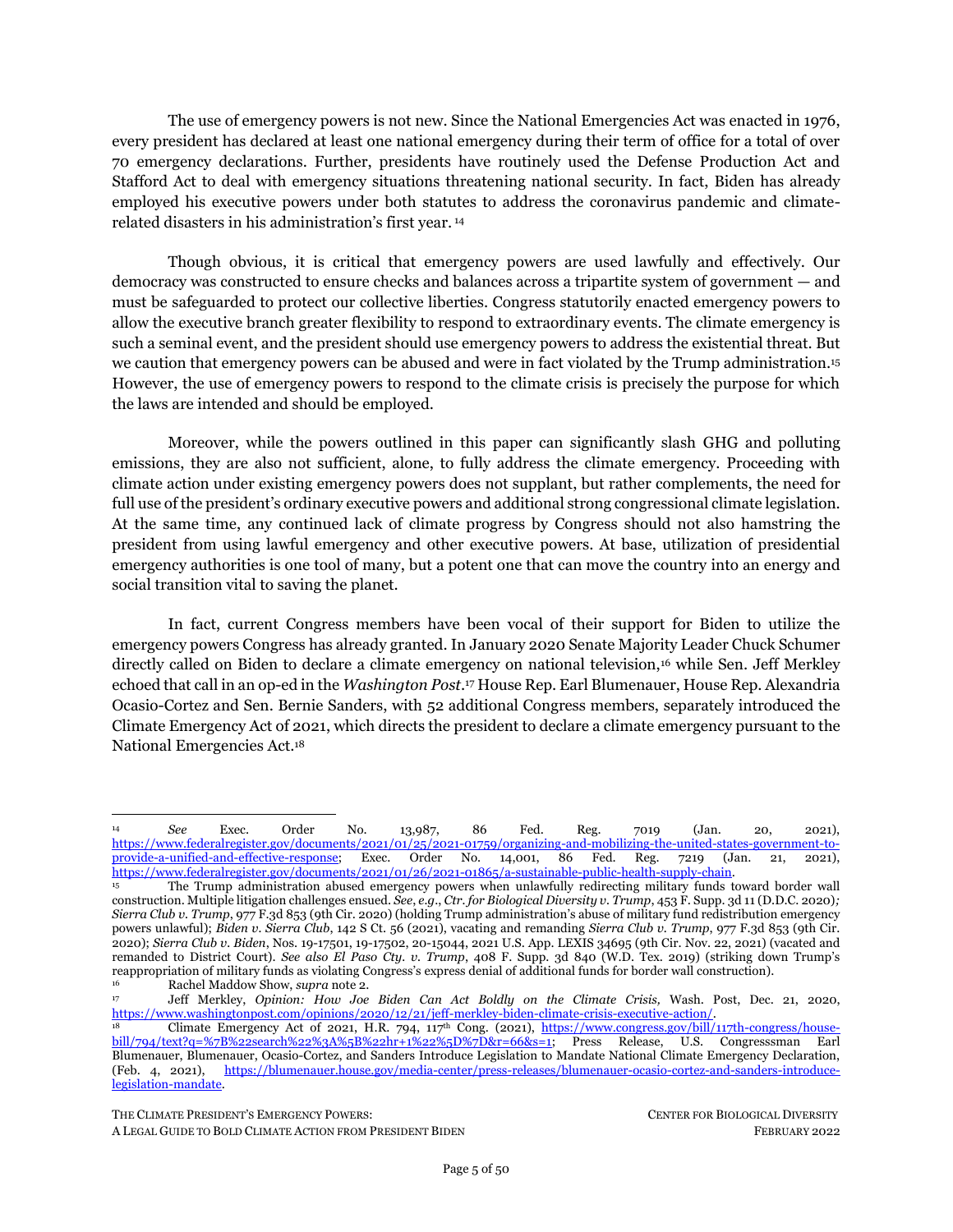<span id="page-29-0"></span>

| <b>Fiscal Year</b>                                    | Law                                 | <b>Appropriation Amount</b><br>(in millions) |
|-------------------------------------------------------|-------------------------------------|----------------------------------------------|
| 2010                                                  | Pub. L. No. 111-118, 123 Stat. 3422 | \$150.7                                      |
| 2011                                                  | Pub. L. No. 112-10, 125 Stat. 51    | \$34.3                                       |
| 2012                                                  | Pub. L. No. 112-74, 125 Stat. 800   | \$170.0                                      |
| 2013                                                  | Pub. L. No. 113-6, 127 Stat. 291    | \$223.5                                      |
| 2014                                                  | Pub. L. No. 113-76, 128 Stat. 98    | \$60.1                                       |
| 2015                                                  | Pub. L. No. 113-235, 128 Stat. 2246 | \$51.6                                       |
| 2016                                                  | Pub. L. No. 114-113, 129 Stat. 2345 | \$76.7                                       |
| 2017                                                  | Pub. L. No. 115-31, 131 Stat. 242   | \$64.1                                       |
| 2018                                                  | Pub. L. No. 115-141, 132 Stat. 458  | \$67.4                                       |
| 2019                                                  | Pub. L. No. 115-245, 132 Stat. 2995 | \$53.6                                       |
| 2020                                                  | Pub. L. No. 116-93, 133 Stat. 2331  | \$64.4                                       |
| 2021                                                  | Pub. L. No. 116-260, 134 Stat. 1299 | \$174.6                                      |
| <b>Special CARES</b><br>Appropriation: 2020 -<br>2022 | Pub. L. No. 116-136, 134 Stat. 281  | \$1,000.0                                    |
| Special ARPA<br>Appropriation: 2021-<br>2025          | Pub. L. No. 117-2, 135 Stat. 4      | \$10,000.0                                   |

**Table 2. Congressional Appropriations to the DPA Fund Since FY2010**

*Title VII (General Provisions).* Title VII empowers the president to transform relevant portions of the competitive market into a cooperative one in ways that might otherwise violate antitrust law.<sup>212</sup> Specifically, Title VII grants authorities to coordinate a nationwide domestic industry response to a national crisis, including the authority to establish voluntary agreements and plans of action with private industry for the national defense (§ 708). Section 705(a) of Title VII also gives the president authority to "obtain . . . information . . . as may be necessary or appropriate" to the Act's enforcement, including the authority to "perform industry studies assessing the capabilities of the United States industrial base to support the national defense."213

THE CLIMATE PRESIDENT'S EMERGENCY POWERS: CENTER FOR BIOLOGICAL DIVERSITY A LEGAL GUIDE TO BOLD CLIMATE ACTION FROM PRESIDENT BIDEN FEBRUARY 2022

 $212$  50 U.S.C. § 4588.

<sup>213</sup> 50 U.S.C. § 4555.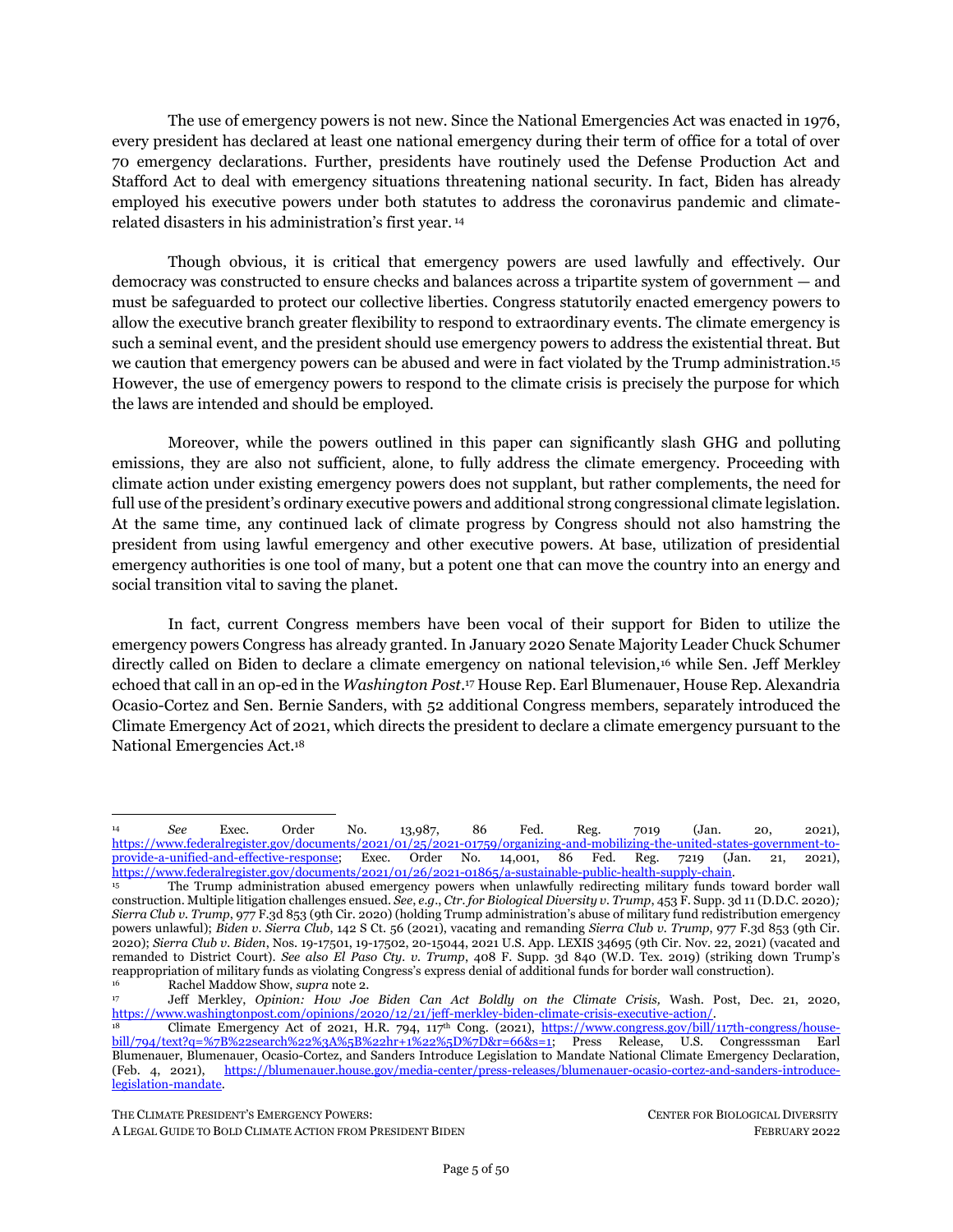The Act has been routinely used by previous administrations. Since the law's passage in 1950, it has been invoked by every administration to prioritize federal contracts or to shore up vulnerabilities in domestic production to protect national defense.<sup>214</sup> In its first week in office, the Biden administration utilized the DPA twice to shore up the public health supply chain of medical supplies and vaccines for Covid-19.<sup>215</sup>

### *Application to Climate Action: Grow Domestic Manufacturing of Clean Technologies to Spur Nationwide Green Transition*

The president can lawfully use DPA authorities to compel production and installation of clean technologies in the country's two leading climate-polluting sectors to boost national defense against the climate emergency: electricity and transportation. 216

### **A. The Climate Emergency Constitutes a Threat to National Defense that Warrants President Biden's Use of the Defense Production Act**

The climate emergency is irrefutably a threat to national defense. As described in Part 2(I), *infra*, the Biden administration has concluded that climate change threatens "national security and defense" because it is "reshaping the geostrategic, operational, and tactical environments" for the United States and is "exacerbating existing risks and creating new security challenges for U.S. interests." <sup>217</sup> These climate impacts are precisely the type of "man-caused disasters" that the DPA identifies as a security threat to the country and requires response from the "domestic industrial base" to strengthen national defense. <sup>218</sup>

<span id="page-30-0"></span>The DPA is arguably the most well-positioned executive vehicle to catalyze the green transition because it explicitly identifies renewable energy as critical to the national defense. The DPA defines the national defense as "programs for . . . energy production or construction"<sup>219</sup> and identifies energy as a "strategic and critical material" to the national defense.<sup>220</sup> But Congress goes even further by stating that "renewable energy sources (including solar, geothermal, wind, and biomass sources), more efficient energy storage and distribution technologies, and energy conservation measures" should be prioritized to strengthen the national defense.<sup>221</sup>

<sup>214</sup> *See* Cong. Research Serv., R43767, *The Defense Production Act of 1950* (2020)[, https://sgp.fas.org/crs/natsec/R43767.pdf.](https://sgp.fas.org/crs/natsec/R43767.pdf) <sup>215</sup> Exec. Order No. 13,987, 86 Fed. Reg. 7019, *supra* note [14;](#page-4-0) Exec. Order No. 14,001, 86 Fed. Reg. 7219, *supra* note [14.](#page-4-0) Additionally, President Biden issues three executive orders with potential relevance to the DPA, including: Exec. Order No. 13,994, 86 Fed. Reg. 7189 (Jan. 26, 2021), [https://www.federalregister.gov/documents/2021/01/26/2021-01849/ensuring-a-data-driven](https://www.federalregister.gov/documents/2021/01/26/2021-01849/ensuring-a-data-driven-response-to-covid-19-and-future-high-consequence-public-health-threats)[response-to-covid-19-and-future-high-consequence-public-health-threats;](https://www.federalregister.gov/documents/2021/01/26/2021-01849/ensuring-a-data-driven-response-to-covid-19-and-future-high-consequence-public-health-threats) Exec. Order No. 13,996, 86 Fed. Reg. 7197 (Jan. 26, 2021), [https://crsreports.congress.gov/product/pdf/IN/IN11593;](https://crsreports.congress.gov/product/pdf/IN/IN11593) Exec. Order No. 13,999, 86 Fed. Reg. 7211 (Jan. 21, 2021), [https://www.federalregister.gov/documents/2021/01/26/2021-01863/protecting-worker-health-and-safety.](https://www.federalregister.gov/documents/2021/01/26/2021-01863/protecting-worker-health-and-safety)

In addition to using the DPA authorities to coordinate domestic transportation, if the president declares a national climate <sup>216</sup> U.S. Env't Protection Agency, *Sources of Greenhouse Gas Emissions*, [https://www.epa.gov/ghgemissions/sources](https://www.epa.gov/ghgemissions/sources-greenhouse-gas-emissions)[greenhouse-gas-emissions](https://www.epa.gov/ghgemissions/sources-greenhouse-gas-emissions) (last visited Feb. 11, 2022).

<sup>&</sup>lt;sup>217</sup> U.S. Dep't of Defense, *supra* not[e 56.](#page-9-0)<br><sup>218</sup>  $=$  50 U.S.C.  $84502(a)(1)$  (emphasis add

<sup>50</sup> U.S.C. §4502(a)(1) (emphasis added).

<sup>&</sup>lt;sup>219</sup> 50 U.S.C. § 4552(14) (emphasis added).<br><sup>220</sup> 50 U.S.C. § 4516

<sup>50</sup> U.S.C. §4516.

<sup>221</sup> 50 U.S.C. §4502(a)(6) (emphasis added). The president has also recognized domestic transportation as vital to maintaining "resilient, diverse, and secure supply chains to ensure our economic prosperity and national security." Exec. Order No. 14,017, 86 Fed. Reg. 11849 (Mar. 1, 2021). *See also* Proclamation No. 10212, 86 Fed. Reg. 27021 (May 14, 2021) ("Since our Nation's founding, our transportation infrastructure has enabled our economic growth and enhanced our national security.").

THE CLIMATE PRESIDENT'S EMERGENCY POWERS: CENTER FOR BIOLOGICAL DIVERSITY

A LEGAL GUIDE TO BOLD CLIMATE ACTION FROM PRESIDENT BIDEN FEBRUARY 2022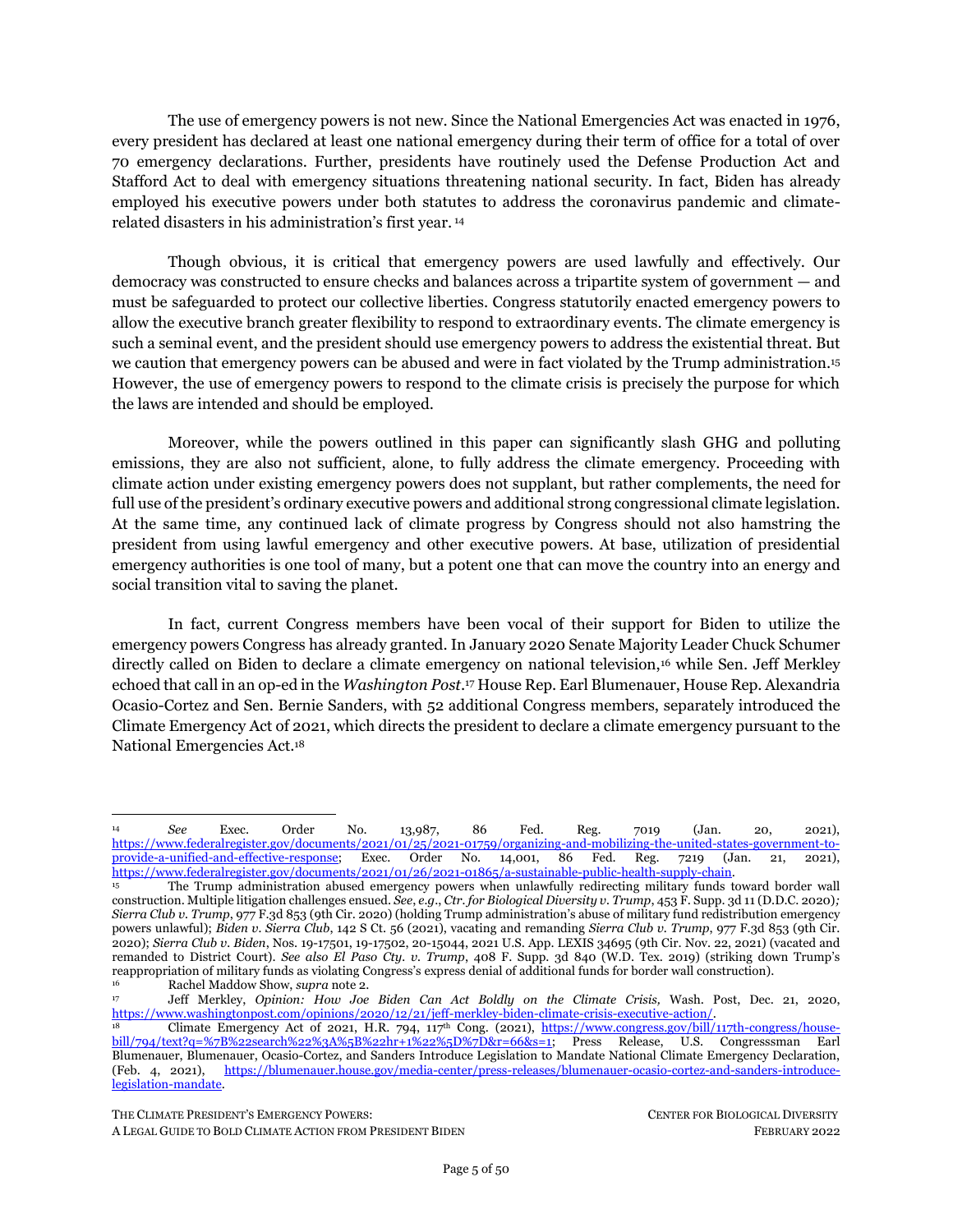### **B. Setting the Gameplan for a Green Technology Transition with Industry Players, Environmental Justice Leaders, Unions, Agencies, and Other Stakeholders under DPA Title VII**

Under Title VII authorities, the president can coordinate industry players and other key stakeholders to create a game plan — and ultimately, enter into cooperative voluntary agreements — for the manufacturing and deployment of green energy and transportation technologies. Specifically, the president should leverage the planning and agreement stage to spur the design of electricity and transportation systems that are not only decarbonized but center justice and equity to redress harms experienced by communities and environments disproportionately harmed by the fossil fuel energy complex.

Title VII permits the president to lead a coordinated plan among private and public players and immunizes private corporations from antitrust claims. The president should create a task force consisting not only of relevant private manufacturers but also engineers, scientists, and planning experts in the field of equitable energy, energy democracy and transportation design; environmental justice community leaders; labor unions; and Departments of Energy, Transportation, Labor, national laboratory staff and other relevant federal, state, and local agencies. <sup>222</sup> This task force should play an active role throughout the DPA process.

<span id="page-31-0"></span>With regard to electricity, the Biden administration should intentionally design an electricity system that not just ends fossil fuels but optimizes generation from distributed energy resources ("DERs") — including rooftop and community solar and storage installed on homes and public buildings across the country. Congress in the DPA already encouraged the president to bolster "renewable energy resources," "storage and distribution technologies" to improve the energy system in the national defense.<sup>223</sup> When compared with utility-scale clean energy,<sup>224</sup> DERs provide greater social and environmental benefits of climate resilience and reliability, avoided environmental costs, <sup>225</sup> electricity affordability, energy democracy and local job generation.<sup>226</sup> Further, as an investment proposition, a recent report from Vibrant Clean Energy found that renewable electricity generation would be \$473 billion cheaper with dramatic rooftop solar and batteries than proceeding with status quo ramp-ups of centralized, utility-scale solar and wind

<sup>222</sup> This task force can work in companionship with Biden's newly created Buy Clean Task Force designed to wield the \$650 billion in annual purchases of the federal government to support construction materials and goods made with lower emissions. These measures can be combined with the Biden administration's current objective of lowering emissions of high-polluting industrial manufacturing sectors. *See* Emily Pontecorvo, *Biden Administration Could Finally Define What 'Clean' Manufacturing Is*, Grist, Feb. 15, 2022[, https://grist.org/transportation/biden-administration-could-finally-define-what-clean-manufacturing-is/.](https://grist.org/transportation/biden-administration-could-finally-define-what-clean-manufacturing-is/)

<sup>&</sup>lt;sup>223</sup> 50 U.S.C.  $\frac{500}{224}$  50 U.S.C.  $\frac{54502(a)(6)}{224}$  emphasis added).

DERs are often left out of clean energy policy debates because regulators and policymakers have assumed that large-scale wind and solar farms have an inherent cost advantage over the rooftop alternative due to utilities of scale. Incumbent utilities also lobby against DER deployment because DERs are viewed as a competing generation source and threaten incumbent utility business models. *See*, *e.g*., Edison Electric Inst., *Disruptive Challenges* (2013), [http://roedel.faculty.asu.edu/PVGdocs/EEI-2013-report.pdf;](http://roedel.faculty.asu.edu/PVGdocs/EEI-2013-report.pdf) J. David Lippeatt et al., Environment America, Frontier Group & U.S. PIRG Education Fund, *Blocking Rooftop Solar* (2021), [https://uspirg.org/reports/usp/blocking-rooftop-solar.](https://uspirg.org/reports/usp/blocking-rooftop-solar) However, studies have shown DERs offer far greater economic, social, and environmental benefits that policymakers should take into account and should inform favorability for DERs over incumbent utilityscale systems. *See* Paul Denholm et al., Nat'l Renewable Energy Lab'y, *Methods for Analyzing the Benefits and Costs of Distributed Photovoltaic Generation the U.S. Electric Utility System* (2014), <u>https://www.nrel.gov/docs/fy14osti/62447.pdf</u>; Gideon Weissman et al., Environment America & Frontier Group, The True Value of Solar (2019), et al., Environment America & Frontier Group, *The True Value of Solar* (2019), [https://environmentamerica.org/sites/environment/files/resources/AME%20Rooftop%20Solar%20Jul19%20web.pdf.](https://environmentamerica.org/sites/environment/files/resources/AME%20Rooftop%20Solar%20Jul19%20web.pdf)

<sup>225</sup> *See* R.R. Hernandez et al., *Techno-Ecological Synergies of Solar Energy for Global Sustainability,* 2 Nature Sustain. 560 (2019); D. Richard Cameron et al., *An Approach to Enhance the Conservation-Compatibility of Solar Energy Development*, 7 PLOS One e38437 (2012). *See also* Jacobson et al., *supra* note 12 (finding that a clean energy grid with DERs requires only ~0.29% and 0.55% of U.S. land area for footprint and spacing, respectively, for new energy technologies. The sum is less than the 1.3% occupied by the fossil fuel industry today).

<sup>226</sup> Baker, *supra* note 92; Weinrub & Fairchild, *supra* note 92; Sherry Stout et al., Nat'l Renewable Energy Lab'y., *Distributed Energy Planning for Climate Resilience* (2018)[, https://www.nrel.gov/docs/fy18osti/71310.pdf;](https://www.nrel.gov/docs/fy18osti/71310.pdf) John Farrell, The New Rules Project, *Community Solar Power: Obstacles and Opportunities* (2010), [https://ilsr.org/wp](https://ilsr.org/wp-content/uploads/files/communitysolarpower2.pdf)[content/uploads/files/communitysolarpower2.pdf.](https://ilsr.org/wp-content/uploads/files/communitysolarpower2.pdf)

A LEGAL GUIDE TO BOLD CLIMATE ACTION FROM PRESIDENT BIDEN FEBRUARY 2022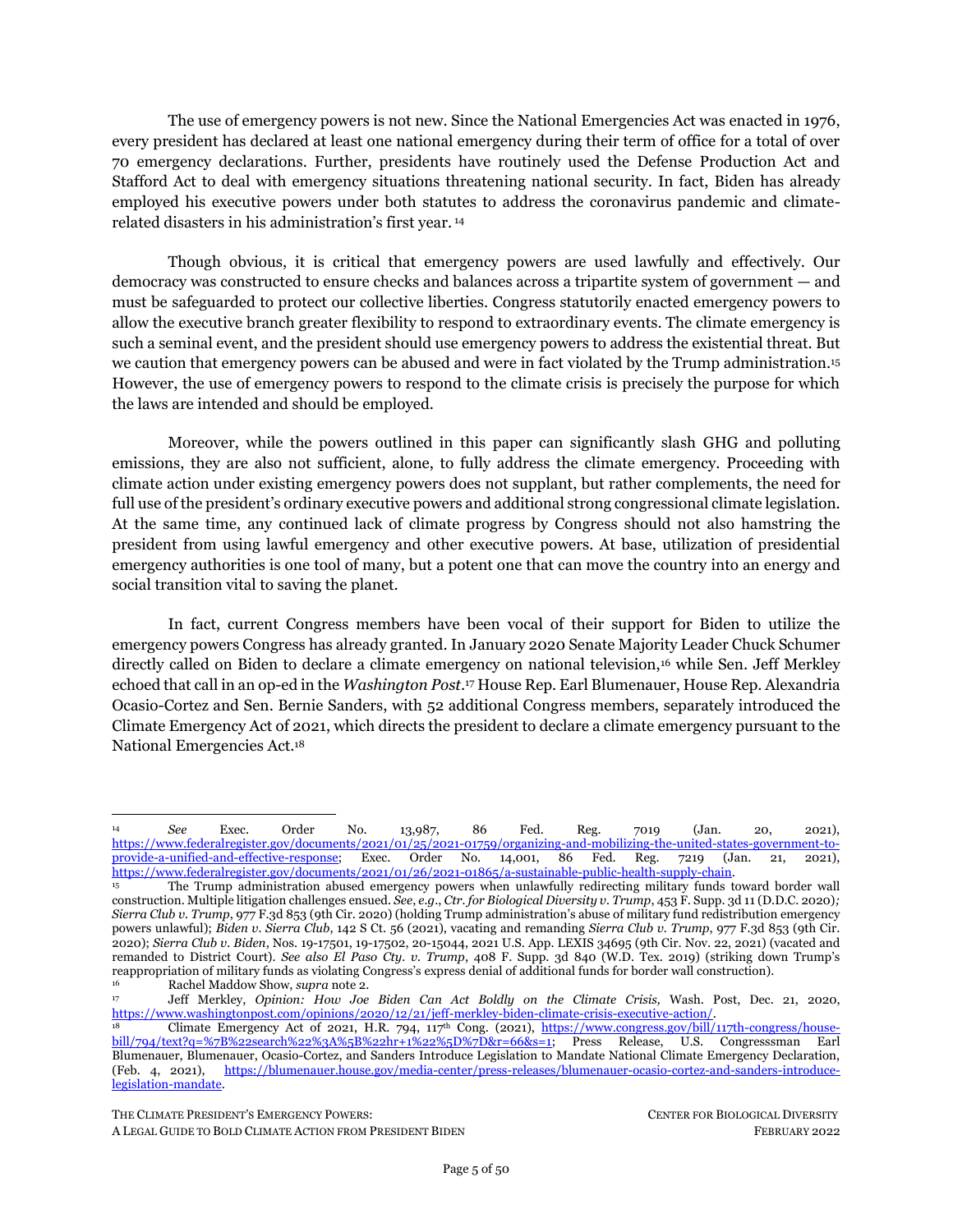<span id="page-32-2"></span>farms. <sup>227</sup> Indeed, the National Renewable Energy Laboratory found that greater use of rooftop solar can reduce the need for new transmission lines, displace expensive power plants, and save the energy that is lost when electricity is moved long distances.<sup>228</sup> A recent study also demonstrated that storage paired with renewable resources avoided summer blackouts in California in 2020 and winter blackouts in Texas in 2021, highlighting the importance of DERs in securing energy resilience in the face of climate disasters. <sup>229</sup>

<span id="page-32-0"></span>Similarly, with regard to transportation, the Biden administration should design a comprehensive transportation system that maximizes construction, deployment, and access to zero-emission vehicles ("ZEVs") — including freight transport and equipment, public transit buses and trains, ride sharing, and private vehicles. Low-wealth communities and communities of color bear the brunt of the nation's climate, pollution and health impacts,<sup>230</sup> resulting from a legacy of environmental racism in zoning and redlining, housing, and placement of shipping hubs and transport corridors, as well as an economy based on consumption of imported items, planned obsolescence, and fossil fuel extraction. Rapidly transitioning to ZEVs would save billions of dollars in health costs and thousands of lives annually, especially in overburdened communities. <sup>231</sup> Building out ZEV public transition systems will also help improve transportation options in communities of color and rural communities,<sup>232</sup> reduce fossil-fueled vehicle miles traveled, and cut climate emissions.<sup>233</sup>

<span id="page-32-1"></span>The DPA can accelerate the clean transportation reformation by precipitously manufacturing and deploying ZEVs and ZEV infrastructure, <sup>234</sup> and prioritizing investment, access, and deployment in low-

THE CLIMATE PRESIDENT'S EMERGENCY POWERS: CENTER FOR BIOLOGICAL DIVERSITY

<sup>227</sup> Christopher T. M. Clack et al., Vibrant Clean Energy, *Why Local Solar For All Costs Less: A New Roadmap for the Lowest Cost Grid* 3 (2020), [https://www.vibrantcleanenergy.com/wp-content/uploads/2020/12/WhyDERs\\_TR\\_Final.pdf.](https://www.vibrantcleanenergy.com/wp-content/uploads/2020/12/WhyDERs_TR_Final.pdf) *See also* Sammy Roth, *How Rooftop Solar Could Save Americans \$473 Billion*, L.A. Times, Jan. 7, 2021, [https://www.latimes.com/environment/newsletter/2021-01-07/how-rooftop-solar-could-save-americans-473-billion-dollars-](https://www.latimes.com/environment/newsletter/2021-01-07/how-rooftop-solar-could-save-americans-473-billion-dollars-boiling-point)

[boiling-point;](https://www.latimes.com/environment/newsletter/2021-01-07/how-rooftop-solar-could-save-americans-473-billion-dollars-boiling-point) Saul Griffith & Sam Calisch*, No Place Like Home: Fighting Climate Change (and Saving Money) by Electrifying America's Households (2*020), [https://static1.squarespace.com/static/5e540e7fb9d1816038da0314/t/5f9125184a17493652db0ba9/1603347768714/No\\_Place\\_Lik](https://static1.squarespace.com/static/5e540e7fb9d1816038da0314/t/5f9125184a17493652db0ba9/1603347768714/No_Place_Like_Home_RA.pdf) [e\\_Home\\_RA.pdf](https://static1.squarespace.com/static/5e540e7fb9d1816038da0314/t/5f9125184a17493652db0ba9/1603347768714/No_Place_Like_Home_RA.pdf) (finding that a national transition to solar-powered, fully electrified homes could save the average household more than \$2,500 per year).

<sup>228</sup> *See* Denholm et al., *supra* not[e 224.](#page-31-0)

<sup>229</sup> See Jacobson et al., *supra* note 12.

<sup>230</sup> Moving Forward Network, *Making the Case for Zero-Emission Solutions in Freight: Community Voices for Equity and Environmental Justice* (2021), [https://www.movingforwardnetwork.com/wp-content/uploads/2021/10/MFN\\_Making-the-](https://www.movingforwardnetwork.com/wp-content/uploads/2021/10/MFN_Making-the-Case_Report_May2021.pdf)[Case\\_Report\\_May2021.pdf.](https://www.movingforwardnetwork.com/wp-content/uploads/2021/10/MFN_Making-the-Case_Report_May2021.pdf) Our transportation network was built through neighborhoods of color, exacerbating inequalities. And decades of disinvestment have allowed our transportation infrastructure to fall into disrepair. As the President has acknowledged, we need to rapidly modernize our transportation system and infrastructure to "reconnect[] communities, provide[] equitable access to transportation services, and mitigate[] the devastating effects of climate change." Proclamation No. 10212, 86 Fed. Reg. 27021, *supra*  not[e 221.](#page-30-0)

<sup>231</sup> Moving Forward Network, *supra* note [230;](#page-32-0) American Lung Association, *Fact Sheet: Medium and Heavy Duty Vehicles* [\(https://www.lung.org/getmedia/bb0d60ba-eff2-4084-907b-916839ae985d/medium-and-heavy-duty-vehicles-fact-sheet.pdf.](https://www.lung.org/getmedia/bb0d60ba-eff2-4084-907b-916839ae985d/medium-and-heavy-duty-vehicles-fact-sheet.pdf)

<sup>232</sup> *See e.g.,* Electrification Coalition, *Electric Vehicles in Rural Communities* (2022), [https://www.electrificationcoalition.org/wp-content/uploads/2022/02/rural-guide.pdf;](https://www.electrificationcoalition.org/wp-content/uploads/2022/02/rural-guide.pdf) Will Englund, *Without Access to Charging Stations, Black and Hispanic Communities May be Left Behind in the Era of Electric Vehicles*, Wash. Post, Dec. 9, 2021; Evan Halper, *A Neglected California City Reinvents Itself with Electric Cars – and Plots a Road Map for the Nation*, L.A. Times, Jan. 10, 2022, [https://www.latimes.com/politics/story/2022-01-10/neglected-california-town-reinvents-itself-with-electric-cars-and-plots-a-](https://www.latimes.com/politics/story/2022-01-10/neglected-california-town-reinvents-itself-with-electric-cars-and-plots-a-roadmap-for-the-nation)

[roadmap-for-the-nation.](https://www.latimes.com/politics/story/2022-01-10/neglected-california-town-reinvents-itself-with-electric-cars-and-plots-a-roadmap-for-the-nation) It would also save on vehicle maintenance costs. Chris Harto, Consumer Reports, *Electric Vehicle Ownership Costs: Today's Electric Vehicles Offer Big Savings for Consumers* (2020), [https://advocacy.consumerreports.org/wp](https://advocacy.consumerreports.org/wp-content/uploads/2020/10/EV-Ownership-Cost-Final-Report-1.pdf)[content/uploads/2020/10/EV-Ownership-Cost-Final-Report-1.pdf.](https://advocacy.consumerreports.org/wp-content/uploads/2020/10/EV-Ownership-Cost-Final-Report-1.pdf) *See also* American Lung Association*, supra* note [231.](#page-32-1)

<sup>233</sup> Increased vehicle miles traveled is a main reason that emissions from cars and trucks continue to increase. U.S. Env't Protection Agency, *Inventory of U.S. Greenhouse Gas Emissions and Sinks 1990-2019* at ES-13 – 14 (2021), [https://www.epa.gov/sites/default/files/2021-04/documents/us-ghg-inventory-2021-main-](https://www.epa.gov/sites/default/files/2021-04/documents/us-ghg-inventory-2021-main-text.pdf?VersionId=wEy8wQuGrWS8Ef_hSLXHy1kYwKs4.ZaU)

[text.pdf?VersionId=wEy8wQuGrWS8Ef\\_hSLXHy1kYwKs4.ZaU;](https://www.epa.gov/sites/default/files/2021-04/documents/us-ghg-inventory-2021-main-text.pdf?VersionId=wEy8wQuGrWS8Ef_hSLXHy1kYwKs4.ZaU) Brad Plumer, *How Billions in Infrastructure Funding Could Worsen Global Warming, N.Y. Times, Feb. 14, 2021, [https://www.nytimes.com/2022/02/10/climate/highways-climate-change](https://www.nytimes.com/2022/02/10/climate/highways-climate-change-traffic.html)*[traffic.html](https://www.nytimes.com/2022/02/10/climate/highways-climate-change-traffic.html)

<sup>234</sup> Note that to support the transition to electric vehicles the International Council on Clean Transportation estimates the need for approximately 2.4 million public chargers, 17 million home charges, and one million multi-unit dwelling chargers to support apartment residents, by 2030. Gorden Bauer et al., Int'l Council on Clean Transp., *Charging Up America: Assessing the Growing*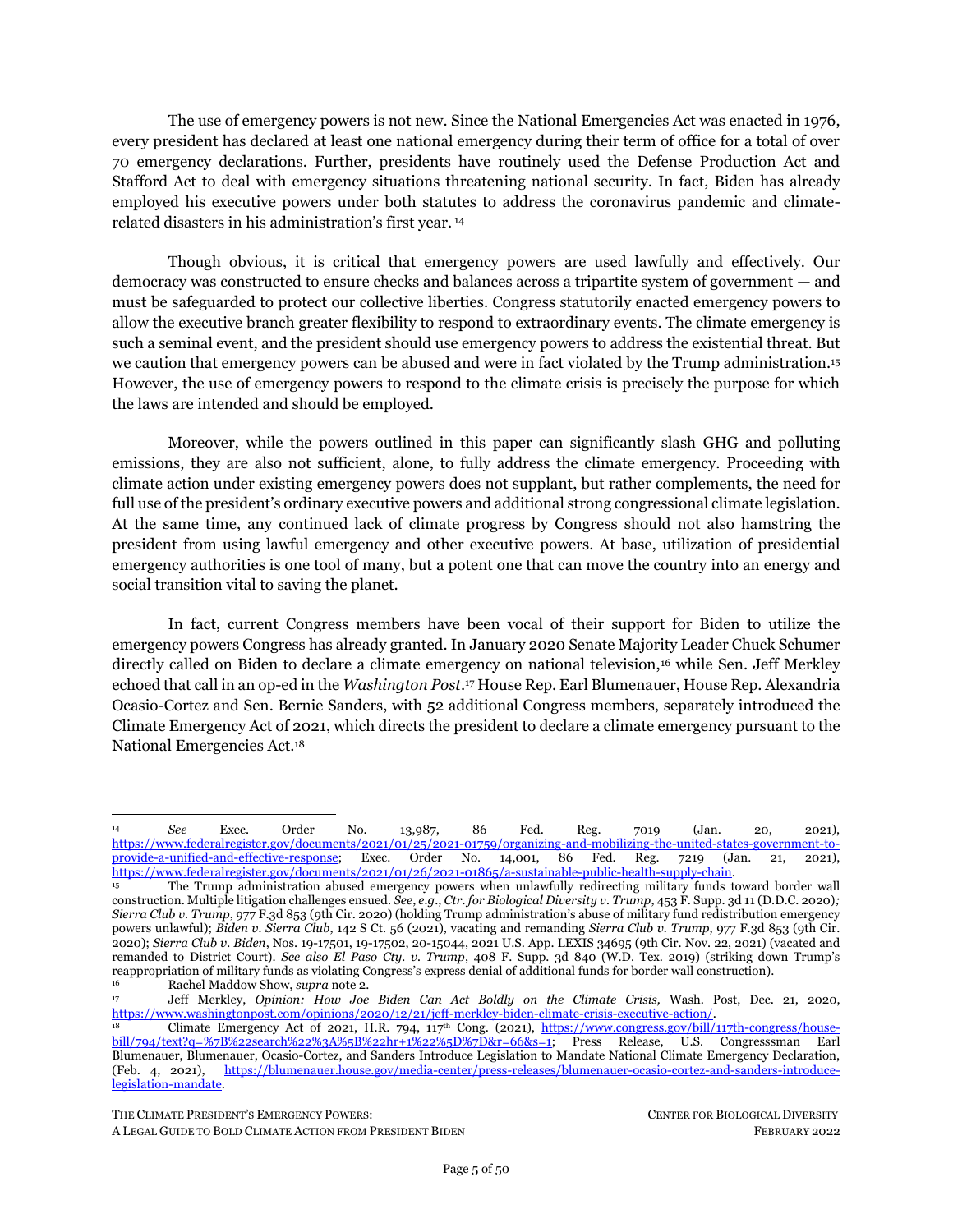wealth and rural communities and communities of color. Also, the DPA can help the administration build out a high-speed rail network, already in place in Europe and Asia, which can significantly shift activity from more polluting sectors such as conventional rail and aviation.<sup>235</sup> And the DPA can help the administration increase efficiencies at ports and airports with clean technologies, while decarbonizing shipping and aviation as quickly as possible.<sup>236</sup>

Importantly, advances in the massive manufacturing and deployment of local energy and transportation systems result in greater green jobs generation — helping to fulfill Biden's American Jobs Plan. According to one study, maximizing DER deployment could increase jobs up to 10 million by 2050, while other studies found that operating a clean, renewable grid with DERs could create 5 million long-term jobs through 2035. <sup>237</sup> Other studies estimate that the transition to electric vehicles could generate 1.9 million new jobs.<sup>238</sup> The president should work with unions and industry players in the coordination and execution process to ensure that labor is unionized and upholds Buy America and Buy Clean standards, pays prevailing wages, honors project labor agreements, uses Department of Labor-registered apprenticeship programs, adheres to local and equitable hiring standards, and maintains high environmental standards.

#### **C. Identifying Clean Technologies and Financing Domestic Green Manufacturing Under DPA Titles I and III**

Pursuant to his Title I DPA authorities, the president should identify the manufacturing needs to realize the plans for renewable energy and transportation systems. Regarding the electricity system that optimizes DERs, he should prioritize the manufacturing of solar panels, photovoltaic cells, photovoltaic

THE CLIMATE PRESIDENT'S EMERGENCY POWERS: CENTER FOR BIOLOGICAL DIVERSITY

*Need for U.S. Charging Infrastructure through 2030* (2021), [https://theicct.org/wp-content/uploads/2021/12/charging-up](https://theicct.org/wp-content/uploads/2021/12/charging-up-america-jul2021.pdf)[america-jul2021.pdf.](https://theicct.org/wp-content/uploads/2021/12/charging-up-america-jul2021.pdf) This estimate is based on 100% light-duty zero-emission vehicles sales by 2040, far fewer sales than climate science demands. President Biden's stated goal of only 500,000 public electric vehicle chargers by 2030 is woefully inadequate to meet demand and would vastly benefit from a coordinated and concerted effort under the DPA. White House, *Fact Sheet: The Biden-Harris Electric Vehicle Charging Action Plan* (Dec. 13, 2021), [https://www.whitehouse.gov/briefing-room/statements](https://www.whitehouse.gov/briefing-room/statements-releases/2021/12/13/fact-sheet-the-biden-harris-electric-vehicle-charging-action-plan/)[releases/2021/12/13/fact-sheet-the-biden-harris-electric-vehicle-charging-action-plan/.](https://www.whitehouse.gov/briefing-room/statements-releases/2021/12/13/fact-sheet-the-biden-harris-electric-vehicle-charging-action-plan/)

<sup>235</sup> For example, high-speed rail can reduce aviation and conventional rail activity on the same corridors as much as 80% shortly after becoming operational. Int'l Energy Agency, *The Future of Rail: Opportunities for Energy and the Environment* (2019), at 99, [https://iea.blob.core.windows.net/assets/fb7dc9e4-d5ff-4a22-ac07-ef3ca73ac680/The\\_Future\\_of\\_Rail.pdf.](https://www.iea.org/reports/the-future-of-rail) A switch to electric rail would cut the industry's annual CO<sub>2</sub> emissions by more than half, and it would sharply curtail the \$6.5 billion in health costs and 1,000 premature deaths that result from train-related air pollution each year. Natalie Popovich et al., *Economic, Environmental and Grid-* $Battery-Electric, 6$ https://www.nature.com/articles/s41560-021-00915-5. These improvements are especially significant as U.S. freight rail capacity is expected to double by 2050. *Id.*

<sup>236</sup> For instance, the federal government can work with industry to ensure that when the federal government is "directly in charge of arranging shipments of goods," "the most efficient ships," routes, modes of transportation, "and the maximum of operational measures are used on the voyage to or around the United States to reduce greenhouse gas emissions." Aoife O'Leary, *Shipping*, *in:* Legal Pathways to Deep Decarbonization in the United States (Env'tl. Law Inst., Michael Gerrard & John C. Dernback eds., 2018). It can also incentivize more efficient air travel, such as by requiring airline owners to evaluate flight occupancy, paths, days, and timing to determine which routes justify reducing the numbers of flights and to operate their planes only if they are at least a certain percentage full. *See generally,* John Fleming, Ctr. for Biological Diversity, *Flight Path: A Trajectory for U.S. Aviation to Meet Global Climate Goals* (2020), [https://www.biologicaldiversity.org/programs/climate\\_law\\_institute/pdfs/Flight-Path-A-Trajectory-for-U-](https://www.biologicaldiversity.org/programs/climate_law_institute/pdfs/Flight-Path-A-Trajectory-for-U-S-Aviation-to-Meet-Global-Climate-Goals.pdf)[S-Aviation-to-Meet-Global-Climate-Goals.pdf.](https://www.biologicaldiversity.org/programs/climate_law_institute/pdfs/Flight-Path-A-Trajectory-for-U-S-Aviation-to-Meet-Global-Climate-Goals.pdf) Further, it can catalyze research and development of newer technologies, such as inductive charging (roads embedded with wireless vehicle charging systems).

In addition to using the DPA authorities to coordinate domestic transportation, if the president declares a national climate emergency, he also has the option of invoking section 114(g) of the Aviation and Transportation Security Act, which charges the Transportation Security Administration ("TSA") with the responsibility to "coordinate domestic transportation, including aviation, rail, and other surface transportation, and maritime transportation (including port security)." This emergency provision also requires TSA "to coordinate and oversee the transportation-related responsibilities" of *other* federal agencies during such emergency. The TSA's responsibility over security extends to all modes of transportation, including the nation's interstate pipeline system. 49 U.S.C.  $\S\S114(d)(2)$ , (g)(1)(A).

<sup>237</sup> Clack et al., *supra* not[e 227,](#page-32-2) at 3; *see also* Jacobson et al., *supra* note 12, (estimating that a clean energy transition will create 4.7 million more long-term, full-time jobs than lost across the U.S.).

<sup>238</sup> Karla Walter et al., Ctr. for Am. Progress, *Electric Vehicles Should Be a Win for American Workers* (2020), [https://www.americanprogress.org/ issues/economy/reports/2020/09/23/489894/electric-vehicles-win-american-workers/.](https://www.americanprogress.org/%20issues/economy/reports/2020/09/23/489894/electric-vehicles-win-american-workers/)

A LEGAL GUIDE TO BOLD CLIMATE ACTION FROM PRESIDENT BIDEN FEBRUARY 2022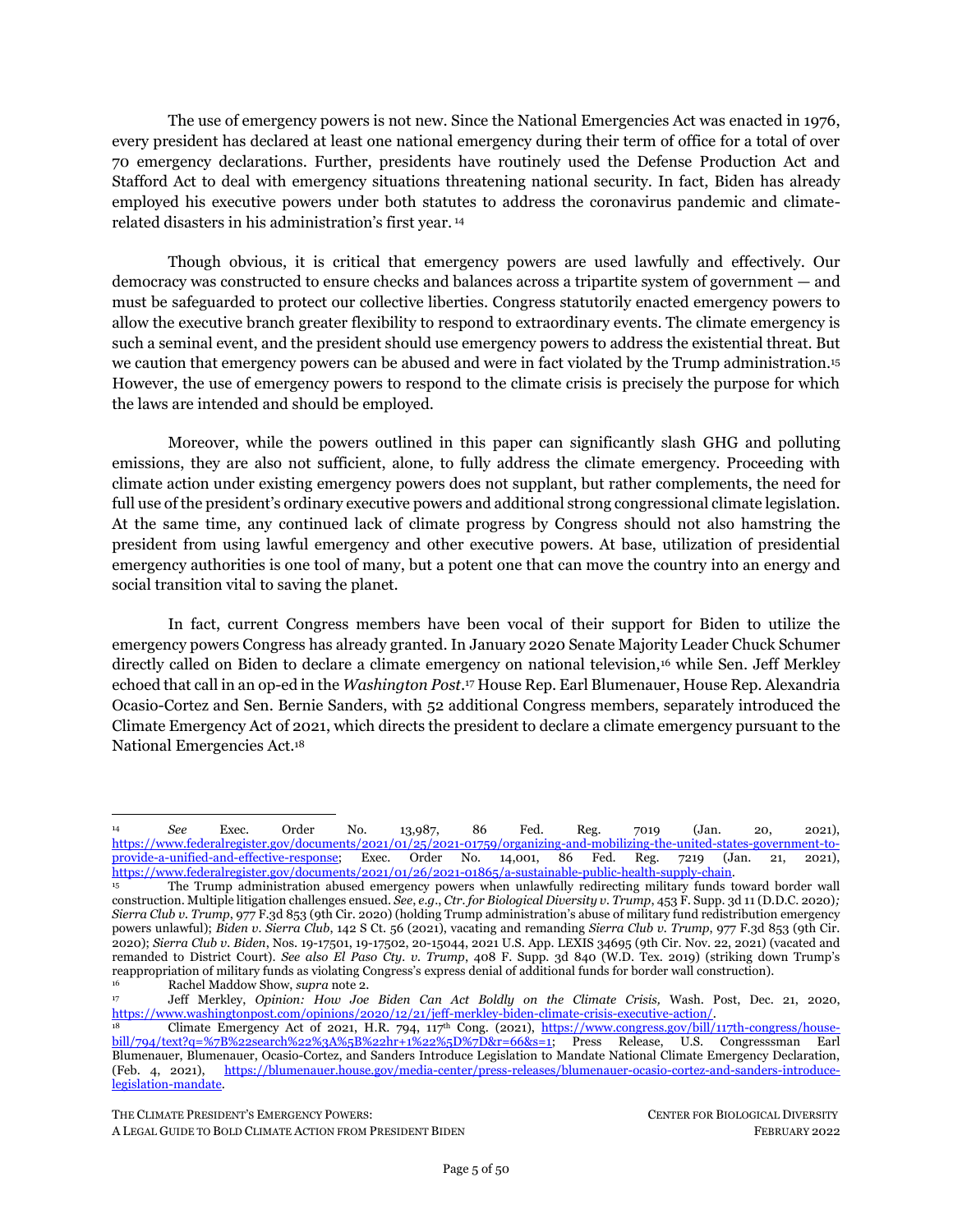<span id="page-34-2"></span>wafers, solar modules, solar grade polysilicon, inverters, racking equipment, trackers, direct current optimizers and other relevant solar components; microgrids and related components; home and community storage technologies and related components; and energy efficiency technologies.<sup>239</sup> The assessment of technologies should also include a supply analysis of which components should be sourced as imports as opposed to domestically manufactured products. This careful analysis should consider severe supply chain delays for imported products driven by Covid-19 and exposing potential national security vulnerabilities of the country240; human rights and environmental abuses related to solar panel production, particularly Uyghur slave labor and mineral mining241; both international and domestic concerns to ensure that mining and labor practices adhere to environmentally safe and high labor standards<sup>242</sup>; and considerations regarding compliance with international trade laws and free trade agreements.

<span id="page-34-1"></span><span id="page-34-0"></span>Similarly, for transportation, the president should identify the critical materials necessary to maximize ZEV deployment, including minerals, batteries, microchips, steel, and electricity components for as described above, for the vehicles themselves and their infrastructure, including necessary acquisitions and materials for building out a high-speed rail network. As with DER, the assessment of technologies must include a supply assessment of which components can and should be manufactured domestically, as opposed to being imported. Its analysis should take into account the severe supply chain delays for imported products driven by Covid-19, which has exposed potential national security vulnerabilities, <sup>243</sup> as well as human rights, labor, and environmental abuses related to mineral mining.<sup>244</sup>

Unfortunately, the United States lacks a robust manufacturing sector for these needed technologies, and Biden should provide financial incentives for renewable energy and clean transportation technologies. In particular, solar, wind, and battery storage manufacturing have all particularly languished in the United States and are produced primarily in Asia and Europe to fulfill global markets. <sup>245</sup> Meanwhile, while automakers have boasted in recent months about ramping up their ZEV manufacturing, they have, in

<sup>239</sup> In 2019, more than 35,000 Americans were employed in U.S. solar manufacturing facilities, most of which focus on the production of steel, racking systems, and trackers. The United States currently has significant production capacity for polysilicon, modest production capacity for solar panels, encapsulants, backsheet, and inverters but no meaningful production capacity for ingots, wafers, cells, solar glass, machine tools, and many balance of system components. There is, thus, a tremendous opportunity to grow the U.S. solar manufacturing base across a broad category of products. See Solar Energy Indus. Ass'n, *American Renewable Energy Manufacturing* (2020), [https://www.seia.org/sites/default/files/2020-09/SEIA-American-Manufacturing-Vision-](https://www.seia.org/sites/default/files/2020-09/SEIA-American-Manufacturing-Vision-2020_FINAL.pdf)2020 FINAL.pdf.<br><sup>240</sup> Bradley

<sup>240</sup> Bradley Martin, *Supply Chains and National Security*, RAND: The RAND Blog (Apr. 12, 2021), [https://www.rand.org/blog/2021/04/supply-chains-and-national-security.html.](https://www.rand.org/blog/2021/04/supply-chains-and-national-security.html)

<sup>&</sup>lt;sup>241</sup> The Biden administration has already banned imports of polysilicon, used to make solar panels, because it is allegedly sources from Uyghur slave labor. *See* White House, *Fact Sheet: New U.S. Government Actions on Forced Labor in Xinjiang* (June 24, 2021), [https://www.whitehouse.gov/briefing-room/statements-releases/2021/06/24/fact-sheet-new-u-s-government-actions](https://www.whitehouse.gov/briefing-room/statements-releases/2021/06/24/fact-sheet-new-u-s-government-actions-on-forced-labor-in-xinjiang/)[on-forced-labor-in-xinjiang/;](https://www.whitehouse.gov/briefing-room/statements-releases/2021/06/24/fact-sheet-new-u-s-government-actions-on-forced-labor-in-xinjiang/) Press Release, Senator Jeff Merkley, Merkley's Bipartisan Uyghur Forced Labor Prevention Act has been Signed into Law (Dec. 23, 2021), [https://www.merkley.senate.gov/news/press-releases/merkleys-bipartisan-uyghur-forced-labor](https://www.merkley.senate.gov/news/press-releases/merkleys-bipartisan-uyghur-forced-labor-prevention-act-has-been-signed-into-law#:~:text=The%20Uyghur%20Forced%20Labor%20Prevention,goods%20in%20work%20camps%2C%20prisons%2C)[prevention-act-has-been-signed-into-](https://www.merkley.senate.gov/news/press-releases/merkleys-bipartisan-uyghur-forced-labor-prevention-act-has-been-signed-into-law#:~:text=The%20Uyghur%20Forced%20Labor%20Prevention,goods%20in%20work%20camps%2C%20prisons%2C)

[law#:~:text=The%20Uyghur%20Forced%20Labor%20Prevention,goods%20in%20work%20camps%2C%20prisons%2C;](https://www.merkley.senate.gov/news/press-releases/merkleys-bipartisan-uyghur-forced-labor-prevention-act-has-been-signed-into-law#:~:text=The%20Uyghur%20Forced%20Labor%20Prevention,goods%20in%20work%20camps%2C%20prisons%2C)

*Coalition to End Forced Labour in the Uyghur Region*, End Uyghur Forced Labor[, https://enduyghurforcedlabour.org/](https://enduyghurforcedlabour.org/) (last visited Feb. 14, 2022); Phred Dvorak & Matthew Dalton, *Solar-Energy Supply Chain Depends on Region Where China Is Accused of Genocide*, Wall St. J., April 11, 2021, [https://www.wsj.com/articles/solar-energy-supply-chain-depends-on-region-where-china-is](https://www.wsj.com/articles/solar-energy-supply-chain-depends-on-region-where-china-is-accused-of-genocide-11618147228)[accused-of-genocide-11618147228.](https://www.wsj.com/articles/solar-energy-supply-chain-depends-on-region-where-china-is-accused-of-genocide-11618147228) 

<sup>242</sup> Payal Sampat, *Can Mining Certification Benefit Communities, Workers, and the Environment?,* Earthworks: EARTHblog (July 6, 2018), [https://earthworks.org/blog/can-mining-certification-benefit-communities-workers-and-the-environment/;](https://earthworks.org/blog/can-mining-certification-benefit-communities-workers-and-the-environment/) Blaine Miller-McFeeley, *To Create a Clean Energy Future, Mining Reform Must be Front and Center*, Earthjustice: From the Experts (June 28, 2021)[, https://earthjustice.org/from-the-experts/2021-june/to-create-a-clean-energy-future-mining-reform-must-be-front-and](https://earthjustice.org/from-the-experts/2021-june/to-create-a-clean-energy-future-mining-reform-must-be-front-and-center)[center.](https://earthjustice.org/from-the-experts/2021-june/to-create-a-clean-energy-future-mining-reform-must-be-front-and-center)

<sup>&</sup>lt;sup>243</sup> Martin, *supra* not[e 240.](#page-34-0)<br><sup>244</sup> See e.g., Earthworks, <sup>244</sup> *See e.g.,* Earthworks, *Declaration on Mining and the Energy Transition for COP 26*, <https://earthworks.org/campaigns/making-clean-energy-clean/declaration-on-mining-and-the-energy-transition-for-cop26/> (last visited Oct. 30, 2021). *See also* Sampat, *supra* not[e 242,](#page-34-1) [https://earthworks.org/blog/can-mining-certification-benefit-communities](https://earthworks.org/blog/can-mining-certification-benefit-communities-workers-and-the-environment/)[workers-and-the-environment/;](https://earthworks.org/blog/can-mining-certification-benefit-communities-workers-and-the-environment/) Miller-McFeeley, *supra* not[e 242.](#page-34-1) <sup>245</sup> *See* Solar Energy Indus. Ass'n, *supra* not[e 239](#page-34-2)

THE CLIMATE PRESIDENT'S EMERGENCY POWERS: CENTER FOR BIOLOGICAL DIVERSITY

A LEGAL GUIDE TO BOLD CLIMATE ACTION FROM PRESIDENT BIDEN FEBRUARY 2022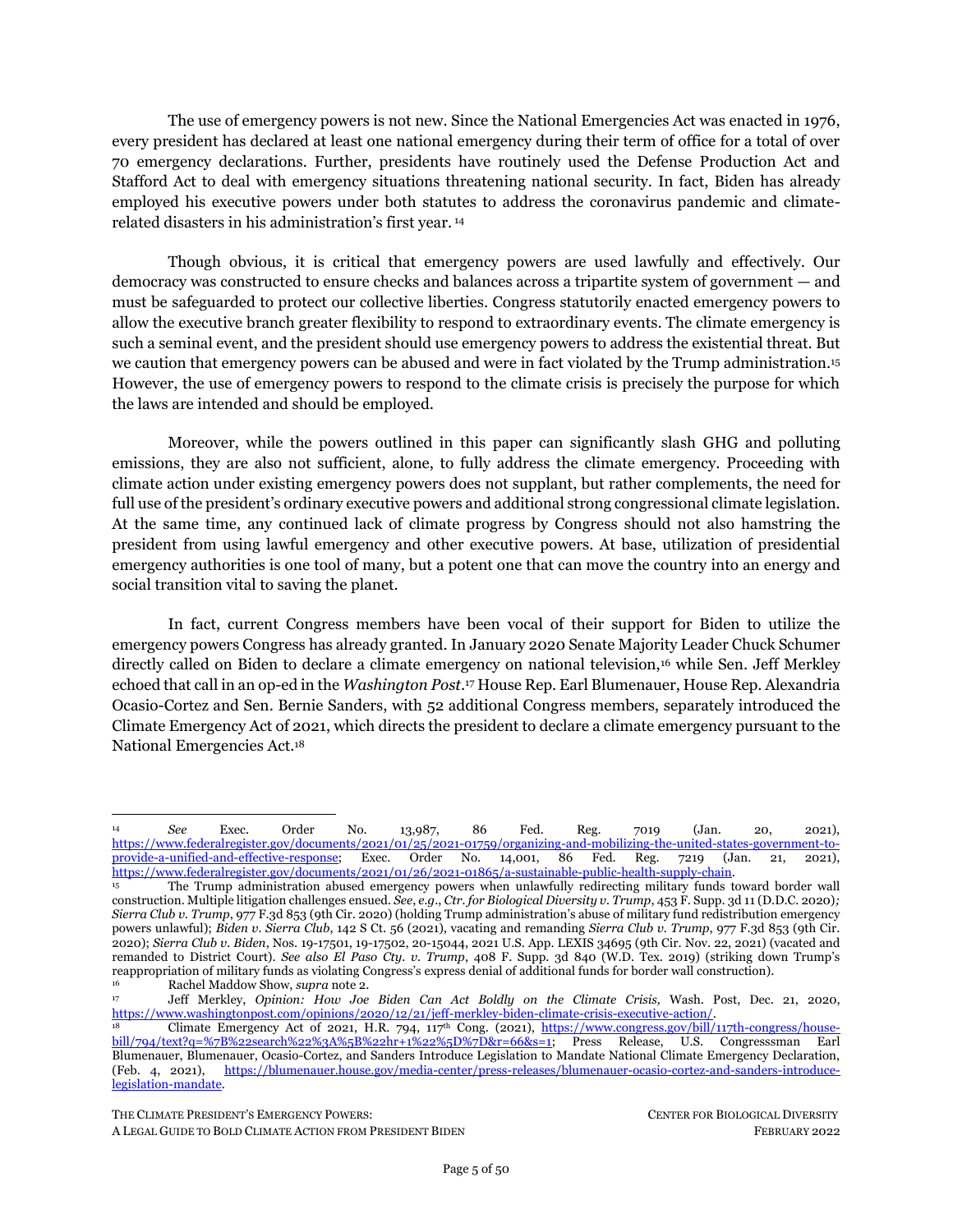fact, lobbied against much stronger emissions standards.<sup>246</sup> For model year 2020, EVs and hybrids comprised only 2.2% of new vehicle fleets, and are expected to have reached a mere 4.2% for model year 2021.<sup>247</sup> At the same time, China has quickly ramped up its ZEV manufacturing, racing far ahead of American automakers with the aim of dominating the global ZEV market.<sup>248</sup>

Pursuant to his Title III DPA authorities, the president can offer loan guarantees, loans, and grants to government or privately-owned manufacturing plants to expand their productive capacity and repurpose equipment to meet the manufacturing demands in clean energy and transportation technologies.<sup>249</sup> To increase the amounts available to support industrial players, the president can work with Congress to appropriate additional funds to the DPA Fund as was accomplished in the additional \$10 billion recently appropriated to shore up domestic manufacturing of Covid-19 medical supplies.250,251 The president can also collaborate within federal agencies to transfer funds to the DPA Fund that align with the purposes of addressing the climate emergency, drawing from the Departments of Energy and Transportation in particular.

Finally, the president can also work with existing agency programs to reach similar ends. For example, the Department of Energy loan program can be directed to prioritize loans for manufacturing goods identified. And the Department of Transportation could offer loans and loan guarantees to "any contractor, subcontractor, provider of critical infrastructure, or other person in support of production capabilities" for ZEVs and ZEV infrastructure, including toward electrified and high-speed rail and zeroemission freight transport.<sup>252</sup> These actions should be done in coordination with existing offices – including the Department of Energy's Office of Small and of Small and Disadvantaged Business Utilization and Office of Economic Impact and Diversity, as well as the Department of Transportation's Disadvantaged Business Enterprise (DBE) program — which were established to remedy past and ongoing discrimination and level the playing field for small businesses owned and controlled by economically disadvantaged individuals to compete for federal contracts.

<sup>246</sup> *See* Hope Yen & Tom Krisher, *Auto Industry Urges Emissions Deal Weaker than Obama's*, AP News, Mar. 12, 2021, [https://apnews.com/article/joe-biden-donald-trump-technology-climate-climate-change-fe2e9ea95ac1a987b63251eeb99433b9;](https://apnews.com/article/joe-biden-donald-trump-technology-climate-climate-change-fe2e9ea95ac1a987b63251eeb99433b9) InfluenceMap, *2021 Climate Policy Footprint* (2021), [https://influencemap.org/report/The-Carbon-Policy-Footprint-Report-2021-](https://influencemap.org/report/The-Carbon-Policy-Footprint-Report-2021-670f36863e7859e1ad7848ec601dda97)

 $\frac{670f_36863e7859e1ad7848ec601dda97}{247}$  U.S. Env't Protection <sup>247</sup> U.S. Env't Protection Agency, *The 2021 EPA Automotive Trends Report* (2021) 55-56, [https://nepis.epa.gov/Exe/ZyPDF.cgi?Dockey=P1013L1O.pdf.](https://nepis.epa.gov/Exe/ZyPDF.cgi?Dockey=P1013L1O.pdf)

<sup>248</sup> Michael Schuman, *The Electric-Car Lesson That China is Serving Up for America*, Atlantic*,* May 21, 2021, [https://www.theatlantic.com/international/archive/2021/05/joe-biden-china-infrastructure/618921/;](https://www.theatlantic.com/international/archive/2021/05/joe-biden-china-infrastructure/618921/) *see also Fact Sheet: The American Jobs Plan*, *supra* not[e 63.](#page-10-2)

<sup>249</sup> DOD has used the Title III program and funding from the DPAF to develop emerging military technologies for six decades, with over \$1 billion in combined government and industry investment as of 2017. U.S. Dep't of Defense, *Annual Industrial Capabilities*, *Fiscal Year 2017 Report to Congress* 33 (2018). DOE and DOT can use these resources instead to develop and deploy clean, zero-emission technologies.<br><sup>250</sup> American Rescue Plan A

<sup>250</sup> American Rescue Plan Act of 2021, Pub. L. No. 117-2, 135 Stat. 4, § 3101(a), Title III.

<sup>251</sup> In May 2021, the Biden administration changed the DPA loan program to ensure the all funds are dedicated to Covid-19 response. A similar approach can be adopted for clean energy and transportation technologies. Ben Kesslen*, Biden Announces Changes to Defense Production Act, Ensuring Funds go to Direct Covid-19 Response*, NBC, May 7, 2021, [https://www.nbcnews.com/politics/joe-biden/biden-announces-changes-defense-production-act-ensuring-funds-go-direct](https://www.nbcnews.com/politics/joe-biden/biden-announces-changes-defense-production-act-ensuring-funds-go-direct-n1266698)[n1266698.](https://www.nbcnews.com/politics/joe-biden/biden-announces-changes-defense-production-act-ensuring-funds-go-direct-n1266698) 

<sup>252</sup> 50 U.S.C. §§ 4531, 4531.

THE CLIMATE PRESIDENT'S EMERGENCY POWERS: CENTER FOR BIOLOGICAL DIVERSITY

A LEGAL GUIDE TO BOLD CLIMATE ACTION FROM PRESIDENT BIDEN FEBRUARY 2022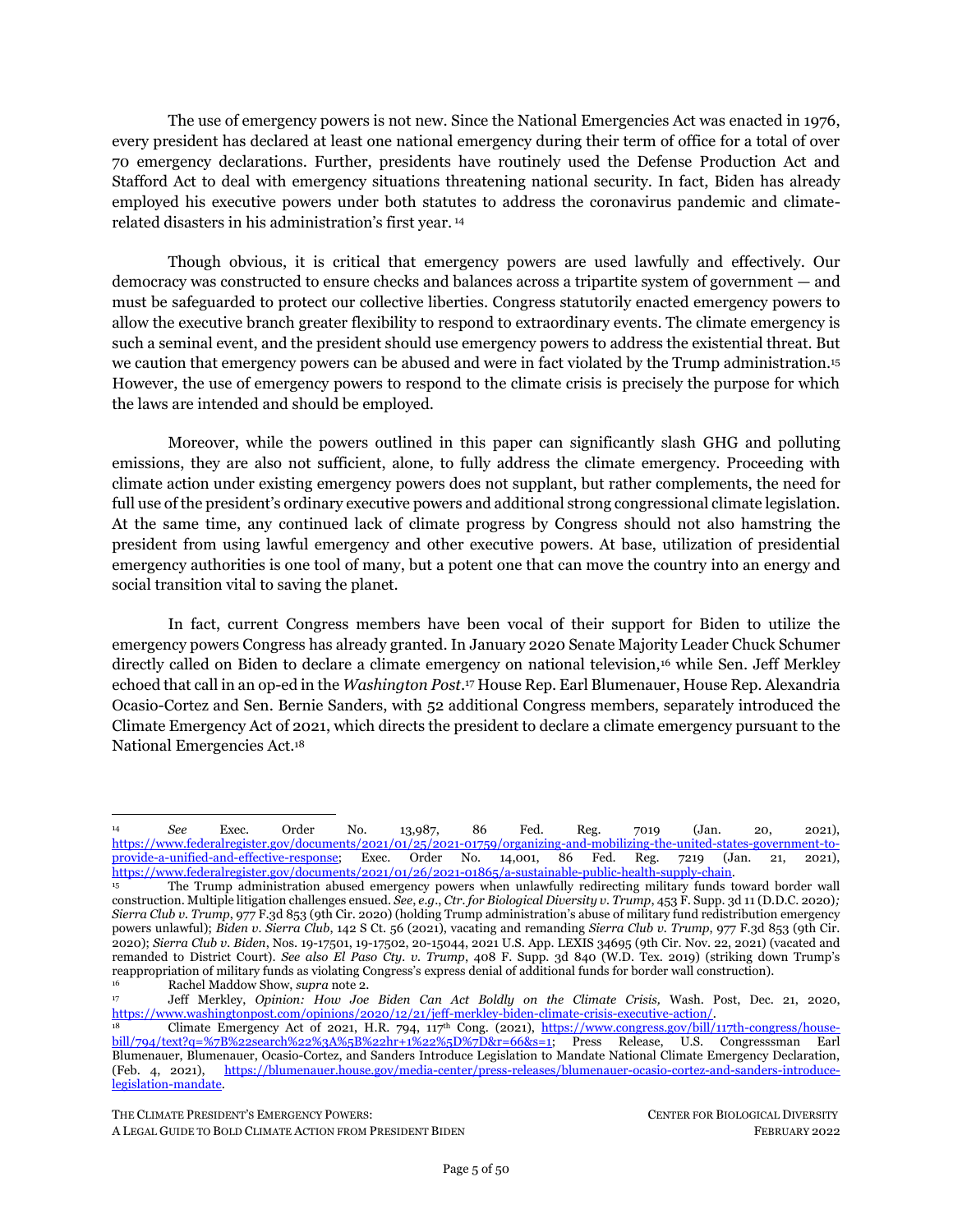### *The Renewable Energy Transition Cannot Repeat the Ecological and Human Rights Harms of Status Quo Fossil Fuel and Mining Practices*

Rapid and widescale deployment of renewable energy and clean transportation is essential to addressing the climate emergency. However, such actions must be conducted in ways that do not exacerbate the biodiversity crisis and commit human rights abuses traditionally undertaken by the fossil fuel and mining industries.

Battery storage technologies require materials extraction, with most commercial batteries relying on often contentious and harmful lithium, cobalt, and other critical minerals mining abroad.<sup>253</sup> Lithium batteries are particularly important for distributed solar generation, including community solar and solar microgrids, which themselves bring benefits of avoided ecosystem destruction and energy democracy opportunities that centralized energy systems do not. The issue is how to ensure the supply chain for these technologies respects environmental and human dignity.

Any renewable energy mining, manufacturing, and siting should be undertaken responsibly and be designed to avoid, minimize, and/or mitigate impacts on imperiled species and communities. Care must be taken to ensure projects do not destroy sensitive habitat, violate the rights of Indigenous and environmental justice communities, or unduly deplete groundwater resources. Some technologies such as direct lithium extraction ("DLE") hold promise for reducing the impacts of lithium production. The U.S. should embark on a large-scale planning effort to identify low-conflict places to produce lithium and low-footprint technologies to produce it with. Overall, the renewable energy transition should be consistent with the societal goals of biodiversity conservation and climate and energy justice.

### **D. Buying and Allocating Manufactured Goods to Be Deployed to Federal Government Agencies, Environmental Justice Communities, and Public Entities Under DPA Titles I and III**

Under DPA Title I, Biden can mandate domestic manufacturers prioritize federal government purchasing contracts for clean technologies, as well as allocate the technologies per the president's discretion. Under DPA Title III, the president can offer federal government purchasing contracts to compel clean manufacturing.

First, under Title I, the president can direct domestic manufacturers to prioritize government contracts purchasing clean technologies and allocate them to federal agencies. The federal government is the single largest energy consumer in the country with a budget of \$650 billion per year. <sup>254</sup> Under section 3 of Title III authorities, the president can offer government purchase contracts as a way to fund the

<sup>253</sup> For more information on critical minerals concerns, *see, e.g.,* Benjamin K. Sovacool, Saleem H. Ali, Morgan Bazilian, Ben Radley, Benoit Nemery, Julia Okatz, Dustin Mulvaney, *Sustainable minerals and metals for a low-carbon future,* 367 Science 30 (2020), [https://science.sciencemag.org/content/sci/367/6473/30.full.pdf?ijkey=p2yHdYIUFKUPg&keytype=ref&siteid=sci.](https://science.sciencemag.org/content/sci/367/6473/30.full.pdf?ijkey=p2yHdYIUFKUPg&keytype=ref&siteid=sci) 

<sup>254</sup> "As the nation's largest energy consumer, the federal government is poised to play a significant role in mitigating the most severe impacts of climate change. With more than 350,000 energy-utilizing buildings and 600,000 vehicles, the U.S. government consumes more energy than New Zealand. Vehicle and equipment use accounts for 60% of total federal government energy use, while the remaining 40% represents energy used in buildings and facilities. Federal buildings spend roughly \$6 billion for electricity and natural gas and produce more than 30 million metric tons of GHG emissions each year. Thus, federal procurement policies can either reinforce our current reliance on fossil resources, or provide a model template for a broader societal shift towards an emission free, renewable electricity and transportation sector." Snape, *supra* not[e 67;](#page-10-3) U.S. Dep't of Energy, *Energy Efficiency & Renewable Energy, Comprehensive Annual Energy Data and Sustainability Performance FY 2020,*  [https://ctsedwweb.ee.doe.gov/Annual/Report/Report.aspx.](https://ctsedwweb.ee.doe.gov/Annual/Report/Report.aspx)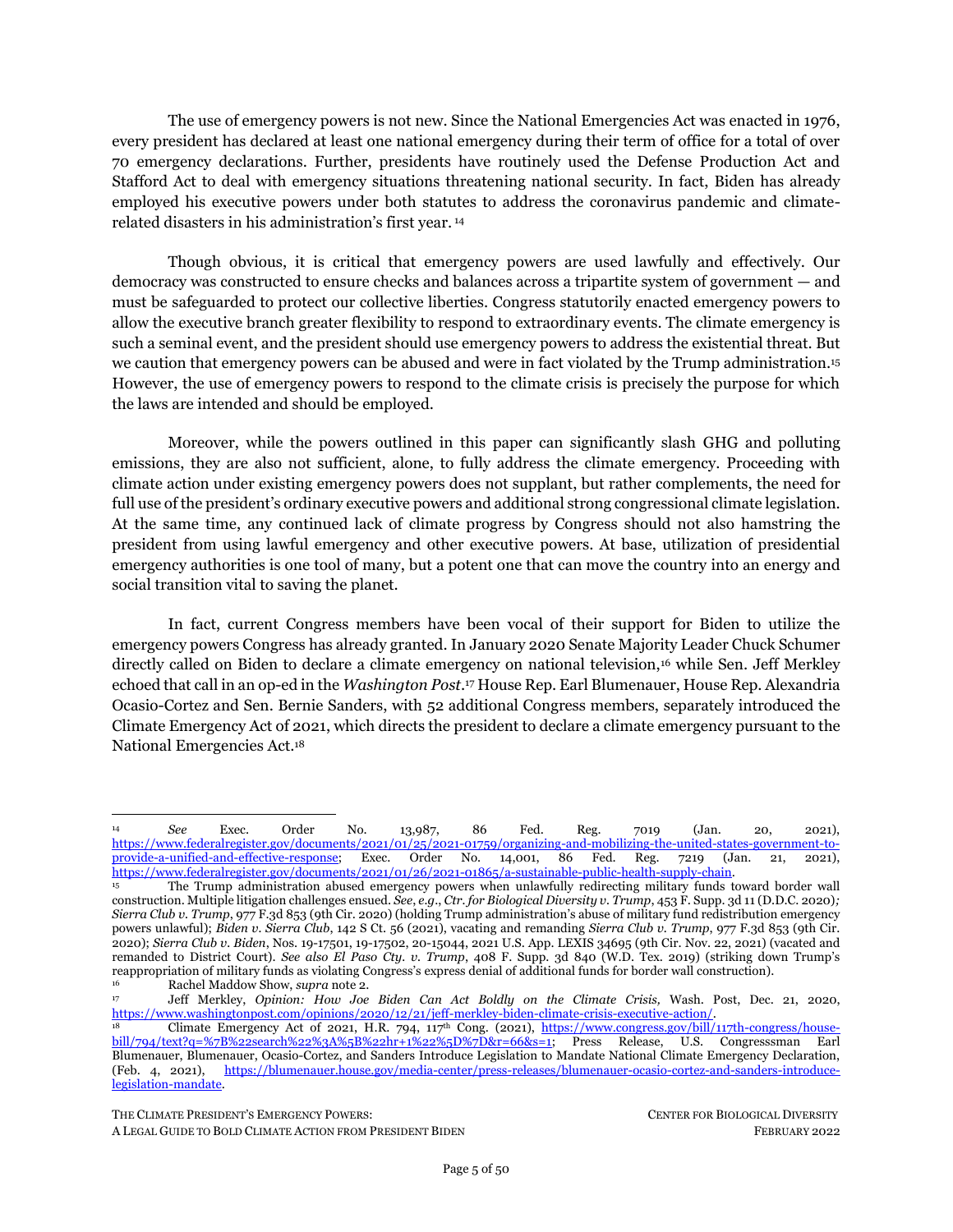manufacturing transition, offering industry players security in new clean technology investments with stable and substantial purchasing agreements. <sup>255,256</sup> Under this purchase and allocation scheme, DER and renewable energy systems can be constructed on federal buildings to power the approximately 8,700 federally-owned and leased properties across the country, as well as generate community solar for surrounding commercial and residential properties and sites for electric vehicle charging. <sup>257</sup> In addition, the government contracts can be used to electrify the federal vehicle fleet — including U.S. Postal Service delivery vehicles (currently the largest federal fleet, poised to execute a procurement contract for 165,000 new vehicles, 90% of which are fossil-fueled trucks), <sup>258</sup> National Park Service shuttles, and Department of Defense vehicles, among many other federal fleets. 259

Second, under both Titles I and III, the president can purchase clean technologies through government contracts and allocate the technologies in collaboration with environmental justice and lowwealth communities. As a matter of national defense, these communities are the most vulnerable to climate change impacts because of historical redlining and other racist housing policies (see Part 2(I), *infra*) and thus warrant priority deployment to mitigate national climate harms. To finance this purchasing, he should adhere to the Justice40 initiatives and draw from the DPA Fund. The administration can also work with existing financing programs, like the Department of Energy's loan program, including the renewable energy and efficient energy projects division and the Tribal energy loan guarantee program, to fund these government contracts under Title III.

Third, to the extent there remains funds in the DPA Fund, the president should prioritize subsidized purchasing and allocation of clean technologies to state, local, and other public entities pursuant to Title I and II powers. As a matter of national defense, the DPA encourages that energy complexes are strategically dispersed to optimize defense capabilities.<sup>260</sup> Public buildings are systematically dispersed across the country and states, acting as hubs for local community solar to generate renewable energy for their own needs and for surrounding homes and buildings. These entities can also be anchor institutions for green vehicle fleets and charging infrastructure.

Bolstering domestic industrial supply also enables the potential for demand to be met through renewable and clean technology exports internationally, supporting Biden's objectives in The American Jobs Plan. The government can work with international climate aid and other aid programs, including the U.S. Agency for International Development, to provide American-made clean energy products and services abroad. Doing so not only secures international demand for domestic DER and clean transportation technologies but also enables other countries to expedite their own respective renewable and clean energy

<sup>255</sup> The DPA serves to complement the president's January 2021 directive to fully utilize the federal government's procurement power to "catalyze private sector investment into, and accelerate the advancement of America's industrial capacity to supply, domestic clean energy, buildings, vehicles, and other necessary products and materials." Exec. Order No. 14,008, *supra* note [1,](#page-1-2) at Section 5, "Federal Clean Electricity and Vehicles Procurement Strategy".

<sup>256</sup> *The Biden Plan for a Clean Energy Revolution and Environmental Justice* (2020)[, https://joebiden.com/climate-plan/;](https://joebiden.com/climate-plan/) White House, *Paris Climate Agreement: Acceptance on Behalf of the United States of America* (Jan. 20, 2021), [https://www.whitehouse.gov/briefing-room/statements-releases/2021/01/20/paris-climate-agreement/.](https://www.whitehouse.gov/briefing-room/statements-releases/2021/01/20/paris-climate-agreement/) 257

<sup>&</sup>lt;sup>257</sup> Snape, *supra* not[e 67.](#page-10-3)<br>The new USPS trucks <sup>258</sup> The new USPS trucks have a fuel economy of, at best, 14.7 mpg fuel economy without air conditioning 8.6 mpg with air conditioning, a negligible (0.4 mpg) improvement over the existing trucks that admittedly do not have air conditioning, but which are, on average, 30 years old. U.S. Postal Serv., *supra* note [68,](#page-10-4) at 2-2, 3-2, B-144, G-2. The average real-world fuel economy for truck SUVs and minivans is 23 mpg and for pickup trucks is 19 mpg. U.S. Env't Protection Agency, *Highlights of the Automotive Trends Report,* Automotive Trends Report <https://www.epa.gov/automotive-trends/highlights-automotive-trends-report> (last visited Feb. 8, 2022).

<sup>259</sup> Snape, *supra* not[e 67.](#page-10-3)

 $2^{60}$  50 U.S.C. §4502(b)(6).

THE CLIMATE PRESIDENT'S EMERGENCY POWERS: CENTER FOR BIOLOGICAL DIVERSITY

A LEGAL GUIDE TO BOLD CLIMATE ACTION FROM PRESIDENT BIDEN FEBRUARY 2022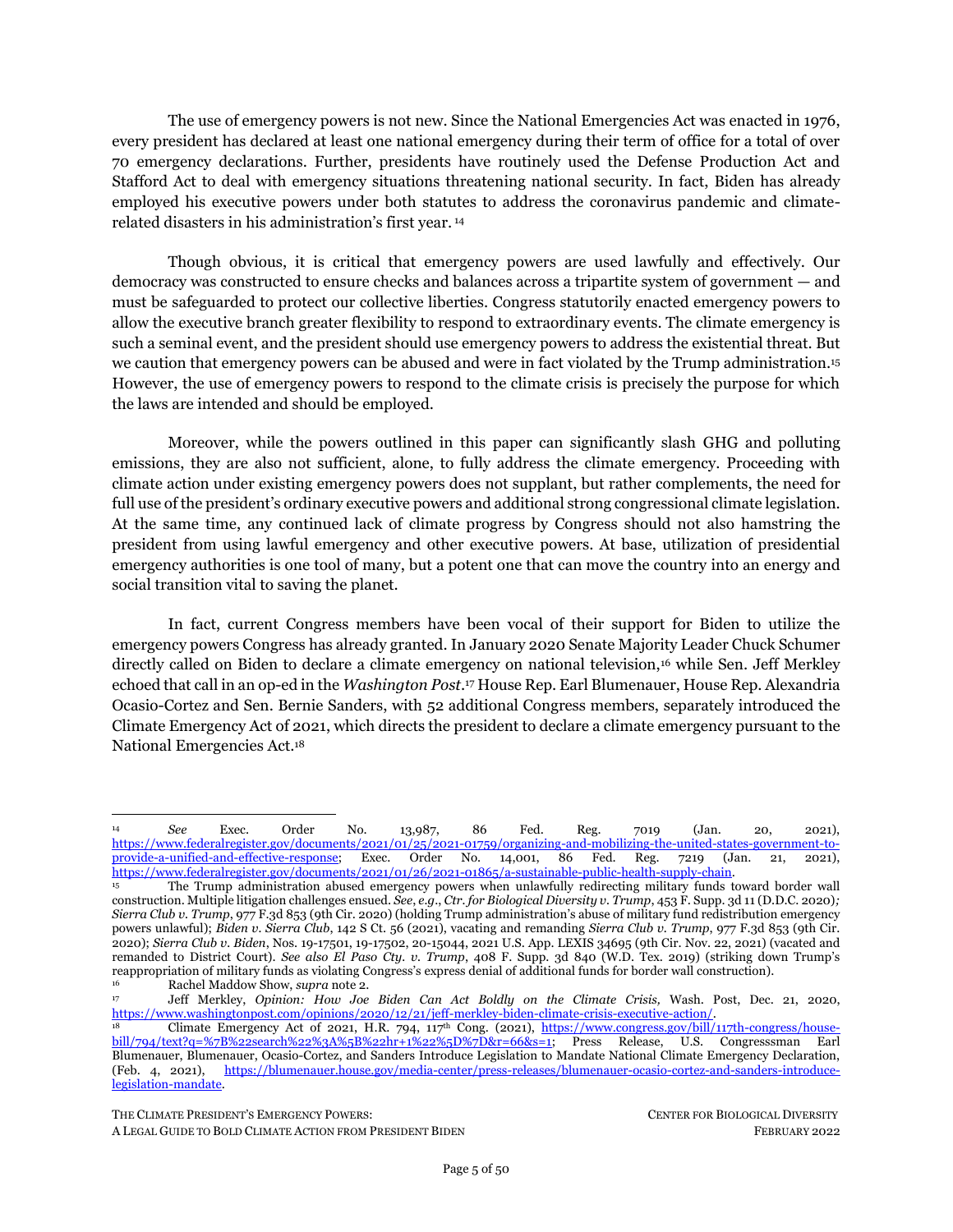transitions in concert with the United States. This ultimately serves to fulfill the country's fair share of climate debt by providing technological assistance and financial aid to other countries. 261

### *Transportation Priorities and Allocations System*

DOT promulgated regulations under Title I of the DPA in 2012.<sup>262</sup> Called the Transportation Priorities and Allocation System ("TPAS"), the regulations establish the process for prioritizing federal contracts and allocating resources and scarce materials related to civil transportation.<sup>263</sup> The nation's largest energy consumer, the federal government consumes more energy than New Zealand and sets an important precedent for other private fleets and the consumer marketplace. <sup>264</sup> Vehicle and equipment use accounts for 60% of total federal government energy use.<sup>265</sup> DOT should revise the TPAS so that the federal government prioritizes orders for ZEVs and ZEV infrastructure, ensuring that those orders would be fulfilled before lower-rated private ZEV orders and lower-rated conventional vehicle orders. <sup>266</sup> This would serve Biden's plan to "purchase 100 precent zero-emission vehicle acquisitions by 2035."<sup>267</sup> Such prioritization would also be in the best long-term interests of vehicle manufacturers, almost all of which have announced ambitious plans to shift their production to ZEVs in the coming years.<sup>268</sup>

THE CLIMATE PRESIDENT'S EMERGENCY POWERS: CENTER FOR BIOLOGICAL DIVERSITY

<sup>261</sup> The U.S. Climate Fair Share, *supra* note [86.](#page-12-0)

<sup>&</sup>lt;sup>262</sup> Prioritization and Allocation Authority Exercised by the Secretary of Transportation Under the Defense Production Act, 77 Fed. Reg. 69769 (Nov. 21, 2012) (to be codified at 49 C.F.R. Pt. 33).

<sup>263</sup> 49 C.F.R. Part 33. Note too: Exec. Order No. 13,603 allows DOT to authorize other agencies to make use of the TPAS regulations and prioritize their own orders for products related to civil transportation. *See* Exec. Order No. 13,603, 77 Fed. Reg. 16651, *supra* not[e 184,](#page-26-0) at 16652.

<sup>264</sup> U.S. Dep't of Energy, *About the Federal Energy Management Program* (2021)[, https://www.energy.gov/eere/femp/about](https://www.energy.gov/eere/femp/about-federal-energy-management-program)[federal-energy-management-program](https://www.energy.gov/eere/femp/about-federal-energy-management-program) (last visited Feb. 14, 2022).

 $\frac{265}{266}$  *Id.* 

<sup>266</sup> Notably, the federal government has several authorities under which it can mobilize its purchasing power to buy ZEVs. The General Services Administration is authorized by 40 U.S.C. 501 to prescribe policies and methods governing the acquisition and supply of utility services for Federal agencies.(40 U.S.C. § 501(b).) This authority includes taking action for an executive agency "to the extent that the Administrator of General Services determines that the action is advantageous to the Federal Government in terms of economy, efficiency, or service…." (40 U.S.C. §501(a)(1).) In addition to GSA's general statutory procurement authority, they are also required to purchase sustainable products and services that reduce greenhouse gas emissions and promote clean energy under the Federal Acquisition Regulations System Part 23. (48 CFR 23.) Snape, *supra* not[e 67.](#page-10-3)

<sup>267</sup> *See* Exec. Order No. 14,057 § 102, 86 Fed. Reg. 70,935, 70,935–36 (Dec. 13, 2021). Notably, rapidly ramping up federal procurement of zero-emission vehicles to 40% of the purchases by 2025 will save the federal government over \$1 billion over the lifetime of vehicles (and could save the Postal Service even more, provided that it nullifies its recent NGDV – fill in – a executes a contract for ZEVs instead). James Di Filippo et al., Atlas Pub. Policy, *Federal Fleet Electrification Assessment* (2021), https://atlaspolicy.com/wp-content/uploads/2021/09/Federal\_Fleet\_Electrification\_Assessment.pdf

<sup>268</sup> *See, e.g.,* Annie White, *Here Are All the Promises Automakers Have Made About Electric Cars*, Car and Driver, Jun. 21, 2021, [https://www.caranddriver.com/news/g35562831/ev-plans-automakers-timeline/.](https://www.caranddriver.com/news/g35562831/ev-plans-automakers-timeline/)

A LEGAL GUIDE TO BOLD CLIMATE ACTION FROM PRESIDENT BIDEN FEBRUARY 2022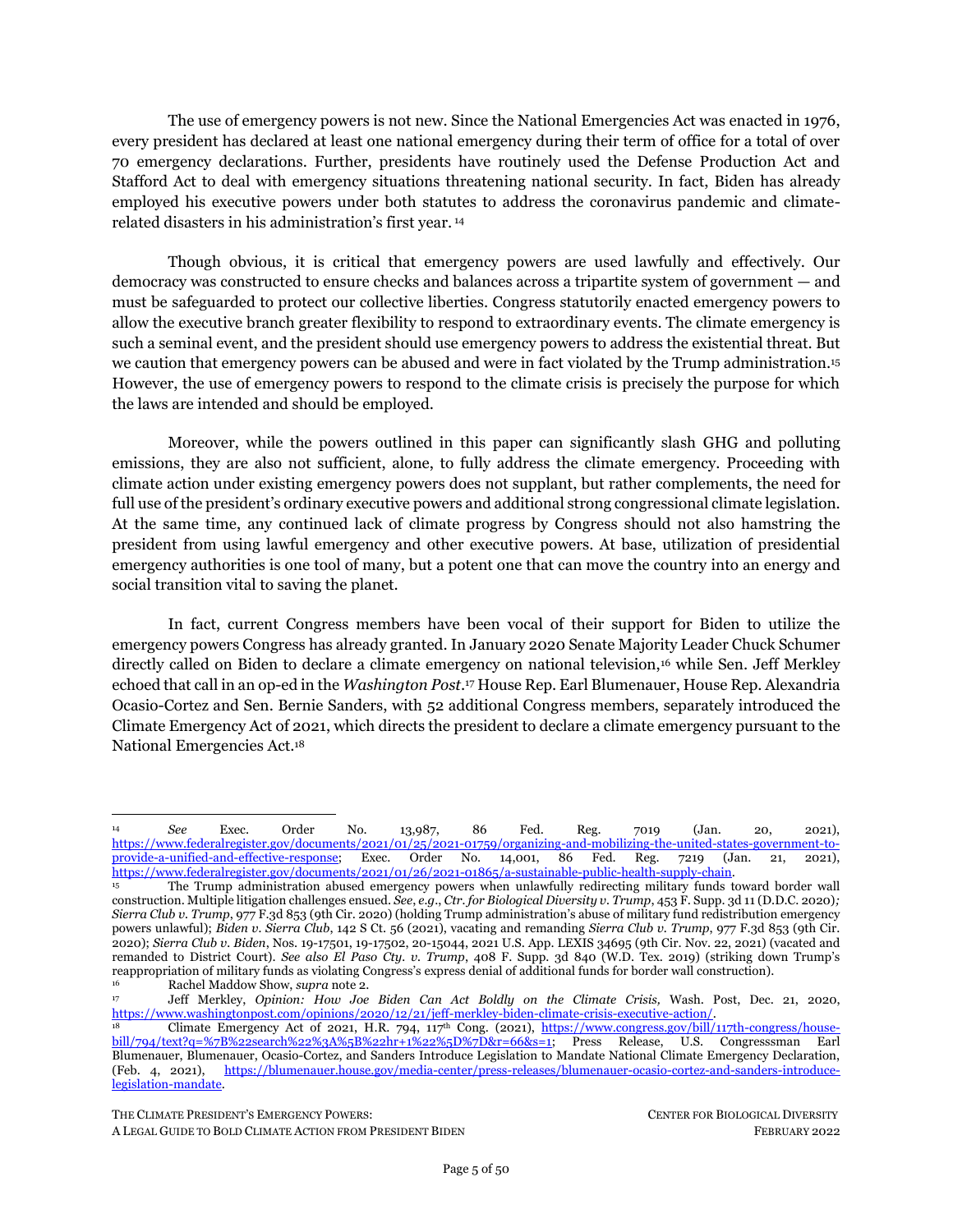## <span id="page-39-0"></span>**III. PRESIDENTIAL POWERS UNDER THE STAFFORD ACT**

*"FEMA is no longer looking at itself as just a response agency but a true resilience agency."*

– White House National Climate Advisor Gina McCarthy<sup>269</sup>

## <span id="page-39-1"></span>**1. Direct FEMA to Construct Climate-Resilient Energy Systems in Frontline Communities**

President Biden can use the Robert T. Stafford Disaster Relief and Emergency Assistance Act ("Stafford Act")<sup>270</sup> to unlock significant finance to construct resilient renewable energy systems in frontline and environmental justice communities vulnerable to climate disasters, as well as direct disaster funding away from fossil fuel investments. Once he declares the climate crisis as an emergency and when he declares major disasters in states, Tribal nations, and territories, the Stafford Act permits the president to deploy federal assistance to supplement state and local efforts towards disaster and emergency relief. <sup>271</sup> As of now, FEMA has budgeted \$19 billion for FY2022 to address ongoing disasters — which can be supplemented by congressional appropriations. By directing a large proportion of this funding toward pre-disaster mitigation and building clean, resilient, efficient energy systems — prioritizing underserved communities that bear the brunt of climate harm and that have been historically neglected — the president and FEMA can help reduce emissions, better prepare communities to withstand future climate disasters, realize the Biden administration's Justice40 goals, and redress historical patterns of environmental racism in FEMA's relief work.

### *Legal Authority*

Under the Stafford Act, the president can undertake two types of declarations to unlock several forms of financial assistance to states, Tribal states, and local governments: *emergency* and *major disaster* declarations. Both declarations provide different ranges of assistance and financial support, as well as differ in the process of triggering such declarations. The declaration of one does not prevent the declaration of the other. This section outlines (1) the general types of funding assistance made available under declarations; (2) the funding and programmatic scope of each type of declaration.

### <span id="page-39-2"></span>**1. Funding Assistance**

As a threshold matter, the Disaster Relief Fund ("DRF") is the primary source of funding for the federal government's disaster relief program.<sup>272</sup> As FEMA coordinates federal disaster relief efforts, it manages the DRF, though funds from the DRF are directed toward disaster preparedness and relief programs of several agencies, including FEMA itself.<sup>273</sup> In addition to annual and continuing appropriations from Congress, FEMA also receives supplemental appropriations from Congress in the wake of specific

<sup>269</sup> FEMA, *2022-2026 Strategic Plan: Building the FEMA Our Nation Needs and Deserves* (2021), [https://www.fema.gov/sites/default/files/documents/fema\\_2022-2026-strategic-plan.pdf.](https://www.fema.gov/sites/default/files/documents/fema_2022-2026-strategic-plan.pdf)

<sup>&</sup>lt;sup>270</sup> 42 U.S.C. § 5121 *et seq.*<br><sup>271</sup> 42 U.S.C. § 5122(1) The

<sup>271</sup> 42 U.S.C. § 5122(1). The definition of "emergency" in the Stafford Act is broad, and includes "any occasion or instance for which, in the determination of the President, Federal assistance is needed to supplement State and local efforts and capabilities to save lives and to protect property and public health and safety, or to less or avert the threat of a catastrophe in any part of the United States."

<sup>272</sup> Cong. Research Serv., R45484, *The Disaster Relief Fund: Overview and Issues* (2022), <https://sgp.fas.org/crs/homesec/R45484.pdf> [hereinafter *CRS, Disaster Relief Fund*]. <sup>273</sup> *Id.*

A LEGAL GUIDE TO BOLD CLIMATE ACTION FROM PRESIDENT BIDEN FEBRUARY 2022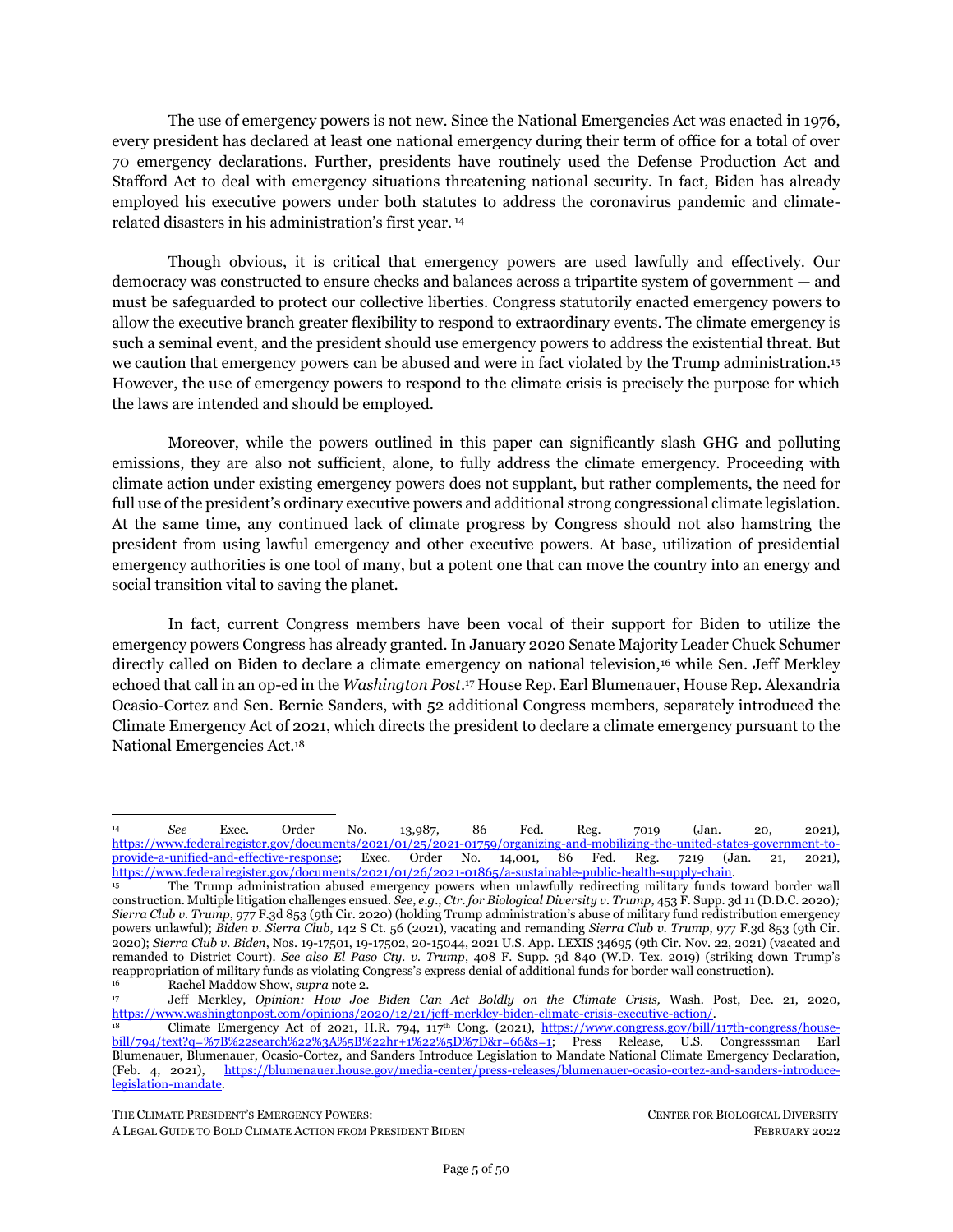incidents — usually not limited to relief for a specific incident, timeframe, or program — for the DRF.<sup>274</sup> FEMA's budgeted DRF spending for FY2022 is approximately \$19 billion, and includes some support for confronting climate change.<sup>275</sup>

The president's declaration of an emergency or major disaster under the Stafford Act unlocks the following principal forms of federal assistance to support state, local, and Tribal governments in disaster management: <sup>276</sup> All of these forms of assistance receive funds from the DRF.<sup>277</sup> There are three primary buckets of assistance: (A) Public Assistance (which includes funds for hazard mitigation); (B) Individual Assistance; and (C) Pre-disaster Mitigation Grants.

- <span id="page-40-2"></span><span id="page-40-1"></span><span id="page-40-0"></span>*A. Public Assistance ("PA")***:** Provides grants to state, territorial, Tribal, and local governments, and certain private nonprofit organizations to provide emergency protective services, conduct debris removal operations, and repair or replace damaged public infrastructure. PA constitutes the largest draw from the DRF of any Stafford Act program<sup>278</sup> and includes three buckets of aid:<sup>279</sup>
	- (i) *Emergency Work.* Emergency Work assistance is for immediate threats to lives, safety, and property. This bucket includes work such as debris removal and emergency protective measures, such as medical care, evacuations and sheltering, search and rescue, dissemination of information, security, and fighting floods. <sup>280</sup> This assistance is *available for emergency and major disaster declarations*. 281
	- (ii) *Permanent Work.* Permanent Work assistance is for longer-term restoration work. It includes restoration of roads and bridges, water control facilities, buildings and equipment, utilities and infrastructure, and parks, recreational, and other facilities.<sup>282</sup> This assistance is *available for major disaster declarations only*. 283

THE CLIMATE PRESIDENT'S EMERGENCY POWERS: CENTER FOR BIOLOGICAL DIVERSITY

<sup>274</sup> Cong. Research Serv., *supra* note [272,](#page-39-2) at 4; Cong. Research Serv., IF11529, *A Brief Overview of FEMA's Public Assistance Program* (Mar. 8, 2021)[, https://crsreports.congress.gov/product/pdf/IF/IF11529](https://crsreports.congress.gov/product/pdf/IF/IF11529) [hereinafter Cong. Research Serv., *IF11529*]. <sup>275</sup> U.S. Dep't of Homeland Security, *Budget-in-Brief Fiscal Year 2022* (2021), https://www.dhs.gov/sites/default/files/publications/dhs\_bib\_-\_web\_version\_-\_final\_508.pdf.

<sup>&</sup>lt;sup>276</sup> The assistance FEMA provides for emergencies and major disasters is subject to cost share with the state and Tribal governments. In general, the federal government's share not less than 75 percent. FEMA, FP 104-009-2, *Public Assistance Program and Policy Guide, Version 4* (June 1, 2020), [https://www.fema.gov/sites/default/files/documents/fema\\_pappg-v4-updated](https://www.fema.gov/sites/default/files/documents/fema_pappg-v4-updated-links_policy_6-1-2020.pdf)[links\\_policy\\_6-1-2020.pdf](https://www.fema.gov/sites/default/files/documents/fema_pappg-v4-updated-links_policy_6-1-2020.pdf) [hereinafter FEMA, *Public Assistance Program and Policy Guide*]. However, President Biden made FEMA assistance for the COVID-19 emergency available at 100 percent federal cost share for a specified period of time. White House, *Memorandum to Extend Federal Support to Governors' Use of the National Guard to Respond to COVID-19 and to Increase Reimbursement and Other Assistance Provided to States* (Jan. 21, 2021)[, https://www.whitehouse.gov/briefing-room/presidential](https://www.whitehouse.gov/briefing-room/presidential-actions/2021/01/21/extend-federal-support-to-governors-use-of-national-guard-to-respond-to-covid-19-and-to-increase-reimbursement-and-other-assistance-provided-to-states/)[actions/2021/01/21/extend-federal-support-to-governors-use-of-national-guard-to-respond-to-covid-19-and-to-increase](https://www.whitehouse.gov/briefing-room/presidential-actions/2021/01/21/extend-federal-support-to-governors-use-of-national-guard-to-respond-to-covid-19-and-to-increase-reimbursement-and-other-assistance-provided-to-states/)[reimbursement-and-other-assistance-provided-to-states/.](https://www.whitehouse.gov/briefing-room/presidential-actions/2021/01/21/extend-federal-support-to-governors-use-of-national-guard-to-respond-to-covid-19-and-to-increase-reimbursement-and-other-assistance-provided-to-states/) 

<sup>277</sup> Cong. Research Serv., R45484, *supra* not[e 272](#page-39-2)*: Overview and Issues* (2022)[, https://sgp.fas.org/crs/homesec/R45484.pdf](https://sgp.fas.org/crs/homesec/R45484.pdf) at 5. While the majority of federal financial disaster assistance is made available from FEMA under the Stafford Act, there are additional programs administration by other agencies that also provide federal assistance in disasters. See Cong. Research Serv., R41981, *Congressional Primer on Responding to and Recovering from Major Disasters and Emergencies* 15-16 (2020), [https://sgp.fas.org/crs/homesec/R41981.pdf.](https://sgp.fas.org/crs/homesec/R41981.pdf)

<sup>&</sup>lt;sup>278</sup> Cong. Research Serv., *IF11529*, *supra* not[e 274,](#page-40-0) at 24.<br><sup>279</sup> See generally FEMA Public Assistance Program and

<sup>279</sup> *See generally,* FEMA*, Public Assistance Program and Policy Guide, supra* note [276](#page-40-1)*.*

<sup>&</sup>lt;sup>280</sup> *Id.* at Ch. 7.<br><sup>281</sup> Cong Rese

<sup>281</sup> Cong. Research Serv., *IF11529*, *supra* note [274.](#page-40-0) The two forms of PA emergency work authorized for an emergency declaration are debris removal (authorized under Stafford Act Sections 403, 407, and 502) and emergency protective measures (authorized under Stafford Act Sections 402, 403, 418, 419, and 502). *See also* FEMA, *How a Disaster Gets Declared*, <https://www.fema.gov/disaster/how-declared> (last updated Jan. 4, 2022) [hereinafter FEMA, *How a Disaster Gets Declared*].

<sup>282</sup> FEMA*, Public Assistance Program and Policy Guide*, *supra* note [276](#page-40-1)*,* at Ch. 7. Note that funding is capped based on the estimated amount to restore the damaged facility to its pre-disaster design and function. *Id.* at 163.

<sup>283</sup> Cong. Research Serv., *IF11529*, *supra* not[e 274;](#page-40-0) FEMA, *How a Disaster Gets Declared*, *supra* note [281.](#page-40-2)

A LEGAL GUIDE TO BOLD CLIMATE ACTION FROM PRESIDENT BIDEN FEBRUARY 2022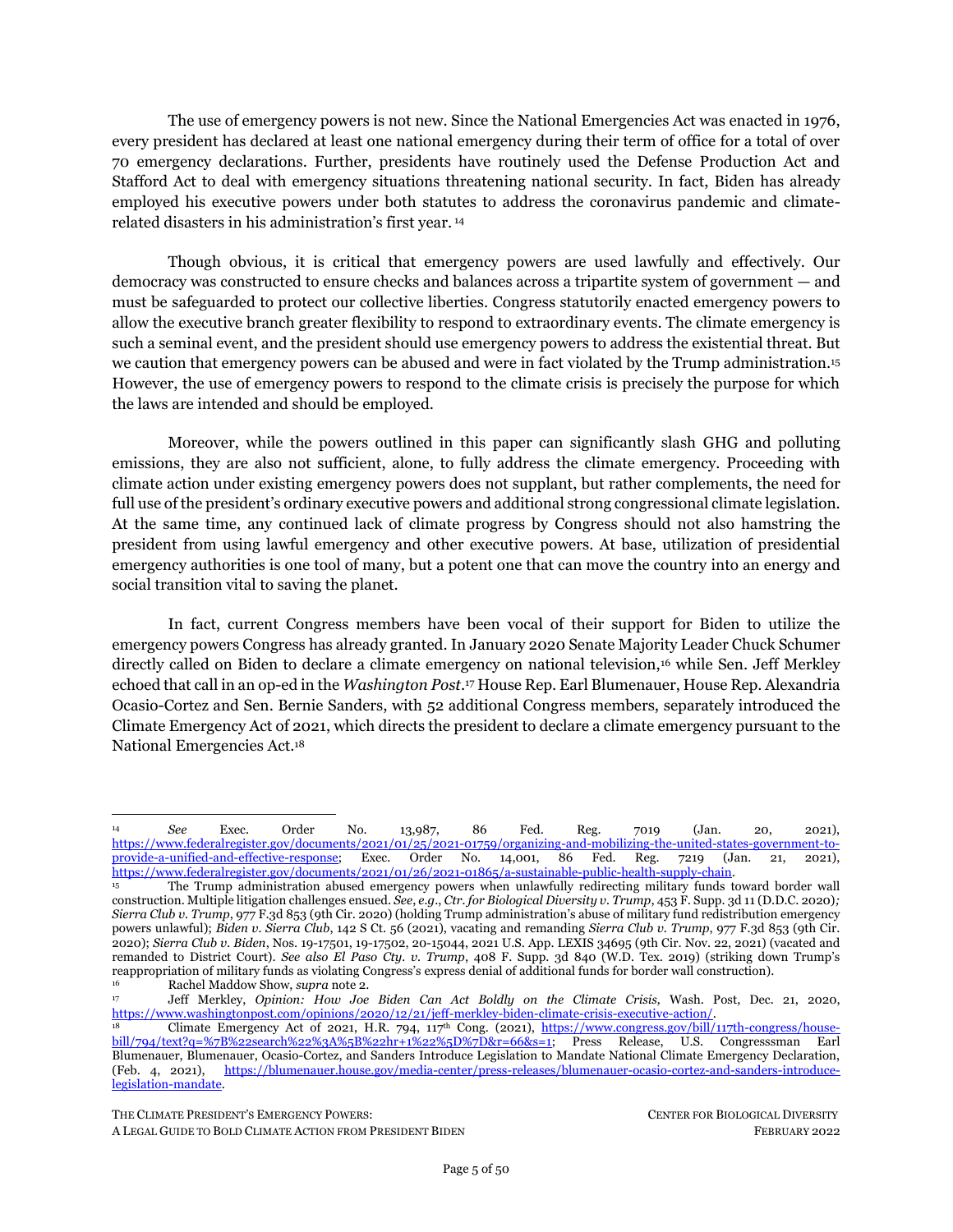- <span id="page-41-2"></span><span id="page-41-1"></span><span id="page-41-0"></span>(iii) *Hazard Mitigation Assistance*. Funding for hazard mitigation comes through FEMA's Hazard Mitigation Grant Program ("HMGP"), <sup>284</sup> which includes both mitigation projects that reduce the risks of future disasters, and resiliency projects that increase community resilience to future disasters. <sup>285</sup> The funding amounts are capped depending on the overall amount of assistance for the disaster and as provided in FEMA-approved Hazard Mitigation Plans, required to be in place prior to a recipient receiving any Permanent Work PA assistance.286,287 FEMA obligated approximately \$8.5 billion dollars total for PA mitigation projects from 1999 to Aug. 21, 2020.<sup>288</sup> On Aug. 8, 2021, Biden approved more than \$3.46 billion (4% of the overall Covid-19 pandemic disaster costs) in hazard mitigation funding for the Covid-19 pandemic to be used for mitigation projects to reduce the impacts of climate change.<sup>289</sup> *This assistance is available for major disaster declarations only.*<sup>290</sup>
- *B. Individual Assistance ("IA")*: Provides direct aid to affected individuals and households, including housing assistance, with caps at \$35,500 for any individual or household in FY2020 (and adjusted annually). <sup>291</sup> *This assistance is available for emergency and major disaster declarations.<sup>292</sup>*
- *C. Pre-disaster Mitigation Grants***.** In addition to the Hazard Mitigation Grant Program, FEMA administers the Flood Mitigation Assistance program<sup>293</sup> and the Building Resilient Infrastructure and Communities ("BRIC") program (previously, the Pre-Disaster Mitigation Program), a competitive grant program that provides funds annually for hazard mitigation

<sup>284</sup> 42 U.S.C. §§ 5170c, 5172(e); 44 C.F.R. § 206.226(e). Hazard Mitigation Assistance Grants include Post-Fire Grants.

<sup>285</sup> The HMGP includes Fire Management Assistance Grants available to mitigation future fire disasters. 42 U.S.C. §§ 5170c; 5187(d). *See* FEMA, *Fire Management Assistance Grants*,<https://www.fema.gov/assistance/public/fire-management-assistance> (last updated July 1, 2021) [hereinafter FEMA, *Fire Management Assistance Grants*].

<sup>286</sup> 42 U.S.C. § 5170c(a). Hazard Mitigation Grant Funding is authorized with a Presidential Major Disaster Declaration. The amount of funding made available to the applicant is up to 20 percent of the total federal assistance amount provided for recovery from the presidentially declared disaster (42 U.S.C. 5165(e); 44 C.F.R. § 206.432(b)), though it is more commonly around 15 percent.<br>FEMA, Fact Sheet: Summary of FEMA Hazard Mitigation Assistance Grant Programs (2021), FEMA, *Fact Sheet: Summary of FEMA Hazard Mitigation Assistance Grant Programs* (2021), [https://www.fema.gov/sites/default/files/documents/fema\\_summary-fema-hazard-mitigation-assistance-grant-](https://www.fema.gov/sites/default/files/documents/fema_summary-fema-hazard-mitigation-assistance-grant-programs_032321.pdf)

[programs\\_032321.pdf](https://www.fema.gov/sites/default/files/documents/fema_summary-fema-hazard-mitigation-assistance-grant-programs_032321.pdf) [hereinafter FEMA, *Summary of Hazard Mitigation Assistance Grant Programs*].

Recipients of funding for PA Permanent Work must have a FEMA-approved Hazard Mitigation Plan in place, showing how they intend to reduce risks from natural hazards. The plan must be updated every 5 years. 44 C.F.R. §§ 201.3(c)(1), (e)(1), 206.226(a). Hazard Mitigation Plans can be funded through PA Mitigation as well as non-emergency Hazard Mitigation Assistance funds, such as the BRIC program. FEMA, *Mitigation Planning and Grants*, [https://www.fema.gov/emergency-managers/risk](https://www.fema.gov/emergency-managers/risk-management/hazard-mitigation-planning/requirements)[management/hazard-mitigation-planning/requirements](https://www.fema.gov/emergency-managers/risk-management/hazard-mitigation-planning/requirements) (last updated May 29, 2021).

<sup>288</sup> Cong. Research Serv., R46749, *FEMA's Public Assistance Program: A Primer and Considerations for Congress* 23 (2021), [https://crsreports.congress.gov/product/pdf/R/R46749.](https://crsreports.congress.gov/product/pdf/R/R46749)

<sup>289</sup> Press Release, FEMA, Biden Administration Commits Historic \$3.46 Billion in Hazard Mitigation Funds to Reduce Effects of Climate Change (Aug. 5, 2021), [https://www.fema.gov/press-release/20210805/biden-administration-commits-historic-346](https://www.fema.gov/press-release/20210805/biden-administration-commits-historic-346-billion-hazard-mitigation-funds) [billion-hazard-mitigation-funds.](https://www.fema.gov/press-release/20210805/biden-administration-commits-historic-346-billion-hazard-mitigation-funds) The investment is available for natural hazard mitigation measures across the 59 major disaster declarations issued due to the COVID-19 pandemic.

<sup>290</sup> 42 U.S.C. § 5170c; FEMA, *How a Disaster Gets Declared*, *supra* note [281;](#page-40-2) FEMA, *Summary of Hazard Mitigation Assistance Grant Programs, supra* note [286.](#page-41-0)

<sup>291</sup> 42 U.S.C. § 5174(h)(1); Notice of Maximum Amount of Assistance Under the Individuals and Households Program, 84 Federal Register 55324 (Oct. 16, 2019), [https://www.govinfo.gov/content/pkg/FR-2019-10-16/pdf/2019-22471.pdf.](https://www.govinfo.gov/content/pkg/FR-2019-10-16/pdf/2019-22471.pdf) It is adjusted annually to reflect changes in the Consumer Price Index for All Urban Consumers published by the Department of Labor (42 U.S.C.  $\S5174(h)(3)$ ).

<sup>292</sup> FEMA, *How a Disaster Gets Declared*, *supra* note [281;](#page-40-2) FEMA, FP 104-009-03, *Individual Assistance Program and Policy Guide (IIAPPG), Version 1.1* (2021)[, https://www.fema.gov/sites/default/files/documents/fema\\_iappg-1.1.pdf.](https://www.fema.gov/sites/default/files/documents/fema_iappg-1.1.pdf)  293

The Flood Mitigation Assistance Program, which provides funding for flood mitigation projects and flood hazard mitigation planning in order to reduce or eliminate claims under the National Flood Insurance Program. FEMA, *Flood Mitigation Assistance (FMA) Grant*,<https://www.fema.gov/grants/mitigation/floods> (last updated Feb. 8, 2022). This paper will focus generally on the BRIC program, however.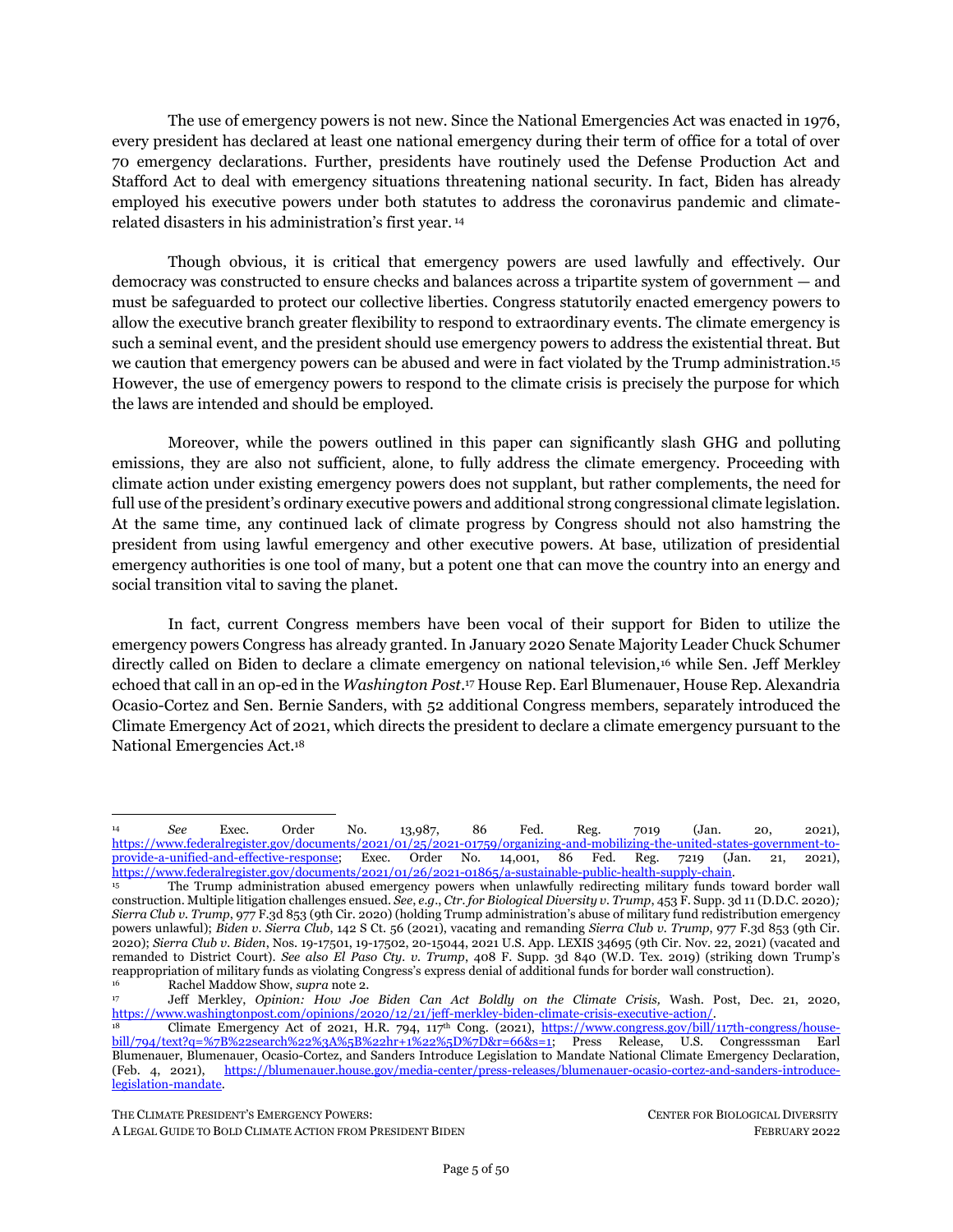planning and projects.<sup>294</sup> The BRIC program prioritizes projects that: incentivize activities that mitigate risk to public infrastructure; benefit disadvantaged communities or mitigate risk to one or more community lifelines; incorporate nature-based solutions; enhance climate resilience and adaptation; and facilitate the adoption and enforcement of the latest building codes.<sup>295</sup> The Stafford Act authorizes FEMA to set aside six percent of estimated disaster expenses for each major disaster to fund the BRIC program.<sup>296</sup> In 2021, Biden set aside \$1 billion for the BRIC program.<sup>297</sup> The projected budget for the FY2022 BRIC program includes an additional \$500 million specifically set aside for climate resilience projects. <sup>298</sup> The ability to apply for BRIC funds requires only that the state or Tribal government within the state received a *major disaster declaration within the last 7 years*. 299

#### **2. Presidential Declarations**

*A. Emergency declaration*. The first type of presidential declaration is an emergency declaration, which is defined as:

any occasion or instance for which, in the determination of the President, Federal assistance is needed to supplement [State](https://www.law.cornell.edu/definitions/uscode.php?width=840&height=800&iframe=true&def_id=42-USC-80204913-1248715824&term_occur=999&term_src=) and local efforts and capabilities to save lives and to protect property and public health and safety, or to lessen or avert the threat of a catastrophe in any part of the [United](https://www.law.cornell.edu/definitions/uscode.php?width=840&height=800&iframe=true&def_id=42-USC-2032517217-1248715825&term_occur=999&term_src=title:42:chapter:68:subchapter:I:section:5122)  [States.](https://www.law.cornell.edu/definitions/uscode.php?width=840&height=800&iframe=true&def_id=42-USC-2032517217-1248715825&term_occur=999&term_src=title:42:chapter:68:subchapter:I:section:5122) 300

An emergency declaration is far more limited than a major disaster declaration in the type of assistance it can provide through federal agencies alone, cloistered to Individual Assistance and Public Assistance Emergency Work only. Emergency declarations may be declared prior to an incident occurring to "lessen or avert the threat of a catastrophe" to protect the public.<sup>301</sup> However, the assistance provided for a single emergency declaration is capped at \$5 million, though it may (and often does) exceed the cap upon the president's determination that continued emergency assistance is required. 302

While the type of assistance is more limited, the process of declaring an emergency is arguably more flexible than the declaration of a major disaster. The president may declare an emergency under two circumstances: (1) at the request of a state governor or the chief executive of a Tribal government "based on a finding that the [disaster or] situation is of such severity and magnitude that effective response is beyond the capabilities of the State and the affected local governments and that Federal assistance is necessary"; 303

<sup>295</sup> FEMA, *Notice of Funding Opportunity for Fiscal Year 2021 Building Resilient Infrastructure and Communities Grants* (Aug. 9, 2021)[, https://www.fema.gov/fact-sheet/notice-funding-opportunity-fiscal-year-2021-building-resilient-infrastructure-and;](https://www.fema.gov/fact-sheet/notice-funding-opportunity-fiscal-year-2021-building-resilient-infrastructure-and) *see also* Cong. Research Serv., IN11515, *FEMA Pre-Disaster Mitigation: The Building Resilient Infrastructure and Communities (BRIC) Program* (updated Sept. 17, 2021), [https://crsreports.congress.gov/product/pdf/IN/IN11515;](https://crsreports.congress.gov/product/pdf/IN/IN11515) 42 USC § 5133(g).

<sup>294</sup> 42 U.S.C § 5133.

<sup>296</sup> 42 U.S.C. § 5133(i). *See also* Hazard Mitigation Assistance: Building Resilient Infrastructure and Communities, 85 Fed Reg. 20291 (Noticed Apr. 10, 2020), [https://www.federalregister.gov/documents/2020/04/10/2020-07609/hazard-mitigation](https://www.federalregister.gov/documents/2020/04/10/2020-07609/hazard-mitigation-assistance-building-resilient-infrastructure-and-communities)[assistance-building-resilient-infrastructure-and-communities.](https://www.federalregister.gov/documents/2020/04/10/2020-07609/hazard-mitigation-assistance-building-resilient-infrastructure-and-communities)

<sup>297</sup> White House, *Fact Sheet: Biden Administration Invests \$1 Billion to Protect Communities, Families, and Businesses Before Disaster Strikes* (May 24, 2021), [https://www.whitehouse.gov/briefing-room/statements-releases/2021/05/24/fact-sheet-biden](https://www.whitehouse.gov/briefing-room/statements-releases/2021/05/24/fact-sheet-biden-administration-invests-1-billion-to-protect-communities-families-and-businesses-before-disaster-strikes/)[administration-invests-1-billion-to-protect-communities-families-and-businesses-before-disaster-strikes/.](https://www.whitehouse.gov/briefing-room/statements-releases/2021/05/24/fact-sheet-biden-administration-invests-1-billion-to-protect-communities-families-and-businesses-before-disaster-strikes/) 

<sup>298</sup> U.S. Dep't of Homeland Security, Federal Emergency Management Agency, *Disaster Relief Fund: Fiscal Year 2022 Funding Requirements* 5 (2021), [https://www.dhs.gov/sites/default/files/publications/fema\\_-](https://www.dhs.gov/sites/default/files/publications/fema_-_disaster_relief_fund_fy_2022_funding_requirements.pdf) [\\_disaster\\_relief\\_fund\\_fy\\_2022\\_funding\\_requirements.pdf;](https://www.dhs.gov/sites/default/files/publications/fema_-_disaster_relief_fund_fy_2022_funding_requirements.pdf) Cong. Research Serv., R46822, *DHS Budget Request Analysis: FY2022*  21-22 (2021), [https://sgp.fas.org/crs/homesec/R46822.pdf.](https://sgp.fas.org/crs/homesec/R46822.pdf)

<sup>&</sup>lt;sup>299</sup> 42 U.S.C. § 5133(g).<br><sup>300</sup> 42 U.S.C. § 5122(1)

<sup>300</sup> 42 U.S.C. § 5122(1).

<sup>301</sup> 42 U.S.C. §§ 5122, 5192(a)(1)

<sup>302</sup> 42 U.S.C. § 5193; Press Release, FEMA, Statement Regarding FEMA's Emergency Declaration \$5 Million Cap (Jan. 13, 2020), [https://www.fema.gov/press-release/20210318/statement-regarding-femas-emergency-declaration-5-million-cap.](https://www.fema.gov/press-release/20210318/statement-regarding-femas-emergency-declaration-5-million-cap)  <sup>303</sup> 42 U.S.C. § 5191.

THE CLIMATE PRESIDENT'S EMERGENCY POWERS: CENTER FOR BIOLOGICAL DIVERSITY

A LEGAL GUIDE TO BOLD CLIMATE ACTION FROM PRESIDENT BIDEN FEBRUARY 2022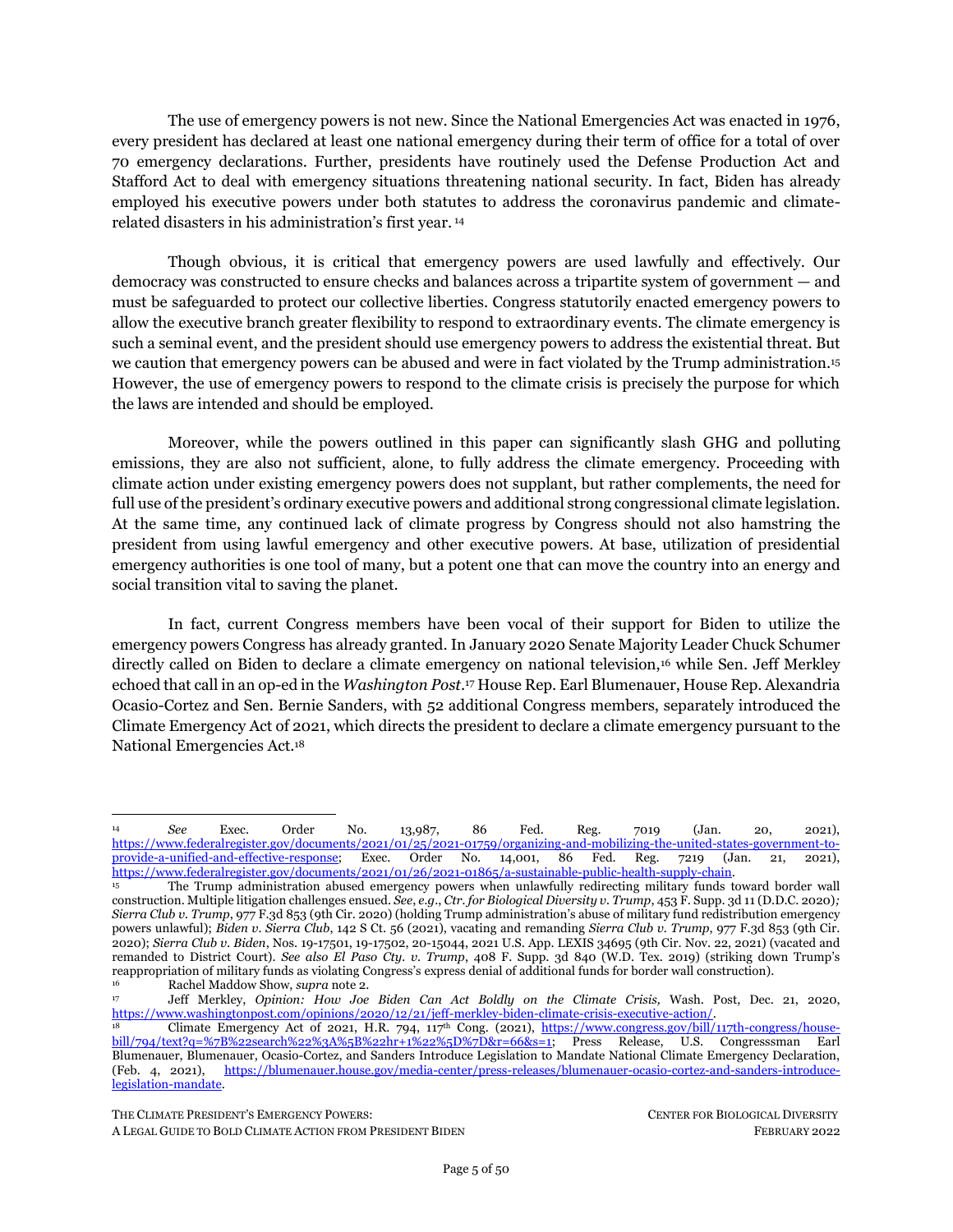or (2) unilaterally declare that an emergency exists in situations where the primary responsibility for responding to an emergency rests with the federal government.<sup>304</sup> While presidents are only permitted to unilaterally announce emergencies with respect to areas that are of the primary responsibility of the federal government,<sup>305</sup> the climate crisis is an issue of grave national security whose protection lies first and foremost with the federal government.

*B***.** *Major disaster declaration*. The second type of presidential declaration is the major disaster declaration, which is defined as:

any natural catastrophe (including any hurricane, tornado, storm, high water, winddriven water, tidal wave, tsunami, earthquake, volcanic eruption, landslide, mudslide, snowstorm, or drought), or, regardless of cause, any fire, flood, or explosion, in any part of the [United States,](https://www.law.cornell.edu/definitions/uscode.php?width=840&height=800&iframe=true&def_id=42-USC-2032517217-1248715825&term_occur=999&term_src=title:42:chapter:68:subchapter:I:section:5122) which in the determination of the President causes damage of sufficient severity and magnitude to warrant [major](https://www.law.cornell.edu/definitions/uscode.php?width=840&height=800&iframe=true&def_id=42-USC-1870883208-1248715826&term_occur=999&term_src=)  [disaster](https://www.law.cornell.edu/definitions/uscode.php?width=840&height=800&iframe=true&def_id=42-USC-1870883208-1248715826&term_occur=999&term_src=) assistance under this chapter to supplement the efforts and available resources of [States,](https://www.law.cornell.edu/definitions/uscode.php?width=840&height=800&iframe=true&def_id=42-USC-80204913-1248715824&term_occur=999&term_src=) [local governments,](https://www.law.cornell.edu/definitions/uscode.php?width=840&height=800&iframe=true&def_id=42-USC-801009210-1248715820&term_occur=999&term_src=title:42:chapter:68:subchapter:I:section:5122) and disaster relief organizations in alleviating the damage, loss, hardship, or suffering caused thereby. <sup>306</sup>

A major disaster declaration unlocks all types of assistance. Most notably for climate mitigation and resilience, this includes Public Assistance Permanent Work (in addition to Emergency Work also available with an emergency declaration) and Hazard Mitigation Assistance. The process of declaring a major disaster is arguably more limited than an emergency declaration: the president can only declare a major disaster at the request of a state governor or the chief executive of an Indian tribal government. Without such "bottom up" requests, he cannot unilaterally declare a major disaster.

Past presidents have frequently invoked the Stafford Act. According to analysis by the Brennan Center, "[b]etween 1953 and 2014, averages of 35.5 major disaster declarations were issued annually by Presidents under the Stafford Act and its predecessor Disaster Relief Acts. Emergency declarations under this Act have been issued on average 9 times annually between 1974 and 2014."<sup>307</sup>

<sup>304</sup> See *id*. § 5191(b). Note that a President cannot unilaterally declare a "major disaster," however.

<sup>42</sup> U.S.C. § 5191(b).

<sup>306</sup> A42 U.S.C. § 5122(1). Of note for climate change, FEMA has also established a third type of declaration, Fire Management Assistance Grant (FMAG) declarations, through regulation. That process differs significantly from the emergency and major disaster processes and is not discussed here. *See* FEMA, *Fire Management Assistance Grants, supra* not[e 285.](#page-41-1)

<sup>307</sup> Brennan Center, *supra* not[e 93.](#page-14-2)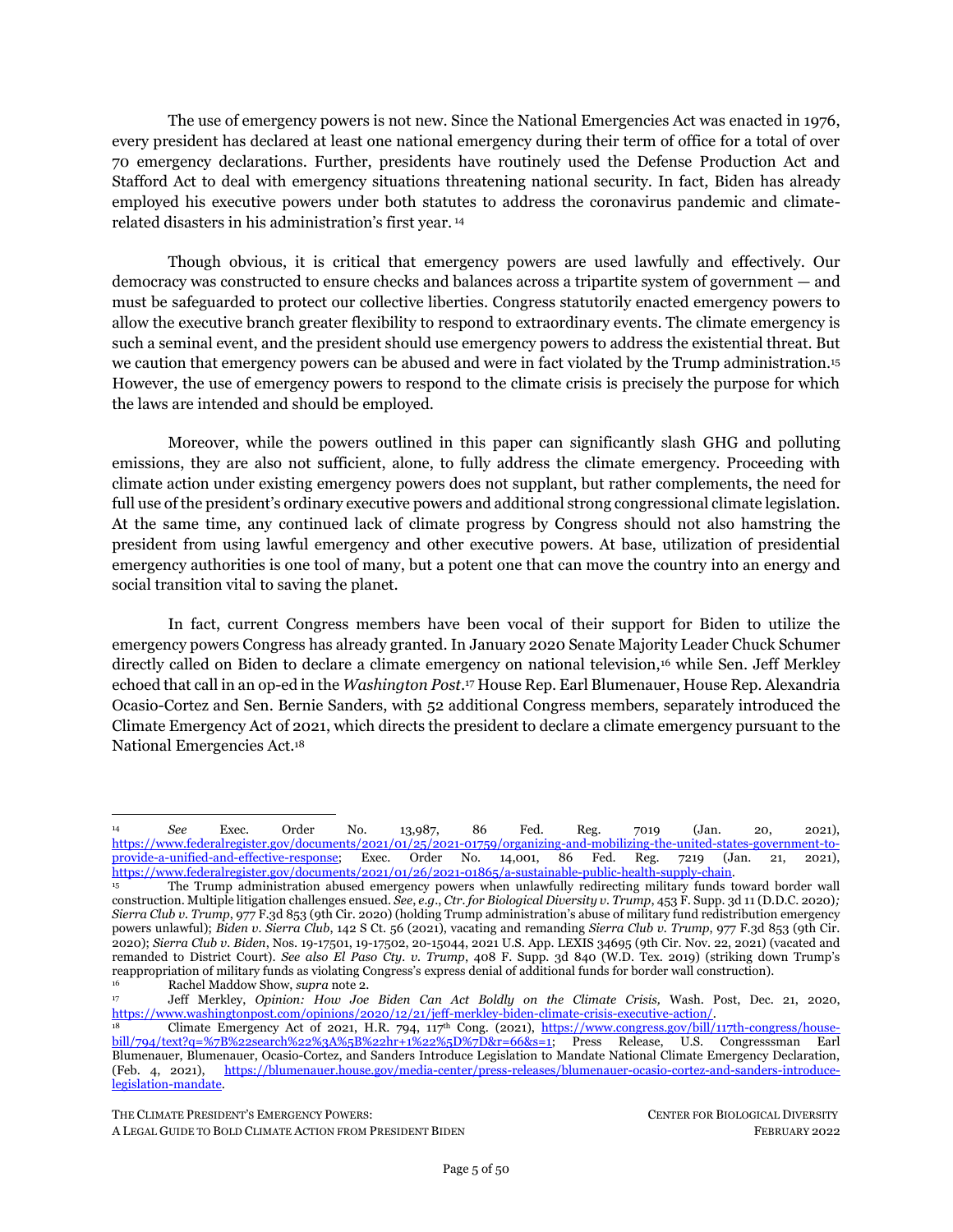#### <span id="page-44-0"></span>**FEMA and the Defense Production Act**

 FEMA has been delegated significant authority under the DPA. FEMA is responsible for government-wide coordination for use of DPA authorities.<sup>308</sup> To protect national security, the agency can use DPA Title I priorities and allocations authorities to support emergency and disaster activities, including for emergency preparedness programs under Title VI of the Stafford Act and programs to protect or restore critical infrastructure.<sup>309</sup> The agency also has authority under Title VII of the DPA to develop national plans of action and voluntary agreements to address emergencies, such as the Covid-19 pandemic.<sup>310</sup> Through both the DPA and the Stafford Act, FEMA can coordinate the Departments of Energy, Transportation, and Defense to facilitate the creation of a game plan and cooperative agreements among industry players and deploy DER and clean transportation infrastructure. By using its authorities under the Stafford Act in combination with those conferred by the DPA, FEMA can expedite a coordinated government effort to transform our nation's energy and transportation systems with a priority concentration on climate-vulnerable communities.

### *Application to Climate Action: Develop Climate-Resilient Communities Prioritizing Frontline Communities and Redress Disaster Aid Inequities*

The president should declare the climate crisis as an emergency and major disaster, where states have requested such declarations. He should ensure all mitigation funding unlocked through emergency and major disaster declarations is allocated, and that all FEMA funding undertaking pre- or post-disaster relief work prioritizes climate resiliency and equity instead of polluting, fossil-fuel-based infrastructure. At the same time, the president should work with Congress to: 1) boost funding for climate mitigation, including by expanding appropriations and lifting statutory spending caps for mitigation projects; and 2) clarify FEMA's role in funding projects that minimize or prevent slow-onset, compounding, or cascading disasters like desertification, sea-level rise, and coastal erosion.<sup>311</sup> As past FEMA Administrator Brock Long testified before Congress, "I cannot overstate the importance of focusing on investing in mitigation before

THE CLIMATE PRESIDENT'S EMERGENCY POWERS: CENTER FOR BIOLOGICAL DIVERSITY

<span id="page-44-1"></span><sup>308</sup> Exec. Order No. 13,603, 77 Fed. Reg. 16651, *supra* not[e 184,](#page-26-0) at sec. 202; Dep't of Homeland Security, Delegation 09052 Rev. 00, *Delegation of Defense Production Act Authority to the Administrator of the Federal Emergency Management Agency* (Jan. 3, 2017), [https://www.dhs.gov/sites/default/files/publications/2017-HQFO-01350%20records.pdf;](https://www.dhs.gov/sites/default/files/publications/2017-HQFO-01350%20records.pdf) FEMA, *Defense Production Act Authority and Functions of the FEMA Administrator*, <https://www.fema.gov/es/node/481474> [hereinafter FEMA, *Defense Production Act Authority*]. *See also* DPA Act, 50 U.S.C. § 4502(b)(8) (identifying FEMA as a coordinating body for geographic dispersal of industrial facilities in the interest of the national defense).

<sup>309</sup> FEMA, *Department of Homeland Security (DHS) Approved Programs,* FEMA[, https://www.fema.gov/disaster/defense](https://www.fema.gov/disaster/defense-production-act/dhs-approved-programs)[production-act/dhs-approved-programs](https://www.fema.gov/disaster/defense-production-act/dhs-approved-programs) (last updated July 6, 2021); FEMA, *Defense Production Act Authority, supra* not[e 308.](#page-44-0) See also 44 C.F.R. § 330.2 authorizing FEMA to use priorities and allocations authority under Section 101(c) of the DPA to "maximize domestic energy supplies" through "transportation, or conservation of energy supplies, or the construction and maintenance of energy facilities" if materials are "scarce, critical, and essential," and those activities cannot otherwise reasonably be accomplished without using this authority.

<sup>310</sup> Voluntary Agreements Under Section 708 of the Defense Production Act of 1950, 44 C.F.R. Part 332 (2022). *See e.g.,* Plan of Action to Establish a National Strategy for the Manufacture, Allocation, and Distribution of Personal Protective Equipment (PPE) to Respond to Covid-19 Implemented Under the Voluntary Agreement for the Manufacture and Distribution of Critical Healthcare Resources Necessary to Respond to a Pandemic, 85 Fed. Reg. 79,020 (Noticed Dec. 7, 2020), [https://www.regulations.gov/document/FEMA-2020-0016-0044.](https://www.regulations.gov/document/FEMA-2020-0016-0044) 

<sup>311</sup> Congressman Earl Blumenauer, *From Ruin to Resilience: Protecting Communities and Preventing Disasters* 13 (2021), https://blumenauer.house.gov/sites/blumenauer.house.gov/files/2021 CommunityResilience\_web.pdf; Cong. Research Serv., IN11696, *Climate Change, Slow-Onset Disasters, and the Federal Emergency Management Agency* (updated Nov. 12, 2021), [https://crsreports.congress.gov/product/pdf/IN/IN11696.](https://crsreports.congress.gov/product/pdf/IN/IN11696)

A LEGAL GUIDE TO BOLD CLIMATE ACTION FROM PRESIDENT BIDEN FEBRUARY 2022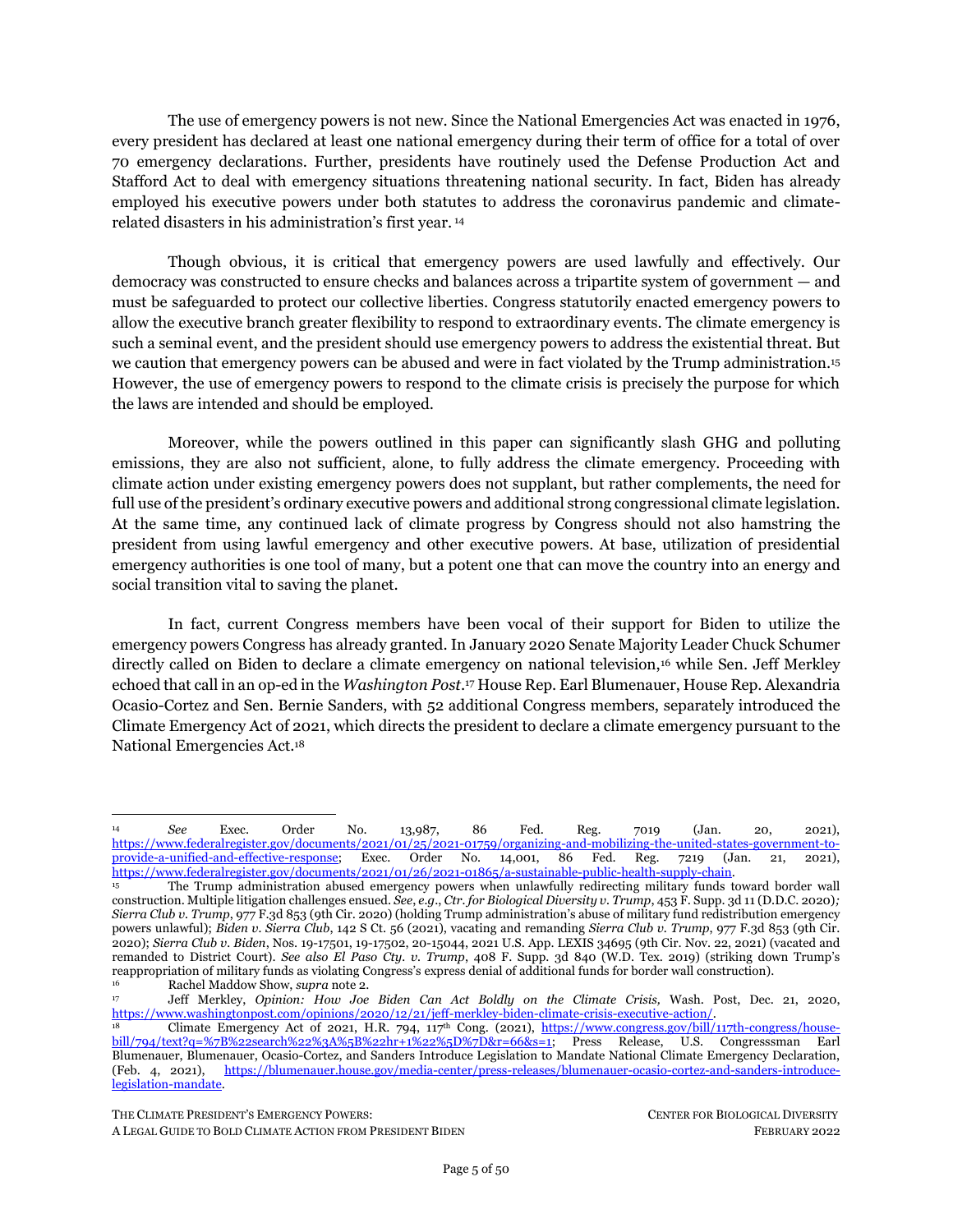a disaster strikes . . . building more resilient communities is the best way to reduce risks to people, property, and taxpayer dollars."<sup>312</sup>

Over the past several decades, the United States has experienced almost 300 weather and climate disasters that cost more than \$1 billion dollars.<sup>313</sup> At the same time, legacy fossil fuel systems are also immensely vulnerable to the threats of climate change.<sup>314</sup> Climate-induced disasters and extreme weather events threaten the integrity of infrastructure used to transmit and distribute fossil fuels, as well as fossil fuel production, particularly where fossil fuel power plants are located along the coasts and may be compromised by sea-level rise.<sup>315</sup>

As a general matter, Biden should address two problems that plague FEMA's aid regarding climate: (1) inequitable distributions of aid whereby low-income and environmental justice communities — which disproportionately suffer climate impacts — are disproportionately denied FEMA aid and assistance; and (2) favoritism of stopgap fossil fuel solutions that perpetuate the climate emergency and environmental justice in disaster response and recovery.

First, as discussed above (*see* Part 2(I), *supra*), communities of color and low-income communities not only disproportionately experience climate disasters but are more harmed and face more difficulty in recovering from those disasters. While FEMA is the central agency tasked with preparing for and responding to disasters, numerous studies, including FEMA's own internal analyses, demonstrate how FEMA has disproportionately provided aid to white and higher-income disaster victims as compared to people of color and those with lower incomes, including in cases where homeowners across these groups have suffered equal amounts of damage.<sup>316</sup> Thus, as the FEMA National Advisory Council noted, FEMA recovery programs currently "provide an additional boost to wealthy homeowners and others with less need, while lower-income individuals and others sink further into poverty after disasters." <sup>317</sup> These systemic inequities have been found to pervade FEMA's programs.<sup>318</sup> Additionally, lower-income communities are further disadvantaged because they lack the money to match federal grants or resources to prepare competitive grant applications. 319

<sup>312</sup> *Emergency Response and Recovery: Central Takeaways from Unprecedented 2017 Hurricane Season: Hearing Before the H. Comm. on Transp. and Infrastructure*, 115th Cong. (2017) (statement of William B. Long, Administrator, FEMA), [http://docs.house.gov/meetings/PW/PW00/20171102/106571/HHRG-115-PW00-Wstate-LongW-20171102.pdf.](http://docs.house.gov/meetings/PW/PW00/20171102/106571/HHRG-115-PW00-Wstate-LongW-20171102.pdf)

<sup>313</sup> NOAA, Nat'l Ctrs. for Env't Info., *U.S. Billion-Dollar Weather and Climate Disasters* (2021), [https://www.ncdc.noaa.gov/billions/,](https://www.ncdc.noaa.gov/billions/) DOI: 10.25921/stkw-7w73.

<sup>314</sup> Mark Dyson & Becky Li, Rocky Mountain Inst., *Reimagining Grid Resilience* (2020), [https://rmi.org/wp](https://rmi.org/wp-content/uploads/2020/07/reimagining_grid_resilience.pdf)[content/uploads/2020/07/reimagining\\_grid\\_resilience.pdf.](https://rmi.org/wp-content/uploads/2020/07/reimagining_grid_resilience.pdf)

<sup>315</sup> U.S. Dep't of Energy, *U.S. Energy Sector Vulnerabilities to Climate Change and Extreme Weather* (2013), [https://www.energy.gov/sites/default/files/2013/07/f2/20130716-Energy%20Sector%20Vulnerabilities%20Report.pdf.](https://www.energy.gov/sites/default/files/2013/07/f2/20130716-Energy%20Sector%20Vulnerabilities%20Report.pdf)

<sup>316</sup> Junia Howell & James R. Elliott, *As Disaster Costs Rise, So Does Inequality,* 4 Socius: Soc. Res. for a Dynamic World (2018), [https://doi.org/10.1177/2378023118816795](https://doi.org/10.1177%2F2378023118816795) (finding that, "holding disaster costs constant, the more [FEMA] money a county receives, the more whites' wealth tends to grow and the more blacks' wealth tends to decline, all else equal"); Junia Howell & James R. Elliot, *Damage Done: The Longitudinal Impacts of Natural Hazards on Wealth Polarization in the United States,* 66 Soc. Problems 448 (2018), <https://doi.org/10.1093/socpro/spy016> (finding that "as local hazard damages increase, so too does wealth inequality, especially along the lines of race, education, and homeownership. Results also indicate that the more funds areas receive from FEMA, the more this wealth inequality increases"). *See also* Flavelle, *supra* not[e 38;](#page-7-2) Hersher, *supra* not[e 38.](#page-7-2)

<sup>317</sup> FEMA Nat'l Advisory Council, *National Advisory Council Report to the FEMA Administrator* (2020), [https://www.fema.gov/sites/default/files/documents/fema\\_nac-report\\_11-2020.pdf;](https://www.fema.gov/sites/default/files/documents/fema_nac-report_11-2020.pdf) *see also* Oronde Drakes et al*., Social Vulnerability and Short-Term Disaster Assistance in the United States*, 53 Int'l J.of Disaster Risk Reduction 102010 (2021), [https://doi.org/10.1016/j.ijdrr.2020.102010.](https://doi.org/10.1016/j.ijdrr.2020.102010)

<sup>318</sup> *See* Christopher T. Emrich et al., Measuring Social Equity in Flood Recovery Funding, 19 Env't Hazards 228 (2020), [https://doi.org/10.1080/17477891.2019.1675578.](https://doi.org/10.1080/17477891.2019.1675578)

<sup>319</sup> Congressman Blumenauer, *supra* note [311,](#page-44-1) at 1; Thomas Frank, *FEMA Climate Grants Pose Challenge for Poor Communities*, ClimateWire, June 1, 2021, [https://www.eenews.net/articles/fema-climate-grants-pose-challenge-for-poor](https://www.eenews.net/articles/fema-climate-grants-pose-challenge-for-poor-communities/)[communities/.](https://www.eenews.net/articles/fema-climate-grants-pose-challenge-for-poor-communities/)

A LEGAL GUIDE TO BOLD CLIMATE ACTION FROM PRESIDENT BIDEN FEBRUARY 2022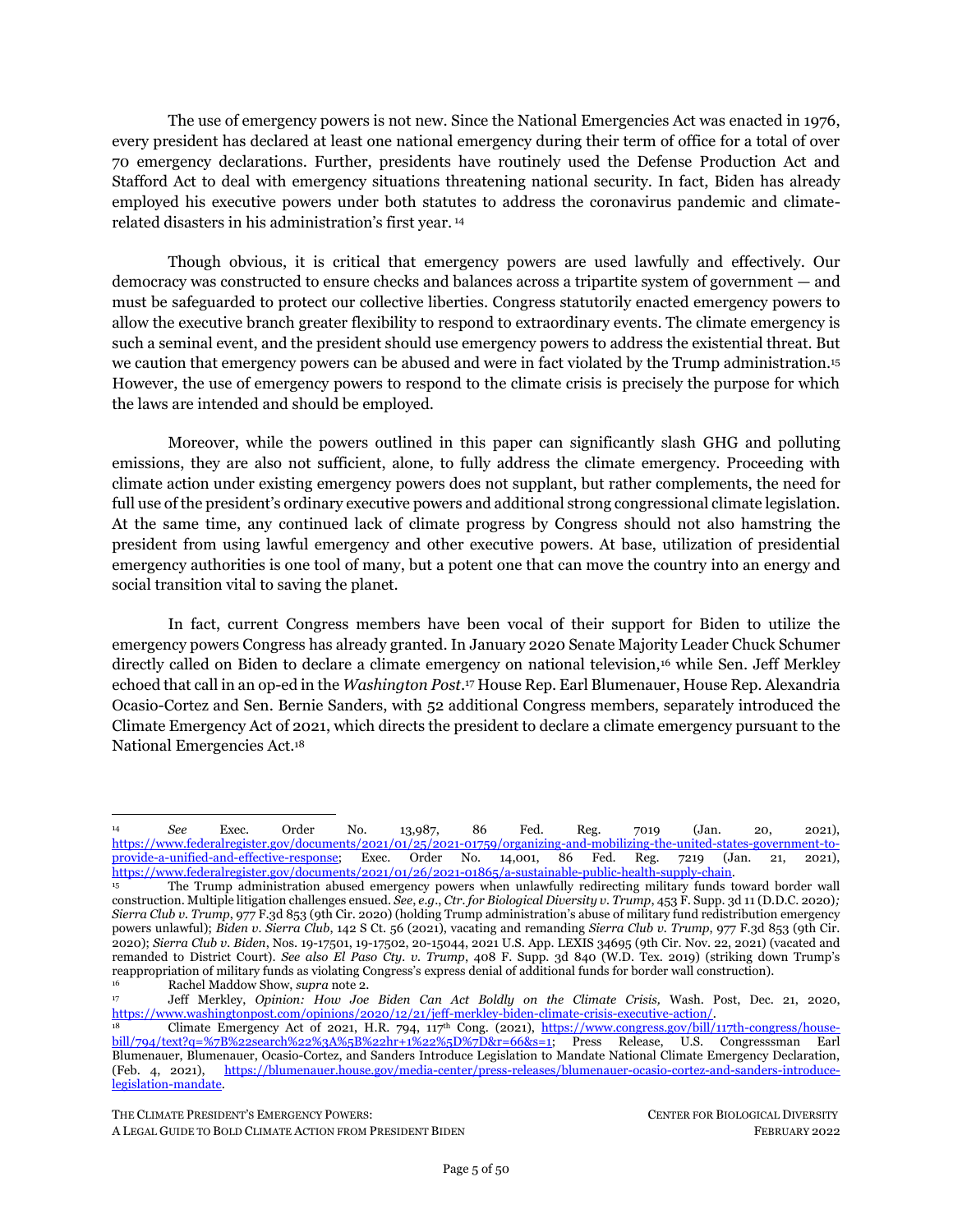Second, many of FEMA's current policies perpetuate a reliance on fossil-fuel power, which further harms communities of color and low-income communities. Multiple FEMA programs allow fossil fuelpowered generators to qualify as emergency equipment and receive federal funds; <sup>320</sup> the emissions from these generators include toxic air contaminants that threaten human health and the environment.<sup>321</sup> FEMA grants are also used to repair and develop larger fossil fuel infrastructure, unnecessarily locking in polluting power sources and undermining resilience in future emergencies.

Added to these systemic deficiencies is the fact that mitigation programs are chronically underfunded. According to Rep. Earl Blumenauer, for example, "[f]or the Fiscal Year 2020 grant application cycle, FEMA received nearly \$4 billion in applications for the BRIC and [Flood Mitigation Assistance] programs but had only \$700 million total to disburse."<sup>322</sup>

As discussed above in Part 2(II)(1) *infra*, DER systems and energy efficiency are fundamental to protecting the public health and safety threatened by the climate emergency because they eliminate polluting sources of energy and offer resilient energy to withstand climate-induced disasters. A recent study also demonstrated that storage paired with renewable resources avoided blackouts during the 2021 Texas freeze spell and 2020 California summer power outages, highlighting the importance of DER in securing energy resilience. <sup>323</sup> Critically, FEMA should deploy DER systems and energy efficiency technologies in partnership with the communities of color that are not only at the fencelines of fossil fuel pollution and the frontlines of climate disasters, but also which FEMA itself has historically neglected in its aid relief.<sup>324</sup> In addition to establishing distributed renewable energy and transport technology, FEMA should implement additional best practices to protect communities from future risks — including avoiding (re-)construction in areas prone to flooding, wildfire, and other climate disasters and investing in community water resilience, conservation, and efficiency.<sup>325</sup>

### *1. Declaration of a climate emergency to target recovery to support climate resiliency*

The president can declare a climate emergency under the Stafford Act. As described in Part 2(I), *supra*, the climate emergency has proven to endanger Americans and their property, thus qualifying the emergency requirement under the Stafford Act as an "occasion for which Federal assistance is needed to supplement [State](https://www.law.cornell.edu/definitions/uscode.php?width=840&height=800&iframe=true&def_id=42-USC-80204913-1248715824&term_occur=999&term_src=) and local efforts and capabilities" in order to "to lessen or avert the threat of a catastrophe in any part of the [United States](https://www.law.cornell.edu/definitions/uscode.php?width=840&height=800&iframe=true&def_id=42-USC-2032517217-1248715825&term_occur=999&term_src=title:42:chapter:68:subchapter:I:section:5122)."<sup>326</sup>

<sup>320</sup> Currently, diesel-powered generators and related equipment purchases (e.g. hoo.k-ups) are eligible under the Hazard Mitigation Grant Program (HMGP), which assists in implementing long-term hazard mitigation planning and projects following a Presidential major disaster declaration, and the Building Resilient Infrastructure & Communities (BRIC) program (previously, the Pre-Disaster Mitigation Program), which provides funds annually for hazard mitigation planning and projects. FEMA, *Generator*, <https://www.fema.gov/hmgp-appeal-categories/generator> (last visited Feb. 17, 2022).

<sup>321</sup> Niyi Awofeso, *Generator Diesel Exhaust: A Major Hazard to Health and the Environment in Nigeria,* 183 Am. J. of Respiratory and Critical Care Med. 1437[, https://doi.org/10.1164/ajrccm.183.10.1437.](https://doi.org/10.1164/ajrccm.183.10.1437)

<sup>322</sup> Congressman Blumenauer, *supra* not[e 311,](#page-44-1) at 17. While the BRIC program is capped at six percent of the funding provided for declared major disasters, in March 2020, the CARES Act, P.L. 116-136, Div. B, appropriated \$45 billion in emergency- and disasterrelief supplemental spending for Stafford Act programs broadly, six percent of which is \$2.7 billion.

<sup>323</sup> *See* Jacobson et al., *supra* note 12.

<sup>324</sup> Ilana Cohen, Howard Crystal, Jaclyn Lopez, Ctr. for Biological Diversity, Comments Submitted re: Docket ID FEMA-2021- 0011 (Notice and Request for Information) (July 21, 2021)[, https://www.regulations.gov/comment/FEMA-2021-0011-0265;](https://www.regulations.gov/comment/FEMA-2021-0011-0265) Howard Crystal, Opinion, *FEMA Must Protect the Hardest-Hit Communities from Climate Change*, The Hill, Sept. 9, 2021, [https://thehill.com/opinion/energy-environment/571334-fema-must-protect-the-hardest-hit-communities-from-climate-change.](https://thehill.com/opinion/energy-environment/571334-fema-must-protect-the-hardest-hit-communities-from-climate-change) 

<sup>325</sup> *See* Congressman Blumenauer, *supra* not[e 311;](#page-44-1) Tiffany Yap et al., *Built to Burn: California's Wildlands Developments are Playing With Fire, Bold Land-Use Reforms Needed Now to Ensure Safer, Sustainable Future* (2021), [https://www.biologicaldiversity.org/programs/urban/pdfs/Built-to-Burn-California-Wildfire-Report-Center-Biological-](https://www.biologicaldiversity.org/programs/urban/pdfs/Built-to-Burn-California-Wildfire-Report-Center-Biological-Diversity.pdf)

[Diversity.pdf;](https://www.biologicaldiversity.org/programs/urban/pdfs/Built-to-Burn-California-Wildfire-Report-Center-Biological-Diversity.pdf) Jaclyn Lopez, *From Bail Out to Righting the Course: The Commonsense Action the United States Must Take to Address Its Flood Crisis*, 33 Tulane Env't L. J. 1 (2020), [https://www.biologicaldiversity.org/publications/papers/Lopez-2020-From-Bail-](https://www.biologicaldiversity.org/publications/papers/Lopez-2020-From-Bail-Out-to-Righting-the-Course.pdf)[Out-to-Righting-the-Course.pdf.](https://www.biologicaldiversity.org/publications/papers/Lopez-2020-From-Bail-Out-to-Righting-the-Course.pdf) 

 $3^{26}$  42 U.S.C. § 5122(1).

THE CLIMATE PRESIDENT'S EMERGENCY POWERS: CENTER FOR BIOLOGICAL DIVERSITY A LEGAL GUIDE TO BOLD CLIMATE ACTION FROM PRESIDENT BIDEN FEBRUARY 2022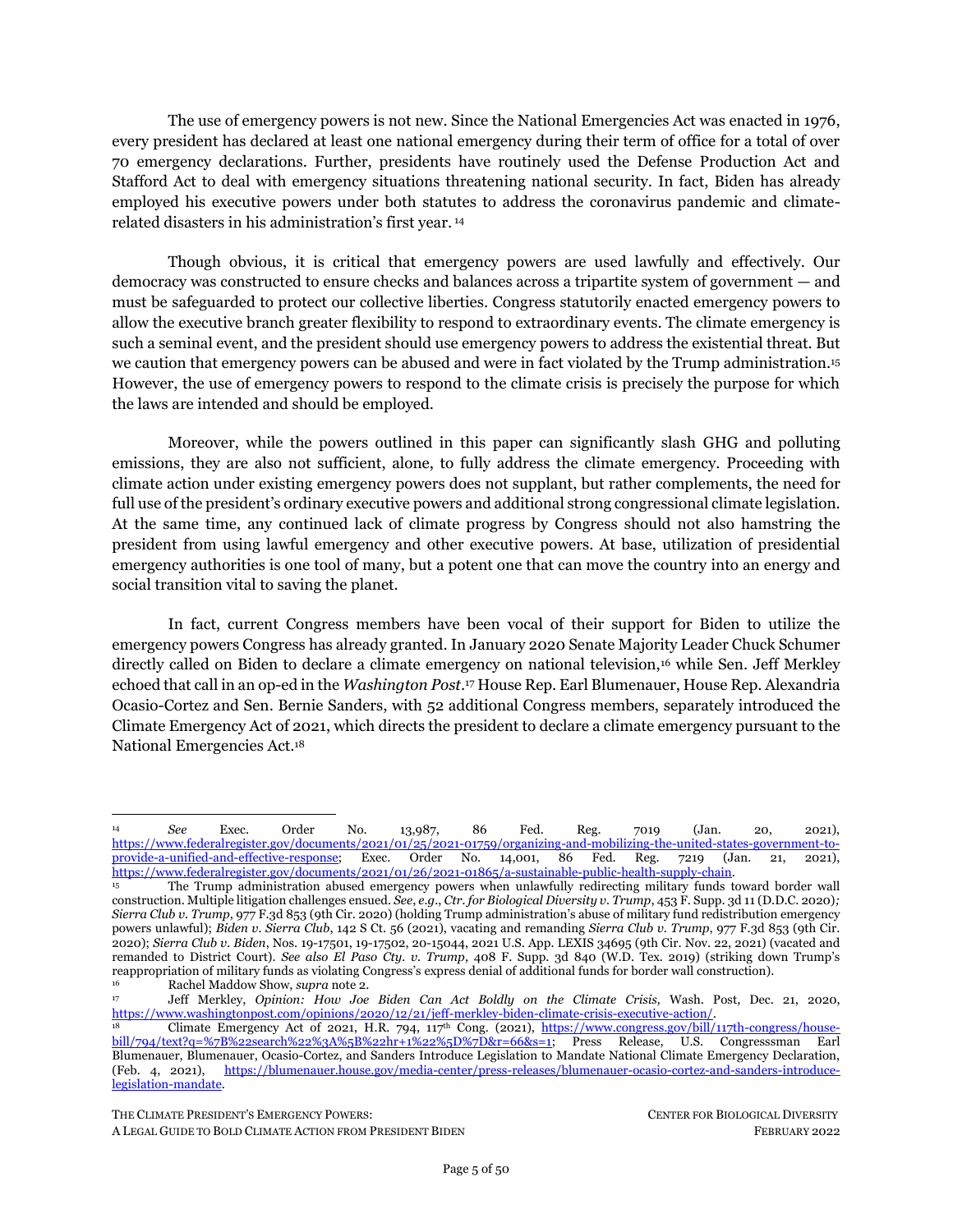Under a climate emergency declaration, the president can unlock key emergency funding streams to maximize mitigation against a future climate disasters. Specifically, the president is empowered to provide Individual Assistance through the Individuals and Households Program, which provides financial and direct services to individuals and households affected by an emergency or disaster to help homeowners repair or rebuild stronger, more durable homes.<sup>327</sup> This can entail equipping homes with independent solar and battery systems, as well as greater energy efficiency technologies to cut down energy demand, within limits of around \$35,500 per household in FY2020 (and annually adjusted). <sup>328</sup> This aid can help fund solar plus storage systems and low-cost weatherization technologies. It can also entail equipping homes and multi-family dwellings with fast chargers for electric vehicles, which will become increasingly essential as the country decarbonizes its transportation system.

Additionally, the president can unlock Public Assistance for immediate threats, such as emergency protective measures to prevent or mitigate risks to lives, health, safety, or property.<sup>329</sup> The president should ban those funds from going toward fossil fuel stopgap solutions like diesel generators and restoration of large fossil fuel infrastructure and instead prioritize, when feasible, portable electric generators to power essential services and other electric recovery equipment. 330

### <span id="page-47-0"></span>*2. Declaration of a climate major disaster to undertake pre-disaster mitigation and target recovery to support resilient, clean systems*

The president can also declare a major disaster when states, territories, and Tribal governments that request it. Climate-induced extreme weather events constitute "natural catastrophes," including flood and fire, that cause sufficient damage to warrant major disaster assistance" from the federal government.<sup>331</sup> States should be encouraged to request declarations when faced with climate disaster in the same way the federal government encouraged states to request disaster declarations when faced with COVID-19. <sup>332</sup> In 2020-2021 alone, climate-induced disasters including flooding from Hurricane Ida and wildfires compelled California, Pennsylvania, North Carolina, New York and several other states to declare major disasters under the Stafford Act to receive federal assistance. 333

Under a major disaster declaration, the president may unlock the full bevy of assistance programs for both pre-disaster mitigation and post-disaster relief, including: Public Assistance funding for emergency *and* permanent work — which includes the restoration of damaged facilities, including utilities and public works facilities, roads and bridges, buildings, and other facilities; <sup>334</sup> Individual Assistance; and HMGP

<sup>327</sup> FEMA, *Individuals and Households Program*[, https://www.fema.gov/assistance/individual/program](https://www.fema.gov/assistance/individual/program) (last updated Oct. 4, 2021).

<sup>328</sup> 42 U.S.C. §5174(h)(1); Notice of Maximum Amount of Assistance Under the Individuals and Households Program, 84 Federal Register 55324 (Oct. 16, 2019), [https://www.govinfo.gov/content/pkg/FR-2019-10-16/pdf/2019-22471.pdf.](https://www.govinfo.gov/content/pkg/FR-2019-10-16/pdf/2019-22471.pdf) It is adjusted annually to reflect changes in the Consumer Price Index for All Urban Consumers published by the Department of Labor (42 U.S.C.  $\S5174(h)(3)$ ).

<sup>329</sup> FEMA*, Public Assistance Program and Policy Guide, supra* note [276,](#page-40-1) at 97.

<sup>330</sup> Nat'l Renewable Energy Lab'y, *Counting on Solar Power for Disaster Relief* (1999), [https://www.nrel.gov/docs/fy99osti/26042.pdf.](https://www.nrel.gov/docs/fy99osti/26042.pdf)

 $331$  42 U.S.C. § 5122(1).

<sup>332</sup> *See Letter from President Donald J. Trump on Emergency Determination Under the Stafford Act* (Mar. 13, 2020), [https://trumpwhitehouse.archives.gov/briefings-statements/letter-president-donald-j-trump-emergency-determination-stafford-](https://trumpwhitehouse.archives.gov/briefings-statements/letter-president-donald-j-trump-emergency-determination-stafford-act/) $\frac{\text{act}}{\text{act}}$  ("I believe that the disaster is of such severity and magnitude nationwide that requests for a declaration of a major disaster as set

forth in section 401(a) of the Stafford Act may be appropriate. I encourage all governors and tribal leaders to consider requesting Federal assistance under this provision of the Stafford Act, pursuant to the statutory criteria. I stand ready to expeditiously consider any such request.")

<sup>333</sup> *New FEMA Major and Emergency Disaster Declarations*, HUD Exchange (Jan. 3, 2022), [https://www.hudexchange.info/news/new-fema-major-disaster-declarations/.](https://www.hudexchange.info/news/new-fema-major-disaster-declarations/)  <sup>334</sup> 42 U.S.C. § 5172; 44 CFR § 206.226(b).

THE CLIMATE PRESIDENT'S EMERGENCY POWERS: CENTER FOR BIOLOGICAL DIVERSITY

A LEGAL GUIDE TO BOLD CLIMATE ACTION FROM PRESIDENT BIDEN FEBRUARY 2022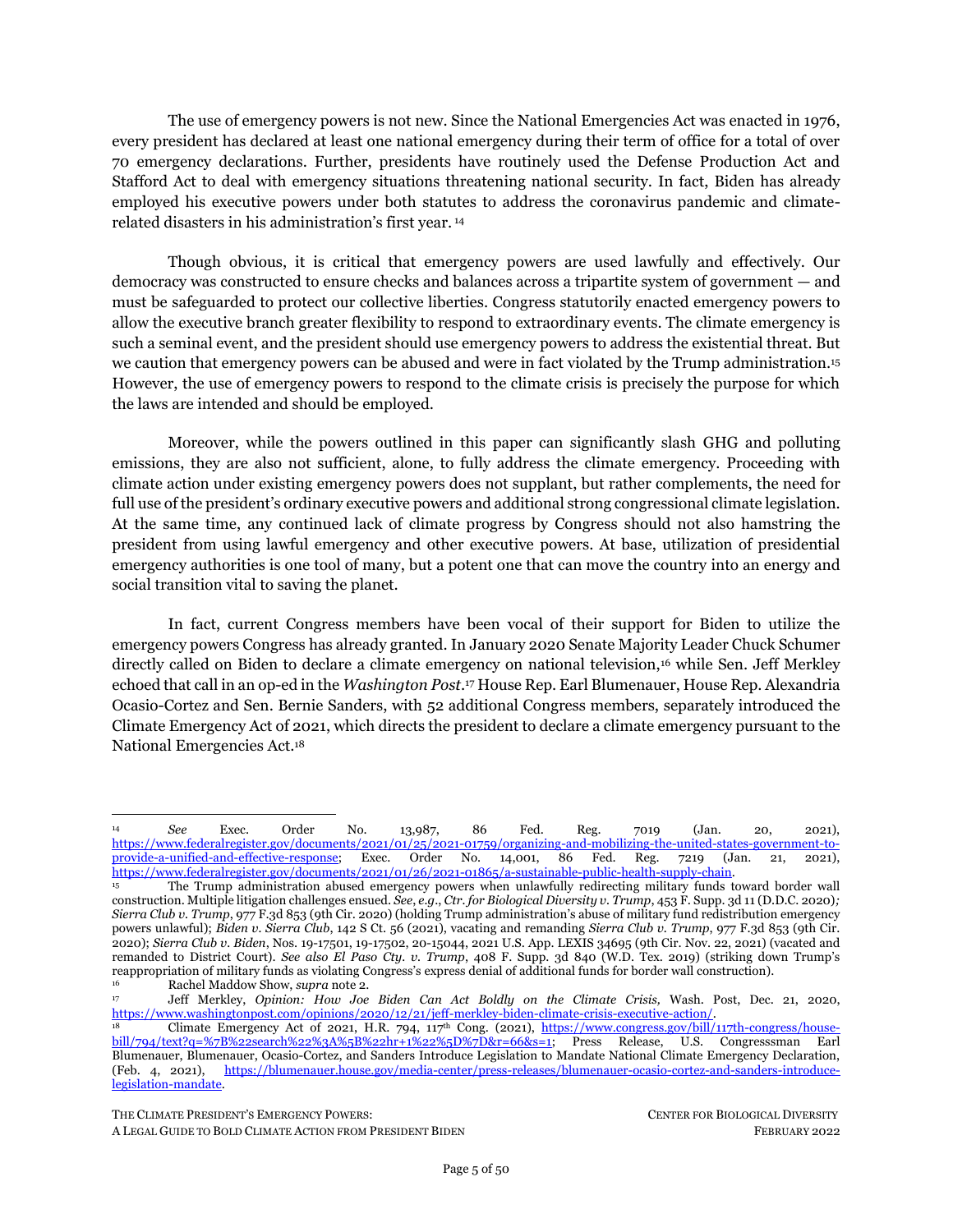assistance. <sup>335</sup> At the outset, the president must ensure that the full amount of available mitigation funding allowed under disaster declarations be allocated, and that the funding is focused on climate, resilience, and equity. For instance, FEMA can prescribe guidance and regulations requiring that PA permanent work and HMGP assistance provided in the wake of a major disaster declaration fund DER, microgrids, public transportation, and zero-emission transportation infrastructure over the simple restoration of traditional stopgap fossil fuel infrastructure.<sup>336,337</sup> In doing so, FEMA should give priority to historically underserved communities within the areas affected by climate disaster by directing at least 40% of the PA and IA to those communities, pursuant to Biden's Justice40 initiative. Finally, the president should ensure that FEMA dispenses the full amount of BRIC funding unlocked by disaster declarations each year, and as with HMGP assistance, that BRIC funding prioritize DER and climate resilient projects in historically neglected communities. FEMA also must provide more assistance to communities with few resources to prepare competitive applications and to help them receive funds.

<sup>335</sup> Cong. Research Serv., *supra* not[e 288,](#page-41-2) at 23.

<sup>336</sup> Pursuant to his Stafford Act authority to prescribe rules and regulations to carry out the Stafford Act and to assist Governors in requesting the declaration of an emergency in advance of a natural or man-made disaster, the President should enshrine these resiliency principles by adopting regulations that proactively require that emergency and disaster assistance as well as hazard mitigation planning prioritize long-term climate-resilient infrastructure to avoid even more catastrophic climate-fueled harms in the future. 42 U.S.C. §§ 5164, 5192(c), 5201(a)(1).<br>337 As but one example of a regulatory

As but one example of a regulatory reforms, FEMA should lift the cap on funding projects that have significant changes to the pre-disaster configuration of a facility in order to facilitate more innovative climate-resilient projects that achieve the same function – such as replacing outdated fossil-fueled power plants with DER. *See* FEMA, *Public Assistance Program and Policy Guide, supra* note [276,](#page-40-1) at 163, [https://www.fema.gov/sites/default/files/documents/fema\\_pappg-v4-updated-links\\_policy\\_6-1-2020.pdf](https://www.fema.gov/sites/default/files/documents/fema_pappg-v4-updated-links_policy_6-1-2020.pdf) ("FEMA provides three options that provide flexibility for the Applicant to use PA funding differently than restoring pre-disaster design and function of the facility. For these options, FEMA caps the amount of PA funding based on the estimated amount to restore the damaged facility to its pre-disaster design and function, including current eligible codes and standards…."). As another example, FEMA should prioritize portable electric generators with accompanying solar generation over gasoline or diesel-powered engine generators to provide emergency power. Diesel-powered generators and related equipment purchases (e.g. hook-ups) are currently eligible under the HGMP and the BRIC program. FEMA, *Generator*[, https://www.fema.gov/hmgp-appeal-categories/generator](https://www.fema.gov/hmgp-appeal-categories/generator) (last visited Feb. 17, 2022). By steering federal assistance toward further fossil fuel power in this manner, FEMA promotes reliance on the very emissions fueling the climate emergency. In addition, fossil fuel-powered engine generators are less safe, less reliable, more polluting, and more expensive than their electric alternatives. *See* U.S. Dep't of Energy*, When Disaster Strikes, the Sun Can Still Shine Through* (1994); *see also* Nat'l Renewable Energy Lab'y, *supra* not[e 330.](#page-47-0)

A LEGAL GUIDE TO BOLD CLIMATE ACTION FROM PRESIDENT BIDEN FEBRUARY 2022